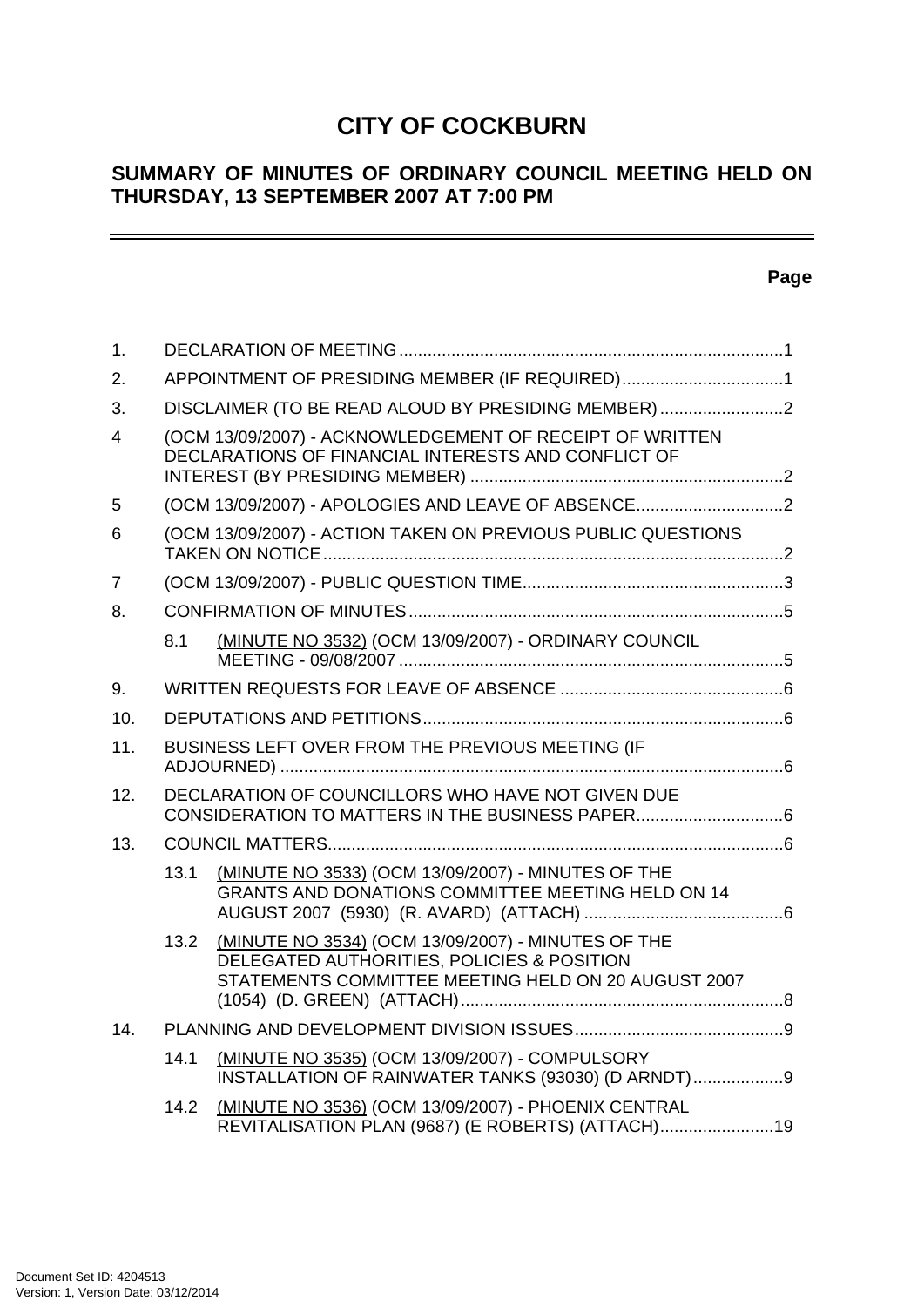| 14.3 | (MINUTE NO 3537) (OCM 13/09/2007) - OUTBUILDING (SIDE<br>SETBACK) LOT 162 (NO. 106) BRITTANIA AVENUE, BEELIAR<br>(OWNER/APPLICANT: ROBIN DAWN GRAY) (6003136) (E SMITH)                                                                                          |  |
|------|------------------------------------------------------------------------------------------------------------------------------------------------------------------------------------------------------------------------------------------------------------------|--|
| 14.4 | (MINUTE NO 3538) (OCM 13/09/2007) - SINGLE HOUSE CODES<br>APPROVAL (OPEN SPACE & BOUNDARY SETBACK) LOT 500<br>(NO. 2) YANCHEP LANE, AUBIN GROVE (OWNER/APPLICANT -<br>TERRENCE & DIANNE CAIN) (6004117) (E SMITH) (ATTACH) 30                                    |  |
| 14.5 | (MINUTE NO 3539) (OCM 13/09/2007) - GARAGE / STUDIO (R-<br>CODE VARIATION) LOT 145 (NO. 14) HARTLEY STREET,<br>COOLBELLUP (OWNER/APPLICANT: JOSEF CZESCHKA)                                                                                                      |  |
| 14.6 | (MINUTE NO 3540) (OCM 13/09/2007) - SINGLE HOUSE CODES<br>APPROVAL - 9 TANUNDA ROAD, COOGEE - APPLICANT -<br>NICHOLAS ANDREW LEE & JOANNE MAREE LEE (3309129) (L                                                                                                 |  |
| 14.7 | (MINUTE NO 3541) (OCM 13/09/2007) - PROPOSED TOWN<br>PLANNING SCHEME AMENDMENT NO 62 - AMEND BOUNDARY<br>OF DEVELOPMENT AREA 19 MURIEL COURT AND ADD<br>PROVISIONS WITHIN SCHEDULE 11 DA 19 RELATING TO<br>NORTH LAKE ROAD VEHICLE ACCESS POLICY PLAN (9666;     |  |
| 14.8 | (MINUTE NO 3542) (OCM 13/09/2007) - PROPOSED TOWN<br>PLANNING SCHEME AMENDMENT NO 56 - RECODING FROM<br>RESIDENTIAL R20 TO R25 - LOT 1650 ARCHIDAMUS ROAD,<br>COOLBELLUP - OWNER: DEPT OF HOUSING AND WORKS AND<br>TIMOTHY ROADS (93056) (M CARBONE) (ATTACH) 59 |  |
| 14.9 | (MINUTE NO 3543) (OCM 13/09/2007) - FINAL ADOPTION OF<br>SCHEME AMENDMENT NO.52 - DELETION OF ADDITIONAL USE<br>NO.18 - LOCKUP STORAGE - LOT 5 LYON ROAD, AUBIN GROVE<br>- OWNER: CARMEL PTY LTD (93052) (M CARBONE) (ATTACH)62                                  |  |
|      | 14.10 (MINUTE NO 3544) (OCM 13/09/2007) - GROUPED (R-CODE)<br>DWELLING - 37B BEACH ROAD, COOGEE - APPLICANT:<br>RICHARD SALVATORE SCIANO (3318319) (L PALERMO)<br>(ATTACH)<br>64                                                                                 |  |
|      | 14.11 (MINUTE NO 3545) (OCM 13/09/2007) - PROPOSED WATTLEUP<br>LOCAL STRUCTURE PLAN - LOTS 121, 122 AND 801 WATTLEUP<br>ROAD, WATTLEUP - OWNER: WATTLEUP LAND DEVELOPMENT                                                                                        |  |
|      | 14.12 (MINUTE NO 3546) (OCM 13/09/2007) - PROPOSED LOCAL<br>STRUCTURE PLAN - LOTS 117 & 805 WATTLEUP ROAD -<br>OWNER: PRIMEWEST MANAGEMENT (9645J) (R DONG)<br>(ATTACH)<br>77                                                                                    |  |
|      | 14.13 (MINUTE NO 3547) (OCM 13/09/2007) - PROPOSED AMENDMENT<br>NO. 51 TO TOWN PLANNING SCHEME NO. 3 - LOT 5 BARTRAM<br>ROAD (CNR TAPPER ROAD), ATWELL - OWNER: CITY OF                                                                                          |  |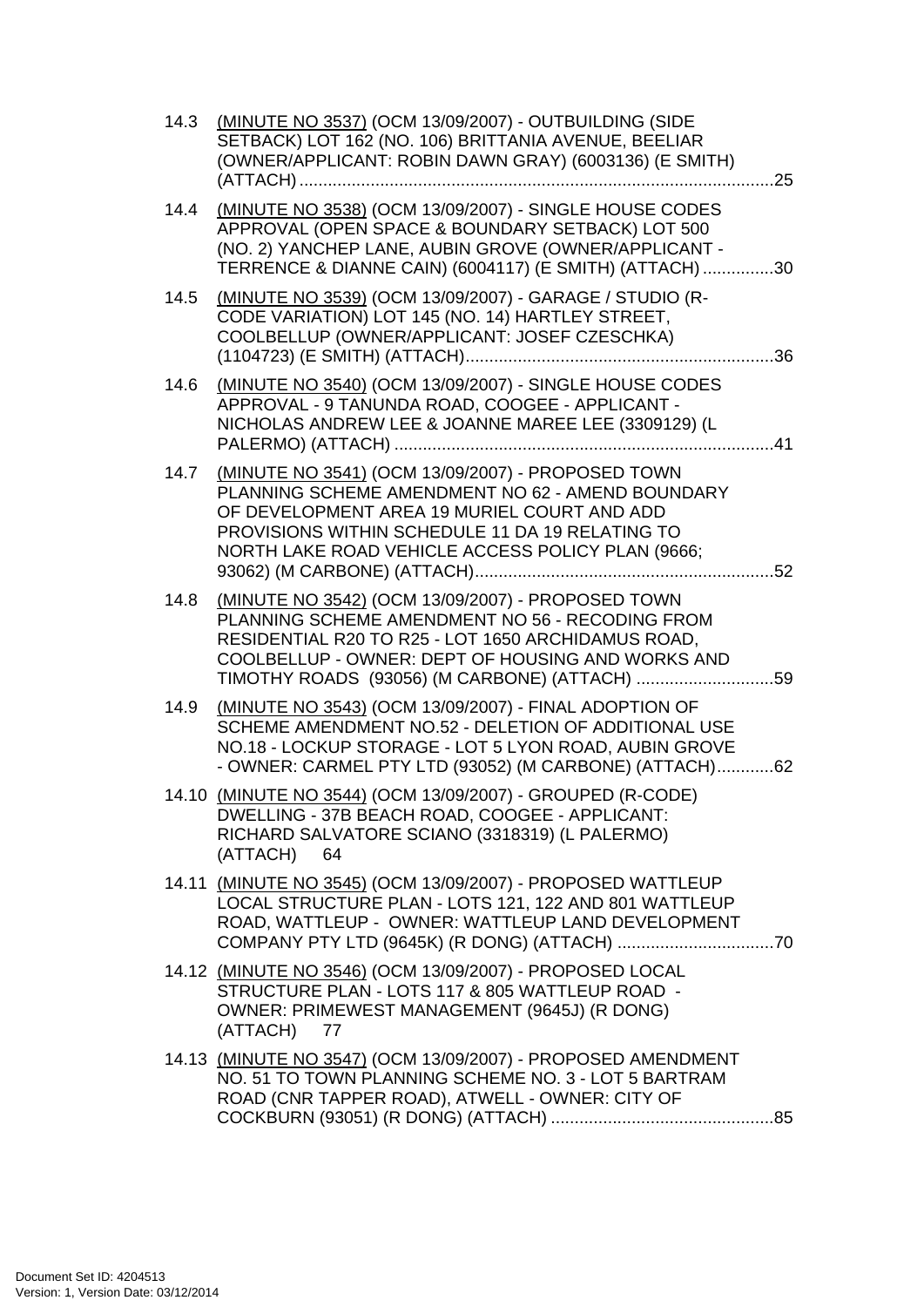| 15. |      |                                                                                                                                                                   |  |
|-----|------|-------------------------------------------------------------------------------------------------------------------------------------------------------------------|--|
|     | 15.1 | (MINUTE NO 3548) (OCM 13/09/2007) - LIST OF CREDITORS PAID                                                                                                        |  |
|     | 15.2 | (MINUTE NO 3549) (OCM 13/09/2007) - STATEMENT OF<br>FINANCIAL ACTIVITY - JULY 2007 (5505) (N. MAURICIO)                                                           |  |
| 16. |      |                                                                                                                                                                   |  |
|     | 16.1 | (MINUTE NO 3550) (OCM 13/09/2007) - BEELIAR PRIMARY                                                                                                               |  |
|     |      |                                                                                                                                                                   |  |
| 17. |      |                                                                                                                                                                   |  |
|     | 17.1 | (MINUTE NO 3551) (OCM 13/09/2007) - MINUTES OF THE BUSH<br>FIRE ADVISORY COMMITTEE MEETING HELD ON 16 AUGUST                                                      |  |
|     | 17.2 | (MINUTE NO 3552) (OCM 13/09/2007) - CIVIC CENTRE INTERIM                                                                                                          |  |
|     | 17.3 | (MINUTE NO 3553) (OCM 13/09/2007) - OLD SCOUT HALL -<br>FREDERICK ROAD, HAMILTON HILL (2201149) (R. AVARD)                                                        |  |
|     | 17.4 | (MINUTE NO 3554) (OCM 13/09/2007) - MEMORIAL HALL<br>COMMUNITY CULTURAL AND ARTS FACILITIES FUNDING (4623)                                                        |  |
| 18. |      |                                                                                                                                                                   |  |
|     | 18.1 | (MINUTE NO 3555) (OCM 13/09/2007) - CHIEF EXECUTIVE<br>OFFICER PERFORMANCE AND SENIOR STAFF KEY PROJECTS<br>APPRAISAL COMMITTEE - 20 AUGUST 2007 (1192) (S CAIN)  |  |
| 19. |      | MOTIONS OF WHICH PREVIOUS NOTICE HAS BEEN GIVEN 108                                                                                                               |  |
| 20  |      | (OCM 13/09/2007) - NOTICES OF MOTION GIVEN AT THE MEETING FOR                                                                                                     |  |
| 21. |      | NEW BUSINESS OF AN URGENT NATURE INTRODUCED BY                                                                                                                    |  |
|     | 21.1 | (MINUTE NO 3556) (OCM 13/09/2007) - BUDGET AMENDMENT -<br>BEELIAR DRIVE LANDSCAPING (SISTER CITY) PROJECT                                                         |  |
|     | 21.2 | (MINUTE NO 3557) (OCM 13/09/2007) - APPROVAL TO ATTEND<br>OCTOBER 2007 COUNCIL MEETING BY INSTANTANEOUS                                                           |  |
|     | 21.3 | (MINUTE NO 3558) (OCM 13/09/2007) - DELEGATION FROM CITY<br>OF COCKBURN TO MEETING WITH MINISTER FOR PLANNING &<br>INFRASTRUCTURE (FILE NUMBER) (CLR TILBURY) 113 |  |
| 22. |      | MATTERS TO BE NOTED FOR INVESTIGATION, WITHOUT DEBATE114                                                                                                          |  |
| 23. |      |                                                                                                                                                                   |  |
| 24. |      | (MINUTE NO 3559) (OCM 13/09/2007) - RESOLUTION OF COMPLIANCE                                                                                                      |  |
| 25  |      |                                                                                                                                                                   |  |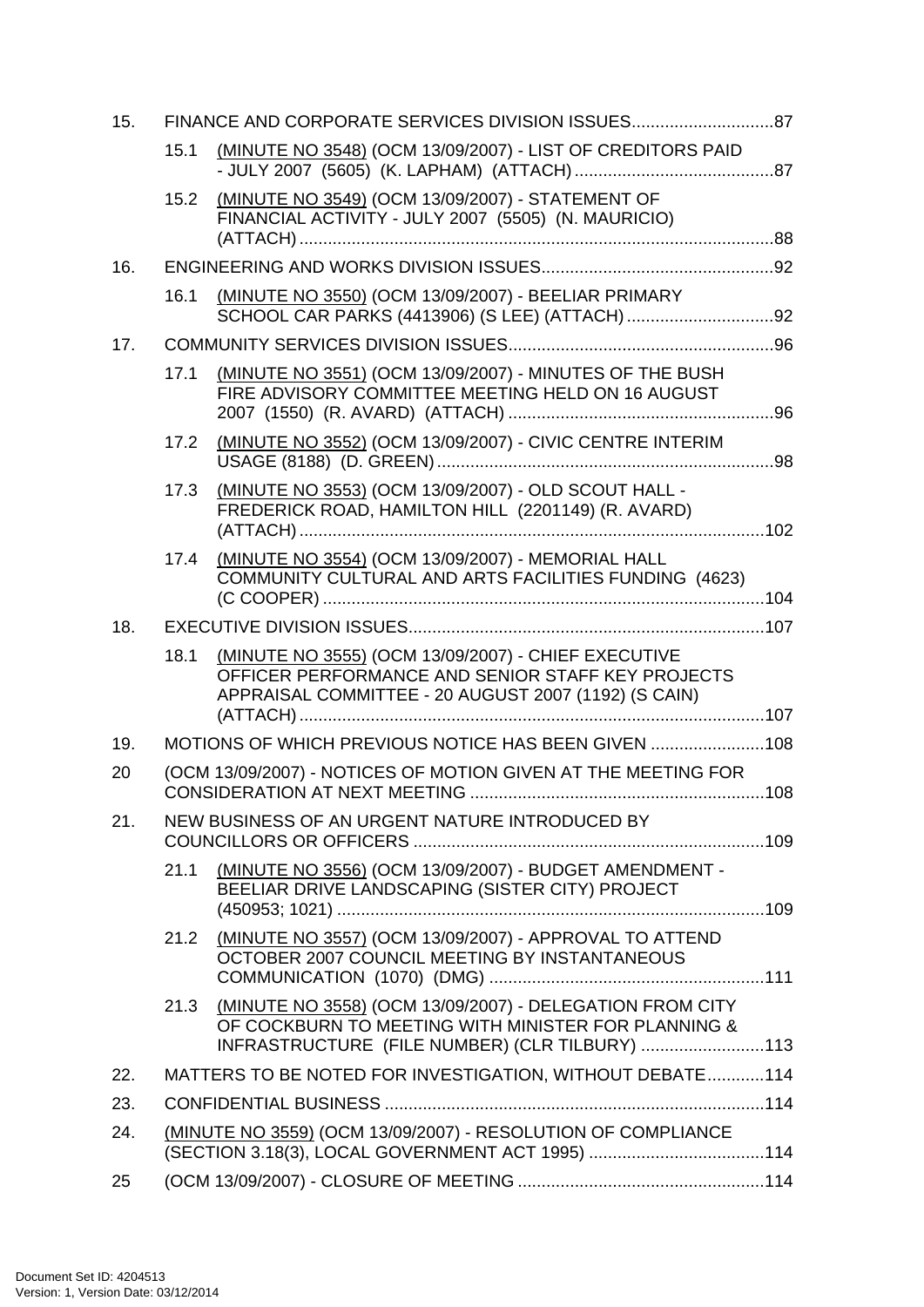Document Set ID: 4204513<br>Version: 1, Version Date: 03/12/2014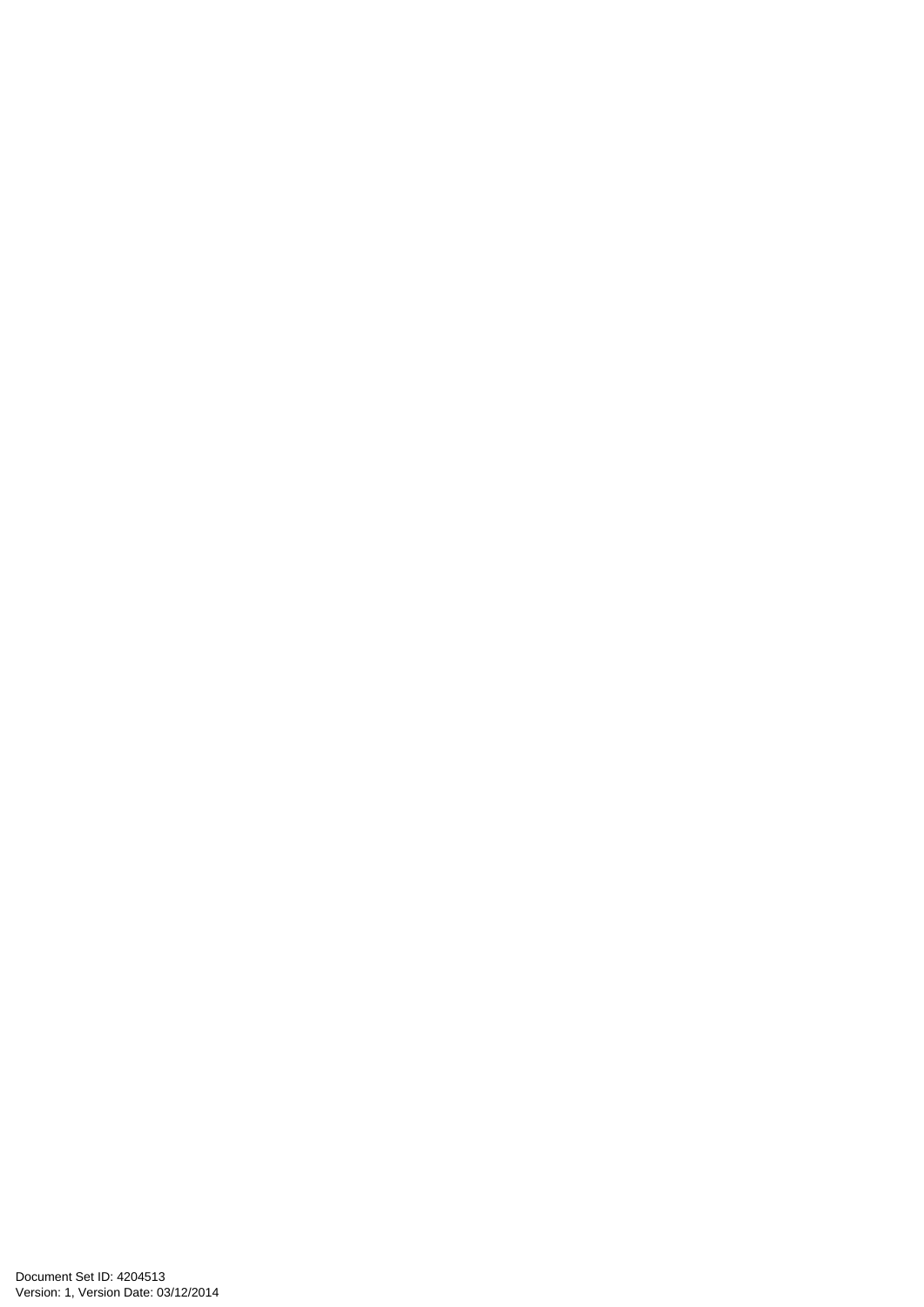# **CITY OF COCKBURN**

# <span id="page-4-0"></span>**MINUTES OF ORDINARY COUNCIL MEETING HELD ON THURSDAY, 13 SEPTEMBER 2007 AT 7:00 PM**

#### **PRESENT:**

#### **ELECTED MEMBERS**

| Mr S Lee       | Mayor        |
|----------------|--------------|
| Mr R Graham    | Deputy Mayor |
| Ms A Tilbury   | Councillor   |
| Mr I Whitfield | Councillor   |
| Mr K Allen     | Councillor   |
| Ms L Goncalves | Councillor   |
| Mr T Romano    | Councillor   |
| Mrs J Baker    | Councillor   |
| Mrs V Oliver   | Councillor   |

#### **IN ATTENDANCE**

| Mr S. Cain         | $\sim 100$      | <b>Chief Executive Officer</b>                |
|--------------------|-----------------|-----------------------------------------------|
| Mr D. Green        | $\sim 100$      | Director, Administration & Community Services |
| Mr S. Downing      | $\sim$          | Director, Finance & Corporate Services        |
| Mr M. Littleton    | $\sim$          | Director, Engineering & Works                 |
| Mr D. Arndt        | $\sim$ 10 $\pm$ | Director, Planning & Development              |
| Ms L. Boyanich     | $\sim 100$      | <b>Media Liaison Officer</b>                  |
| Ms V. Viljoen<br>- |                 | Personal Assistant to the CEO                 |

## **1. DECLARATION OF MEETING**

The Presiding Member declared the meeting open at 7.02pm.

#### **2. APPOINTMENT OF PRESIDING MEMBER (If required)**

N/A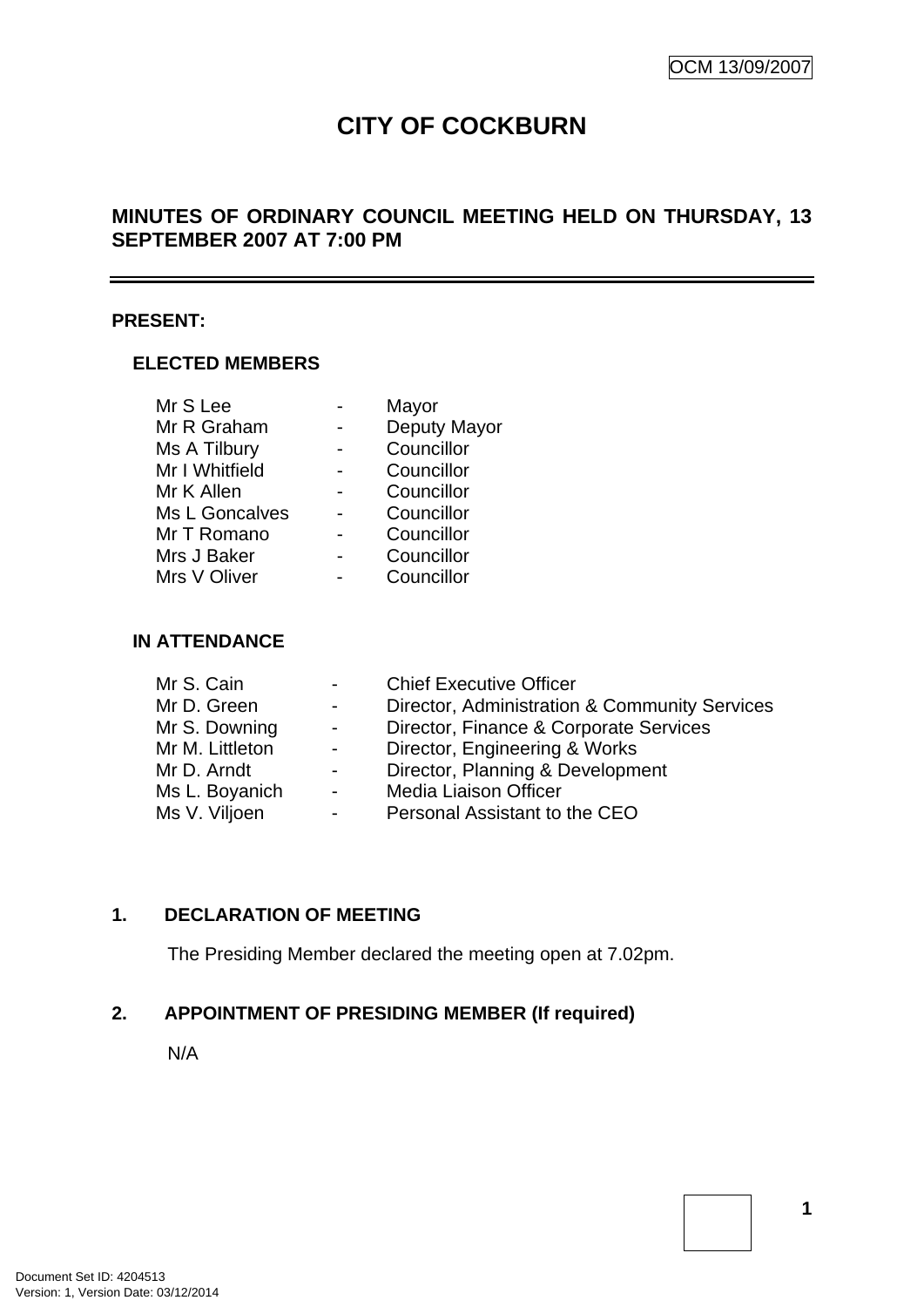## <span id="page-5-0"></span>**3. DISCLAIMER (To be read aloud by Presiding Member)**

Members of the public, who attend Council Meetings, should not act immediately on anything they hear at the Meetings, without first seeking clarification of Council's position. Persons are advised to wait for written advice from the Council prior to taking action on any matter that they may have before Council.

At this point, the Presiding Member advised the Meeting that the Blue Gum Montessori School had, through Clr Whitfield, presented the City of Cockburn with a framed certificate of appreciation for the assistance the school had received from Council and Staff.

## **4 (OCM 13/09/2007) - ACKNOWLEDGEMENT OF RECEIPT OF WRITTEN DECLARATIONS OF FINANCIAL INTERESTS AND CONFLICT OF INTEREST (BY PRESIDING MEMBER)**

The Presiding Member advised the meeting that he had received a declaration of Financial Interest from Clr Goncalves and two declarations of a Conflict of Interest from Clr Tilbury, which would be read at the appropriate time.

## **5 (OCM 13/09/2007) - APOLOGIES AND LEAVE OF ABSENCE**

Clr S. Limbert **-** Apology

#### **6 (OCM 13/09/2007) - ACTION TAKEN ON PREVIOUS PUBLIC QUESTIONS TAKEN ON NOTICE**

A response to questions (Q2 to Q9) raised by Mr Logan Howlett, North Lake at the Ordinary Council Meeting of 9 August 2007, as outlined in the Minutes of that meeting, was forward to him by letter signed by the Chief Executive Officer dated 15 August 2007.

Mayor Lee has prepared a response to the questions relating to himself and the Deputy Mayor, and is waiting on clarification of details before sending the information to Mr Howlett.

Mayor Lee advised the meeting that the response, referred to above, had now been signed and sent to Mr Howlett.

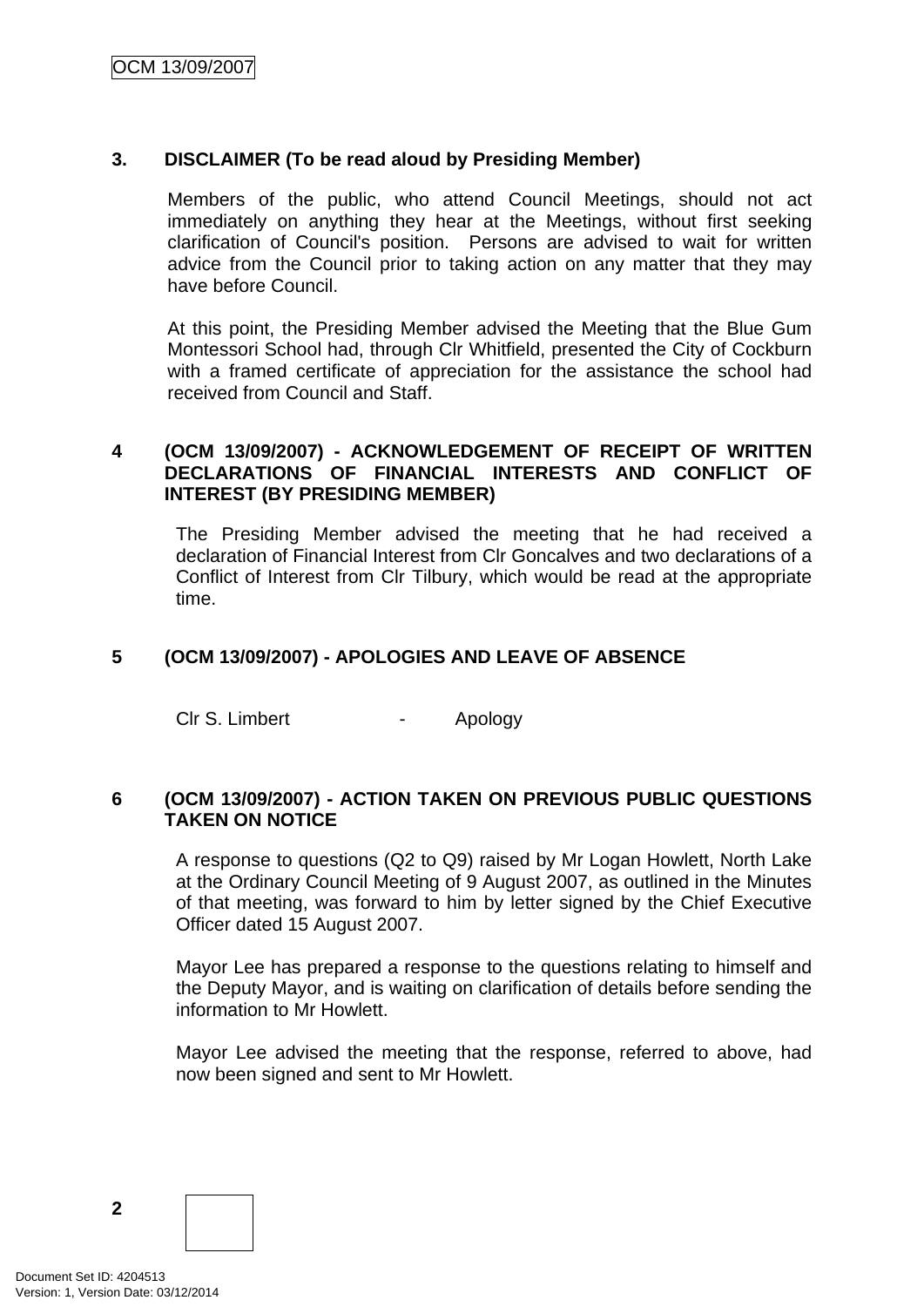### <span id="page-6-0"></span>**7 (OCM 13/09/2007) - PUBLIC QUESTION TIME**

#### **Hugh Ketelaar and Chantal McHugh, Coogee Agenda Item 14.6 – Single House Codes Approval – 9 Tanunda Road, Coogee**

- *Q1. In the interest of fairness and community cohesion will Council consider implementing a specific Building Heights Policy for the area that is consistent with the existing one and two level residences in the locality?*
- A1. At this moment Council is not considering the imposition of a policy relating to the imposition of a building height restriction for the Coogee locality beyond that currently set out in the Residential Design Codes of Western Australia. Should Council however believe that such a policy is necessary it could resolve that a policy be prepared.
- *Q2. Will Council also consider a policy governing front setbacks to be consistent with the existing 6M front set-back character of the streetscape?*
- A2. At this moment Council is not considering the imposition of a policy, which would impose any additional requirements in respect to front setbacks beyond those currently set out in the Residential Design Codes of Western Australia. Should Council however believe that a policy is necessary it could resolve that such a policy be prepared

#### **Robin and David Gray, Beeliar**

#### **Agenda Item 14.3 – Outbuilding (Side Setback) Lot 162 (No. 106) Brittania Avenue, Beeliar**

- *Q1. Why would Council hold up our application when our outbuilding is under the 200m2 and within the height restrictions of Council guidelines?*
- A1. The officer's recommendation is for approval of the application. The proposal has been referred to Council, rather than being dealt with under delegated authority as a substantial objection has been received from a potentially affected landowner. It is unfortunate that the process of having a Council determination extends the length of time taken to deal with an application, but it is not the intention to hold up the application – rather deal with it in accordance with Council procedures.
- *Q2. What is the difference between our outbuilding and all the other houses within our street having outbuildings the same or larger in size?*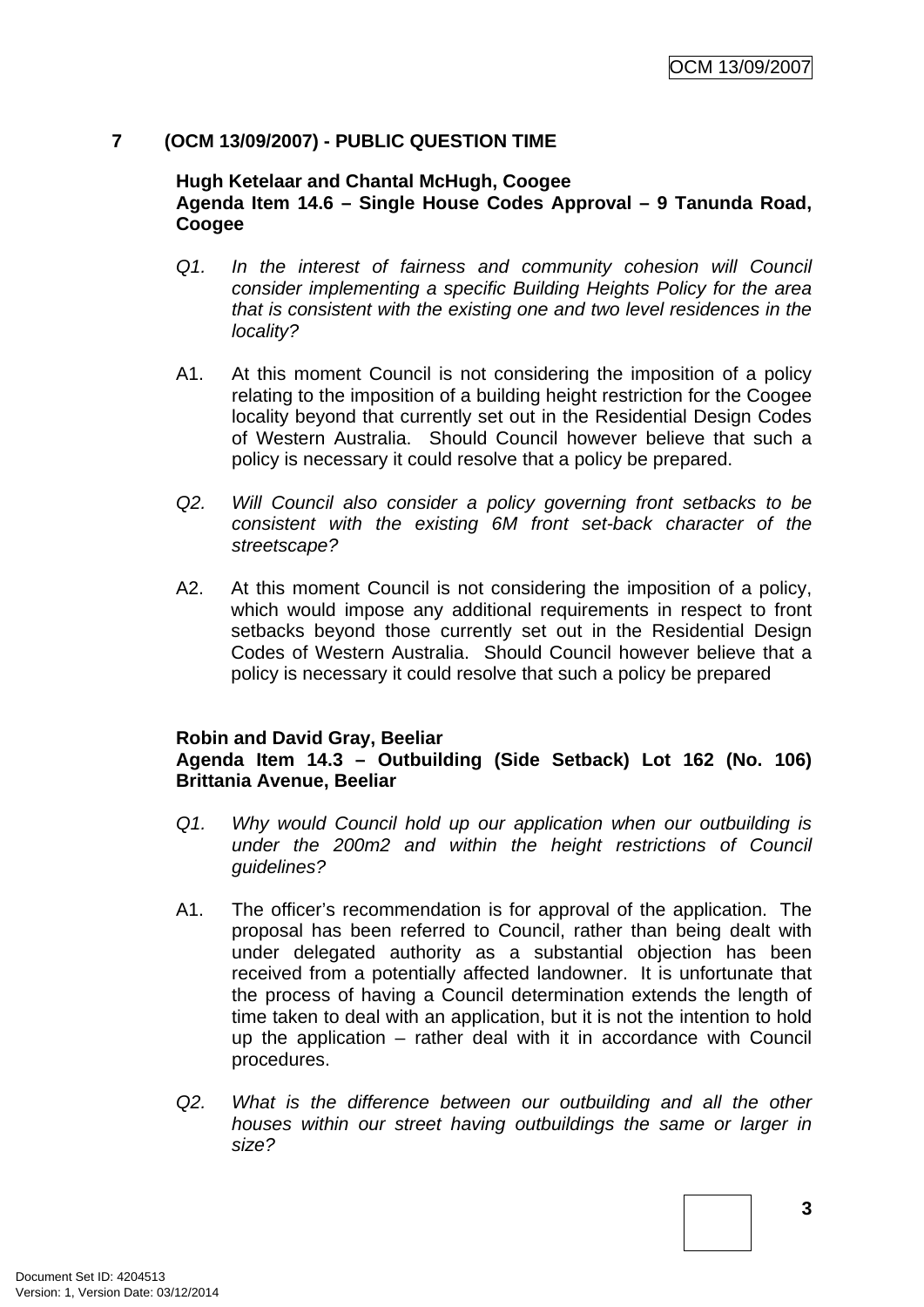- <span id="page-7-0"></span>A2. The recommendation of support for this application is an acknowledgment that there is no substantive differences between this proposal and other similar sized outbuildings that have been approved in the locality. The main difference is that Council has received a substantial objection from a potentially affected landowner. In similar circumstances where applications have been the subject of objections, the matter has been referred to Council for approval.
- *Q3. Why did the Councillors approve an overwhelming structure of 10.7 meters in height when it was recommended to be reduced by your own planning department whereas our adjoining neighbour will only be seeing 1.66 meters of our outbuilding and we have a 10.7M structure above us?*
- A3. The reasons that the Council approved the development on the neighbouring property are located in the relevant minutes from the ordinary meeting of Council on March 2007 where Council considered and debated the alternative recommendation. In summary the Council considered that any reduction of the portico structure would have a detrimental effect on the architecture of the residence, in that it would massively change the balance of the architecture and have an intense impact on the style and function of the residence.

## **Carol Reeve-Fowkes, Coogee Agenda Item 14.2 – Phoenix Central Revitalisation Plan**

- *Q1. As part of the Phoenix Central revitalisation plan, will Council look at opportunities for residents of Hamilton Hill and Spearwood (recently connected to the sewerage system) who live on larger blocks, the chance to rezone their land so that they may redevelop in a sustainable way?*
- A1. As outlined in the report a significant part of the rationale for the study is the impact of infill sewerage and the potential for residential redevelopment of those properties. A key component of the study will therefore be assessing what new housing opportunities are appropriate within the study area, and can be facilitated within and around the centre. In summary, the recommendations are going to be looking at not only the commercial areas but also the residential components.
- *Q2. I note in the agenda that there will be some consultation and workshops. How is Council going to facilitate this consultation and which groups of people will be consulted during this process?*
- A2. The detailed consultation program is still in the process of being finalised, subject to Council's endorsement of the recommendation on tonight's Agenda. It is however proposed that the consultation will involve meeting(s) with the various Resident and Ratepayer Groups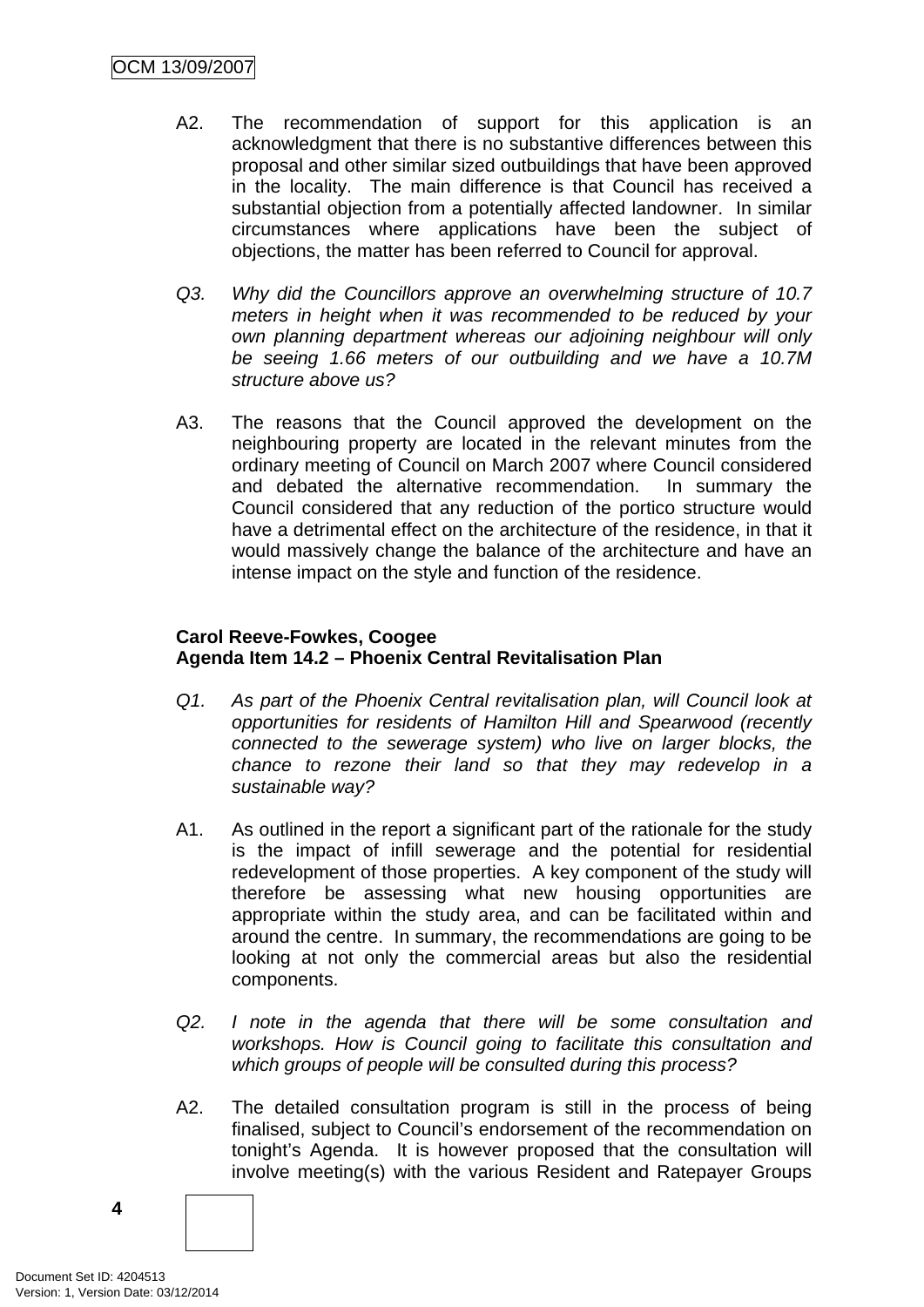as well as holding facilitated forums with local residents/landowners. This will occur both during the initial design phase and the concept phase, with further consultation to occur after the revitalisation plan has been prepared prior to its final adoption.

- *Q3. Given this is an ambitious plan and of great importance to the area, when does Council envisage the commencement or implementation of any recommendations that may arise from the reports?*
- A3. At this stage it is envisaged that the revitalisation plan will not be finalised until May/June 2008. It is highly dependent upon the recommendations and whether Council considers that any further consultation is required on those recommendations, such as any amendments to the Town Planning Scheme. Amendments to the Town Planning Scheme could be initiated shortly after Council finalises the revitalisation plan, however other recommendations may have budgetary and resource implications and therefore may not be implemented until the commencement of the financial year. It is going to be highly dependent upon what recommendations come out of that revitalisation plan as to when those recommendations are implemented.

#### **Mary Jenkins, Spearwood**

Mrs Jenkins asked Council what power wattage was being used in Council Chambers and what was the cost to run the lighting in the Council Function areas.

The Presiding Member advised Mrs Jenkins that Council used green power wherever possible but would take the question on notice.

## **8. CONFIRMATION OF MINUTES**

## **8.1 (MINUTE NO 3532) (OCM 13/09/2007) - ORDINARY COUNCIL MEETING - 09/08/2007**

#### **RECOMMENDATION**

That the Minutes of the Ordinary Council Meeting held on 9 August 2007, be adopted as a true and accurate record.

## **COUNCIL DECISION**

MOVED Clr I Whitfield SECONDED Clr A Tilbury that the recommendation be adopted.

# **CARRIED 9/0**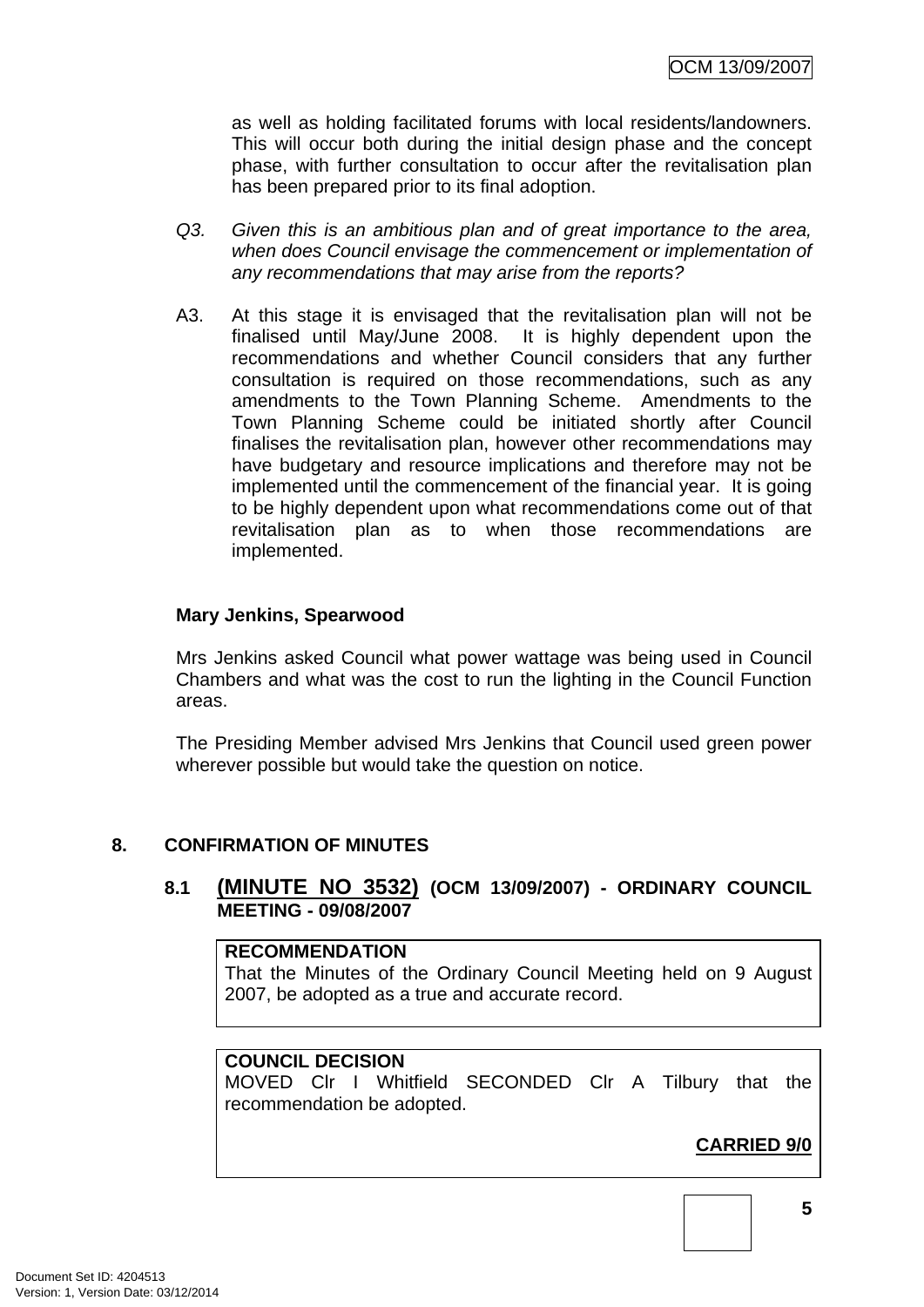<span id="page-9-0"></span>OCM 13/09/2007

#### **9. WRITTEN REQUESTS FOR LEAVE OF ABSENCE**

Nil

#### **10. DEPUTATIONS AND PETITIONS**

Nil

## **11. BUSINESS LEFT OVER FROM THE PREVIOUS MEETING (If adjourned)**

Nil

## **12. DECLARATION OF COUNCILLORS WHO HAVE NOT GIVEN DUE CONSIDERATION TO MATTERS IN THE BUSINESS PAPER**

Nil

#### **13. COUNCIL MATTERS**

## **13.1 (MINUTE NO 3533) (OCM 13/09/2007) - MINUTES OF THE GRANTS AND DONATIONS COMMITTEE MEETING HELD ON 14 AUGUST 2007 (5930) (R. AVARD) (ATTACH)**

#### **RECOMMENDATION**

That Council receive the Minutes of the Grants and Donations Committee meeting held on 14 August 2007, as attached to the Agenda and the recommendations contained therein be adopted.

#### **COUNCIL DECISION**

MOVED Clr I Whitfield SECONDED Clr V Oliver that the recommendation be adopted.

**CARRIED 9/0**

#### **Background**

A meeting of the Grants and Donations Committee was held on 14 August 2007.

#### **Submission**

To receive the Minutes of the Grants and Donations Committee and adopt the recommendations of the Committee.

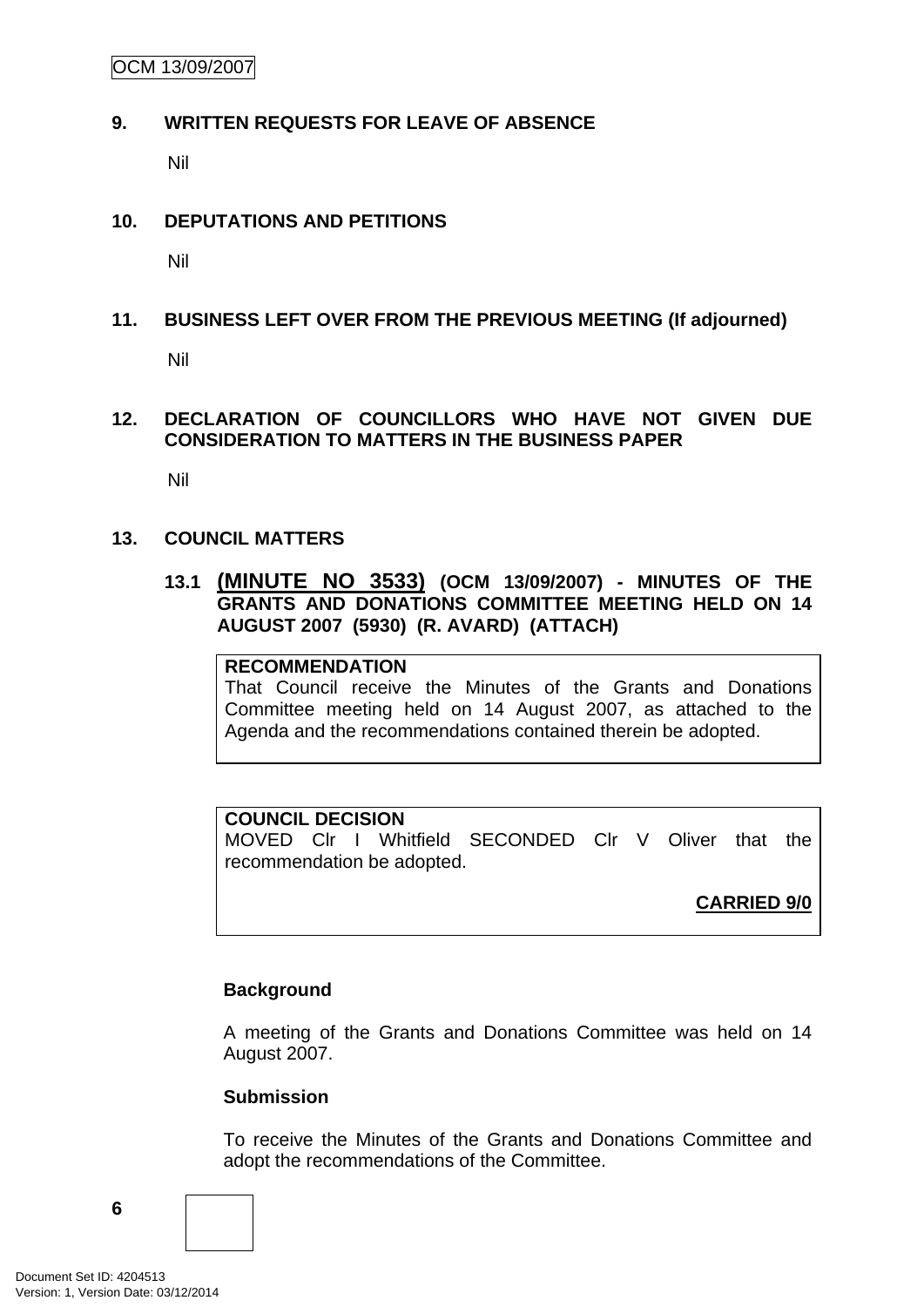## **Report**

On Council's 2007/08 Budget the sum of \$515,000 was identified for distribution as grants and donations to not-for-profit organisations and to individuals. The Grants and Donations Committee at its meeting of 14 August 2007 gave consideration to the level and nature of grants and donations for 2007/08.

A list of the recommended grants and donations made by the Committee is attached to the Agenda along with the Minutes of the Grants and Donations Committee.

## **Strategic Plan/Policy Implications**

## *Governance Excellence*

*• To conduct Council business in open public forums and to manage Council affairs by employing publicly accountable practices.* 

## **Budget/Financial Implications**

All grants and donations will be considered in the context of Council Policy SC35 "Grants and Donations - Not-for-Profit Organisations" which establishes that 2% of rateable income will be available for this purpose.

#### **Legal Implications**

N/A

## **Community Consultation**

The availability of Community Grants and Donations will be advertised at the appropriate time.

#### **Attachment(s)**

- 1. Minutes of the Grants and Donations Committee Meeting 14 August 2007.
- 2. Schedule of Grants and Donations Allocations (Committee) for 2007/08.

## **Advice to Proponent(s)/Submissioners**

N/A

## **Implications of Section 3.18(3) Local Government Act, 1995**

Nil.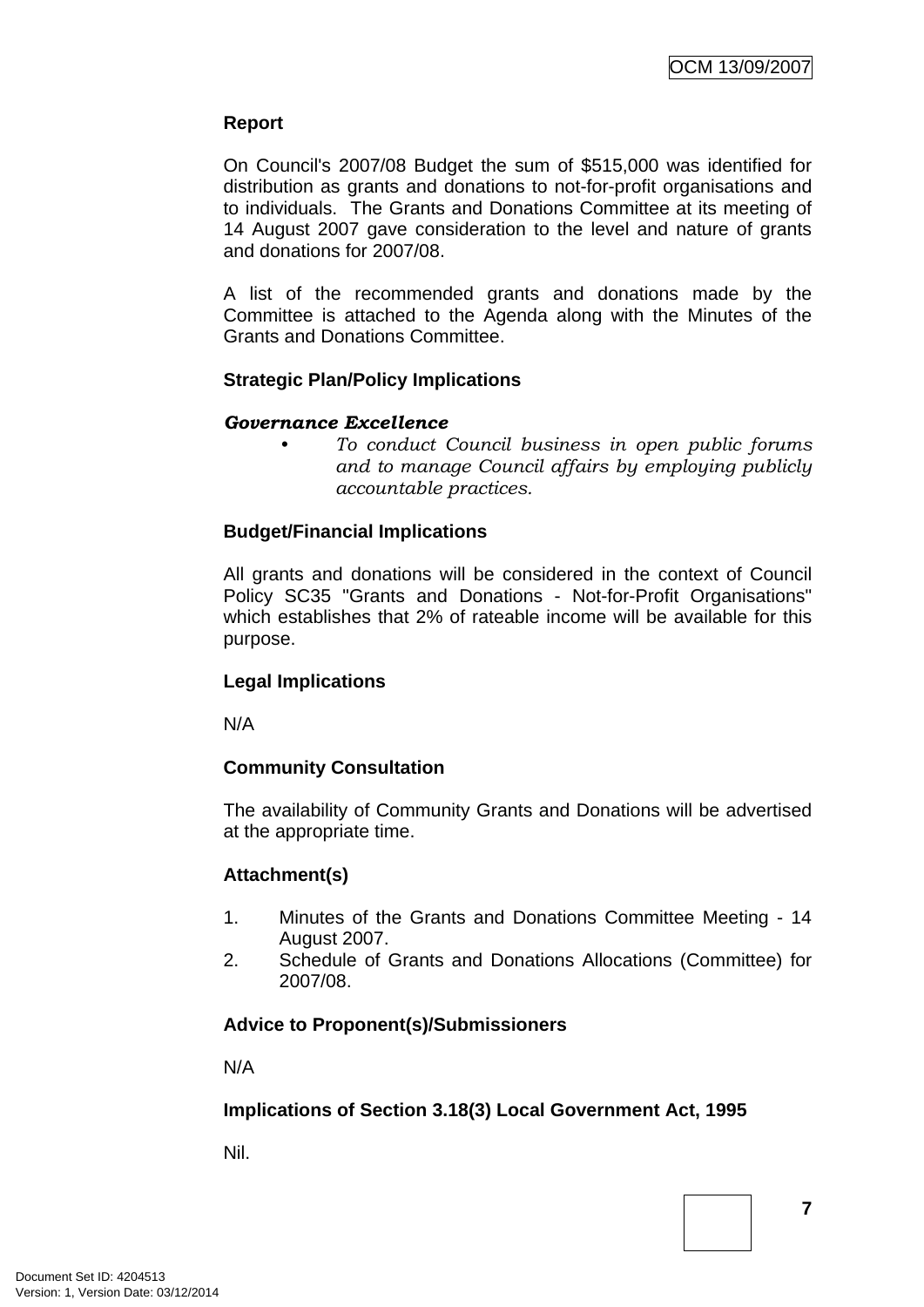## <span id="page-11-0"></span>**13.2 (MINUTE NO 3534) (OCM 13/09/2007) - MINUTES OF THE DELEGATED AUTHORITIES, POLICIES & POSITION STATEMENTS COMMITTEE MEETING HELD ON 20 AUGUST 2007 (1054) (D. GREEN) (ATTACH)**

#### **RECOMMENDATION**

That Council receive the Minutes of the Delegated Authorities, Policies and Position Statements Committee Meeting held on 20 August 2007, as attached to the Agenda, and the recommendations contained therein be adopted.

## **TO BE CARRIED BY AN ABSOLUTE MAJORITY OF COUNCIL**

#### **COUNCIL DECISION**

MOVED Clr L Goncalves SECONDED Clr T Romano that the recommendation be adopted.

#### **CARRIED BY ABSOLUTE MAJORITY OF COUNCIL 9/0**

#### **Background**

The Delegated Authorities, Policies and Position Statements Committee conducted a meeting on 20 August 2007. The Minutes of the meeting are required to be presented to Council and its recommendations considered by Council.

#### **Submission**

The Minutes of the Committee meeting are attached to the Agenda. Items dealt with at the Committee Meeting form the basis of the Minutes.

#### **Report**

The Committee recommendations are now presented for consideration by council and if accepted, are endorsed as the decisions of Council. Any elected member may withdraw any item from the Committee meeting for discussion and propose an alternative recommendation for Council's consideration. Any such items will be dealt with separately, as provided for in Council's Standing Orders.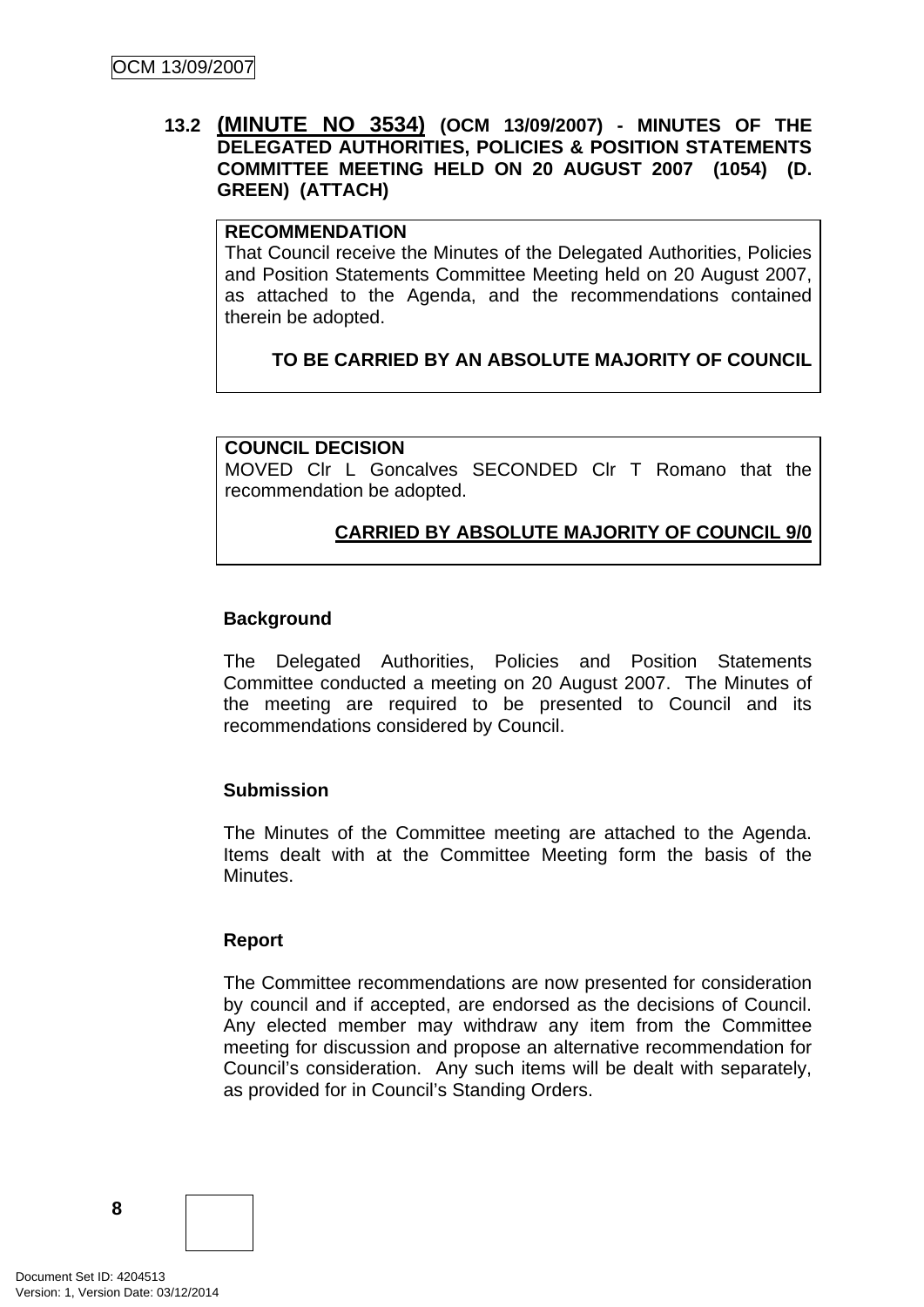## <span id="page-12-0"></span>**Strategic Plan/Policy Implications**

### *Governance Excellence*

*• To conduct Council business in open public forums and to manage Council affairs by employing publicly accountable practices.* 

## **Budget/Financial Implications**

Committee Minutes refer.

## **Legal Implications**

Committee Minutes refer.

## **Community Consultation**

Committee Minutes refer.

## **Attachment(s)**

Minutes of the Delegated Authorities, Policies and Position Statements Committee Meeting dated 20 August 2007.

## **Advice to Proponent(s)/Submissioners**

N/A

## **Implications of Section 3.18(3) Local Government Act, 1995**

Nil.

## **14. PLANNING AND DEVELOPMENT DIVISION ISSUES**

**14.1 (MINUTE NO 3535) (OCM 13/09/2007) - COMPULSORY INSTALLATION OF RAINWATER TANKS (93030) (D ARNDT)** 

# **RECOMMENDATION**

That Council:

- (1) awaits the outcomes of the implementation of Stage two of the State Government's Five Star Plus environmental initiatives;
- (2) reviews its position in respect to the mandatory requirement for the provision of rainwater tanks should the implementation of Stage two of the State Government's Five Star Plus environmental initiatives not occur within twelve months.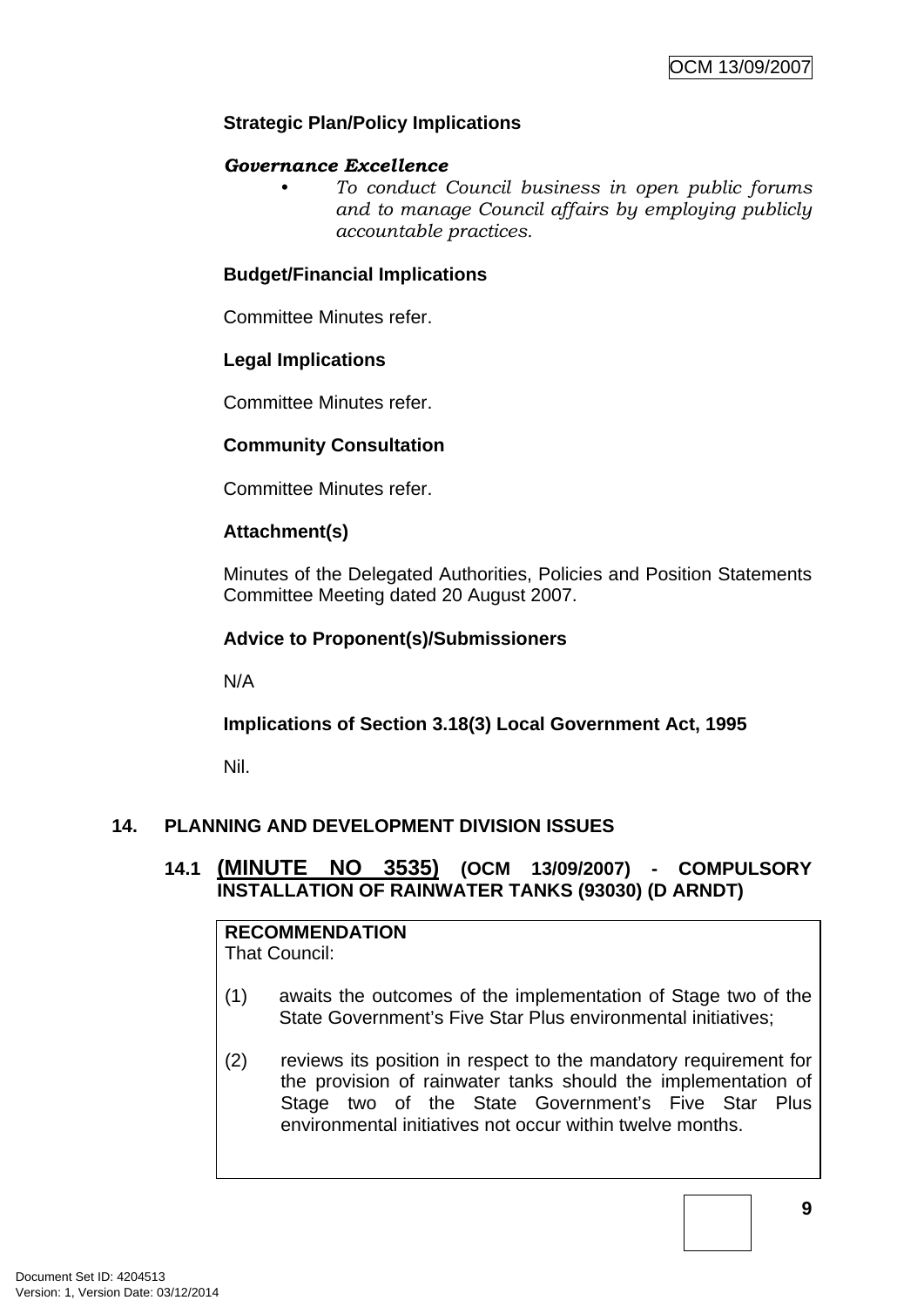## **COUNCIL DECISION**

MOVED Clr I Whitfield SECONDED Clr A Tilbury that Council:

- (1) contact the Department of Housing and Works confirming the State Government's commitment to Stage Two of the Five Star Plus environmental initiatives and seeking clarification of the implementation date for these initiatives;
- (2) subject to the Department of Housing and Work's confirmation that the Five Star Plus environmental initiatives be implemented within the next twelve months, no further action on this matter be taken; and
- (3) review its position in respect to the mandatory requirement for the provision of rainwater tanks should the Department of Housing and Works be unable to confirm the implementation of the State Government's Five Star Plus environmental initiatives within the next twelve months or implement the initiatives within the specified timeframe.

**CARRIED 9/0**

## **Reason for Decision**

Council strongly believes in the importance of everyone reducing their individual household water consumption wherever possible. Council's preference is that the State Government introduces mandatory requirements, as outlined in Stage Two of the Five Star Plus environmental initiatives across the State rather than introducing mandatory requirements, which only apply to the City of Cockburn.

In the circumstances whereby the implementation of Stage Two of the Five Star Plus environmental initiatives is delayed, Council should reassess its position on implementing mandatory requirements for the installation of rainwater tanks.

## **Background**

The issue of compulsory installation of rainwater tanks was initially raised at Council's meeting in April 2003, which resulted in a report being presented to the Council at its meeting on the 15 February 2005, whereby Council resolved to:

*"(1) initiate an amendment to Town Planning Scheme No.3 to make it compulsory for all new single houses and grouped dwellings to*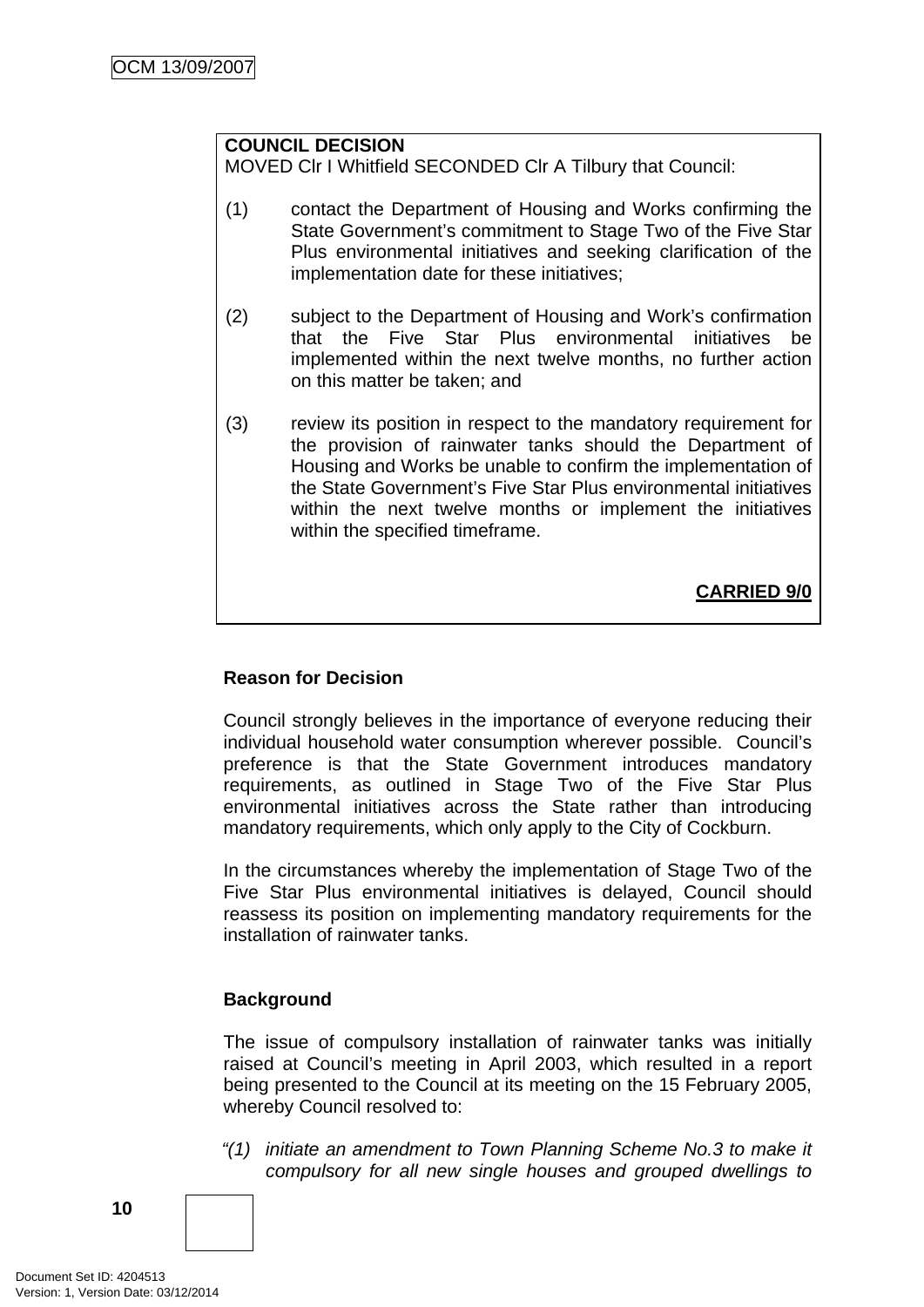*install rainwater tanks with a minimum capacity of 5,000 litres, or 2,500 for group dwellings, for secondary use, effective from the date of gazettal of the amendment.* 

- *(2) instruct the Director Planning and Development to prepare the scheme amendment for the consideration of Council at the next Council meeting and prepare a draft policy for consideration at the next meeting of the Delegated Authority and Policy and Position Statement Committee.*
- *(3) investigate the potential for a preferential supply arrangement with a local supplier that affords ratepayers the ability to purchase rainwater tanks of either 2,500 or 5,000 litres or more at lower costs than currently exist."*

Council subsequently at its Ordinary Meeting on 15 March 2005 resolved as follows:-

- *"(1) receive the report;*
- *(2) adopt the recommendation to amend Town Planning Scheme No.3, Amendment No.30, with the exception that proposed Clause 5.8.7 be modified to read as follows:*

*5.8.7 Each new single house shall install a rainwater tank, as a secondary water supply, with a minimum capacity of 4,000 litres and each new grouped dwelling shall install a rainwater tank with a minimum capacity of 2,000 litres.* 

*(3) instruct the Director, Planning and Development to prepare a draft Rainwater Tank Policy for consideration at the next Delegated Authroity, Policies and Position Statements Committee Meeting."*

Following the statutory consultation on the amendment Council resolved at its Ordinary meeting on the 10 November 2005:

- (1) *not adopt the amendment for final approval;*
- *(2) advise the Western Australian Planning Commission accordingly;*
- *(3) adopt the recommendations made in the Schedule of Submissions attached to the Agenda;*
- *(4) await the outcomes of the introduction of WA BASIX which includes a more comprehensive approach to water efficiency and energy efficiency technologies for new homes; and*
- (5) *advise submissioners of Council's decision accordingly.*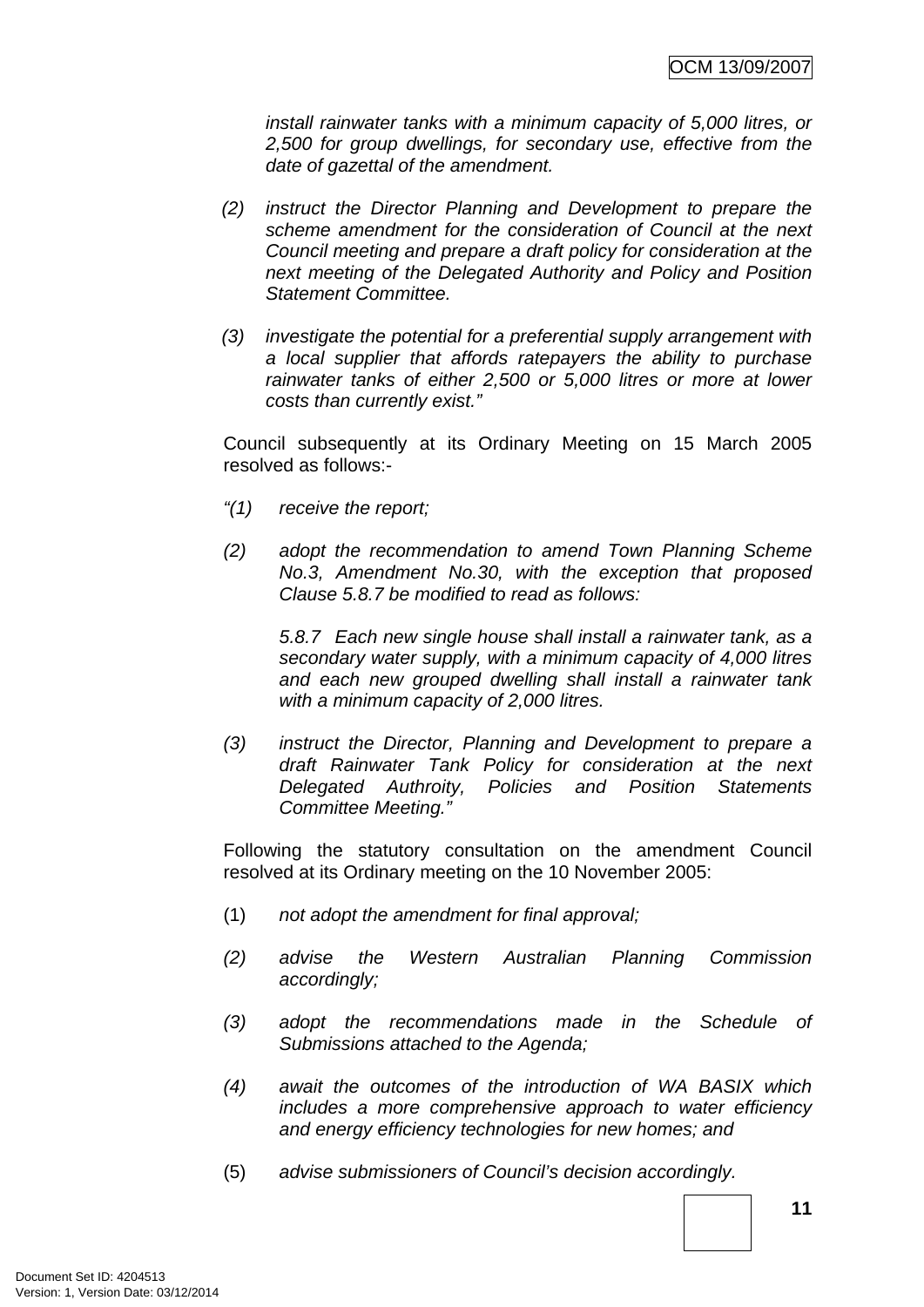At the Council meeting held on August 9, 2007 Mayor Lee provided a notice of motion that Council considers an amendment to its Town Planning Scheme No.3 to ensure that all new properties constructed within the City of Cockburn be fitted with rainwater tanks.

#### **Submission**

N/A

#### **Report**

The discussion/debate in relation to the previous amendment considered by Council raised a number of issues, which resulted in Council resolving not to grant final approval to the amendment. The main issues were health/environmental, economic, statutory/legal and duplication of State Government initiatives.

#### Health Issues

The Department of Health has advised that unless treated rainwater is not reliably safe to drink in urban areas where reticulated scheme water is available, rainwater should be used for non-potable water uses such as garden watering, flushing toilets, washing machines and car washing.

The *Plumbing Code of Australia* does not appear to support the connection of rainwater tanks to hot water systems or washing machines.

The maintenance of guttering and rainwater tanks has a significant impact on water quality and the Department of Health recommends ongoing maintenance and disinfection of rainwater tanks. These measures include first flush diverters, screens over inlets, regular cleaning of gutters and mosquito breeding prevention.

There are also ongoing concerns that rainwater from suburbs in the district near industrial areas may not be fit for consumption or for use in other purposes.

As rainwater tanks are usually owned and operated by the householder and the use of roof runoff is not subject to any regulation, it is impossible to control the use of rainwater tanks.

In order to address these environmental issues the preferred solution would be for any rainwater tanks to be used as a *"non-potable"* water supply as opposed to a *"secondary"* water supply. The rainwater tank be then plumbed to the toilets and cold water washing machine outlets, which would eliminate the potential health risk.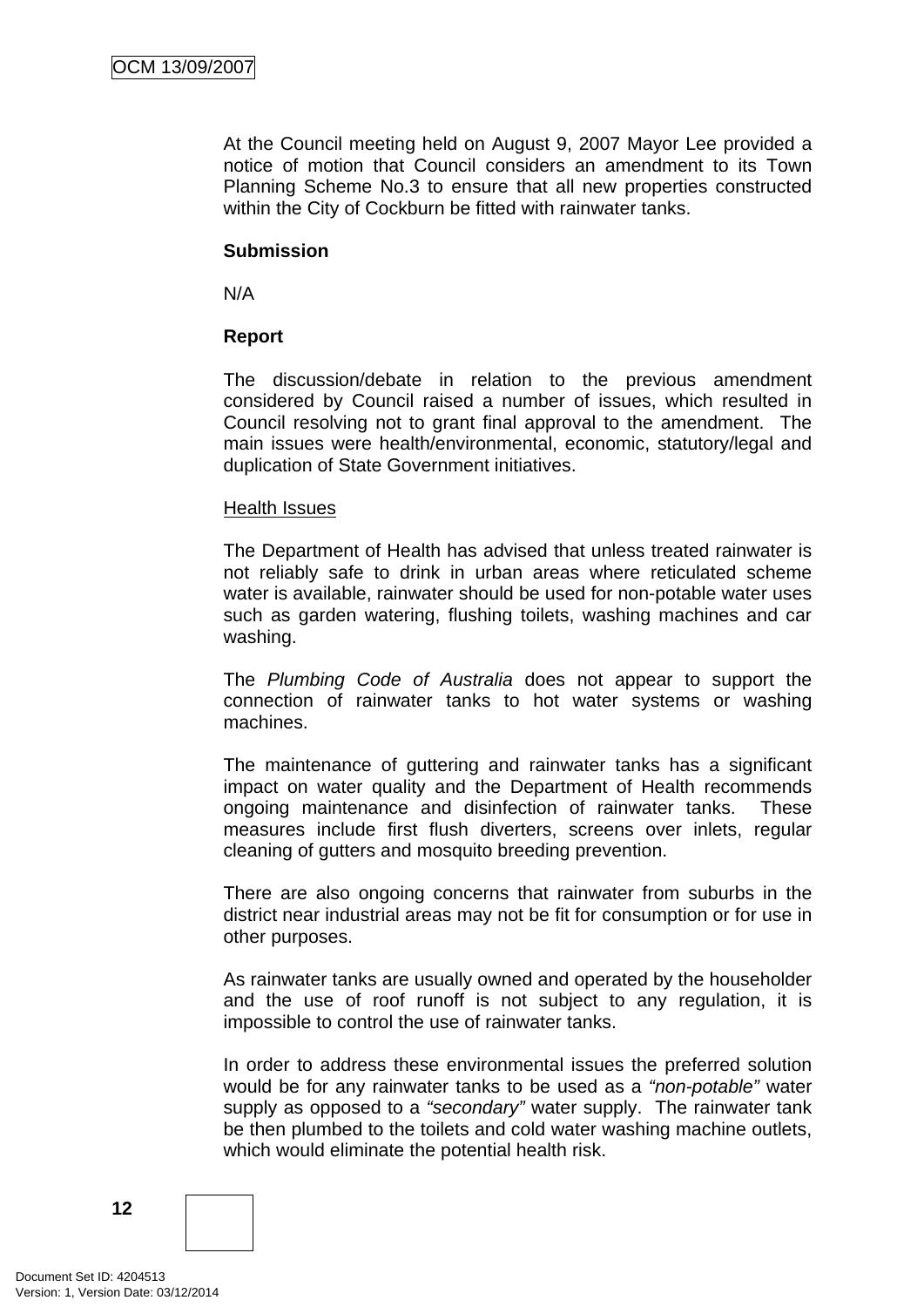#### Statutory/Legal

Currently under the provision of Council's Town Planning Scheme single residential dwellings and minor grouped dwellings are not required to obtain planning approval and are only required to obtain a building licence.

Section 374(1) of the Local Government (Miscellaneous Provisions) Act 1960 imposes obligations to obtain a building licence before commencing building activity.

Section 374(1b) provides for a local government authority to approve or refuse to approve plans subject to the proposal complying with all local laws and polices (that relate to building matters) and all local laws and schemes in relation to town and regional planning matters.

The State Administrative Tribunal has however generally be of the view that only conditions that relate specifically to the building matter or structural design/conformity of a proposal should be imposed on a building licence. Conditions relating to planning matters being sought and imposed as conditions of a planning approval.

As any mandatory requirement for the provision of a rainwater tank was proposed as part of Council's scheme and the scheme does not give rise to the need to obtain planning approval for an otherwise exempted development. The only avenue open to Council would be to either refuse a building licence for a new dwelling if the plans do not propose a rainwater tank or alternatively impose the requirement to install a tank as a condition of the licence. As previously stated and based on advice from Council's solicitors such a course is likely to be able to be successfully challenged through the appeal process.

#### Domestic Water Use

The Water Corporation prepared a document titled "Domestic Water Use Study in Perth Western Australia 1998-2001 – released on March 2003". The study provides a good understanding of domestic water use patterns and trends for the Water Corporation to plan for the present and future needs of its domestic and other customers. Some public submissions criticised the City for not referring to this report.

Annual Water Use Table

|                          | In-house | Ex-house | Leaks |
|--------------------------|----------|----------|-------|
| Single                   | 42%      | 56%      | 2%    |
| Residential              |          |          |       |
| <b>Multi-Residential</b> | 48%      | 50%      | 2%    |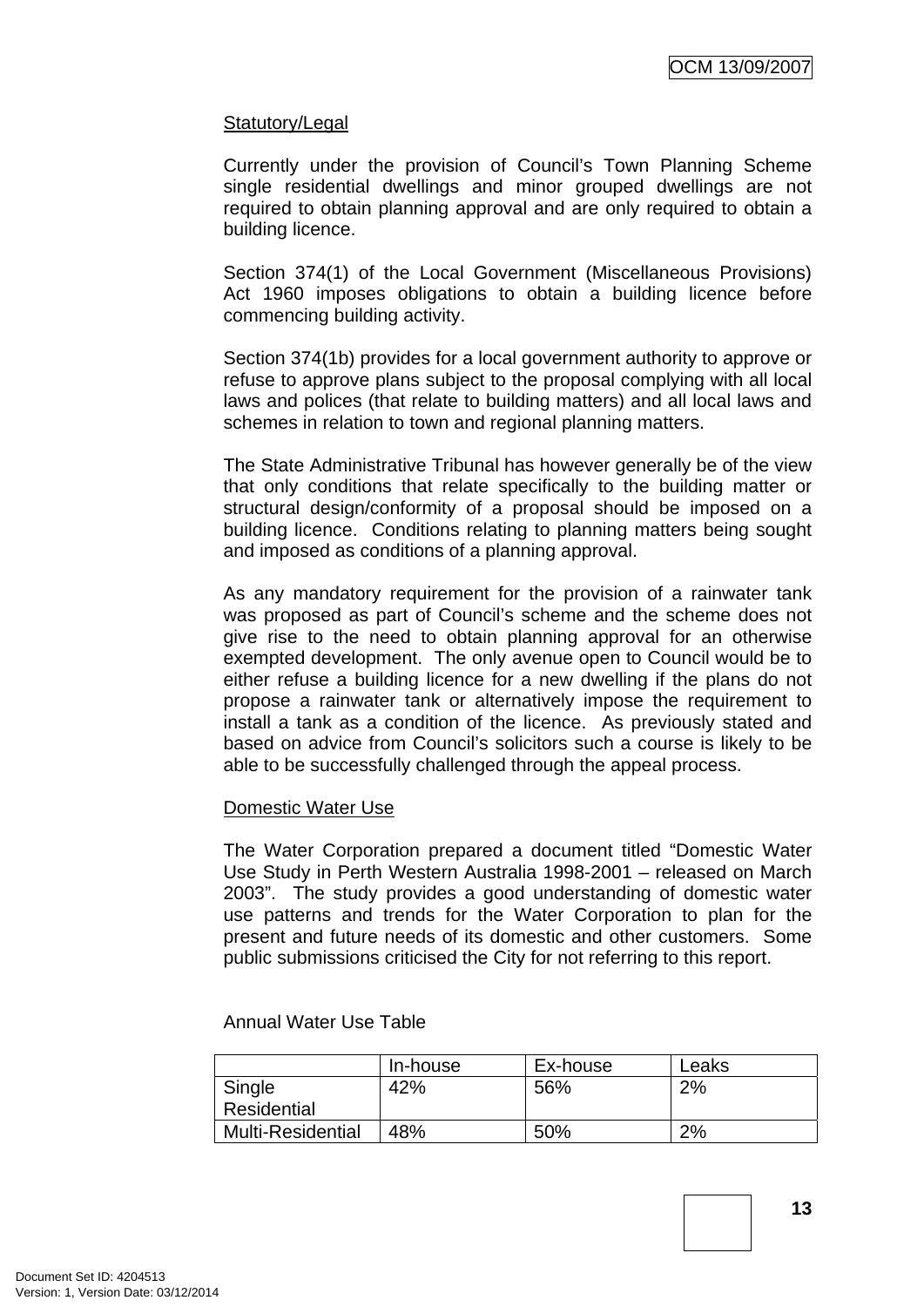## Component Usage

|                       | &<br><b>Bath</b><br>Shower | Washing<br>Machine | Toilet | Гар | Other |
|-----------------------|----------------------------|--------------------|--------|-----|-------|
| Single<br>Residential | 33%                        | 27%                | 21%    | 16% | 3%    |
| Multi-<br>Residential | 33%                        | 26%                | 17%    | 21% | 3%    |

Overall Component Usage per Single Household

| <b>Water Use</b>       | Percentage |
|------------------------|------------|
| Watering               | 54%        |
| Bath & Shower          | 14%        |
| <b>Washing Machine</b> | 11%        |
| <b>Toilet</b>          | 9%         |
| Tap                    | 7%         |
| <b>Swimming Pool</b>   | 2%         |
| Leaks                  | 2%         |
| Other                  | 1%         |
| Total                  | 100%       |

It is interesting to note that sinking a bore would cost less to install than a rainwater tank and connecting to a house. A bore would also save 54% of overall water use to a single household and provide a continuous all year round supply of groundwater. A rainwater tank couldn't provide the same water savings because rainwater supply is limited.

Some Study Outcomes:-

- Water usage peaks over summer;
- Higher income groups use more water than lower income groups;
- Almost all water use outside the house is applied to gardens and lawn watering;
- Auto-reticulation uses more water than no auto-reticulation. 36% increase in use from 1981/82 to 1998/00 of sample households;
- Houses with bores use less scheme water for watering purposes than houses without a bore;
- Shower efficient heads save more water than normal flow heads. 35% increase in use from 1981/82 to 1998/00 of sample households;
- Front loader washing machines save more water than top loader washing machines;
- Dual flush toilets use less water than single flush toilets. 64% increase in use from 1981/82 to 1998/00 of sample households. Total household water use dropped from 32% to 21% in less than 10 years;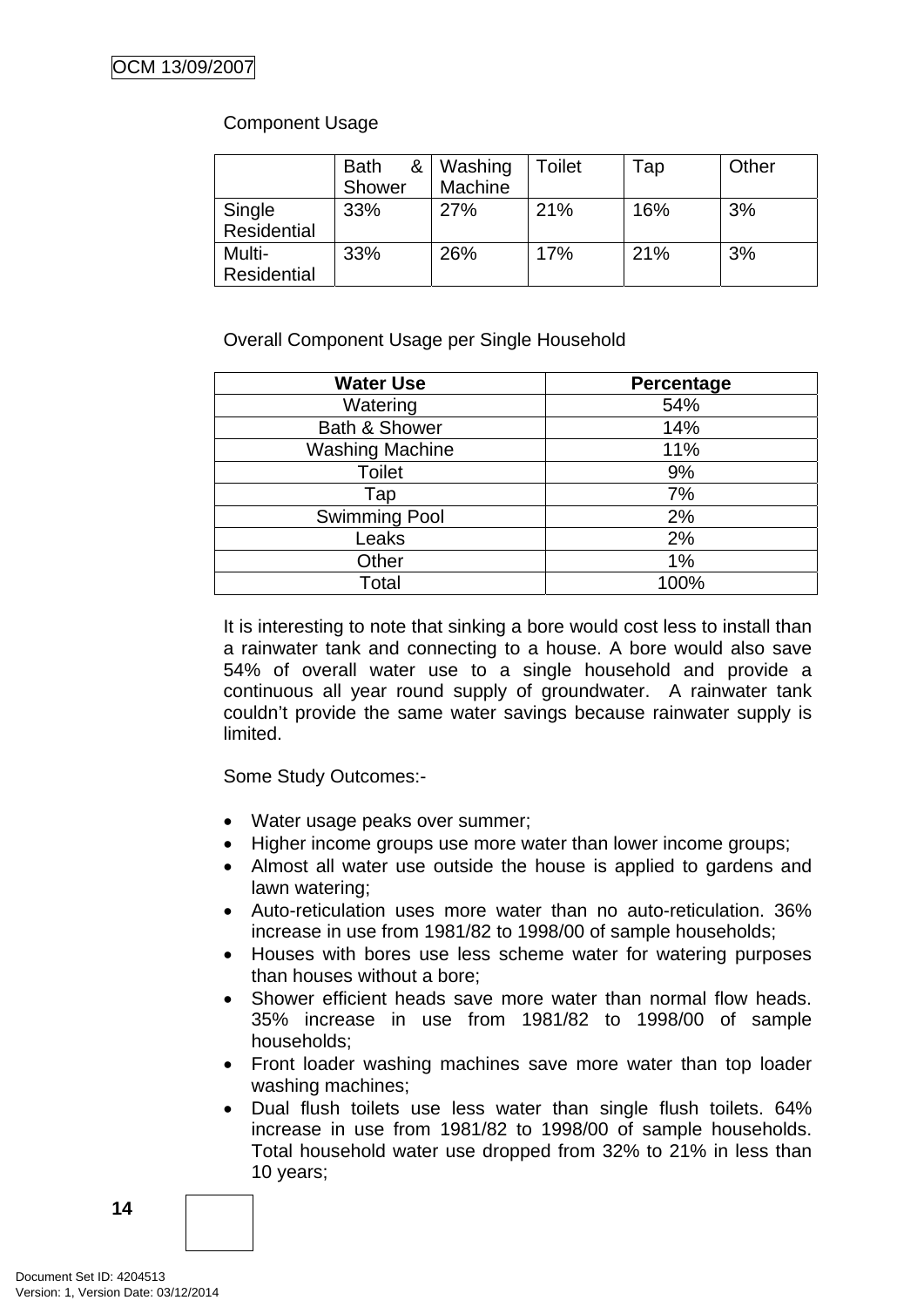• The total average water use for single households increased by 55% from 1981/82 to 1998/00 of sample households due to an increase in occupancy rates;

#### Economic

The main concern raised in the submissions on the previous amendment was the increased cost it would impose on the construction of new dwellings. Essentially the cost of a rainwater tank varies between \$2,750 and \$4,250 plus GST to supply and install a tank (including foundations, transport, fitting, and alterations to the gutters and drainpipes) but doesn't include ongoing maintenance, provision of flush diverters, screens over inlets, regular cleaning of gutters and mosquito breeding prevention. These estimates also don't include the cost of internal plumbing connections.

The current rebate is \$50 for a tank 600 litres or greater and if the tank is 2000 litres or greater \$500 or 50 per cent of the purchase and plumbing in cost (whichever is the lesser amount) if they are plumbed in by a licensed plumber for use in the toilet and/or washing machine.

The State Government's Water Wise Rebate Program has been made to over 197,000 families and is estimated to have saved over 7 million kl annually.

Only 3.8% of rebates over 197,746 waterwise rebates have been paid by the State Government for rainwater tanks.

The optimal size of a rainwater tank should be determined based on the in-house demand, approximate roof catchment area of the building, the space available for the installation of the tank and the costs associated with the installation.

| <b>Use of Rainwater</b>        | Roof Catchment Area (m2) |       |       |  |
|--------------------------------|--------------------------|-------|-------|--|
| <b>Single Residential</b>      | 150                      | 200   | 250   |  |
| Toilet only (112l/day)         | 2500L                    | 3000L | 3500L |  |
| Toilet & Washing Machine (cold | 3000L                    | 3500L | 3500L |  |
| water inlet only) (251l/day)   |                          |       |       |  |
| Toilet, Washing Machine & Hot  | 3500L                    | 3500L | 3500L |  |
| Water (361I/day)               |                          |       |       |  |
| <b>Multi Residential</b>       |                          |       |       |  |
| Toilet only (62l/day)          | 2500L                    | 3000L | 3000L |  |
| Toilet & Washing Machine (cold | 3000L                    | 3500L | 3500L |  |
| water inlet only) (156l/day)   |                          |       |       |  |
| Toilet, Washing Machine & Hot  | 3000L                    | 3500L | 3500L |  |
| Water (240I/day)               |                          |       |       |  |

**Optimal size of rainwater tank based on roof catchment & use for rainwater**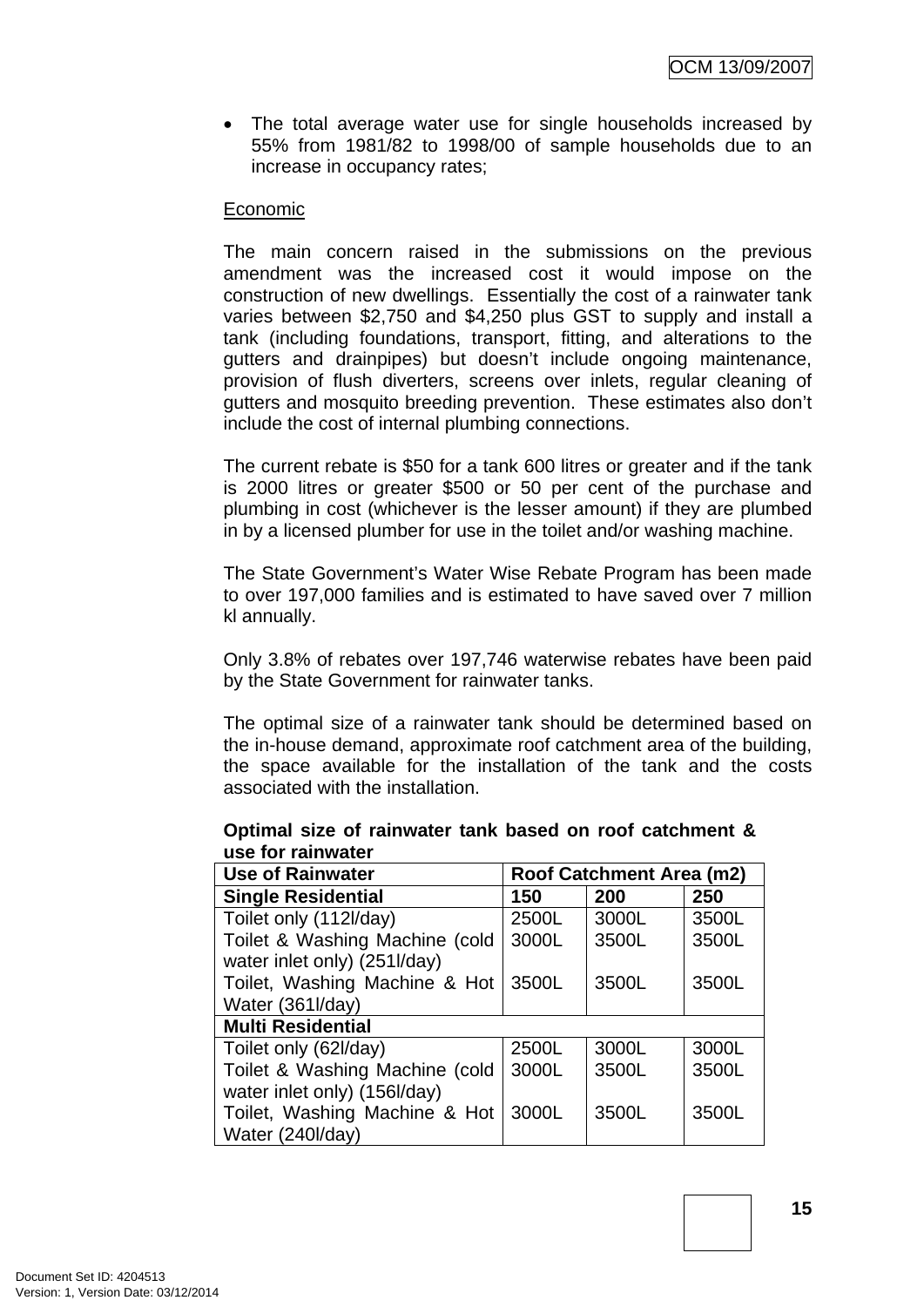The potential savings on scheme water consumption due to the installation of rainwater tanks, assuming the installation of the recommended rainwater tank size are as follows:

| Potential maximum savings on scheme water consumption |  |
|-------------------------------------------------------|--|
| from rainwater tanks                                  |  |

| <b>Use of Rainwater</b>        | Roof Catchment Area (m2) |          |                 |
|--------------------------------|--------------------------|----------|-----------------|
| <b>Single Residential</b>      | 150                      | 200      | 250             |
| Toilet only (112l/day)         | 28kL/yr                  | 31kL/yr  | 33kL/yr         |
|                                | (66%)                    | (75%)    | (81%)           |
| Toilet & Washing Machine (cold | 45kL/yr                  | 49kL/yr  | 51kL/yr         |
| water inlet only) (251l/day)   | (49%)                    | (54%)    | $(56%^{\circ})$ |
| Toilet, Washing Machine & Hot  | 56kL/yr                  | 60kL/yr  | 63kL/yr         |
| Water (361I/day)               | (42%)                    | (46%)    | (48%)           |
| <b>Multi Residential</b>       |                          |          |                 |
| Toilet only (62l/day)          | 16kL/yr                  | 19kL/yr  | 20kL/yr         |
|                                | (81%)                    | (89%)    | (92%)           |
| Toilet & Washing Machine (cold | 32kL/yr                  | 36k/L/yr | 37kL/yr         |
| water inlet only) (156l/day)   | (60%)                    | (65%)    | (68%)           |
| Toilet, Washing Machine & Hot  | 40kL/yr                  | 45kL/yr  | 46kL/yr         |
| Water (240I/day)               | (49%)                    | (54%)    | (56%)           |

The estimated payback period for the installation of a rainwater tank and the associated plumbing would be somewhere in the vicinity of 15 to 40 years, depending upon the size of the tank and the water usage of the household.

#### State Government Initiatives

In May 2006, the State Government adopted the minimum 5 Star energy efficiency provisions of the Building Code of Australia (BCA) for all new homes. Known as 5 Star, the provisions are designed to encourage better building designs resulting in environmental benefits such as reduced energy consumption and savings in heating and cooling.

The 5 Star provisions effectively replace the previously proposed Building Sustainability Index (BASIX). In May 2007 the State Government announced the introduction of its 5 Star Plus environmental initiative, which builds on the energy efficiencies from 5 Star together with water reduction measures.

5 Star Plus is based around two new Codes: The Energy Use in Houses Code, which confirms the existing 5 Star provisions for house design and construction and adds requirements for energy efficient water heating.; and The Water Use in Houses Code, which aims to reduce the consumption of water in residential homes by requiring water efficient fittings, minimising the wastage of water and facilitating the appropriate use of alternative sources of water such as grey water and rain water.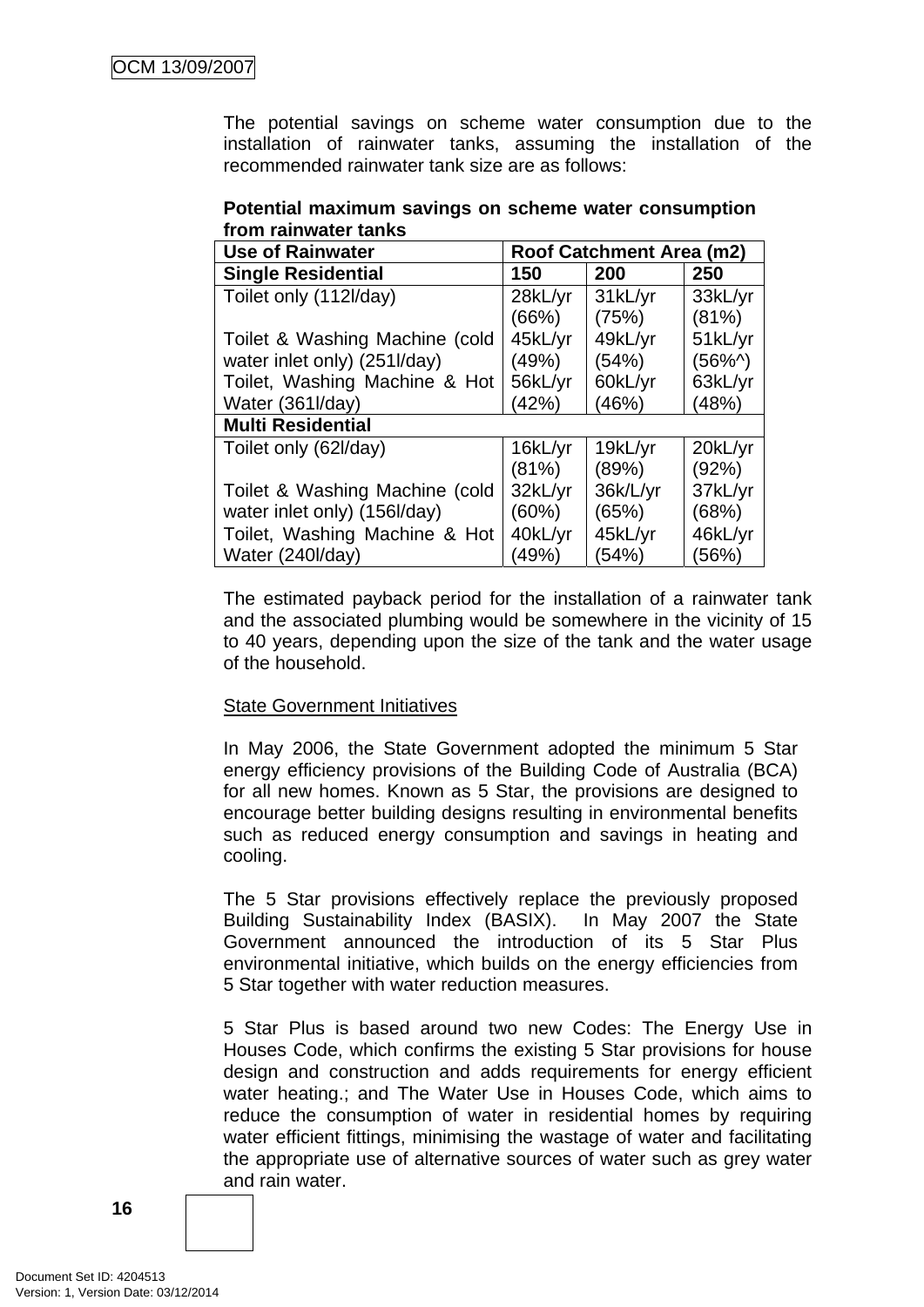Specifically the Water Use in Houses Code requires that from September 1, 2007 all new homes must be fitted with 3 or 4 star water efficient fittings and fixtures, and all hot water outlets in new homes be located close to the hot water system or a re-circulating hot water supply to minimize wastage of energy and water.

The second stage of the 5 star plus provisions will require that all new homes be plumbed so that they can be connected to an approved alternative water supply at a later date (the alternative water supply may include water tanks, bore water and/or third pipes), and be plumbed to enable connection to a grey water system (grey water being the water from showers, baths and laundry), and new homes with a high water demand for internal use have an approved alternative water supply for appropriate non-potable use. The 5 Star Plus standards are proposed to be introduced into the BCA from May 1, 2008.

#### Other Similar Provisions

Since Council's determination in November 2005 there have been a few developments/subdivisions, which are implementing the mandatory provision of rainwater tanks. These primarily are being imposed by the developer as a condition of sale of land within their estate. In the case of the Champion Drive Estate in Armadale this requirement is being trialled by the Armadale Redevelopment Authority (RDA). The RDA is governed by the provisions of the Armadale Redevelopment Act, which requires all developments within the RDA jurisdiction to have completed a sustainability audit. The audit establishes a range of minimum environmental requirements, and in the Champion Drive Estate the minimum standard for water efficiency is the installation of a 2,500 litre rainwater tank plumbed to the toilets and cold water washing machine outlet, and must be in accordance with all health regulations. The RDA is able to achieve this as it is not bound by the provisions of the Planning & Development Act, unlike other local government authorities.

#### **Conclusion**

The mandatory provision of rainwater tanks is not supported, at this current moment in time, for the following reasons:

- It pre-empts the introduction by the State Government of Stage 2 of the 5 Star Plus energy & water provisions and would be superseded once these provisions were introduced as part of the BCA.
- It would potentially be difficult to implement under the provisions of the Local Government (Miscellaneous Provisions) act, 1960.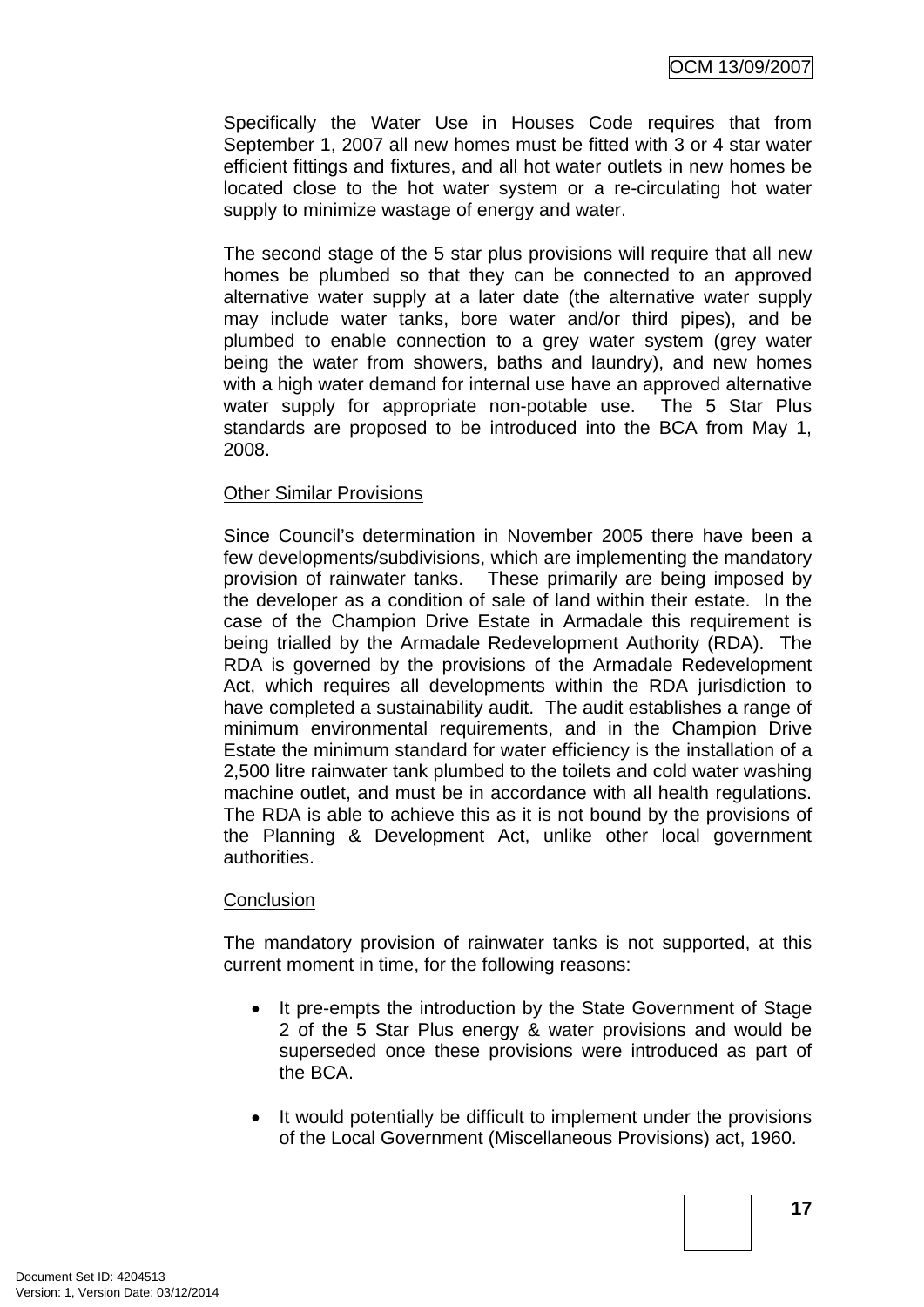- The proposal is not equitable as the mandatory provision of rainwater tanks would not apply to existing houses.
- Council would have to give serious consideration to providing financial incentives if rainwater tanks are mandated ahead of the State Government's Solar program, which would be at the cost of existing ratepayers who are not part of the provisions.

It is considered however that this position should be reviewed if the State Government does not implement Stage two of its Five Star Plus environmental initiatives.

## **Strategic Plan/Policy Implications**

## *Demographic Planning*

*• To ensure the planning of the City is based on an approach that has the potential to achieve high levels of convenience and prosperity for its citizens.* 

#### *Natural Environmental Management*

*• To ensure development of the district is undertaken in such a way that the balance between the natural and human environment is maintained.* 

#### **Budget/Financial Implications**

Nil.

#### **Legal Implications**

The legal implications are:

- (1) Local Government (Miscellaneous Provisions) Act, 1960;
- (2) Planning & Development Act 2005;
- (3) Building Codes of Australia.

Given the limited time in which to prepare the report formal recent legal opinion has not been provided, however, Council's solicitors have verbally advised that the only way of imposing the mandatory provision of rainwater tanks would be as a condition of the building licence. They, however, advised that the State Administration Tribunal have consistently upheld appeals in respect of the imposition of planning conditions on building licences.

#### **Community Consultation**

In respect to the current proposal under consideration there has not been sufficient time from the date of the intended notice of motion and

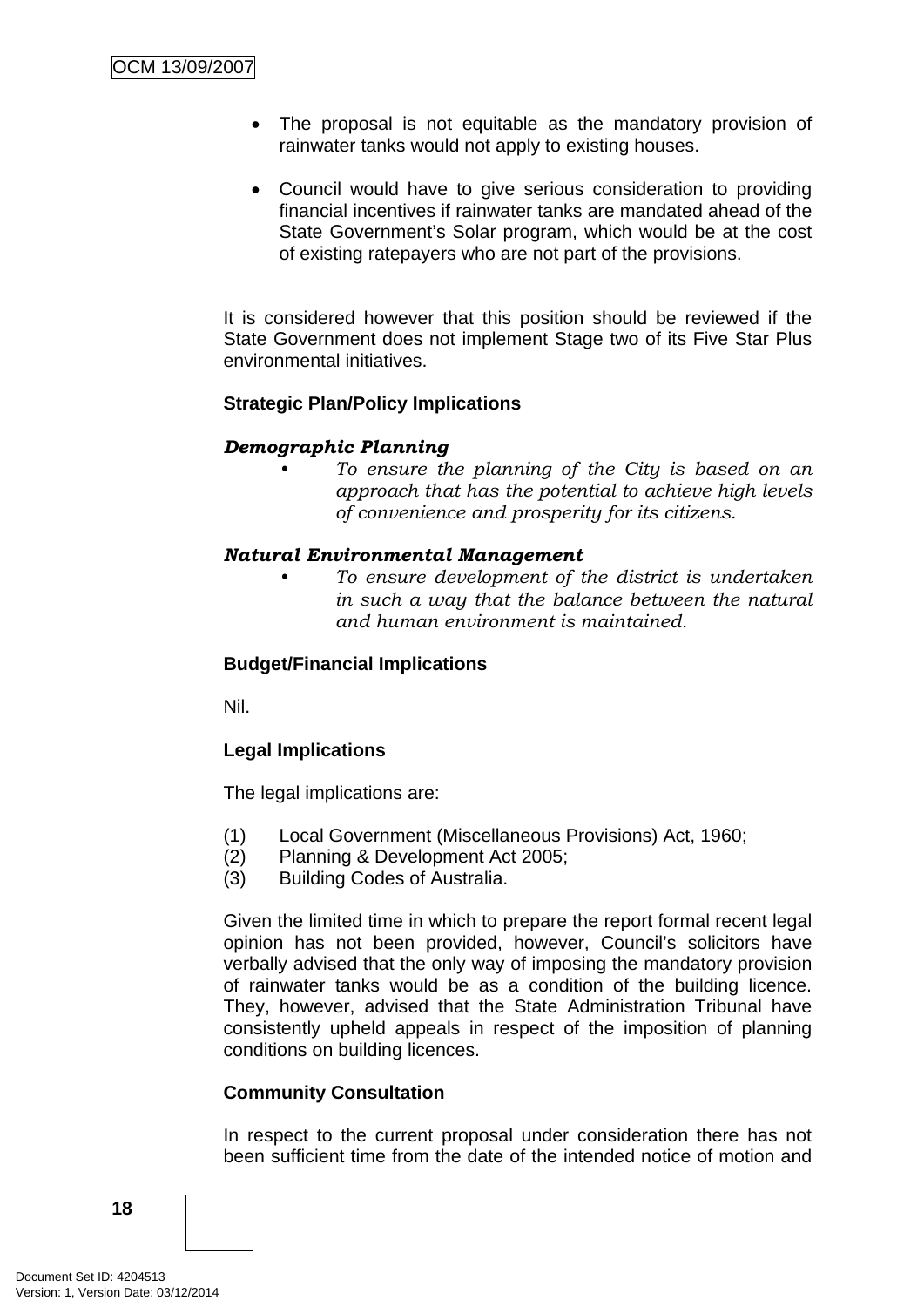<span id="page-22-0"></span>the preparation of this report for any significant industry consultation to be undertaken.

The previously proposed scheme amendment was widely advertised and received a significant number of submissions, including detailed submissions from the Housing Industry Association, the Department for Planning and Infrastructure, the Water Corporation, Department of Health, the Urban Development Institute of Australia, Building Companies and Building Industry Groups. All of the submissions received opposed the mandatory imposition of rainwater tanks and copies of the submissions and their respective responses can be found in the Council report of November 2005 on the matter.

# **Attachment(s)**

Nil.

# **Advice to Proponent(s)/Submissioners**

N/A

**Implications of Section 3.18(3) Local Government Act, 1995**

Nil.

# **14.2 (MINUTE NO 3536) (OCM 13/09/2007) - PHOENIX CENTRAL REVITALISATION PLAN (9687) (E ROBERTS) (ATTACH)**

### **RECOMMENDATION**

That Council proceed with the preparation of the Phoenix Central Revitalisation Plan as outlined in the Agenda report and Attachments.

## **COUNCIL DECISION**

MOVED Clr I Whitfield SECONDED Clr A Tilbury that Council:

- (1) proceed with the preparation of the Phoenix Central Revitalisation Plan as outlined in the Agenda report and Attachments; and
- (2) commits to commencing works on the proposed Seniors Centre within the Civic Centre Precinct by September 2008.

**CARRIED 9/0**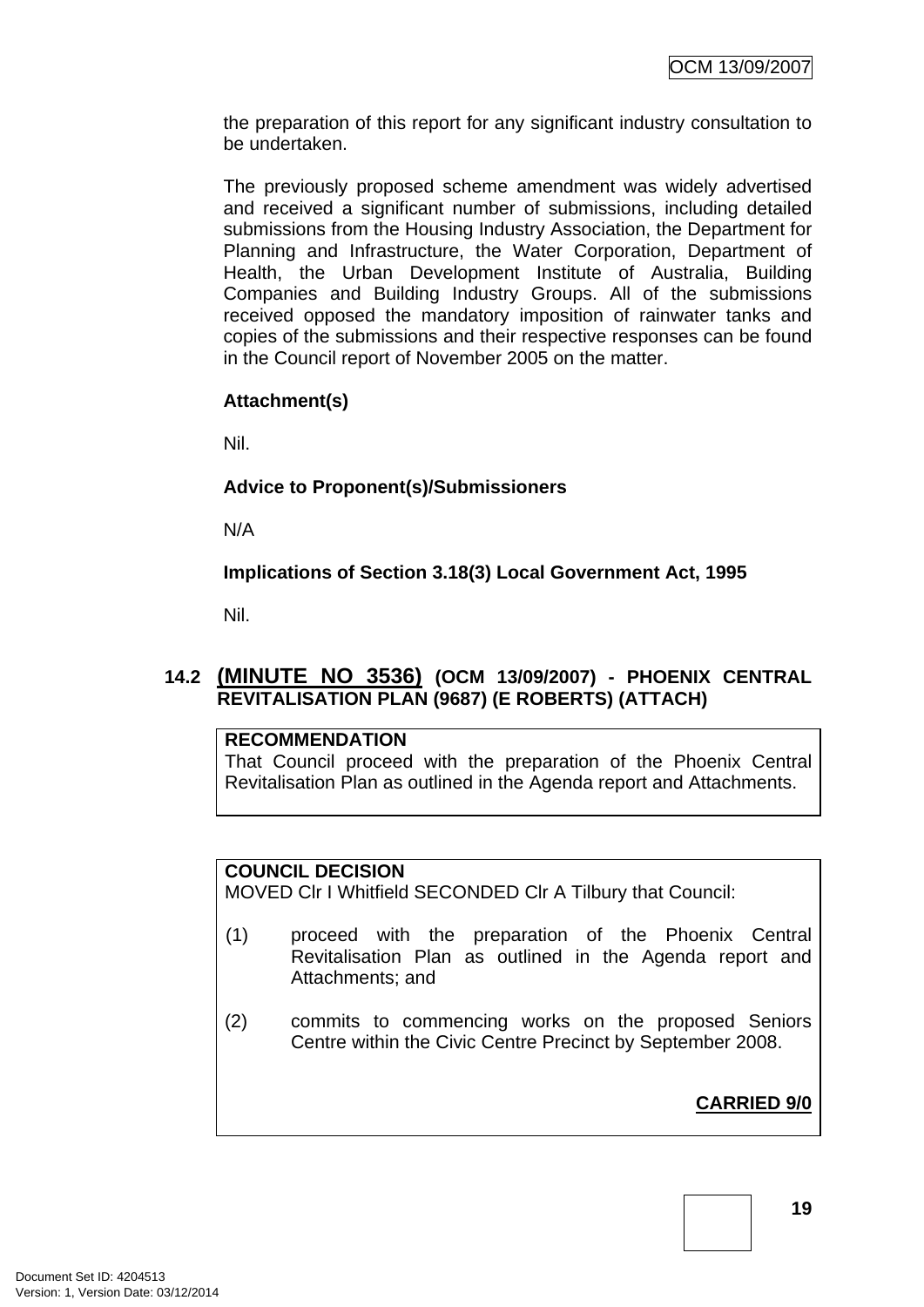### **Reason for decision**

Both the Mayor and the Chief Executive Officer have recently stated to the Regional Seniors Group and other individuals that the Council is committed to the construction of a Seniors Centre in the Civic Centre Precinct, as a priority. The inclusion of point (2) of the recommendation reiterates this commitment and provides a timeframe to all parties as to when the works are expected to commence.

## **Background**

At the Council Meeting on the 9<sup>th</sup> August 2007, it was proposed that the Council prepare a Phoenix Park Activity Centre Plan (Item 17.3). This item has changed the name to the "Phoenix Central Revitalisation Plan" as this name is considered to be more widely understood by the community. This item outlines the proposed process for the preparation of the plan.

#### **Report**

#### Rationale for the preparation of the Phoenix Central Revitalisation Plan

The Phoenix commercial centre is the City of Cockburn's second largest centre with 28,000 square metres of retail and many other associated commercial uses. Council Administration Buildings are located adjacent to the existing shopping centre and the City is currently investigating how to further develop this approximately six (6) hectare site. The surrounding residential area is also currently receiving infill sewerage and many residents are now looking at the potential of their land being further developed.

Rather than allowing the Phoenix Park area to develop in a piecemeal manner, it is proposed that the City prepares a comprehensive Revitalisation Plan for the Phoenix Park area. From a planning perspective, the Revitalisation Plan is really an Activity Centre Plan (see below). The final report submitted to the Western Australian Planning Commission (WAPC) will therefore be called the: "Phoenix Central Revitalisation Plan: *an activity centre plan for the future*"

The concept of an Activity Centre comes from the Western Australian Planning Commissions new community planning strategy for Perth called "Network City" and the "Liveable Neighbourhoods" operation policy. Network City describes Activity Centres as:

 *"locations where a range of activities are encouraged. Employment, retail, living, entertainment, higher education, high level or specialised medical services are just a few such activities".*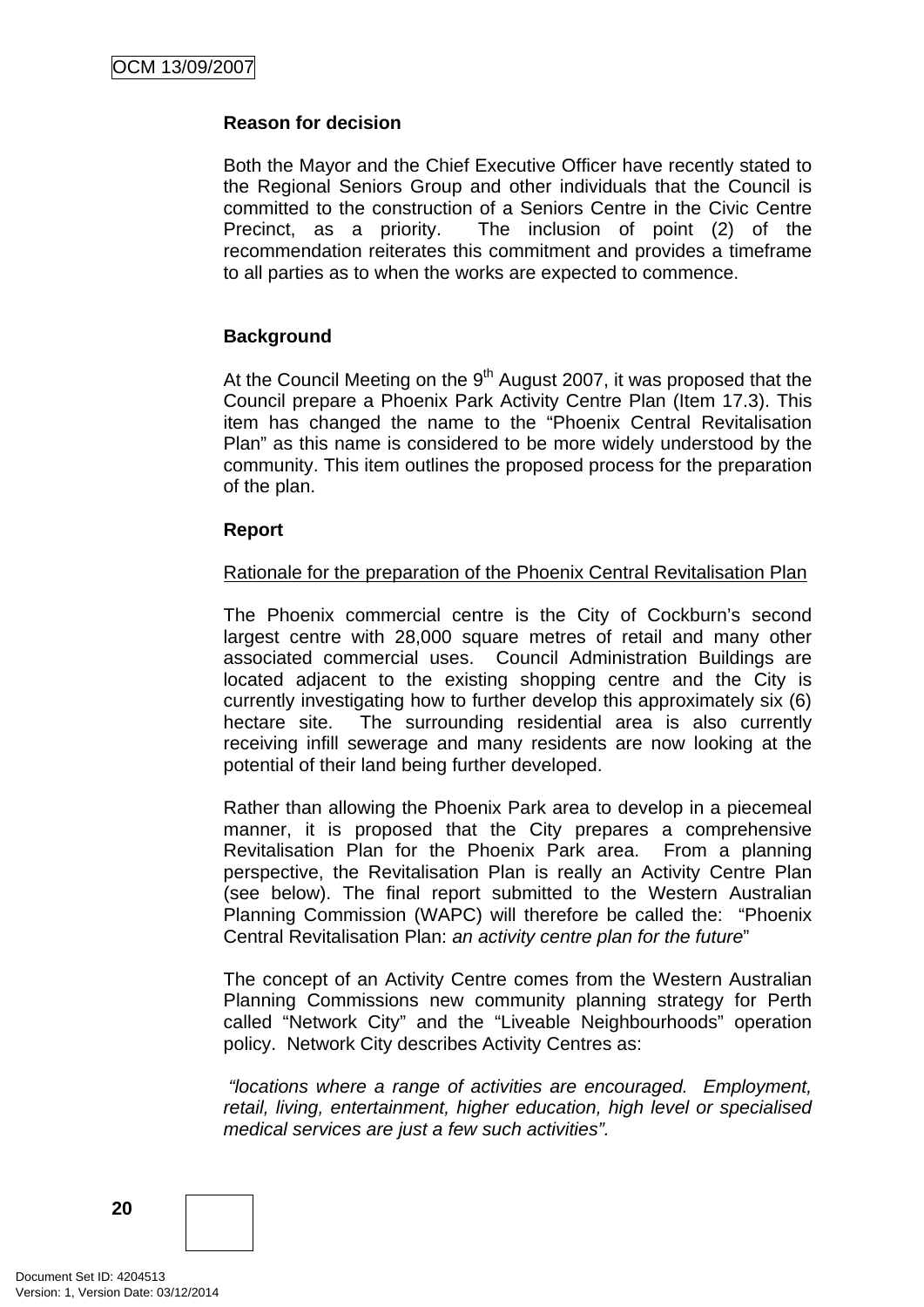Some of the key recommendations of Network City that are applicable to a future Phoenix Central Revitalisation Plan include:

- Planning for local places to develop identity and pride and to increase social and cultural capital.
- Revitalising existing centres by enhancing their amenity and attractiveness, their economic, social and cultural vitality and their safety and security.
- Encouraging the local mixing of uses, especially residential housing to help reduce the overall need for people to travel between their places of residence, employment and recreation and to overall strengthen the centre as a public transport destination.

"Liveable Neighbourhoods" explains the rational behind having residential in activity centres:

 *"All mixed use centres should have a reasonable amount of denser housing in it and in close proximity to them. This should provide a range of housing types, sizes and affordability of choices. Housing in upper storeys of mixed-use buildings is strongly encouraged. This not only provides centrally located housing, but also helps to crease a sense of urban scale and intensity along streets. In addition, residential activity provides improved community safety to the centre. Thus housing within centres will often be important for providing adequate walkable custom for the centres and for supporting public transport services."* 

Council's land provides a strategic opportunity for the Phoenix Park Centre to evolve to an exciting and vibrant activity centre and should form an integral part of the preparation of the Revitalisation Plan for the whole Phoenix Park area.

#### Scope of the Phoenix Central Revitalisation Plan

The Phoenix Central Revitalisation Plan will be a planning tool that will enable Council to set out its vision for this area, and the longer-term directions for land use and development. The Plan will establish a basic structure in terms of future population and employment, outline broad strategies for housing, shopping and business activities and proposals for transport, open space and other public uses.

Attachment 1 shows the study area for the project. While the regional and sub-regional context will be considered in the plan, the actual subject area broadly represents an 800 metre walkable catchment from the Phoenix Park commercial precinct and the City's land located to the south.

Strategic Planning Services will manage the preparation of the Plan with the help of consultants such as Urban Designers, a Traffic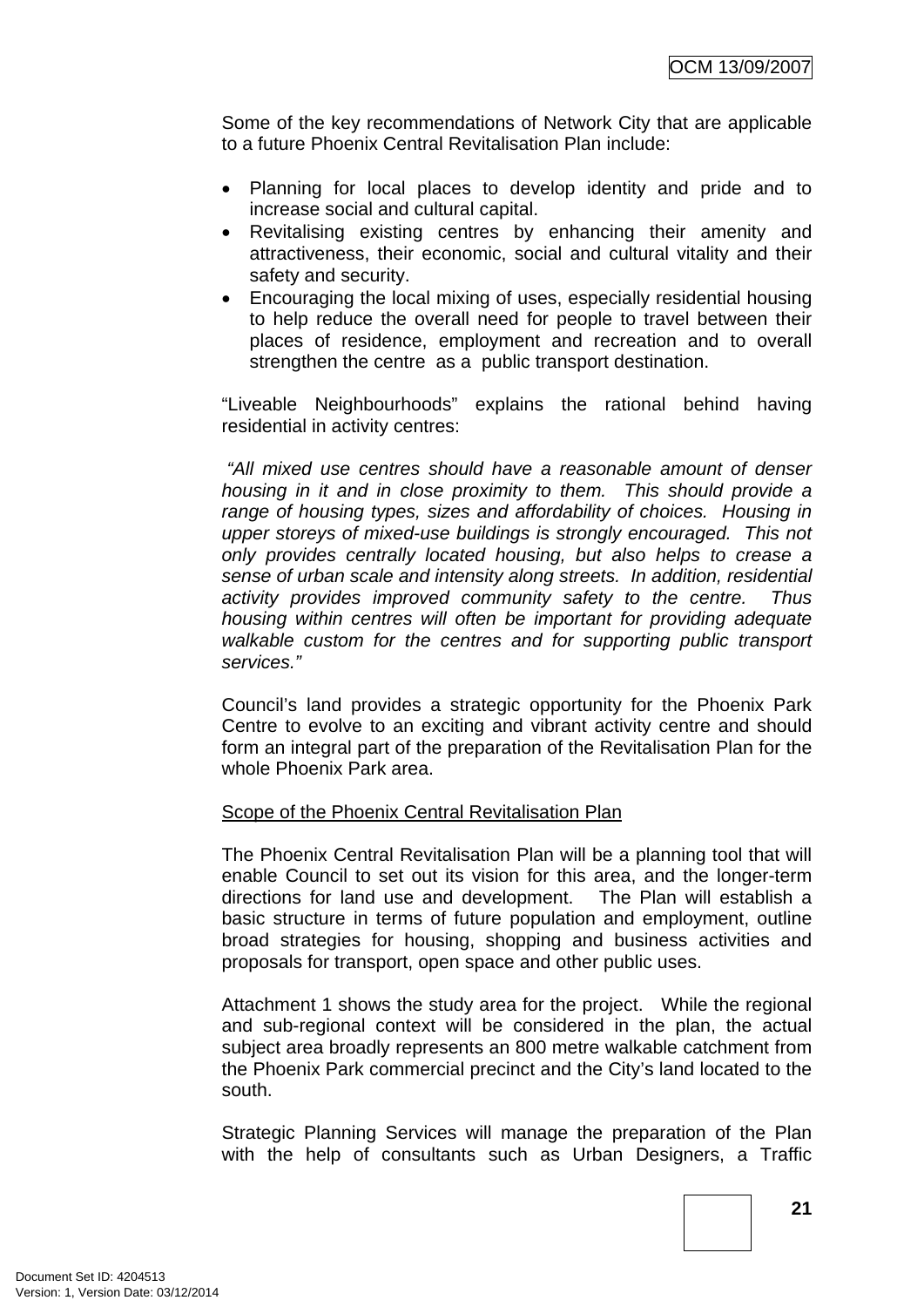Engineer and a Place Making or Retail Consultant as well as a technical group from the City of Cockburn.

The project will formally commence in September and aims to be completed by June 2008 with an implementation phase to follow.

The following outlines key outcomes for critical stakeholders (the community, existing business owners, developers, government agencies and the City of Cockburn) and outcomes from the Revitalisation Plan itself.

#### Desired Outcomes for Critical Stakeholders

- Help the Community to understand how the area is likely to change in the future and provide guidance in terms of zoning changes.
- Help Existing Business Owners to have greater certainty and appreciation regarding the future direction of the centre at large and to see future opportunities for improving their businesses and business surroundings.
- Help Developers to understand the development opportunities that exist and the matters that will be taken into account by the City of Cockburn in assessing development proposals.
- Help Government Agencies in coordinating infrastructure improvements such as the Public Transport Authority and Main Roads.
- Help the City of Cockburn guide the following:
	- o land use, zoning, subdivision and development throughout the centre, to be implemented through the statutory planning system, including amendments to Council's Town Planning Scheme;
	- o future capital works to meet increased future activity levels within the centre;
	- o the provision of community services and facilities;
	- o the development of Council land;
	- o non-statutory initiatives, arrangements or partnerships to assist in realising potential future opportunities within the centre.

#### Desired Outcomes resulting from the Revitalisation Plan

#### *Land Use and Rezoning*

- Strengthen the retail, business, entertainment, civic, community and employment role of the centre.
- Propose possible retail floor space increases for the centre.
- Integrate the development of a new mixed use precinct of civic, residential, community on Council land with the rest of the centre.
- Provide for a new Senior Citizen Centre as part of the development of Council's land.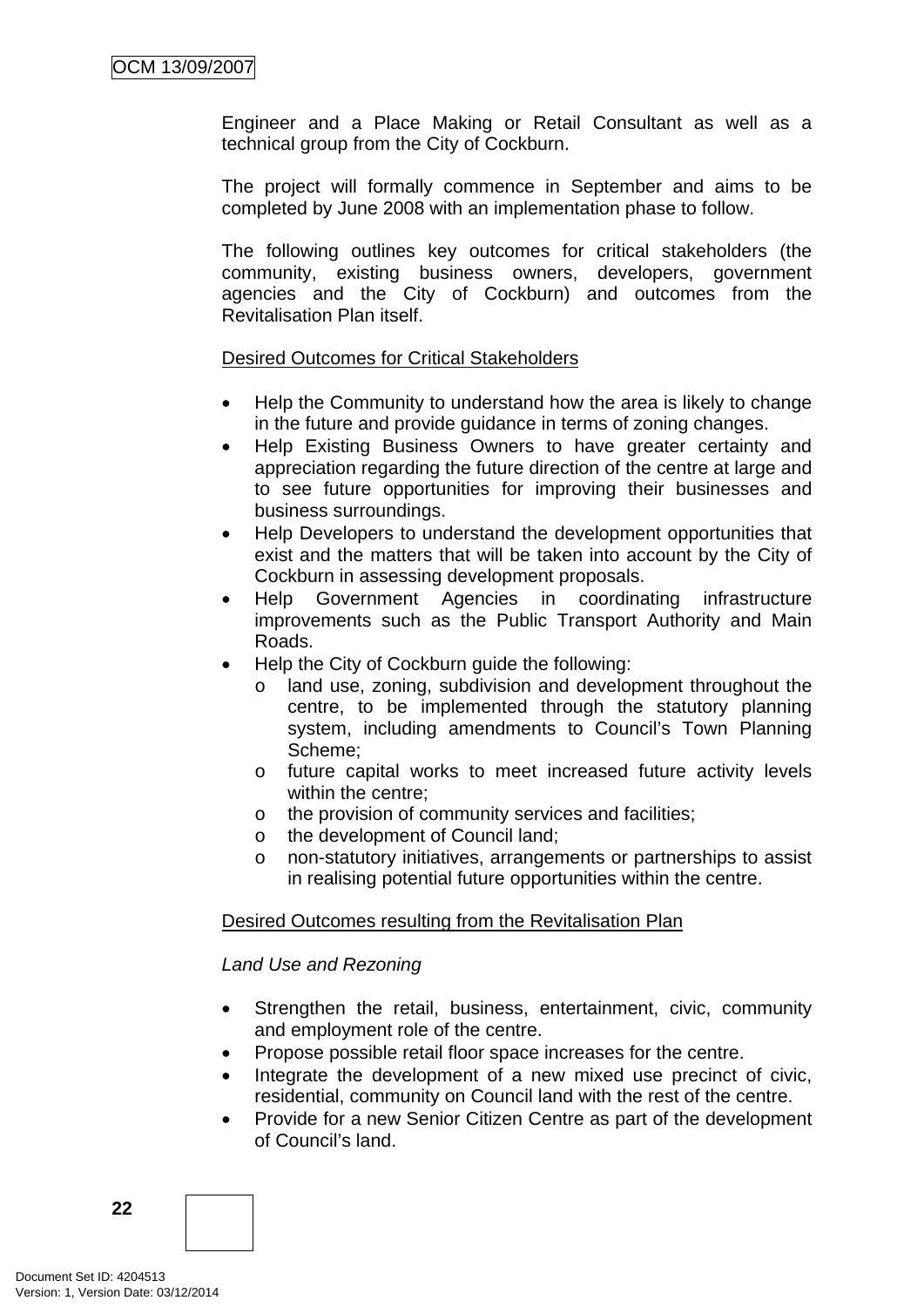• Create a range of new housing opportunities within and around the centre resulting in an increase the number of people living in the centre.

## *Built Form and Design*

- Encourage the development of an attractive and distinctive built environment that supports the range of activities of the centre.
- Create a positive urban image for each part of the centre through the design of buildings and spaces.
- Facilitate and promote innovative new development or improvements with existing landowners that promotes a significantly improved urban environment.
- Establish an appropriate building scale for each part of the centre that maximises use of available land within the centre.
- Promote a range of new housing opportunities that offers a high standard of amenity, close to the activity of the centre.

## *Access and movement network*

- Improve accessibility for all forms of transport within the centre, with pedestrians, cyclists and public transport users as the priority.
- Improve safety including perceptions of safety in public spaces, streets, laneways and pedestrian walk throughs in the centre via the application of "Designing out Crime" principles.
- Advocate for improved public transport service provision, timetable integration and infrastructure upgrades.
- Manage impacts of local and 'through' vehicular traffic on the pedestrian environment in the centre.
- Increase cyclist accessibility to and through the centre.
- Manage traffic in local streets associated with increased activity in the centre.
- Ensure sufficient car parking spaces with a high level of amenity and accessibility while reducing the visual impact of car parking on the centre.
- Make better use of car parking areas while maintaining car parking provision.
- Create, where possible, new pedestrian links to improve accessibility and makes existing pedestrian links safe and attractive.
- Streetscape improvements to Rockingham Road.

## *Public Open Space*

• A plan to improve connectivity with the public open space, create new frontages for development and encourage increased usage of parklands.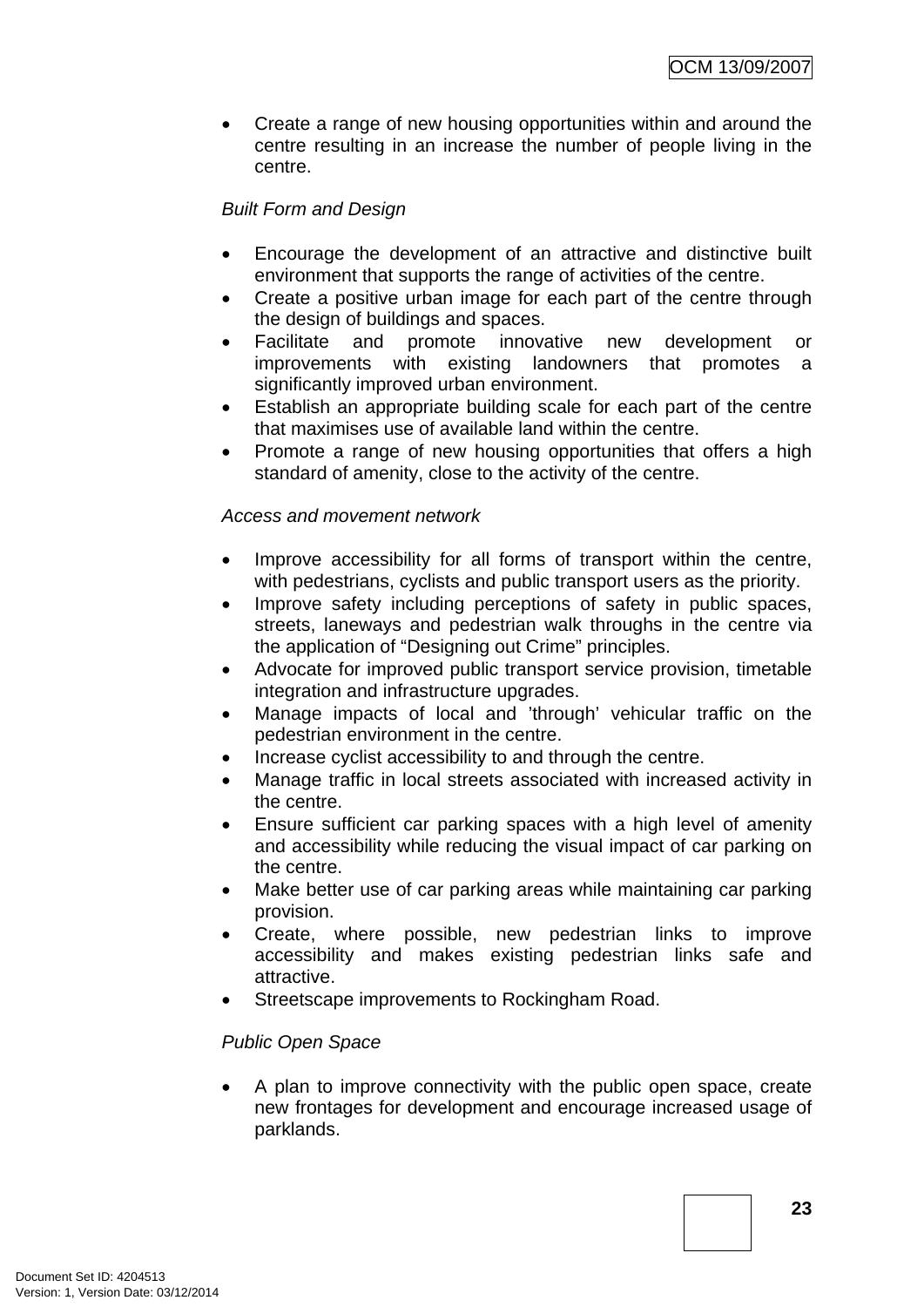It is recommended that Council adopts the above process for the preparation of the Phoenix Central Revitalisation Plan.

## **Strategic Plan/Policy Implications**

### *Demographic Planning*

*• To ensure the planning of the City is based on an approach that has the potential to achieve high levels of convenience and prosperity for its citizens.* 

## *Lifestyle and Aspiration Achievement*

*• To identify community needs, aspirations, expectations and priorities for services that are required to meet the changing demographics of the district.* 

#### *Employment and Economic Development*

*• To plan and promote economic development that encourages business opportunities within the City.* 

## *Transport Optimisation*

*• To ensure the City develops a transport network that provides maximum utility for its users, while minimizing environmental and social impacts.* 

The Planning Policies which apply to this item are:

- SPD2 Community Facilities Infrastructure 10 Year Forward Plan
- SPD4 'Liveable Neighbourhoods'
- APD4 Public Open Space
- APD12 Aged Persons Accommodation Development Guidelines
- APD21 Pedestrian Access Way Closures
- APD33 Town Planning Scheme No. 3 Provisions
- APD36 Shopping Centres and Service Stations
- APD45 Provision of On-Street Car Parking

#### **Budget/Financial Implications**

Preliminary costs of the project are between \$60,000 to \$80,000 with the majority of this budget being used for consultants. These funds will be drawn from the Strategic Planning Budget and it should be noted that the total cost may exceed the funds available. Should this occur, an additional allocation of funds will be requested at a six month Budget Review.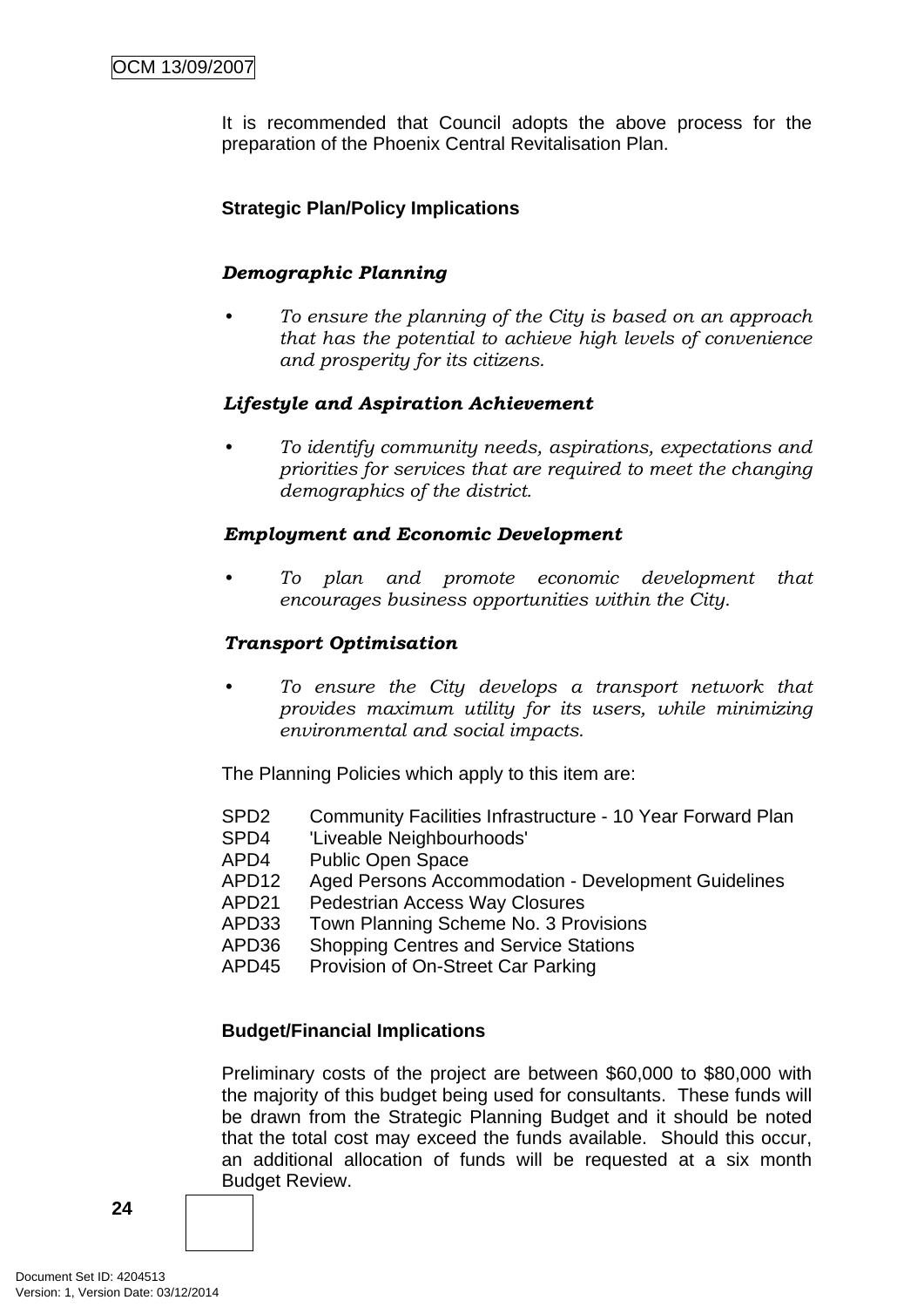# <span id="page-28-0"></span>**Legal Implications**

Nil

## **Community Consultation**

The program includes extensive community consultation (see Attachment 2)

## **Attachment(s)**

- (1) Subject Area
- (2) Consultation Process

# **Advice to Proponent(s)/Submissioners**

N/A

**Implications of Section 3.18(3) Local Government Act, 1995**

Nil.

**14.3 (MINUTE NO 3537) (OCM 13/09/2007) - OUTBUILDING (SIDE SETBACK) LOT 162 (NO. 106) BRITTANIA AVENUE, BEELIAR (OWNER/APPLICANT: ROBIN DAWN GRAY) (6003136) (E SMITH) (ATTACH)** 

# **RECOMMENDATION**

That Council:

(1) grant its approval to the outbuilding (side setback variation) in accordance with the approved plans subject to the following conditions:

## **Standard Conditions**

- 1. Development can only be undertaken in accordance with the terms of the application as approved herein and any approved plans.
- 2. Nothing in the approval or these conditions shall excuse compliance with all relevant written laws in the commencement and carrying out of the development.
- 4. No wall, fence or landscaping greater than 0.75 metres in height measured from natural ground level at the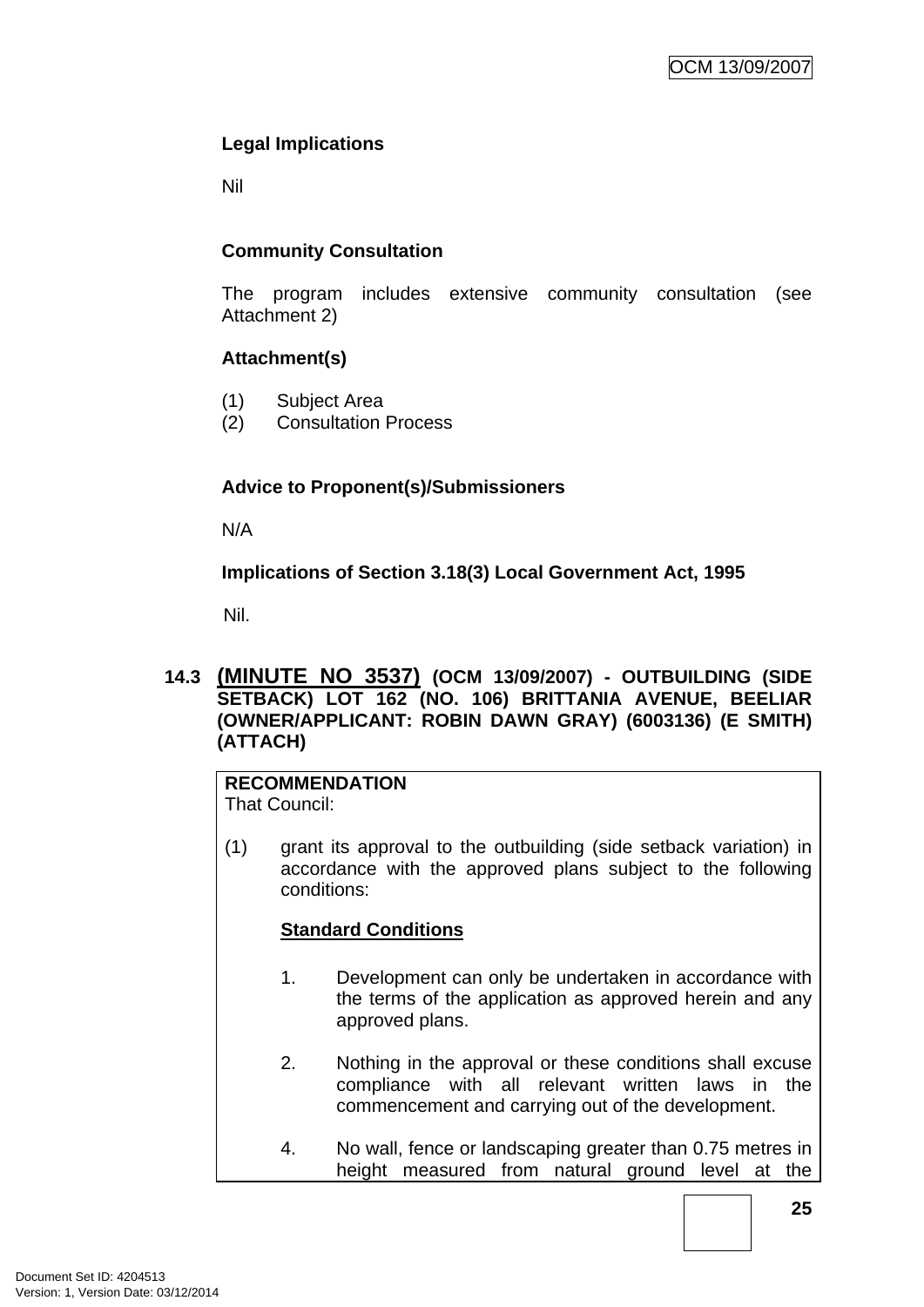boundary, shall be constructed within 1.5 metres of a vehicular accessway unless such wall or fence is constructed with a 2.1 metre truncation.

- 5. All stormwater being contained and disposed of on-site to the satisfaction of the City.
- 6. No activities causing noise and/or inconvenience to neighbours being carried out after 7.00pm or before 7.00am, Monday to Saturday, and not at all on Sunday or Public Holidays.
- 7. Retaining wall(s) being constructed in accordance with a qualified Structural Engineer's design and a building licence being obtained prior to construction.

## FOOTNOTES

- 1. The development is to comply with the requirements of the Building Code of Australia.
- 2. In the event there are any questions regarding the requirements of this approval, or the planning controls applicable to the land and/or location, City's Planning Services should be consulted.
- (2) issue a Schedule 9 Notice of Determination on Application for Planning Approval (inclusive of MRS Form 2 Notice of Approval);
- (3) advise the applicant and submissioner of City's decision accordingly.

## **COUNCIL DECISION**

MOVED Clr I Whitfield SECONDED Clr V Oliver that the recommendation be adopted.

**CARRIED 9/0**

#### **Background**

| ZONING:                | MRS:        | Rural                                  |
|------------------------|-------------|----------------------------------------|
|                        | TPS3        | <b>Rural Living</b>                    |
| LAND USE:              | Residential |                                        |
| $4047m^2$<br>LOT SIZE: |             |                                        |
| <b>USE</b>             |             | Single (R-Code) House, 'P' (Permitted) |
| CLASS:                 |             |                                        |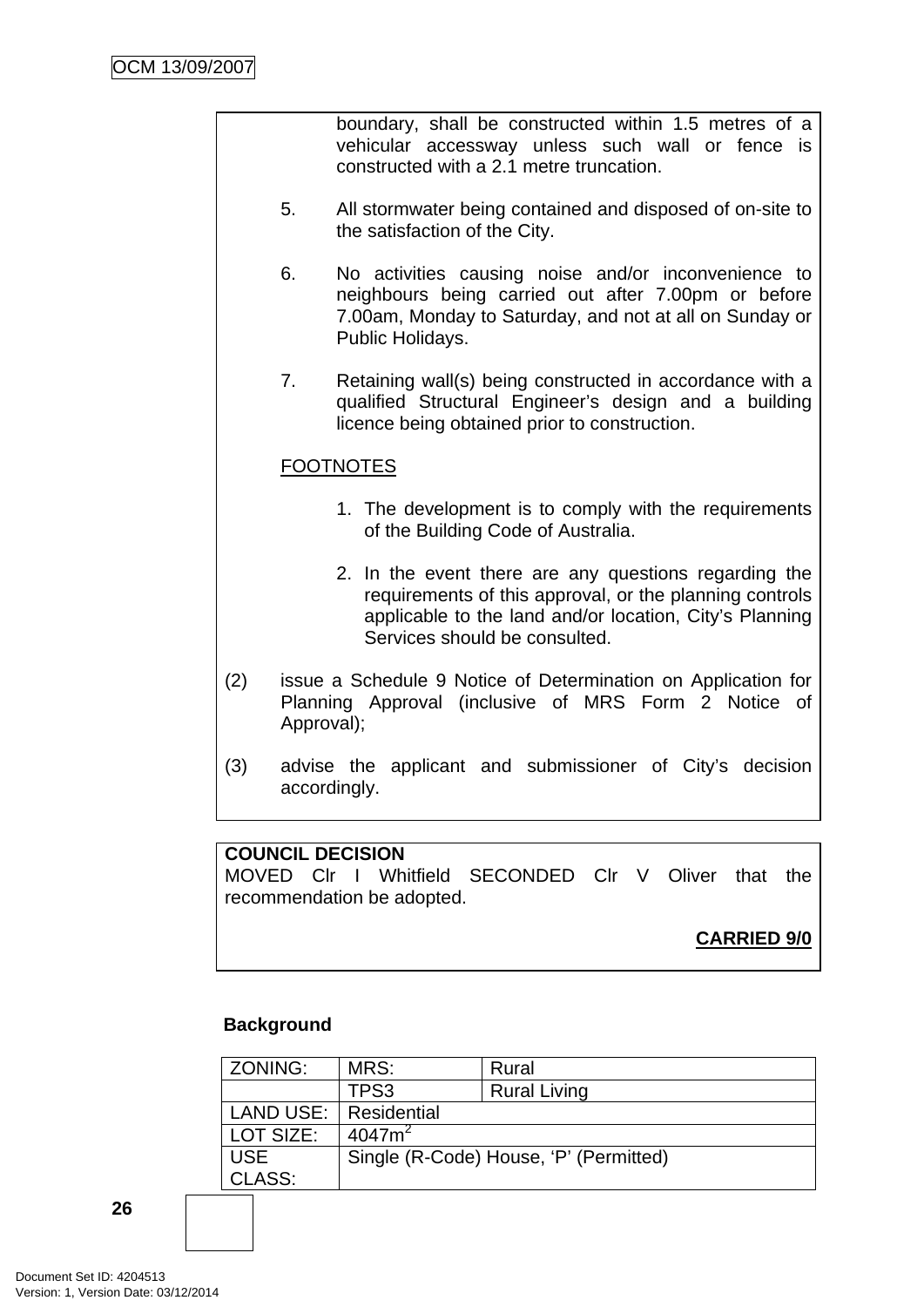The subject land is situated on the north side of Britannia Avenue, between Jervois Road and the Fremantle-Kwinana railway line (to the east). The site currently has a single dwelling under construction. The site is flanked to the east and west by vacant lots; the lot to the west however was granted planning approval for a single residence and outbuilding in March this year. The locality generally, is characterised by a mix of original and more recent dwellings on large 'rural living' lots, interspersed with numerous lots used for:

- both residential and rural living/agricultural purposes; or
- solely intensive agricultural purposes (market gardening, orchards etc).

There are also a number of 'bush' blocks in the area.

#### **Submission**

Application has been made to erect an outbuilding setback 1.5m from the western boundary of the lot. The outbuilding is proposed to have dimensions of 16.01m x 9.01m and a wall height of 3.6m and ridge height of 4.96m. The outbuilding will be used to store 3 cars, tools and other general household goods.

#### **Report**

In determining applications for development within a Rural Living Zone, Council needs to have regard for the Town Planning Scheme objectives of the zone, and any applicable standards and/or policies. The objective of the Zone is *To provide residential use in a rural environment* (clause 4.2.1). The main standards relate to the siting of development where no building envelope exists. Within a Rural Living Zone, the Scheme states that *no building shall be erected within 10 metres of any boundary of the lot or 20 metres from any road reserve*  (clause 5.10.2).

As this site does not contain a building envelope, buildings are required to be setback 10m from the side boundary as per the scheme. In this case, the outbuilding is proposed to be setback 1.5m from the western boundary; hence the application was advertised to the western adjoining neighbour.

As a result, a submission was received objecting to the perceived 'unsightly' appearance of the outbuilding and the potential the outbuilding has to cause noise problems.

#### **Appearance of the Outbuilding**

Council's Policy (APD18) dealing with outbuildings refers to a maximum floor area of  $200<sup>m²</sup>$ , and maximum wall and ridge heights of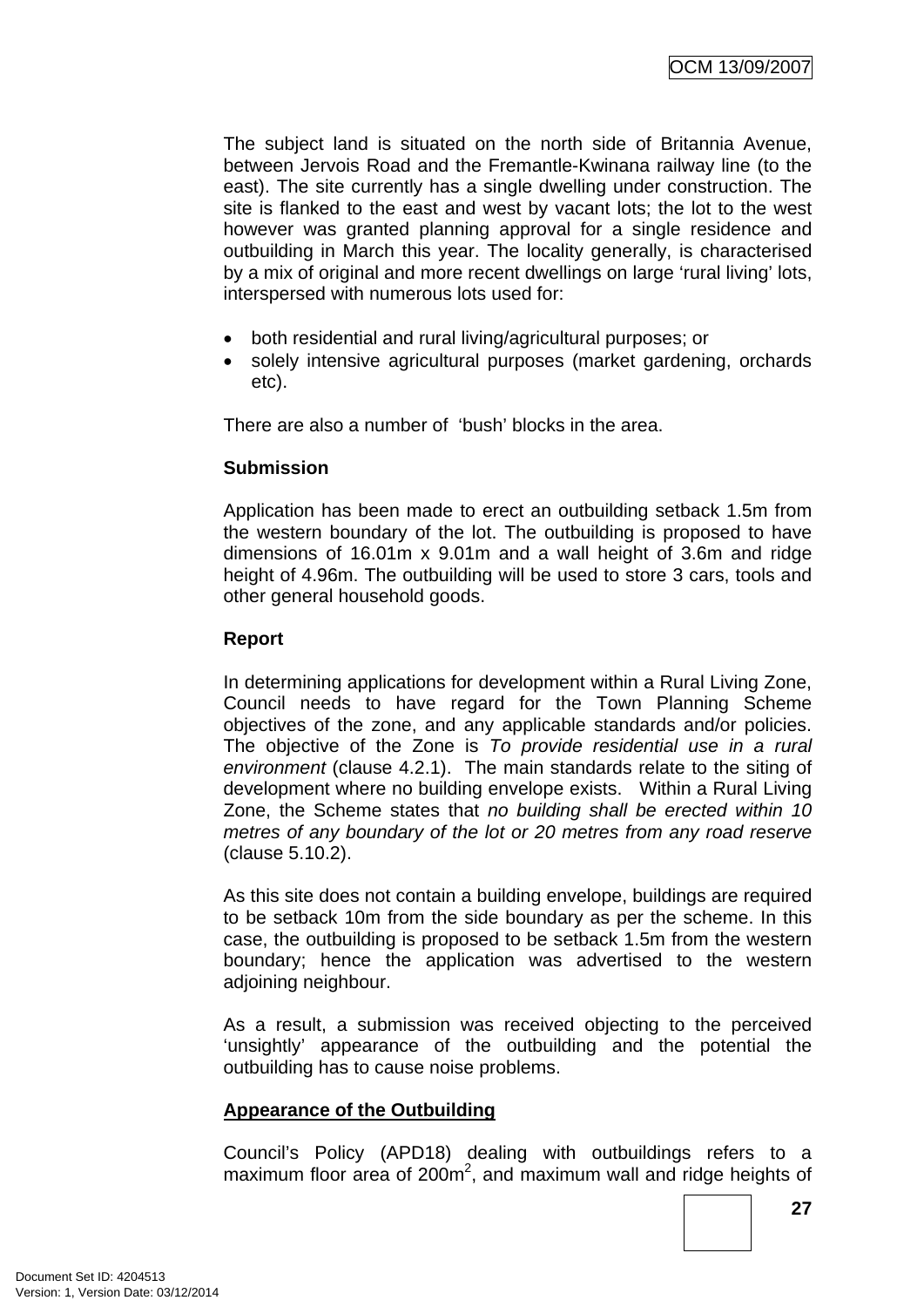4.0m and 6.0m. The outbuilding proposed is compliant in terms of size. It is also compliant in terms of wall height and ridge height. Furthermore, there is an existing 2.1m high retaining wall along the eastern boundary of the adjoining site and approval for a 1.2m colorbond fence on top of the retaining wall (3.3m height in total). The proposed outbuilding has a wall height of 3.6m and ridge height of 4.9m. Hence only 30cm of the outbuilding wall and the whole of the pitched roof will be visible from the adjoining property. The outbuilding will be finished in an earth tone, which is a neutral colour in keeping with the surrounding locality.

#### **Noise**

The proposed outbuilding will be setback the same distance from the front boundary as the swimming pool and triple garage of the adjoining dwelling. The noise that the proposed outbuilding will perceivably produce is considered to be similar to the noise produced from activities associated with the adjoining swimming pool and garage. The wide sealed driveway and associated landscaping, as well as the retaining wall and fence proposed along the adjoining eastern boundary will attenuate potential noise. Furthermore, condition 6 of the recommended conditional approval deals with, amongst other matters, noise control.

## **Boundary Setback**

It is noted that many properties within the Rural Living Zone have outbuildings erected upon them, in several instances in similar locations to that proposed, i.e encroaching on the 10m boundary setback requirement. The dwelling on the subject site received planning approval in 2006 with a 2.3m setback from the western side boundary. The adjoining property obtained planning approval earlier this year for both a dwelling and outbuilding that encroached on the required 10m boundary setback. The dwelling is setback 2.1m from the western boundary and the outbuilding is approved to be setback 3m from the western boundary. A port cochure setback only 2m was approved on the eastern boundary.

The proposed outbuilding is setback 500mm less than the approved port cochure on the adjoining boundary. However, the portico is proposed to have a ridge height of 8.6m, which is dramatically higher than the proposed outbuilding with a ridge height of 4.96m. Also as the portico is set upon a 2.1m retaining wall, the subject site will be overwhelmed by a structure 10.7m in height. In comparison, as mentioned previously, only 1.66m of the height of the proposed outbuilding will be visible from the adjoining property. It is evident that the varied size of the adjoining portico and proposed outbuilding will have different impacts on respective adjoining properties hence the variation in the acceptable setback required.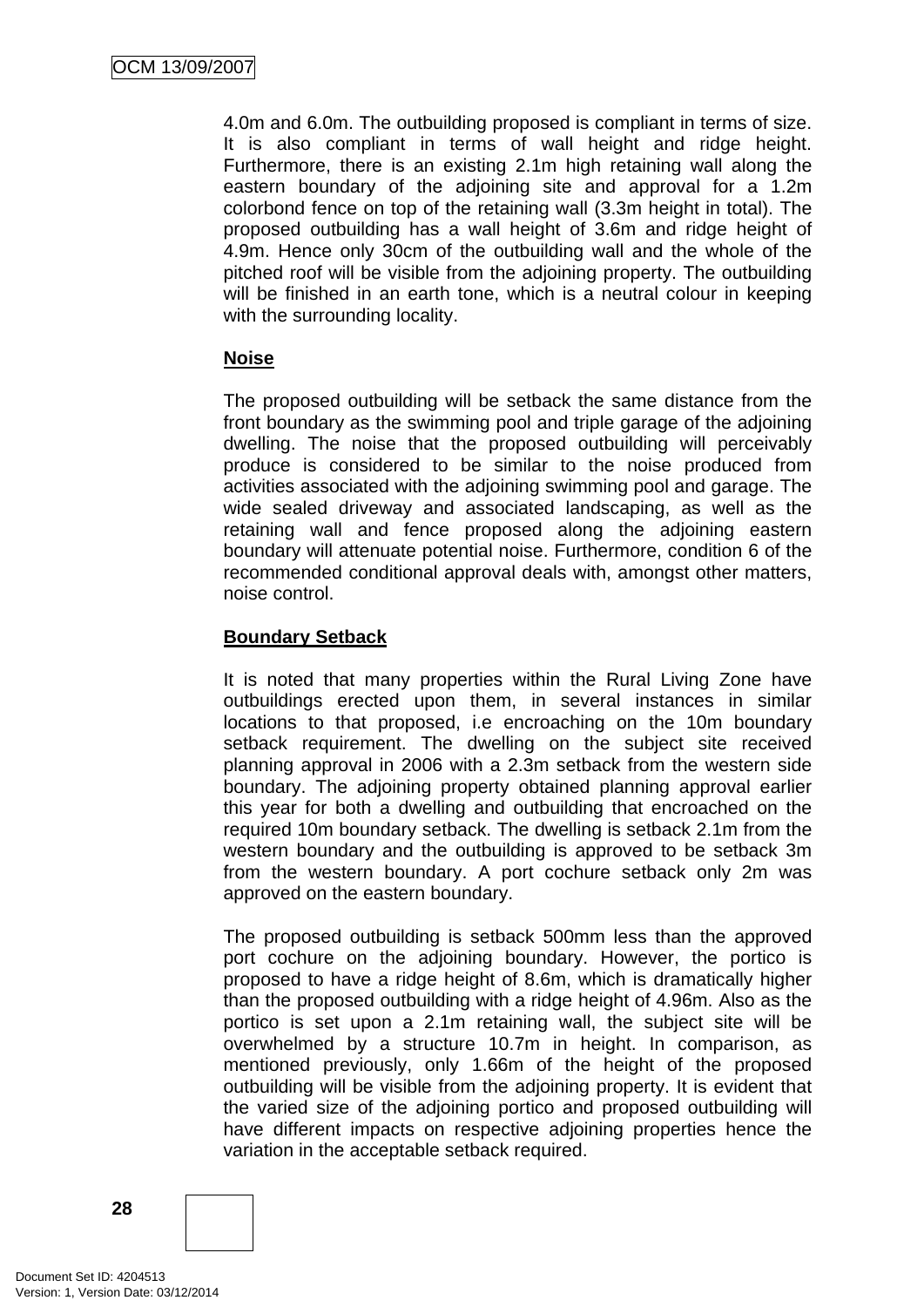## **Fire Break**

Properties in the rural living zone are required to provide a fire break, part of the rationale for the Scheme requiring buildings to be setback 10m from the boundary. Confirmation was provided from the applicant in 2006 as part of his application for a dwelling, that a 4.5m wide firebreak would be kept clear along the western boundary. This was satisfactory to council requirements.

# **Conclusion**

Having regard for the above comments it is recommended that Council approve the Outbuilding. As the application is compliant with Council Policy APD18 (Outbuildings) and will only be partially visible from the adjoining property it is considered to be acceptable. In considering the requirements of orderly and proper planning (Clause 10.2.1), it is apparent that many buildings within the locality are sited in similar locations to the proposed outbuilding. It is apparent that the large size of the adjoining port cochure (setback 2m from the boundary) and proposed outbuilding (setback 1.5m from the boundary) will have different impacts on respective adjoining properties hence the variation in the acceptable setbacks required. The proposed outbuilding on the eastern boundary will not impede on a fire break and potential noise from the outbuilding is not considered to impact on the preservation of the amenity of the locality (Clause 10.2.1).

## **Recommendation**

That Council conditionally approve the application to erect an outbuilding setback 1.5m from the side boundary on Lot 162 (No.106) Britannia Avenue, Beeliar.

## **Strategic Plan/Policy Implications**

Council Policy – Outbuildings – APD18.

#### *Demographic Planning*

*• To ensure development will enhance the levels of amenity currently enjoyed by the community.*

## **Budget/Financial Implications**

In the event an application for review to the State Administrative Tribunal arises in respect of any of the conditions proposed to be imposed on approval, there may be a cost to be borne by Council.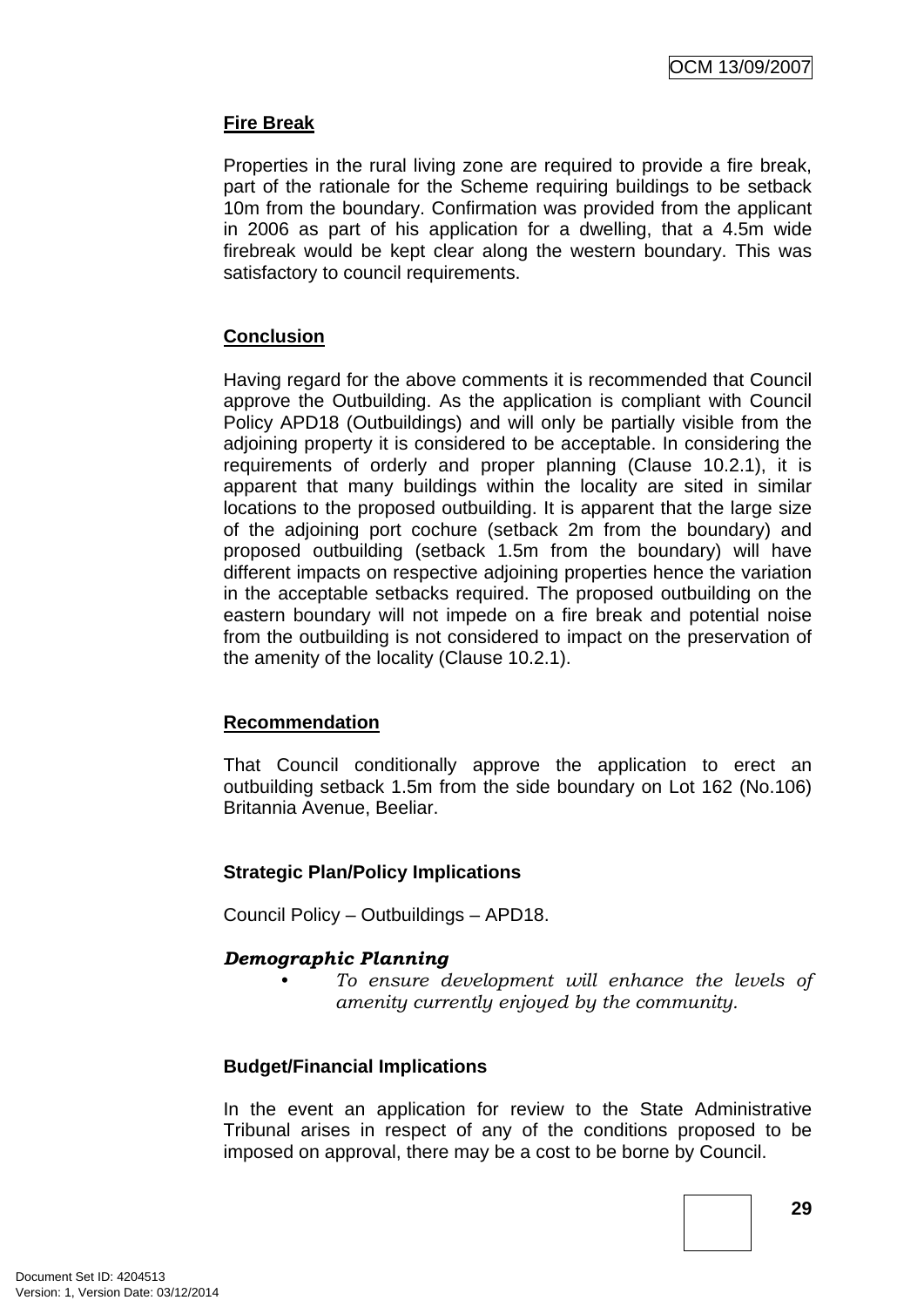## <span id="page-33-0"></span>**Legal Implications**

Town Planning Scheme No.3 Planning and Development Act 2005

## **Community Consultation**

Adjoining owners were consulted regarding the proposal.

## **Attachment(s)**

- (1) Location Plan;
- (2) Site Plan;
- (3) Elevations

#### **Advice to Proponent(s)/Submissioners**

The Proponent(s) and those who lodged a submission on the proposal have been advised that this matter is to be considered at the 13 September 2007 Council Meeting.

## **Implications of Section 3.18(3) Local Government Act, 1995**

Nil.

**14.4 (MINUTE NO 3538) (OCM 13/09/2007) - SINGLE HOUSE CODES APPROVAL (OPEN SPACE & BOUNDARY SETBACK) LOT 500 (NO. 2) YANCHEP LANE, AUBIN GROVE (OWNER/APPLICANT - TERRENCE & DIANNE CAIN) (6004117) (E SMITH) (ATTACH)** 

## **RECOMMENDATION**

That Council:

- (1) grant its approval to the proposed Single (R-Codes) House (R-Codes Variation – Open Space & Boundary Setback) in accordance with the approved plan subject to the following conditions:-
	- 1. Development can only be undertaken in accordance with the terms of the application as approved herein and any approved plans.
	- 2. Nothing in the approval or these conditions shall excuse compliance with all relevant written laws in the commencement and carrying out of the development.
	- 3. No wall, fence or landscaping greater than 0.75 metres in height measured from natural ground level at the boundary, shall be constructed within 1.5 metres of a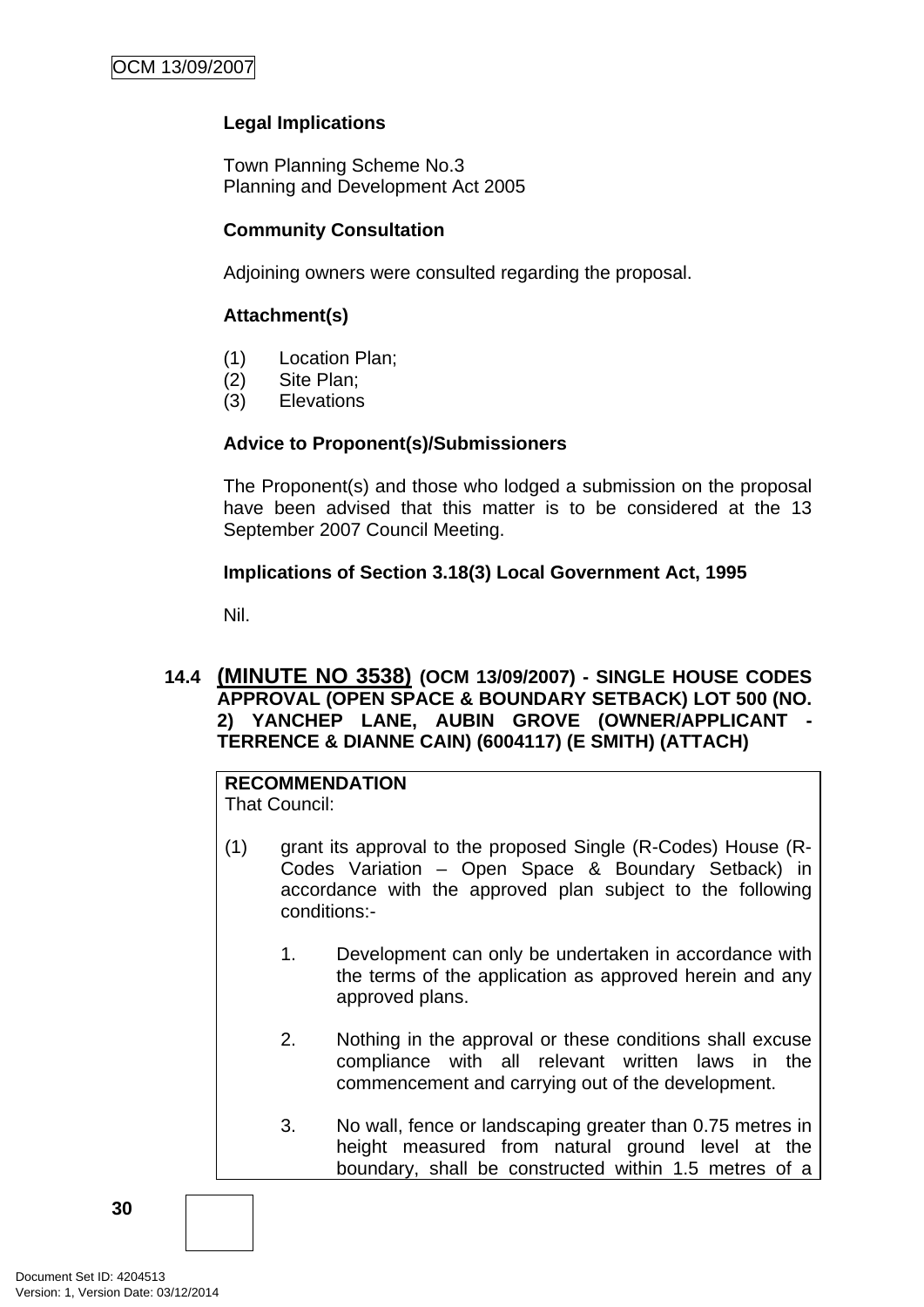vehicular accessway unless such wall or fence is constructed with a 2.1 metre truncation.

- 4. All stormwater being contained and disposed of on-site to the satisfaction of the Council.
- 5. No activities causing noise and/or inconvenience to neighbours being carried out after 7.00pm or before 7.00am, Monday to Saturday, and not at all on Sunday or Public Holidays.
- 6. Retaining wall(s) being constructed in accordance with a qualified Structural Engineer's design and a building licence being obtained prior to construction.

# **SPECIAL CONDITIONS**

7. The surface finish of the boundary wall(s) abutting the adjoining lot(s) is to be either face brick or rendered to match the external walls of the dwelling being constructed unless otherwise agreed with the adjoining property owner(s). In all instances, the work is to be of a high standard.

# **FOOTNOTES**

- 1. The development is to comply with the requirements of the Building Code of Australia.
- 2. In the event there are any questions regarding the requirements of this approval, or the planning controls applicable to the land and/or location, Council's Planning Services should be consulted.
- (2) issue a Schedule 9 Notice of Determination on Application for Planning Approval (inclusive of MRS Form 2 Notice of Approval);
- (3) advise the applicant and submissioner of Council's decision accordingly.

## **COUNCIL DECISION**

MOVED Clr I Whitfield SECONDED Clr V Oliver that the recommendation be adopted.

# **CARRIED 9/0**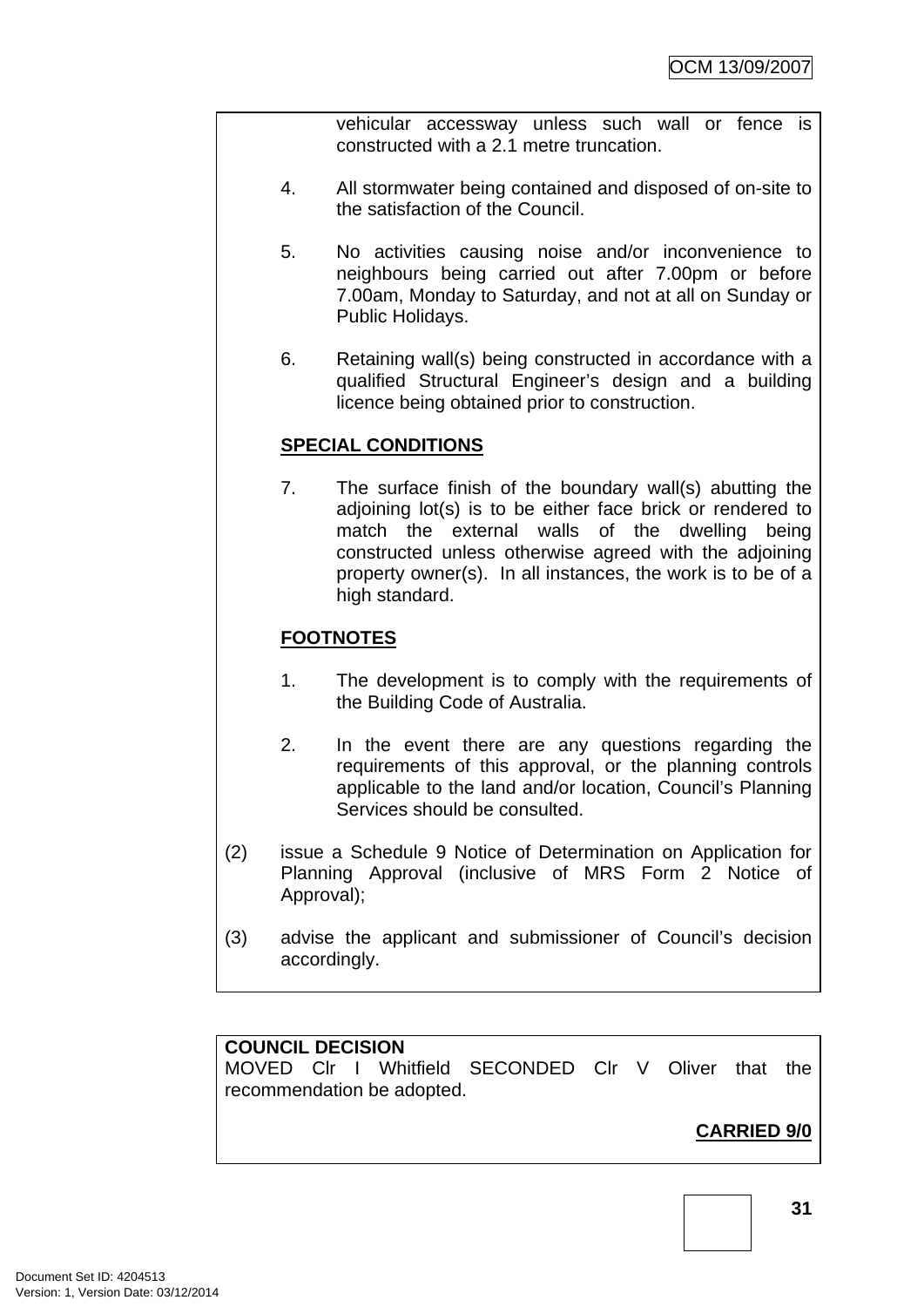## **Background**

| <b>ZONING:</b> | MRS:                                  | Urban            |
|----------------|---------------------------------------|------------------|
|                | TPS3                                  | Residential R-20 |
| LAND USE:      | Residential                           |                  |
| LOT SIZE:      | 605m <sup>2</sup>                     |                  |
| USE CLASS:     | Single (R-Code) House 'P' (Permitted) |                  |

The subject land is situated on the corner of Yanchep Lane and Springbrook Chase. The site is currently vacant, and is flanked to the east by a single dwelling and to the south by a similar vacant lot. The site is opposite a large area of public open space to the north. The location generally is characterised by single residential development and vacant residential lots.

## **Submission**

The applicant proposes a Single (R-Code) House on the subject land. The proposal includes two double garages, each with boundary walls. The two double garages are proposed to store the (4) four cars of the family of four (4). The applicant wishes to garage all four (4) cars so as the cars are not parked on the street verge. He has stated that this will improve the streetscape of the neighbourhood and ensure the vehicles are securely stored.

#### **Report**

The subject land is zoned R20 under the City of Cockburn Town Planning Scheme No. 3. Council has the discretion to either approve (with or without conditions) or to refuse the application.

## **Boundary Setback**

The proposal includes two double garages, one fronting Yanchep Lane and the other fronting Springbrook Chase. Each garage is proposed to have a boundary wall abutting the adjoining properties. The R-Codes states that in areas coded R20 boundary walls are permitted up to nine (9) meters in length up to one side boundary only. This application is proposing boundary walls, both less than nine (9) meters in length, up to two boundaries.

The performance criteria of the R-Codes for buildings on boundary are:

- make effective use of space
- enhance privacy; or
- otherwise enhance the amenity of the development; and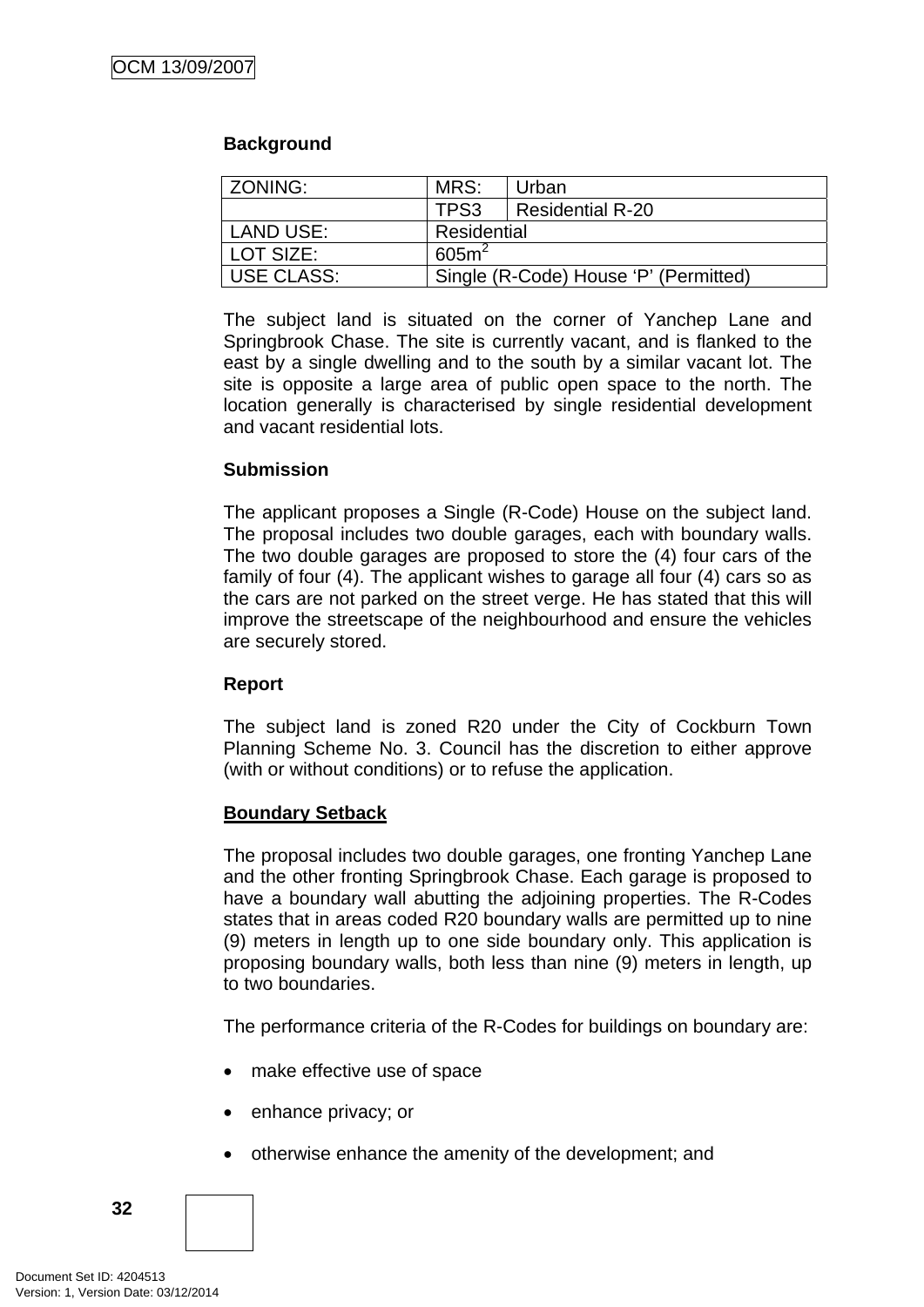- not have any significant adverse effect on the amenity of the adjoining property; and
- ensure that direct sun to major openings to habitable rooms and outdoor living areas is not restricted.

It is considered that this application complies with the performance criteria for the following reasons:

### **Make effective use of space**

The two boundary walls assist the development to make effective use of space. As stated previously, the applicant argued that the open area created if a boundary wall was setback from the boundary would be an area not sufficient in size to utilise as an outdoor area.

#### **Enhance the amenity of the development**

As the boundary walls are proposed on separate boundaries and are both sited close to the respective street verges of the lot (see site plan attached) it is considered that no relevant impact is imposed on either neighbour from the proposed two boundary walls. It is apparent both proposed walls are compliant with the R-Codes in terms of height and length. Furthermore, as the subject site is a corner lot and only one boundary wall is proposed for each of the two street frontages, the impact on the streetscape of boundary walls on two side boundaries is minimised.

The applicant stated that one of the reasons for proposing two double garages is to prevent cars from needing to park on the street verge. This will enhance the amenity of the area, particularly as the verges do not provide designated car parking space. The proposal is not considered to be detrimental to the amenity of the locality as per Clause 10.2.1(n) of the Town Planning Scheme, and satisfies this particular performance criterion.

Not have any significant adverse effect on the amenity of the adjoining property; and ensure that direct sun to major openings to habitable rooms and outdoor living areas is not restricted.

The proposal is not compliant with the R-Codes hence it was advertised to the adjoining neighbours for comment. An objection was received from the adjoining neighbour to the south. The objection raised issues regarding the impact the garage parapet wall will have on the adjoining property to the south particularly in regards to sunlight, ventilation, hindrance on the proposed house design and the impact of noise generated in the garage.

It is apparent that this submission objects to the proposal of a boundary wall on the specific boundary rather than objecting to the impact of the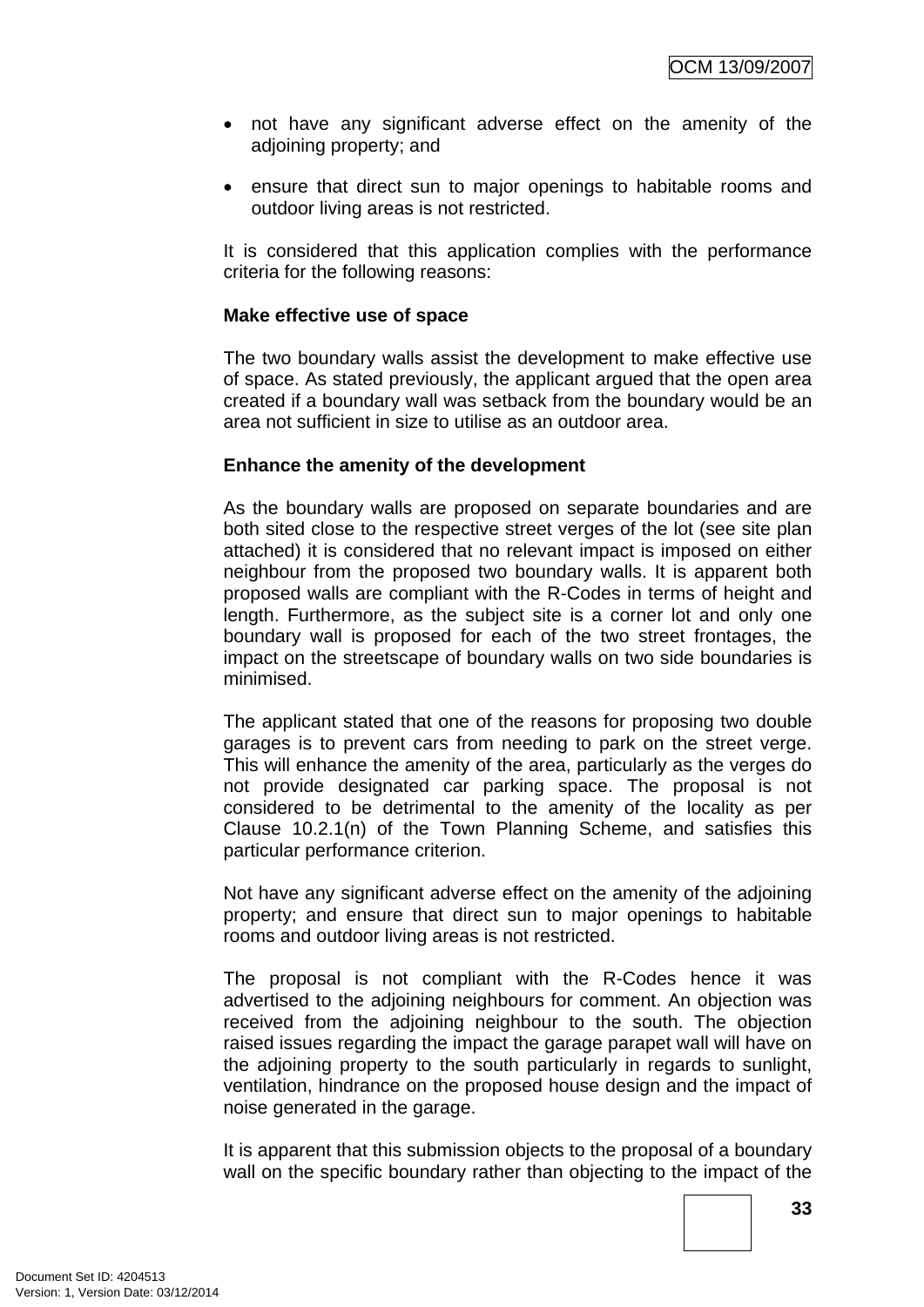two boundary walls, which is the specific R-Code variation that is being addressed. The subject boundary wall complies with height and length requirements of the R-Codes.

The majority of the length of the subject boundary wall is located within the front setback of the adjoining property. Council have not received application for development on the adjoining property so it can be assumed that the dwelling will not be constructed within the front setback area, as this is not compliant with the R-Codes. Therefore the assumption is made that the proposed boundary wall will not impact on direct sun or ventilation to major openings to habitable rooms of the future adjoining dwelling. Also it is evident that outdoor living areas are not normally situated in front of the dwelling, hence it is not likely that the boundary wall will obstruct direct sunlight into any outdoor living areas.

It is not considered that excessive noise will be produced in the garage that will impact adjoining neighbours, particularly as the potential adjoining dwelling is not likely to be located immediately adjacent to the garage.

#### **Open Space**

44% of the site is allocated as open space. This varies from the 50% open space requirement prescribed in the R-Codes for R20 lots. The proposed area of open space is considered to comply with the performance criteria addressed in Clause 3.4.1 of the R-Codes.

The performance criteria of the R-Codes for provision of open space are to provide sufficient open space:

- to complement the building;
- to allow attractive streetscapes;
- to suit future needs of residents, having regard to the type and density of the dwelling.

The reduced open space area will not impede on the attractiveness of the streetscape and will not visually detriment the compatibility of the building on the specific site. It is noted that a considerable area of public open space is located directly opposite the subject site. The proposed open space combined with the nearby public open space is considered to suit the needs and future needs of residents of the proposed four (4) bedroom dwelling. This also ensures that the proposal is in keeping with Clause 10.2.1(i) in that the reduced open space of the development is compatible within the locality.

Negotiation was undertaken with the applicant to reduce the number or size of the garages. This would potentially satisfy the R-Codes open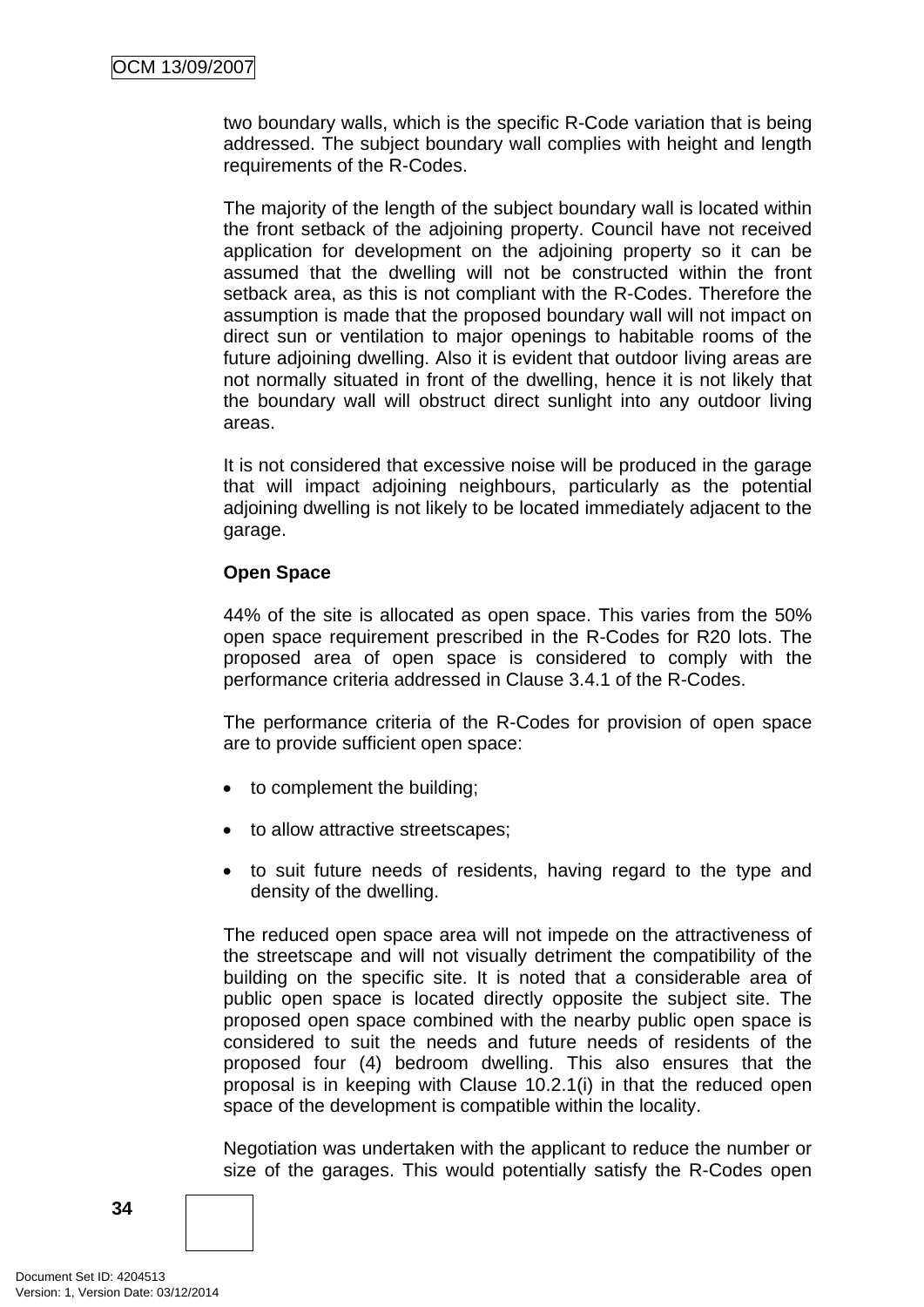space and boundary wall requirements. However the applicant was not willing to amend his development as he argued that the open area created would be an area insufficient in size to be utilised as an outdoor area. He argued that the large area of public open space opposite the site, which is a bush forever site, would compensate his reduced open space area.

### **Recommendation**

It is recommended that Council support the application on the basis that the impact of the two boundary walls on the adjoining neighbours or the streetscape will be minimal. Additionally the proposed reduced open space is not considered to be detrimental to the development, particularly as a large area of public open space is located immediately adjacent to the subject site.

### **Strategic Plan/Policy Implications**

The Planning Policies which apply to this item are:-

APD17 Standard Development Conditions and Footnotes

APD32 Residential Design Codes

# *Demographic Planning*

*• To ensure development will enhance the levels of amenity currently enjoyed by the community.*

#### **Budget/Financial Implications**

Nil.

#### **Legal Implications**

Town Planning Scheme No 3 Planning and Development Act 2005

#### **Community Consultation**

Two (2) adjoining neighbours were consulted regarding the boundary walls. One (1) submission objecting to the proposal was received.

# **Attachment(s)**

- (1) Location Plan
- (2) Site Plan
- (3) Elevations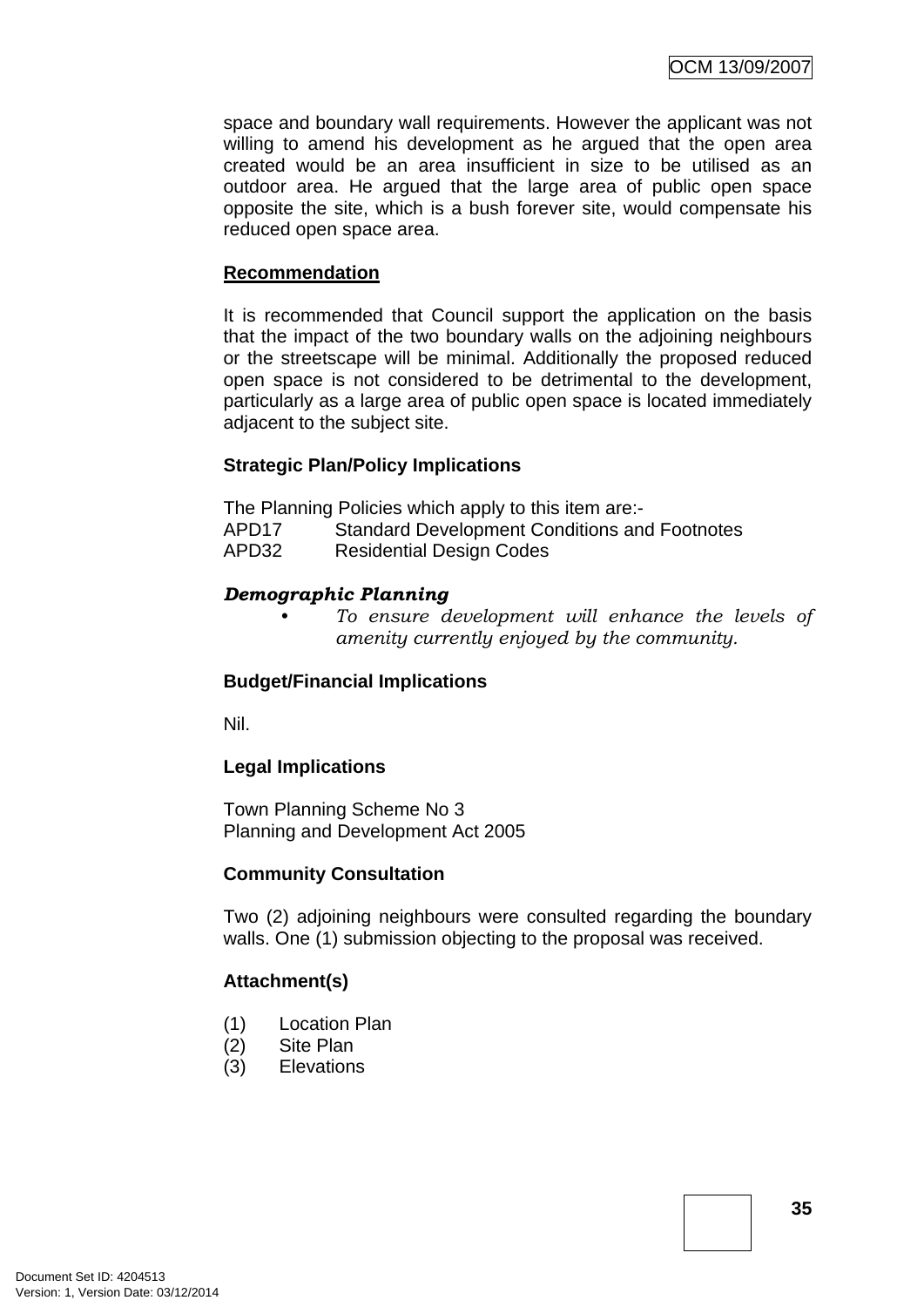### **Advice to Proponent(s)/Submissioners**

The proponent and those who lodged a submission have been advised that this matter is to be considered at the 13 September 2007 Council Meeting.

#### **Implications of Section 3.18(3) Local Government Act, 1995**

Nil.

#### **14.5 (MINUTE NO 3539) (OCM 13/09/2007) - GARAGE / STUDIO (R-CODE VARIATION) LOT 145 (NO. 14) HARTLEY STREET, COOLBELLUP (OWNER/APPLICANT: JOSEF CZESCHKA) (1104723) (E SMITH) (ATTACH)**

# **RECOMMENDATION**

That Council:

- (1) refuse to grant its approval to the proposed workshop / studio for the following reasons:
	- 1. The proposal is contrary to the protection of the residential amenity of the location by virtue of:
		- (i) the combination of the boundary setback, height and bulk of the development will result in overshadowing and reduced ventilation flow into the dwelling of the adjoining property.
	- 2. The proposal is contrary to the orderly and proper planning of the locality by virtue of:
		- (i) being different to the type of development typically anticipated in residential areas taking into account the need to protect residential amenity;
- (2) issue a Schedule 9 Notice of Determination on Application for Planning Approval – Refusal and an MRS Form 2 Notice of Refusal;
- (3) advise the applicant and submissioners accordingly in respect of Council's decision; and
- (4) is prepared to favourably consider a new application indicating a 1.5m setback and a mix of materials including brick and colorbond.

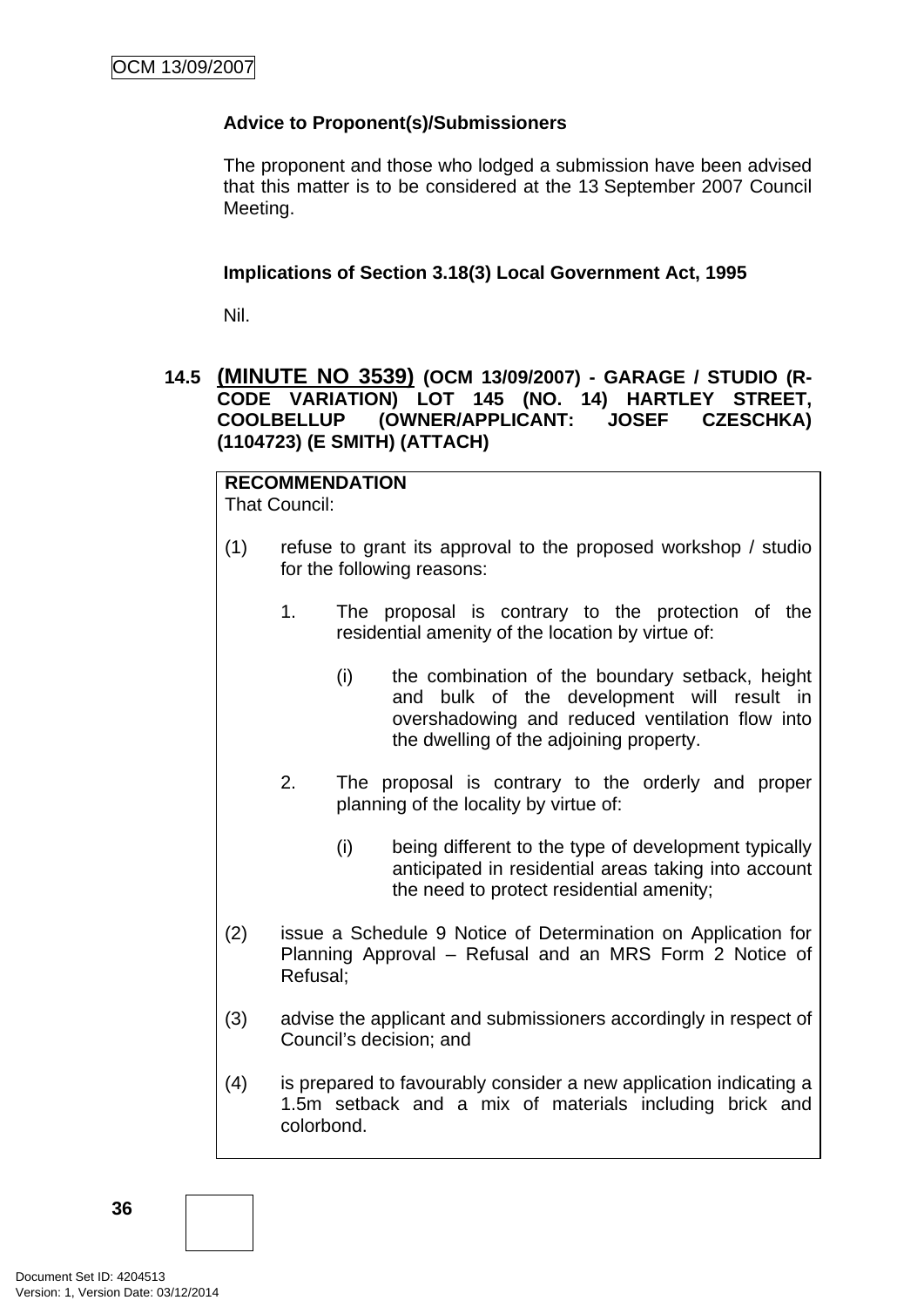# **COUNCIL DECISION** MOVED Clr I Whitfield SECONDED Clr V Oliver that the recommendation be adopted.

**CARRIED 9/0**

# **Background**

| ZONING:       | MRS:               | Urban                   |
|---------------|--------------------|-------------------------|
|               | TPS3               | <b>Residential R-20</b> |
| <b>LAND</b>   | <b>Residential</b> |                         |
| USE:          |                    |                         |
| LOT SIZE:     | 936m <sup>2</sup>  |                         |
| <b>USE</b>    |                    | Single (R-Codes) House  |
| <b>CLASS:</b> |                    |                         |

The subject land is situated on the corner of Hartley Street and Hansen Street in Coolbellup and is occupied by a single storey residence. The site is flanked to the east and west by single dwellings. Single dwellings are also present opposite the site. The site has access from both Hartley and Hansen Street.

An existing garage and carport are present on the site, but will be demolished as part of this proposal.

# **Submission**

The Applicant proposes to construct a double storey garage/studio to the north of the existing residence. The proposed addition will be constructed of colorbond steel with dimensions of 10m x 6m, a wall height of 6m and a ridge height of 6.8m. The ground floor of the development will consist of a double garage and workshop. The second floor will be used for an office and storage room. No bathroom is proposed in this development.

The development is proposed to be setback 5m from Hansen Street and 1m from the northern side boundary.

# **Report**

The subject land is zoned Residential R20 under the City of Cockburn Town Planning Scheme No 3. Council has the discretion to either approve (with or without conditions) or to refuse the application.

In assessing and determining applications for development within residentially zoned areas, one of Council's principal objectives is the protection of the amenity of residents living within. The proposed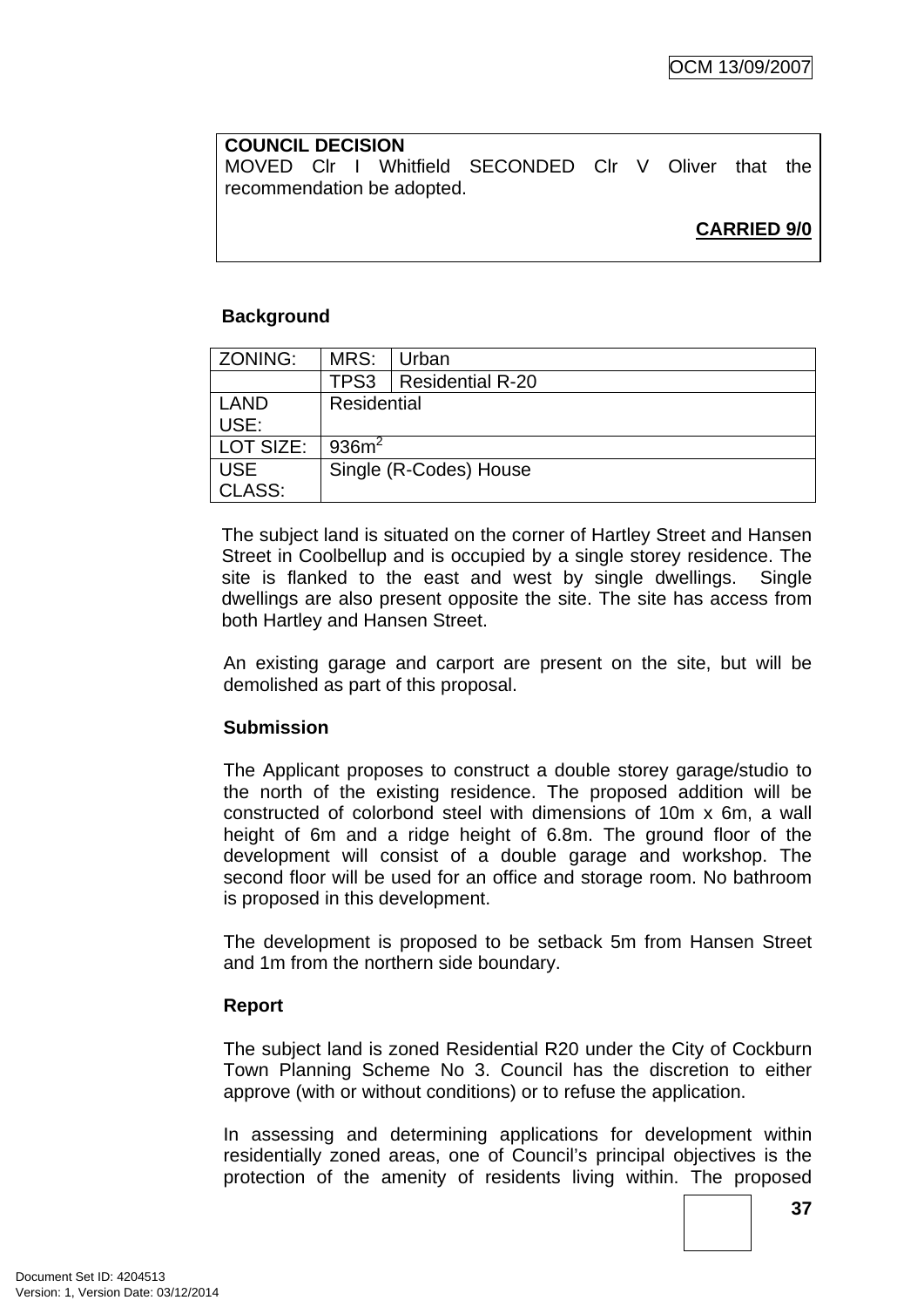development is considered contrary to the protection of residential amenity in the subject location. It is not considered to comply with the standards and provisions of the City's Town Planning Scheme No 3, particularly Clause 10.2 that addresses matters to be considered by council, or the performance criteria of the Residential Design Codes.

### **Residential Design Codes**

The Residential Design Codes require walls with no major openings with a length of 10m and height of 6m to be setback from the boundary a minimum of 1.5m. This application is proposing only a 1m setback.

The proposed setback does not comply with the performance criteria for Boundary Setbacks (Element 3) of the Codes, particularly due to a submission received from the northern adjoining property owner objecting to the proposal. The submission raises concerns regarding overshadowing onto the adjoining dwelling preventing natural sunlight from reaching the main bedrooms of the dwelling. Furthermore concerns are raised regarding the impact the proposal will have on ventilation flow into the adjoining dwelling. The performance criteria (section 3.3.1) states buildings need to be setback from boundaries so as to "ensure adequate direct sun and ventilation is available to adjoining properties ". The proposal is contrary to this given the height and bulk of the building in close proximity to the boundary.

The objector also opposed to possible overlooking from the balcony of the garage/studio. However, this is no longer a detrimental issue as the Applicant agreed to screen the end of the balcony to prevent overlooking into the adjoining property.

#### **Town Planning Scheme 3**

Effect to adjoining land and amenity

Clause 10.2.1 (o) states that the effect of height, bulk, scale and the appearance of the proposal is to be considered when assessing the effect of the proposal on adjoining land. As mentioned previously, an objection has been received from an adjoining neighbour, which included concerns regarding the detrimental impact the proposal will have on the amenity of the adjoining property, mainly due to the height and bulk of the garage / studio.

Negotiation was undertaken with the applicant regarding the possibility of increasing the setback of the development from the side boundary. However the existing dwelling is sited directly behind the proposal meaning that there is not adequate space to further setback the proposal.

The preservation of amenity of the locality is also a matter to be considered by Council as per Clause 10.2.1(n). The proposed material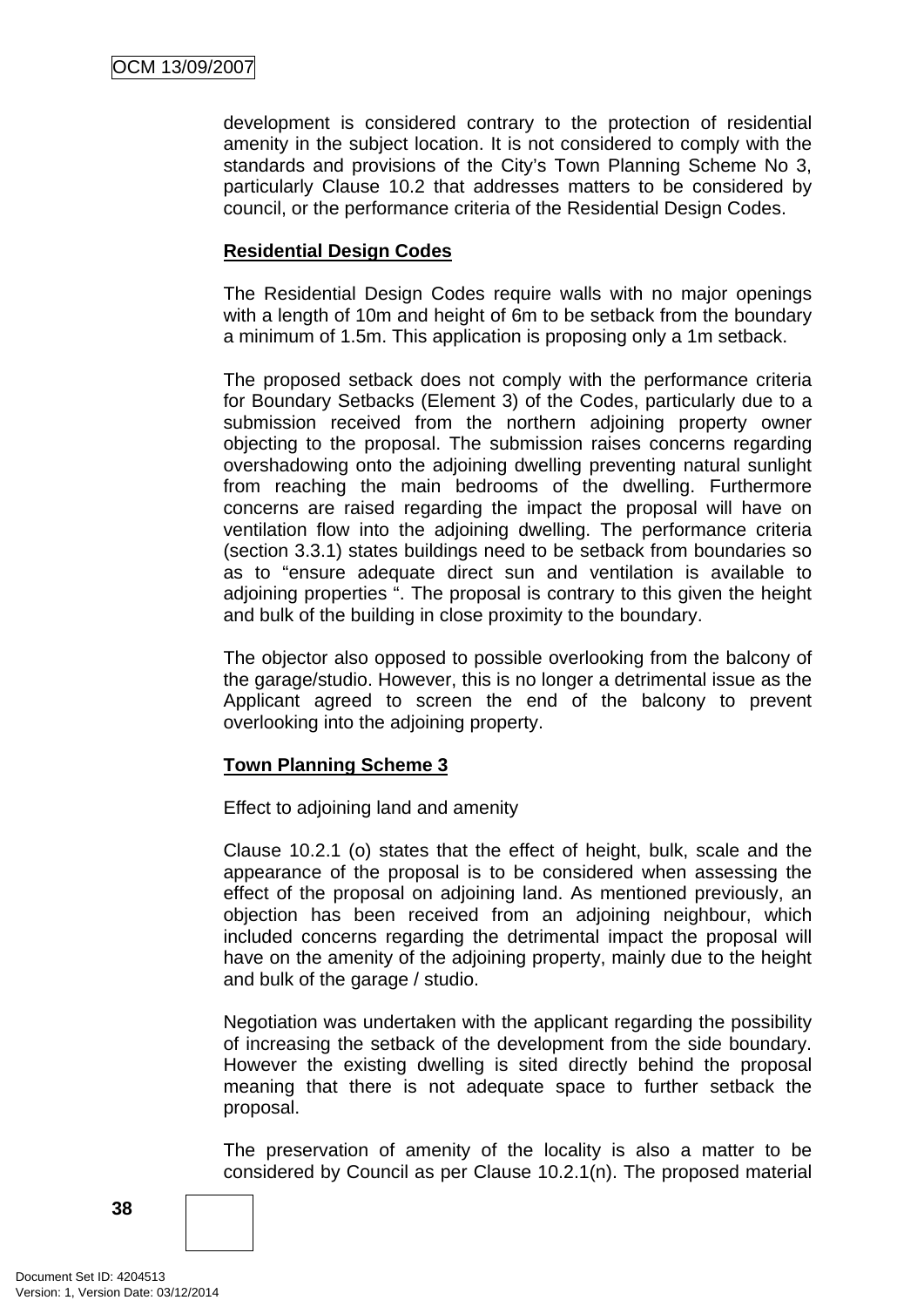for the double storey garage / studio will be primarily colorbond steel. This is not a common material for double storey buildings in areas zoned residential. Colorbond steel is common for single storey outbuildings in residential areas. While this proposal is not defined as an outbuilding as the studio provides a habitable room, the materials being used make the external appearance of the garage / studio similar to that of an outbuilding.

Outbuildings are generally limited to a wall height of 2.4m and ridge height of 4.2m, as per Policy APD18 – Outbuildings. Such restrictions are in place as a means of preserving residential amenity. In this instance the colorbond walls are proposed to be 6m in height while the ridge height proposed is 6.8m. This is not considered to be in keeping with Council policy.

The streetscape elevation and southern elevation of the garage / studio showing the windows and balcony may be perceived to be in keeping with surrounding residential development, however the height, bulk and visual appearance of the northern and western elevations fronting adjoining properties are more typical of outbuildings in rural or industrial areas. This is due to the large expanse of colorbond steel present on both elevations. These elevations are considered detrimental to the residential amenity of the surrounding area, as the colorbond material combined with the height of the garage / studio is not considered to be appropriate for residential development. This is contrary to orderly and proper planning as prescribed in Clause 10.2.1 (b).

#### **Recommendation**

It is recommended that Council refuse the application on the basis that the proposal is contrary to the:

• The protection of the amenity of the residential area within which the subject land is located,

Resolving to refuse the application also takes into account the relevant submissions received by Council in respect of the application.

#### **Strategic Plan/Policy Implications**

#### *Demographic Planning*

- *To ensure the planning of the City is based on an approach that has the potential to achieve high levels of convenience and prosperity for its citizens.*
- *To ensure development will enhance the levels of amenity currently enjoyed by the community.*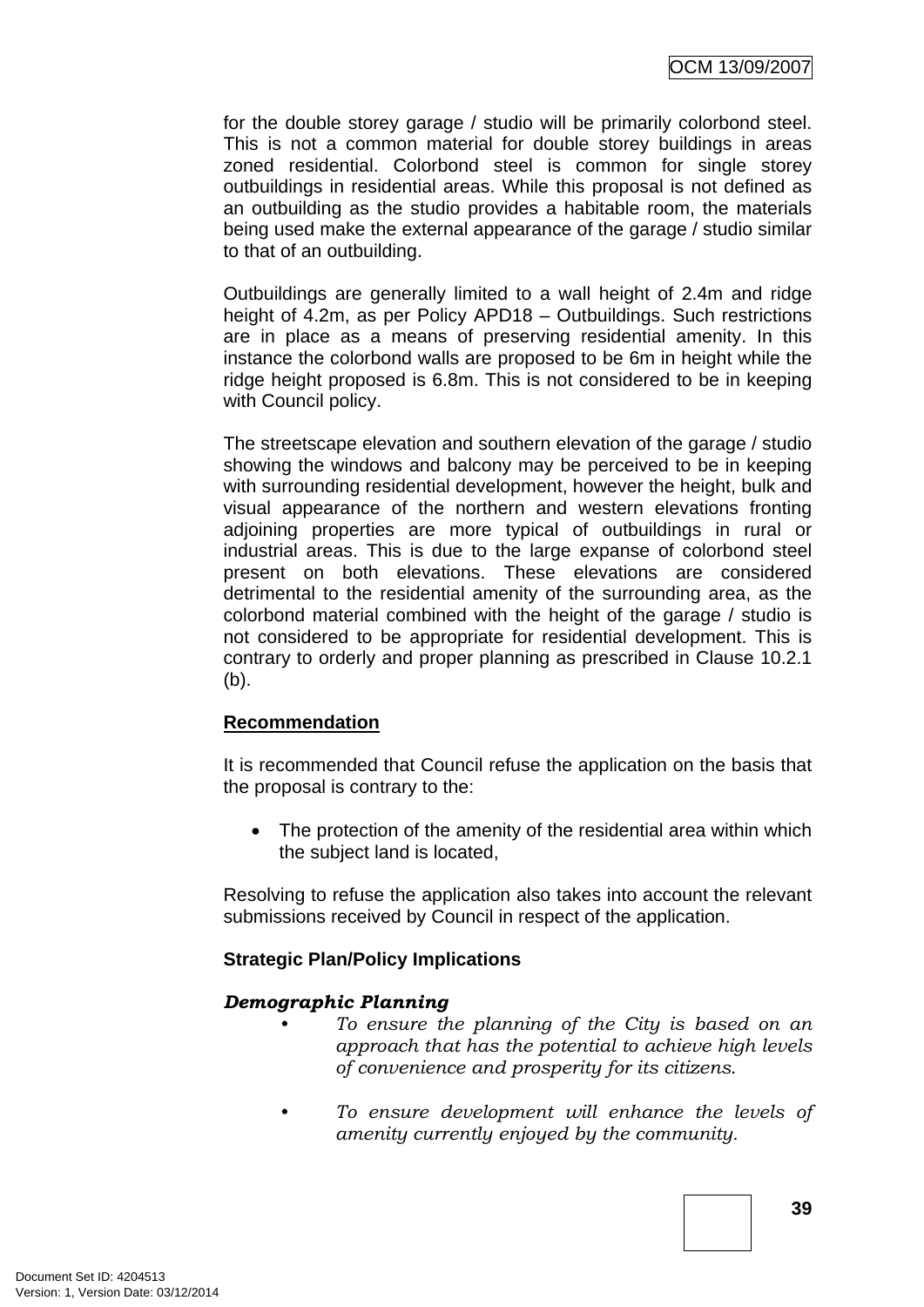The Planning Policies which apply to this item are:-

| APD <sub>18</sub> | Outbuildings                          |
|-------------------|---------------------------------------|
| APD33             | Town Planning Scheme No. 3 Provisions |

#### **Budget/Financial Implications**

N/A

#### **Legal Implications**

Town Planning Scheme No 3 Planning and Development Act 2005

#### **Community Consultation**

2 (two) surrounding owners were consulted regarding the proposal. One (1) submission was received objecting to the proposal. The objector owns both an adjoining property and an adjacent property.

#### **Attachment(s)**

- (1) Locality Plan
- (2) Site Plan
- (3) Elevations

#### **Advice to Proponent(s)/Submissioners**

The proponent and those who lodged a submission have been advised that this matter is to be considered at the 13 September 2007 Council Meeting.

#### **Implications of Section 3.18(3) Local Government Act, 1995**

Nil.

#### **DECLARATION OF INTEREST**

Clr Goncalves declared a Financial Interest pursuant to Section 5.62(1) (ca) of the Local Government Act, 1995, in Item 14.6 "Single House Codes Approval - 9 Tanunda Road, Coogee". The nature of the interest is that she receives professional financial services from the applicant, who is an Accountant, and is therefore deemed to be a closely associated person.

CLR GONCALVES LEFT THE MEETING AT THIS STAGE, THE TIME BEING 7.31PM.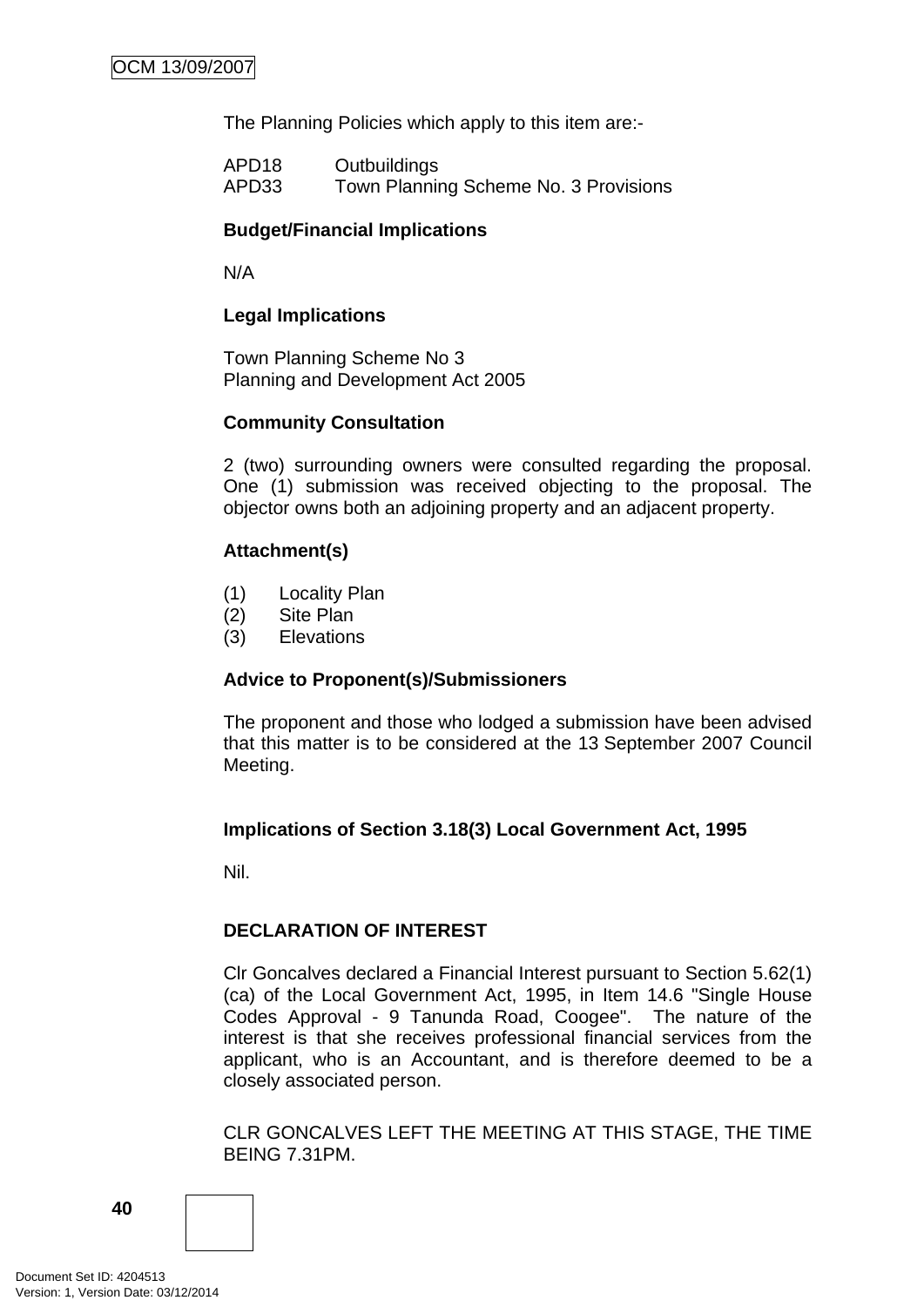### **14.6 (MINUTE NO 3540) (OCM 13/09/2007) - SINGLE HOUSE CODES APPROVAL - 9 TANUNDA ROAD, COOGEE - APPLICANT - NICHOLAS ANDREW LEE & JOANNE MAREE LEE (3309129) (L PALERMO) (ATTACH)**

### **RECOMMENDATION** That:

- (1) Council refuse to grant its approval to the proposed additions to the existing single residence on No 9 Tanunda Road, Coogee for the following reasons:-
	- 1. The proposed development does not comply with the Acceptable Development requirements of the Residential Design Codes (RDC) under the Clause 3.7.1 (A1.1) – Building Height;
	- 2. The proposed development does not satisfy Performance Criteria of the RDC under the Clause 3.7.1 (P1) – Building Height;
	- 3. The proposed development is inconsistent with the desired height of buildings in the locality and would negatively affect the amenity of the adjoining properties;
	- 4. The proposed reduced front setback is not in accordance with the Acceptable Development Standards of the RDC under the Clause 3.2.1 (A1);
	- 5. The proposed structures within the front setback area do not satisfy the performance Criteria of the Clause 3.2.1 (P1) and it is considered that the proposal would negatively affect the existing streetscape;
	- 6. The front setback of the garage does not comply with the Acceptable Development Standards of the RDC under the Clause 3.2.3;
	- 7. The proposed reduced front setback to the garage together with other proposed structures in the front setback would detract from the existing streetscape;
	- 8. The proposed development does not satisfy the general objectives of the RDC under the Clause 2.1.1 to protect the amenity of adjoining residential properties due to its excessive height and bulk and its negative impact on the existing streetscape and the views available to adjoining properties.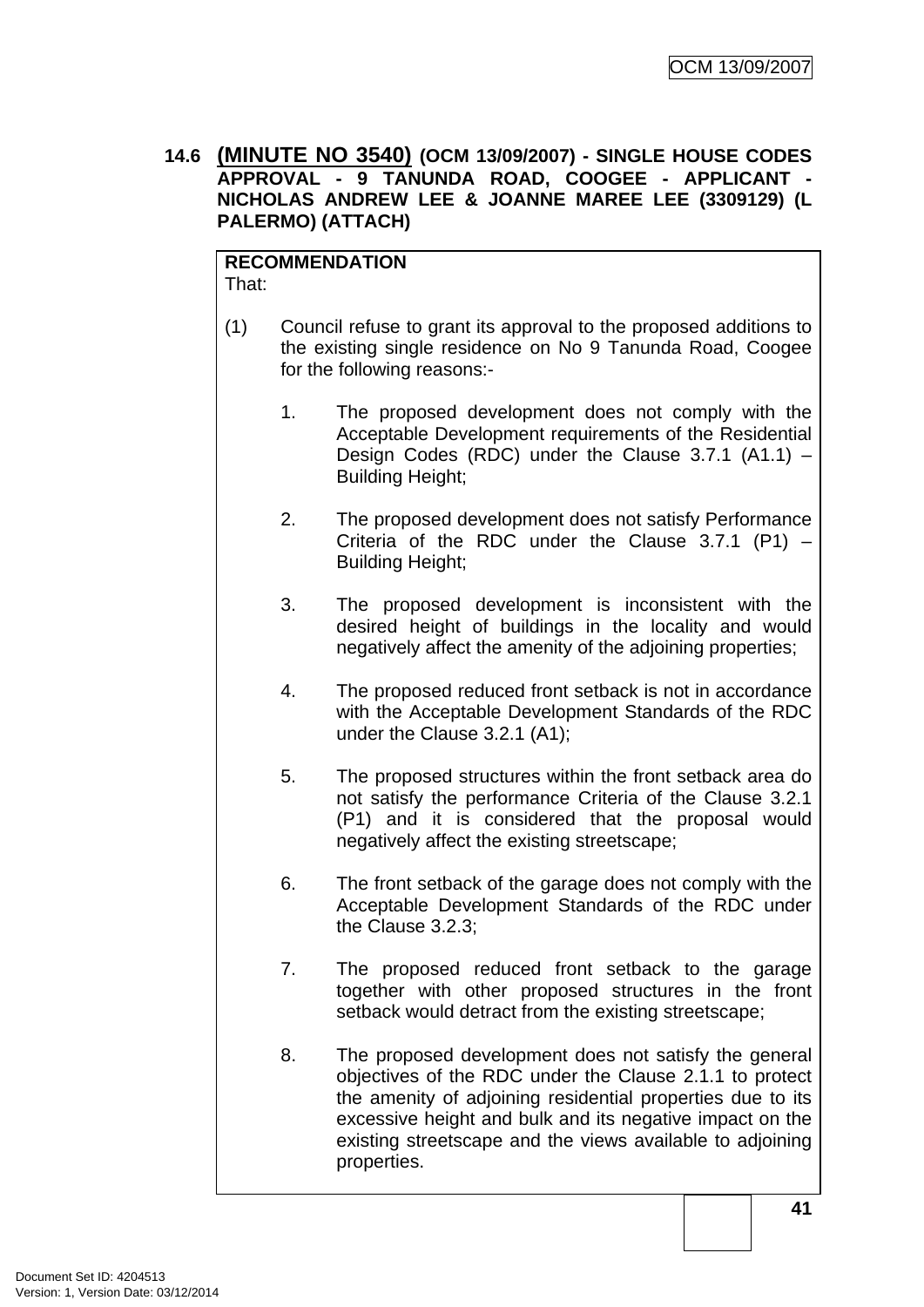- (2) Council issue a Schedule 9 Notice of Determination on Application for Planning Approval – Refusal and an MRS Form 2 Notice of Refusal; and
- (3) the following issues should be rectified and addressed by the applicant if a new amended application is lodged:
	- 1. The proposed staircase within the front setback being deleted or setback behind the 6.0m front setback line.
	- 2. The proposed parallel parking garage being setback 3.0m from the front boundary.
	- 3. The applicant to specifically address overlooking of the major openings and outdoor living areas of the adjoining properties from the proposed development by showing cones of vision in accordance with the RDC and providing a letter justifying compliance under the relevant criteria.
	- 4. The height of the walls of the proposed residence being a maximum 6.0m measured from the natural ground level (excluding the existing site works).
	- 5. The height to the top of the roof being a maximum of 9.0m (or required height for shorter ridges under the RDC) measured from the natural ground levels (excluding the existing site works).
	- 6. The applicant to provide a streetscape elevation to demonstrate how the proposed new residence fits in within the existing streetscape.

#### **COUNCIL DECISION**

MOVED Clr K Allen SECONDED Clr J Baker that the recommendation be adopted.

# **CARRIED 8/0**

#### **Background**

| ZONING:    | MRS:         | ∣Urban                 |
|------------|--------------|------------------------|
|            |              | TPS3   Residential R20 |
| LAND USE:  | Single House |                        |
| l LOT SIZE | 962m2        |                        |
| USE CLASS: | D            |                        |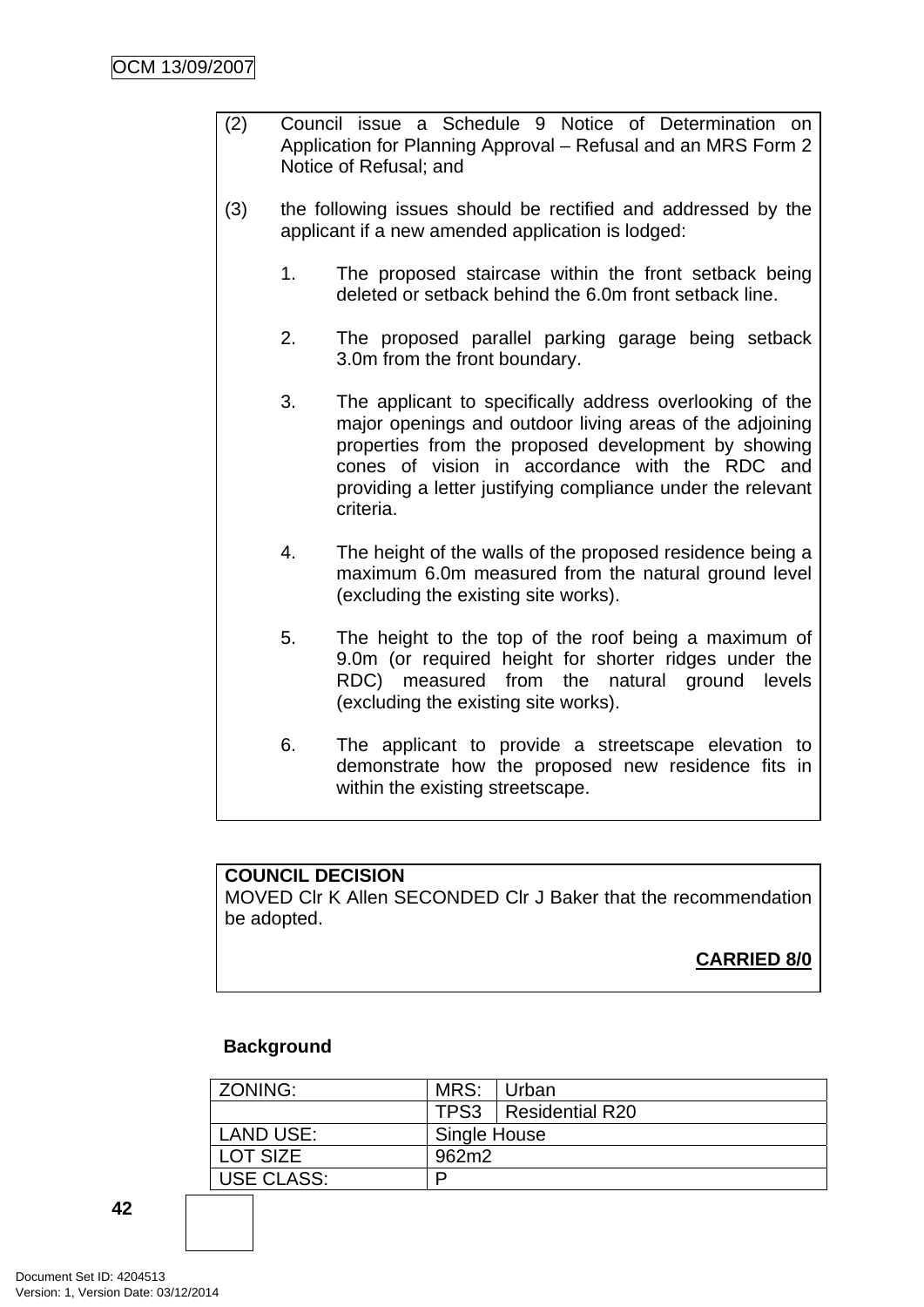The subject property is a large site being 962m2 with relatively narrow frontage (16.1m) as compared to the length of the side boundaries being 57.7m.

The levels of the subject lot fall considerably from South - East to North – West corner of the property, as the property is located on a side of a hill. The site was previously cut and filled as part of the previous development.

### **Submission**

The applicant has provided the following justification in support of the proposal which has been summarised accordingly:-

- The existing residence comprises a substantial two level structure with a basement cut into the site;
- Where the basement has not been cut in the site has been filled under the footprint of the building;
- The substantial size, condition and useability of the existing residence warrants its general retention and adaptation;
- Partial demolition of the existing structure on the western side is for the purpose of providing vehicular access to the rear and achieving compliant side setbacks;
- While relatively large the building was designed to fit in within the existing streetscape;
- The proposal has been developed to be generally complaint with the acceptable development provisions of the Codes;
- Category C height requirements have been used as a basis for determining appropriate height and developing the design accordingly;

The applicant also provided a detailed consideration regarding side boundary setbacks, structures within the front setback, overshadowing and privacy in the letter submitted with the application.

A copy of the applicant's full submission should be read in conjunction with this report and is contained in the agenda attachments.

#### **Report**

The subject land is zoned Residential with the density coding of R20 under the City of Cockburn Town Planning Scheme No 3. Council has the discretion to either approve (with or without conditions) or to refuse the application.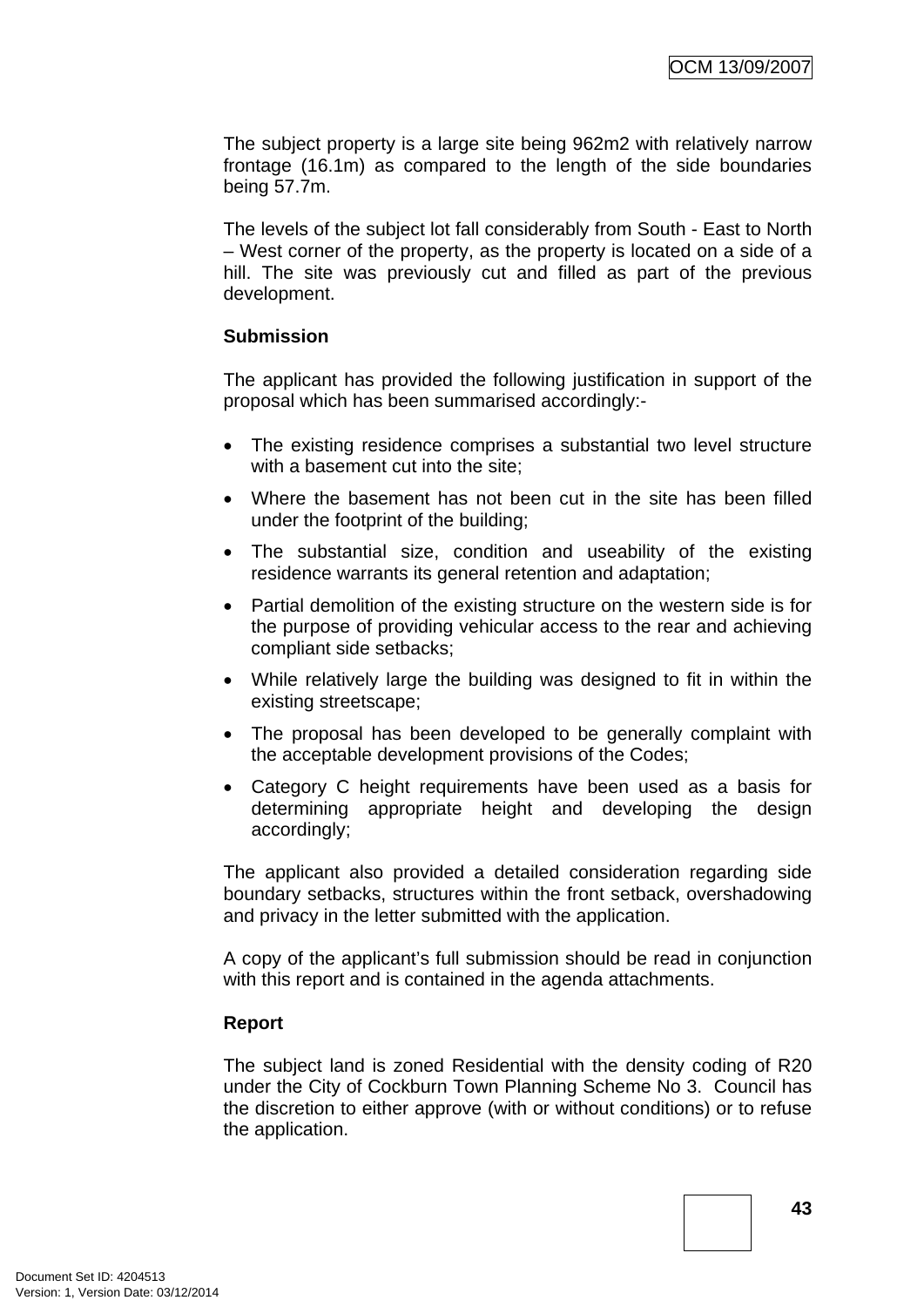The proposal does not comply with the following Acceptable Development Standards of the Residential Design Codes (RDC):

- Front Setback (Clause 3.2.1, A1);
- Front setback of the garage (Clause 3.2.3, A3.5);
- Sightlines at vehicle access point not sufficient due to high structures on the eastern side of driveway (Clause 3.2.6, A6);
- Side Boundary Setbacks (Clause 3.3.1, A1);
- Privacy Setbacks (Clause 3.8.1, A1).
- Building Height (Clause 3.7.1 A1.1)

The proposal is required to be assessed under the relevant Performance Criteria of the RDC for each of the above non-compliant aspects. The assessment under the each relevant design element of the RDC is provided below.

### **Building Height**

The proposed dwelling does not comply with the Acceptable Development Standards of the Residential Design Codes (Clause 3.7.1 A1.1; Building Heights).

Clause A1.1 requires application of Category B of the Table 3 *unless a Local Planning Policy requires the application of Area A (generally single level development) or Area C (development on three levels) or an alternative standard.*

City of Cockburn does not have a specific Building Heights Policy to allow application of Category C and therefore application of Category B (maximum 9.0m from Natural Ground Level to the top of pitched roof and 6.0m to the top of external wall) is required.

The applicant stated in the submitted with the application that Category C was used when designing the proposed additions.

Performance Criteria specified under the Clause 3.7.1 – Building Height is as follows:

 *"Building Height consistent with the desired height of buildings in the locality, and to recognise the need to protect the amenities of adjoining properties, including, where appropriate:*

- *Adequate direct sun to buildings and appurtenant open spaces;*
- *Adequate daylight to major openings to habitable rooms; and*
- *Access to views of significance."*

It is considered that the height of the proposed residence is not consistent with the height of the existing residences in the locality. The proposed residence is a substantial building on four levels, which includes the following: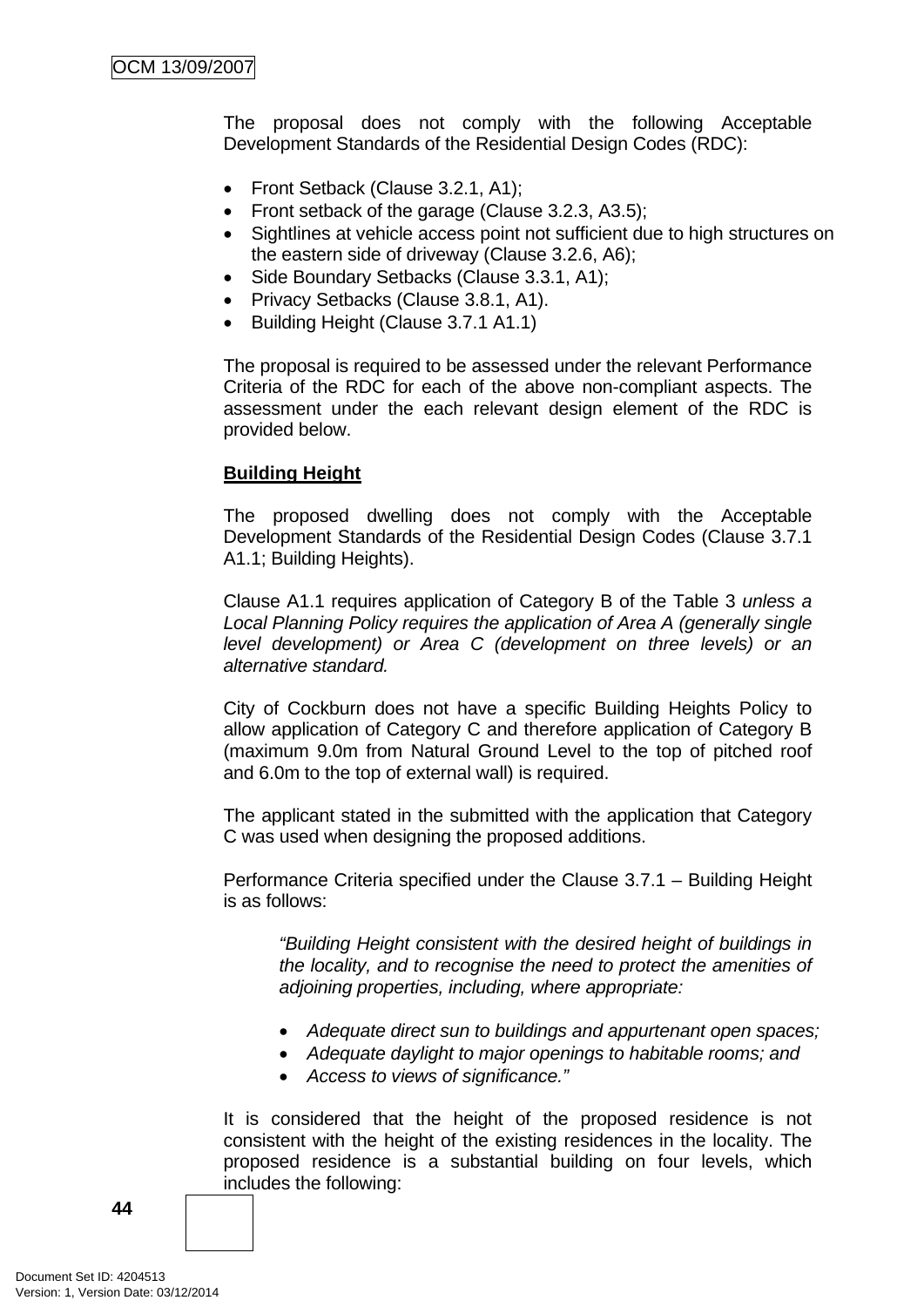- Undercroft level garage and store;
- First floor 4 bedrooms, Living room, kitchenette, rear balcony and terrace over the garage;
- Second floor Media room, Living Room, Dining Room, Kitchen and 2 Balconies,
- Third Floor Master Bedroom with Ensuite and 2 Balconies.

The site has a considerable slope in the North – Westerly direction. The overall wall height of the proposed building ranges from 8.7m to 10.5m measured from natural ground level and the proposed roof ridge height is from 11.2m to 13.0m.

The proposed wall height at its lower level exceeds the requirements under the Acceptable Development Standard of the RDC by 2.7m and the proposed ridge height is overheight by 2.0m - 3.0m.

Council received an objection from the adjoining property owner to the east, in which it was specifically stated that the direct sun to habitable rooms on the western side of No 11 Tanunda Road would be affected due to the height and side setbacks of the proposed building. The objectors from No 11 and No 13 Tanunda Road also stated that the views that they currently enjoy would also be affected by the proposed development.

The adjoining property to the east is a single –storey dwelling, which has a front setback of approximately 8.0m. It is considered that the proposed building on 9 Tanunda Road would have a negative impact on the adjoining property to the east due to its increased wall and roof ridge height coupled with the proposed reduced side boundary and front setbacks.

It is also considered that the ocean views currently available to No 11 and 13 Tanunda Road would be affected.

The applicant refers to the Clause of the RDC and argues that the required wall and roof ridge height measurements should be taken from the existing levels on site, which resulted from the previous development. The site was considerably cut and filled at various points to accommodate construction of the undercroft and make level ground for development of the existing house on top.

The following definition of Natural Ground Level (NGL) is provided in the RDC:

 *"The levels on a site, which precede the proposed development, excluding any site works unless approved by the Council or established as part of subdivision of the land preceding development.*"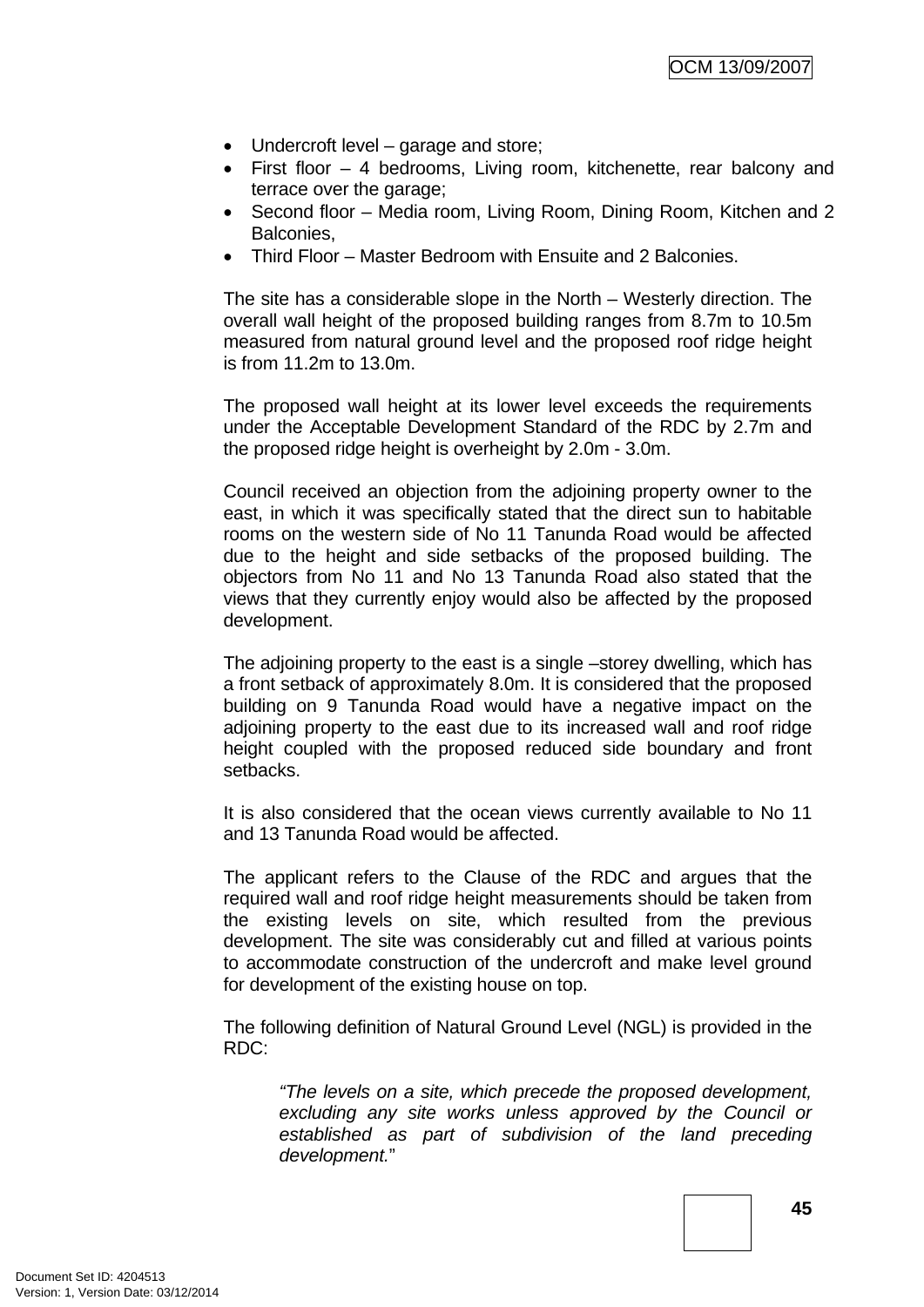The existing cut and fill was not a separate application to Council, it was approved as part of the overall development for construction of a house with an undercroft, which was compliant with the height requirements under the relevant legislation at that time. Now the applicant seeks to gain approval to considerably extend the house upwards retaining a large portion of the undercroft the first level and adding two new levels on top.

It is considered not appropriate in this case to treat the levels on top of the undercroft as natural ground levels for the purpose of measuring building height. The proposed development far exceeds the predominant height of the existing dwellings in the locality so as to conflict with the main objective of the Design Element No 7 of the RDC, which is *to ensure that the height of buildings is consistent with the desired scale in a given locality.*

It is appropriate to treat pre-existing filled/retained levels on site as Natural Ground Level when those levels were established as part of the subdivision or large development (when a number of residences are being developed at the same time). In these cases the levels on the lots within the same locality relate to each other being similar or gradually stepped down or up, which assists in ensuring that the height and type of future development on those sites is consistent.

In the opinion of the author of this report the filled level (being the level of the top of the undercroft) should not be used, in this case, for the purpose of determining compliance with the Building Height requirement of the RDC.

However, if Council is of the opinion that RL10.0m that resulted from previous development of the existing house should be considered as NGL, the following assessment is provided:

| NGL used RL 10.0  | Required                                     | Provided        |  |
|-------------------|----------------------------------------------|-----------------|--|
| Wall Height       | From 16.17 - 17.97m<br>$10.0 + 6.0m = 16.0m$ |                 |  |
| Roof Ridge Height | $10.0 + 9.0m = 19.0m$                        |                 |  |
|                   | $3.8m$ ridge $-19.5m$                        | <b>RL 20.6m</b> |  |
|                   | 2.8 $m$ ridge $-19.5m$                       | <b>RL 20.0m</b> |  |
|                   | 0 ridge $-20.5m$                             | <b>RL 21.3m</b> |  |

The proposed Building Height considerably exceeds the requirement under the RDC even if RL 10.0m is used as NGL for the purpose of determining compliance with height requirements of the RDC.

It is considered that the proposed development at No 9 Tanunda Road is not consistent with the desired height of buildings in the locality. This in its turn will negatively affect the amenity of adjoining properties due to the increased bulk and scale of the dwelling on the subject site resulting in the proposed building considerably protruding upwards and forward into the front setback.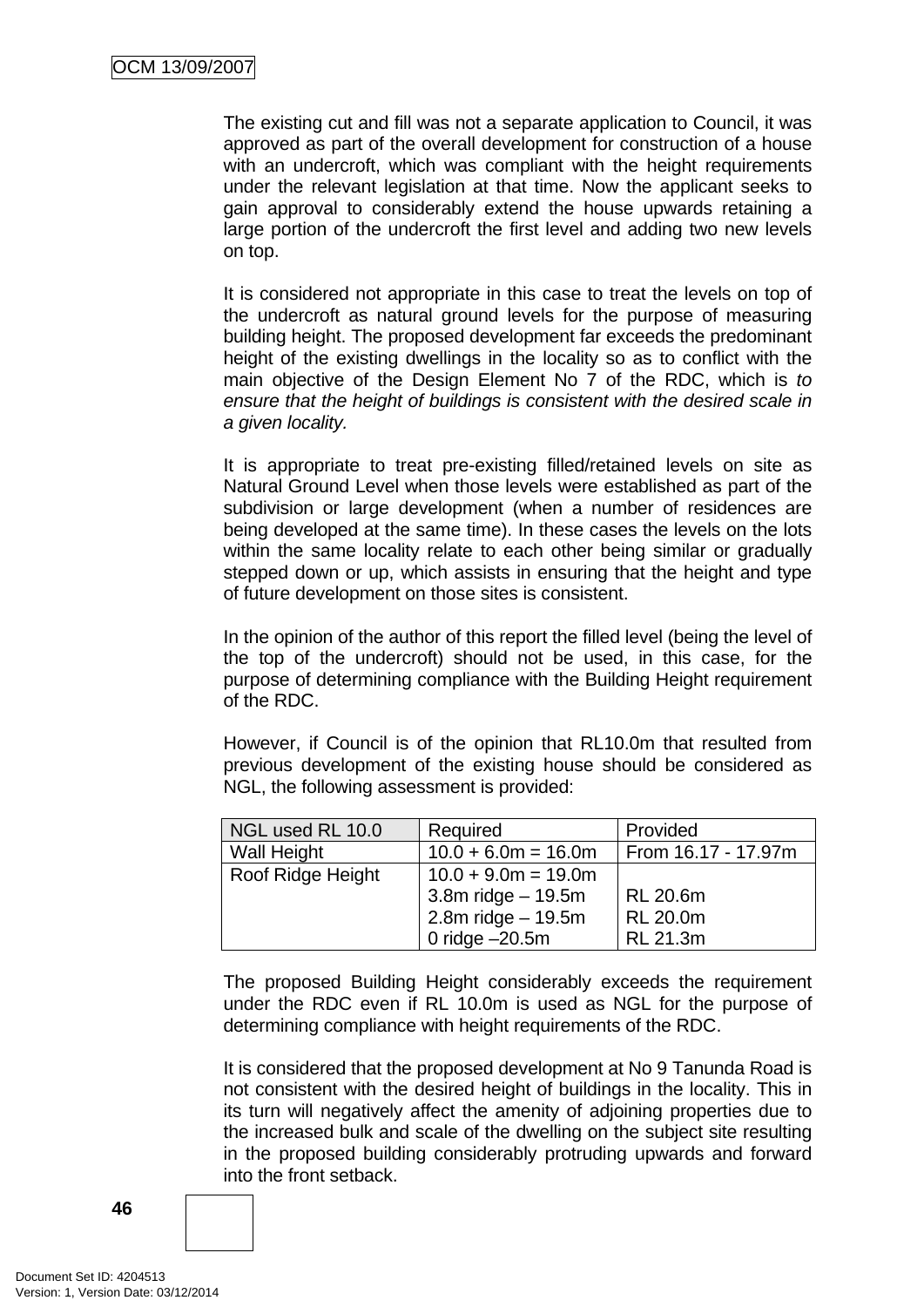Taking into account all of the above it is concluded that the proposal does not satisfy the Performance Criteria under the Clause 3.7.1 P1 – Building Height. It is recommended that the applicant be requested to redesign the proposal to comply with the required heights under the Acceptable Development Standards of the RDC or to achieve a design that is more consistent with the existing scale of buildings in the locality.

### **Front Setback**

The proposed front setback to the garage is 2.75 m and to the staircase - Nil. Acceptable Development Standards under the Clause 3.2.3 of the RDC (A3.5) states that front setback to garages can be 3.0m where vehicles are parked parallel to the street alignment. The proposed garage is designed to provide vehicle-parking parallel to the street and therefore 3.0m front setback is required under the RDC. The proposed setback of 2.75m is 0.25m short of the requirement.

In addition to the minor non-compliance with the garage front setback requirement the proposal also includes a staircase with a Nil setback to the front boundary. The proposed staircase, which also contains a patio structure above, provides access to the proposed terrace on top of the garage.

RDC contain a provision under the Clause 3.2.2 (A2 i) allowing minor incursions into the front setback area, which states:

 "*A porch, balcony, verandah, chimney or the equivalent may (subject to the Building Code of Australia) project not more than metre into the building setback area) provided that the total of such projections does not exceed 20% of the frontage at any level.*"

The applicant provides an argument that the proposed structures in the front setback would not have any more impact on the streetscape or the adjoining properties than the existing retaining and vegetation.

It should be noted that the existing retaining (refer to site survey) is setback approximately 5.7m from the front boundary. The proposed garage with deck on top is proposed to be setback considerably closer (2.7m) and the proposed staircase and portico having a Nil setback to the front boundary.

The proposed structures at the front, which include a staircase with a patio on top and a large terrace on top of the garage, are not considered to be minor structures and they project considerably more than one metre into the front setback area. It is considered that this aspect of the proposal does not satisfy the Acceptable Development Standard of the Clause 3.2.2 of the RDC quoted above. The Performance criteria under this Clause states: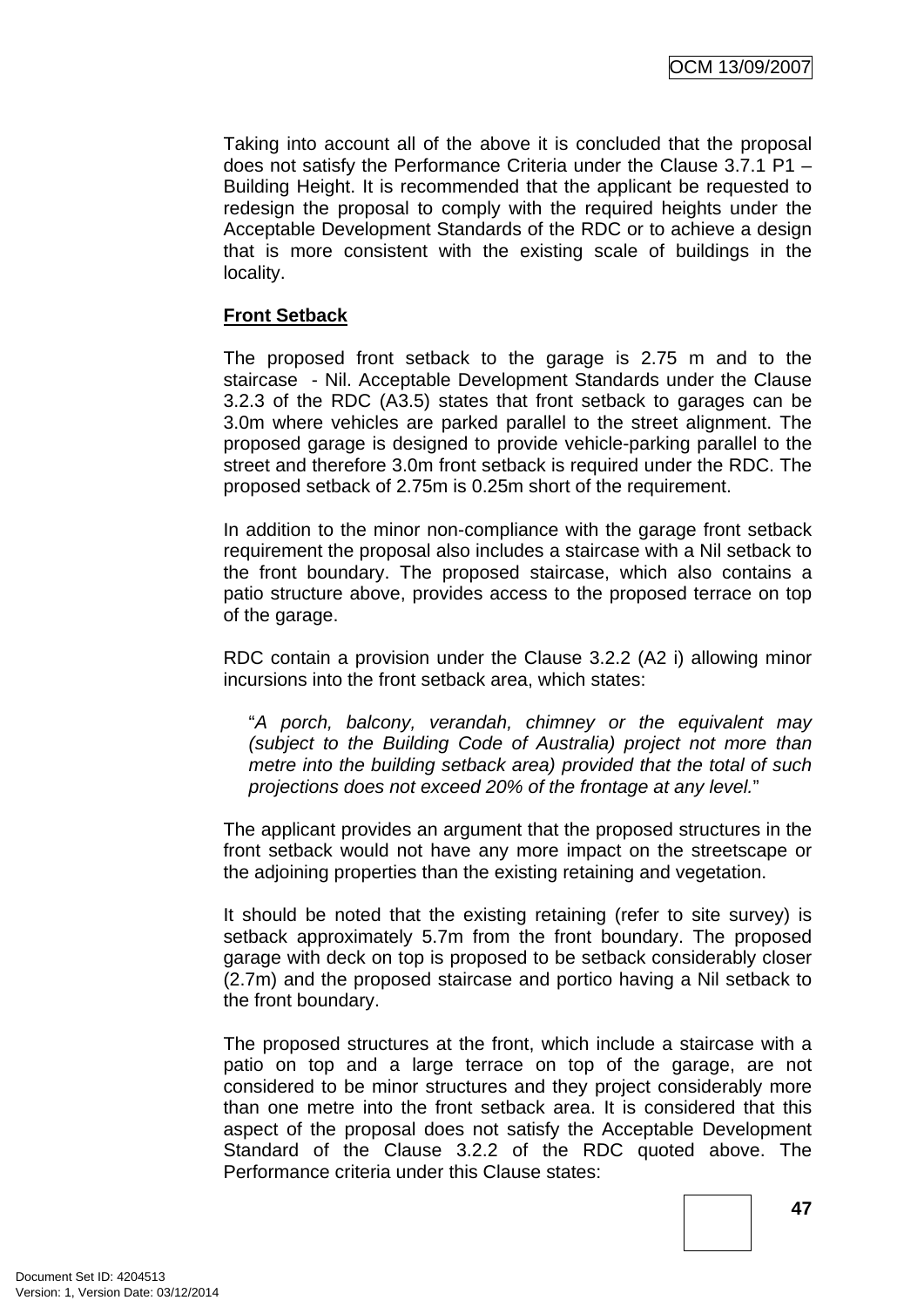*"Minor incursions and projections not to detract from the character of the streetscape."*

It is considered that the proposed structures within the front setback area would not satisfy the above performance criteria and would detract from the existing streetscape, as the majority of residences in the locality have large front setbacks exceeding current requirements ranging from 6.5 – 8.5m with the front setback area being mainly used for landscaping.

The proposed structures in the front setback would also contribute to obstruction of views currently available to properties to the east, as these structures would protrude much further than the current general building line of the existing properties.

It is recommended that the applicant be requested to re-design the proposal to ensure that it is sympathetic to the views currently available to the surrounding residences and the existing streetscape, which is characterised by open, landscaped areas in front of residences with generous front setbacks or it fully complies with the front setback requirements under the Acceptable Development Standards of the RDC.

### **Privacy Setbacks**

The following visual privacy setbacks don't comply with the requirements under the Acceptable Development Standards of the RDC (Clause 3.8.1 (A1)):

| Major opening title              | <b>Privacy Setback required</b><br>Clause $3.8.1$ (A1) of the<br><b>RDC</b> | <b>Setback</b><br>proposed |
|----------------------------------|-----------------------------------------------------------------------------|----------------------------|
| <b>First Level Front Terrace</b> |                                                                             | 1.4 <sub>m</sub>           |
|                                  | 7.5m                                                                        |                            |
| (east boundary)                  |                                                                             |                            |
| <b>First Level Living Room</b>   | 7.5m                                                                        | 4.25m                      |
| Balcony (west boundary)          |                                                                             |                            |
| <b>First Level Bedroom</b>       | 4.5m                                                                        | 4.0m                       |
| adjacent to Living (west         |                                                                             |                            |
| boundary)                        |                                                                             |                            |
| Second Level Dining Room         | 7.5m                                                                        | $4.52 - 4.95m$             |
| Balcony (west boundary)          |                                                                             |                            |
| Second Level Living Room         | 6.0m                                                                        | 4.95m                      |
| (west boundary)                  |                                                                             |                            |
| <b>Third Level Master Bed</b>    | 7.5m                                                                        | 4.95m                      |
| Balcony front facing (west       |                                                                             |                            |
| boundary)                        |                                                                             |                            |
| <b>Third Level Master Bed</b>    | 7.5m                                                                        | 4.95m                      |
| Balcony rear facing (west        |                                                                             |                            |
| boundary)                        |                                                                             |                            |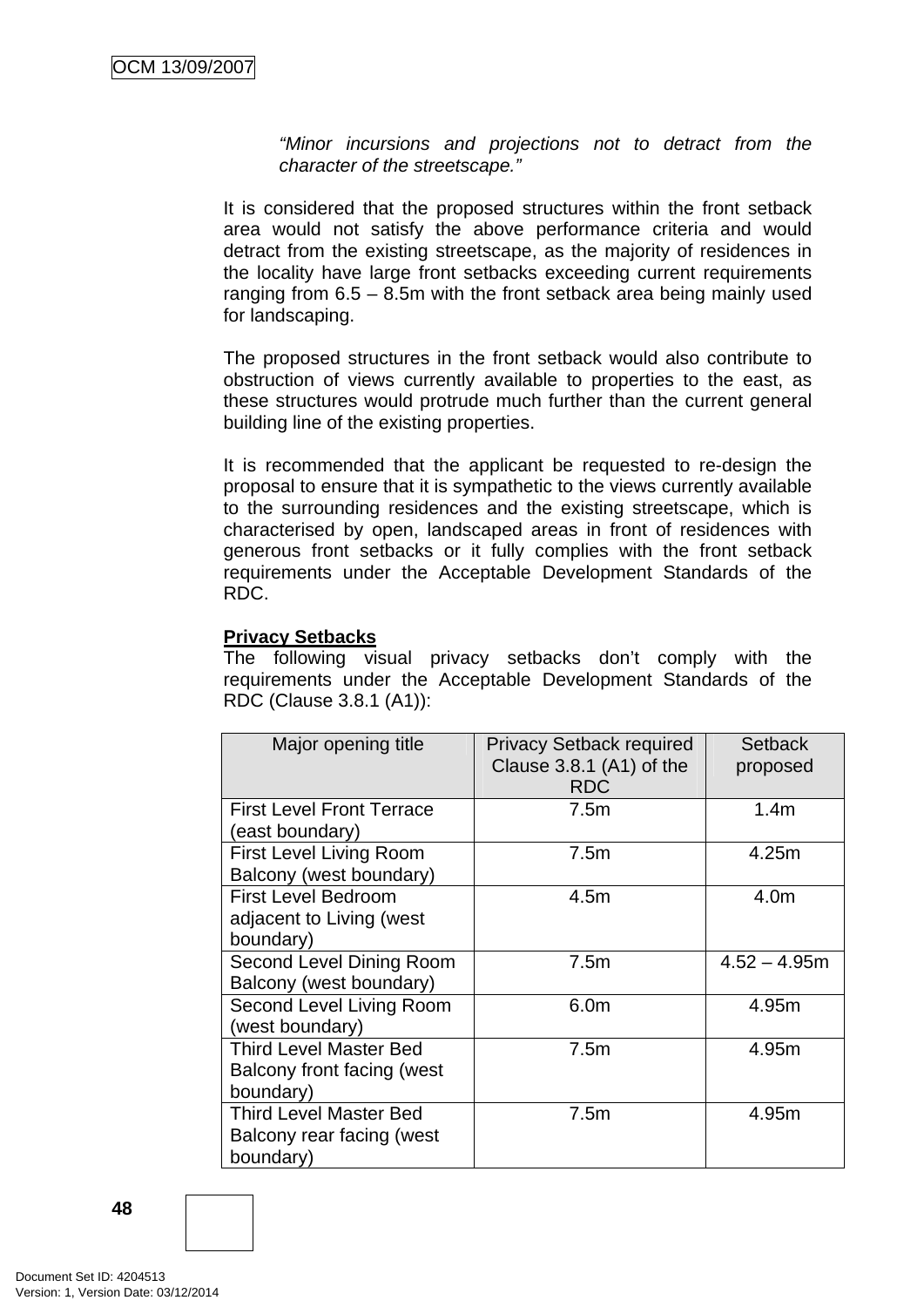The above non-compliant visual privacy setbacks will be assessed under the Performance Criteria of the Clause 3.8.1 (P1), which is as follows:

*"Avoid direct overlooking between active habitable spaces and outdoor living areas of the development site and the habitable rooms and outdoor living areas within adjoining residential properties taking into account of:* 

- *The positioning of windows to habitable rooms on the development site and the adjoining property;*
- *The provision of effective screening; and*
- *The lesser need to prevent overlooking of extensive back gardens, front gardens or areas visible from the street."*

Overlooking from the first level front terrace towards the east boundary falls mainly within the area of the front garden, which is visible from the street, therefore it is not considered a sensitive area.

First level Living Room Balcony overlooks the area of the property to the west behind the 6.0m setback line. However because the adjoining property to the west has a larger front setback the area subject of overlooking is not considered to be a sensitive area, as it contains landscaped lawns and front courtyard, which is fenced and landscaped.

Bedroom adjacent to living room on the first floor overlooks the area of the side setback of the adjoining property to the west. The adjoining property to the west is located down the hill at a lower level and the proposed windows on the first level, which normally be screened by the boundary fencing, are in fact located considerably higher than the natural ground levels at property boundary and therefore have a potential to overlook sensitive areas of adjoining property.

The proposed balconies and major openings on the second and third level also have a potential to overlook sensitive areas of the adjoining property to the west, however it is considered that this overlooking is not an issue in this case. Due to considerably higher levels of the subject site the proposed upper level major openings would have an outlook far and beyond towards the attractive distant views rather than into adjoining property. The adjoining property owners didn't have any objections to the proposal.

# **Sightlines at Vehicle Access Points**

Clause 3.2.6 (A6) – Sightlines at Vehicle Access Points and Street Corners requires that *walls and fences be truncated or reduced to no higher than 0.75m within 1.5m of where walls and fences adjoin vehicle access points where a driveway meets a public street and where two streets intersect.*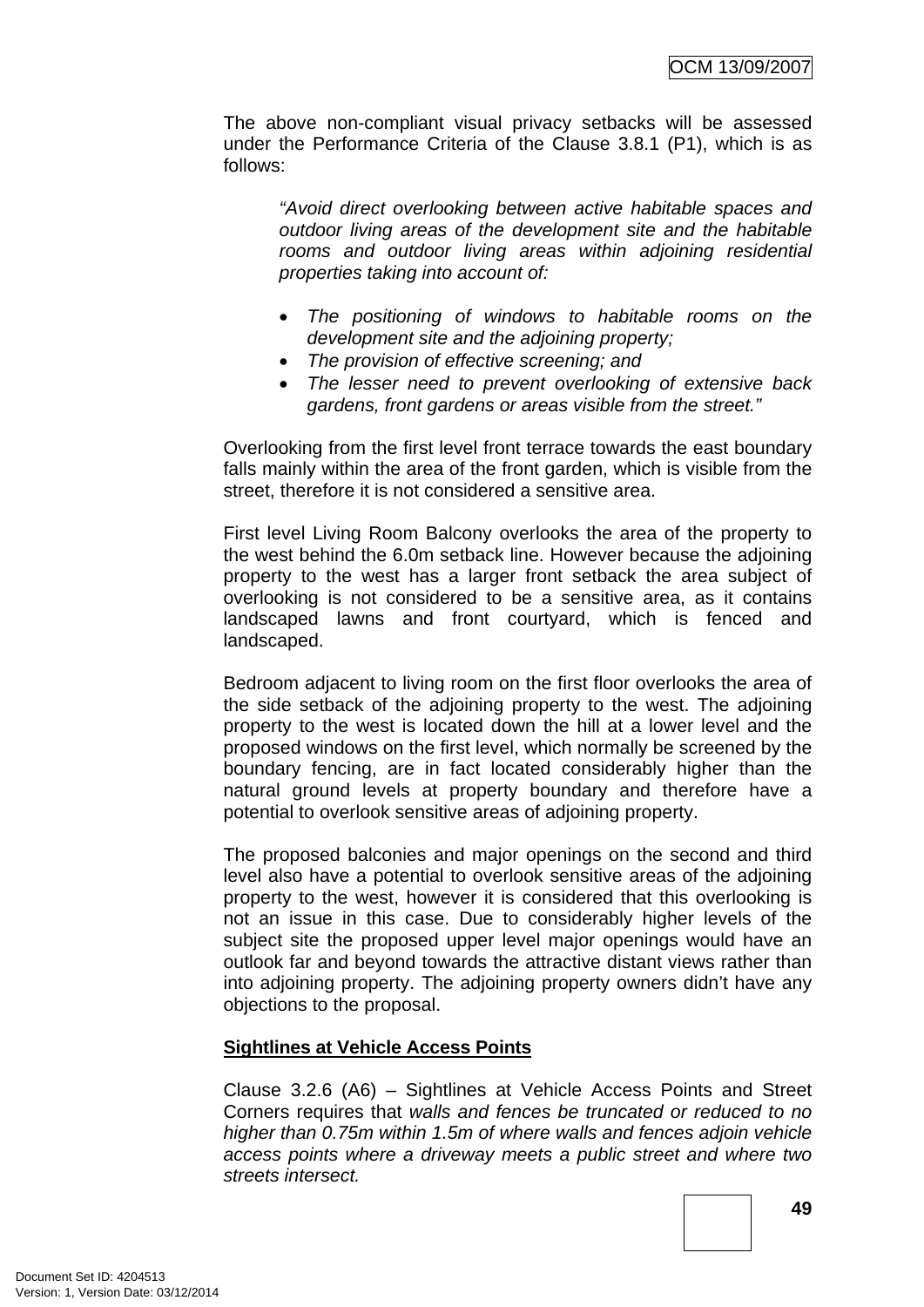The proposed development does not comply with the above requirement as the proposed structures within the front setback (staircase, garage with terrace on top) are considerably higher than 0.75m. However the applicant's argument that the wide verge area located between the property boundary and the pedestrian footpath would be more than sufficient to ensure adequate sightlines at vehicle access points.

This aspect of the proposal is considered to satisfy the performance criterion for this Design Element.

#### **Recommendation**

It is recommended that the proposal be refused by Council for the reasons discussed above. It is also recommended that the applicant be advised to address/rectify the identified issues if a new application is submitted for Council's consideration.

#### **Strategic Plan/Policy Implications**

#### *Demographic Planning*

*• To ensure development will enhance the levels of amenity currently enjoyed by the community.*

The Planning Policies which apply to this item are:-

| APD32 | <b>Residential Design Codes</b>       |
|-------|---------------------------------------|
| APD33 | Town Planning Scheme No. 3 Provisions |

#### **Budget/Financial Implications**

In the event of an application for review of Council's decision to the State administrative Tribunal a cost may have to be borne by Council.

#### **Legal Implications**

Town Planning Scheme No 3 Residential Design Codes 2002 Planning and Development Act 2005 State Administrative Tribunal Regulations

#### **Community Consultation**

The proposal was advertised to the affected surrounding property owners in accordance with the requirements under the Clause 9.4 of the TPS 3. There were 7 submissions received during the advertising period, 6 of them were objections. The summary of the points raised in the objections are provided below: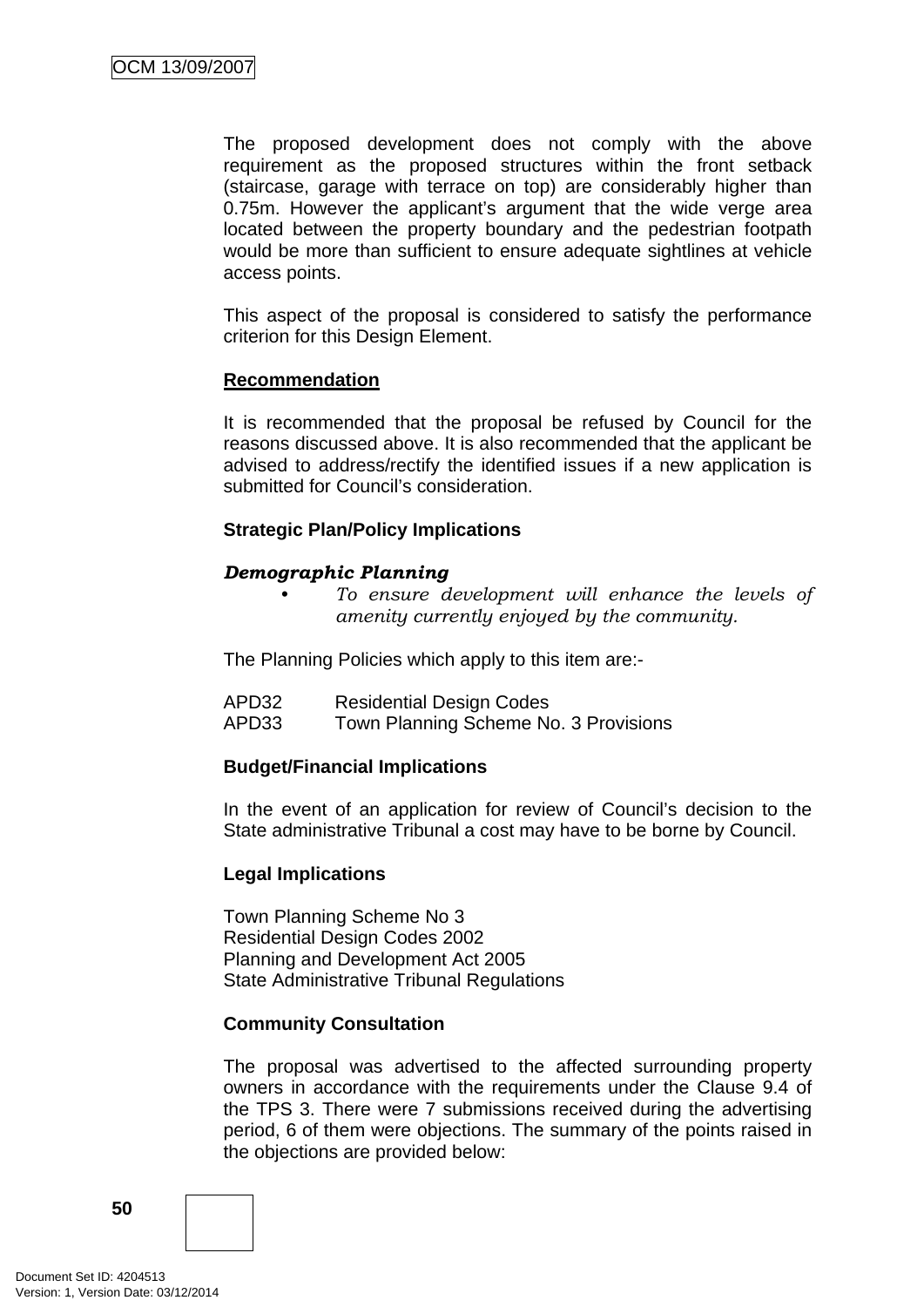- The proposed development would set an undesirable precedent in the Coogee area;
- The proposed dwelling has a negative impact on the area due to the excessive height not in accordance with the Residential Design Code requirements for two-storey dwellings;
- Overshadowing of the outdoor living areas and habitable room windows of adjoining properties due to reduced side boundary setbacks and excessive height of the building;
- There will be loss of views due to the proposed height of the dwelling;
- The proposed reduced front setback would have a negative impact on the existing streetscape and safety of pedestrians.

The applicant forwarded a copy of the plans at a later date after the advertising period signed by some of the surrounding property owners in the locality expressing support to the proposal, one of the persons previously objected.

# **Attachment(s)**

- (1) Location Plan
- (2) Floor plans and elevations provided by the applicant
- (3) Applicant's justification (4 letters)
- (4) Copies of submissions
- (5) Copy of the plan signed by the surrounding owners

### **Advice to Proponent(s)/Submissioners**

The Proponent(s) and those who lodged a submission on the proposal have been advised that this matter is to be considered at the September 2007 Council Meeting.

#### **Implications of Section 3.18(3) Local Government Act, 1995**

Nil.

CLR GONCALVES RETURNED TO THE MEETING, THE TIME BEING 7.32PM.

THE PRESIDING MEMBER ADVISED CLR GONCALVES OF COUNCIL'S DECISION WHILE SHE WAS ABSENT FROM THE MEETING.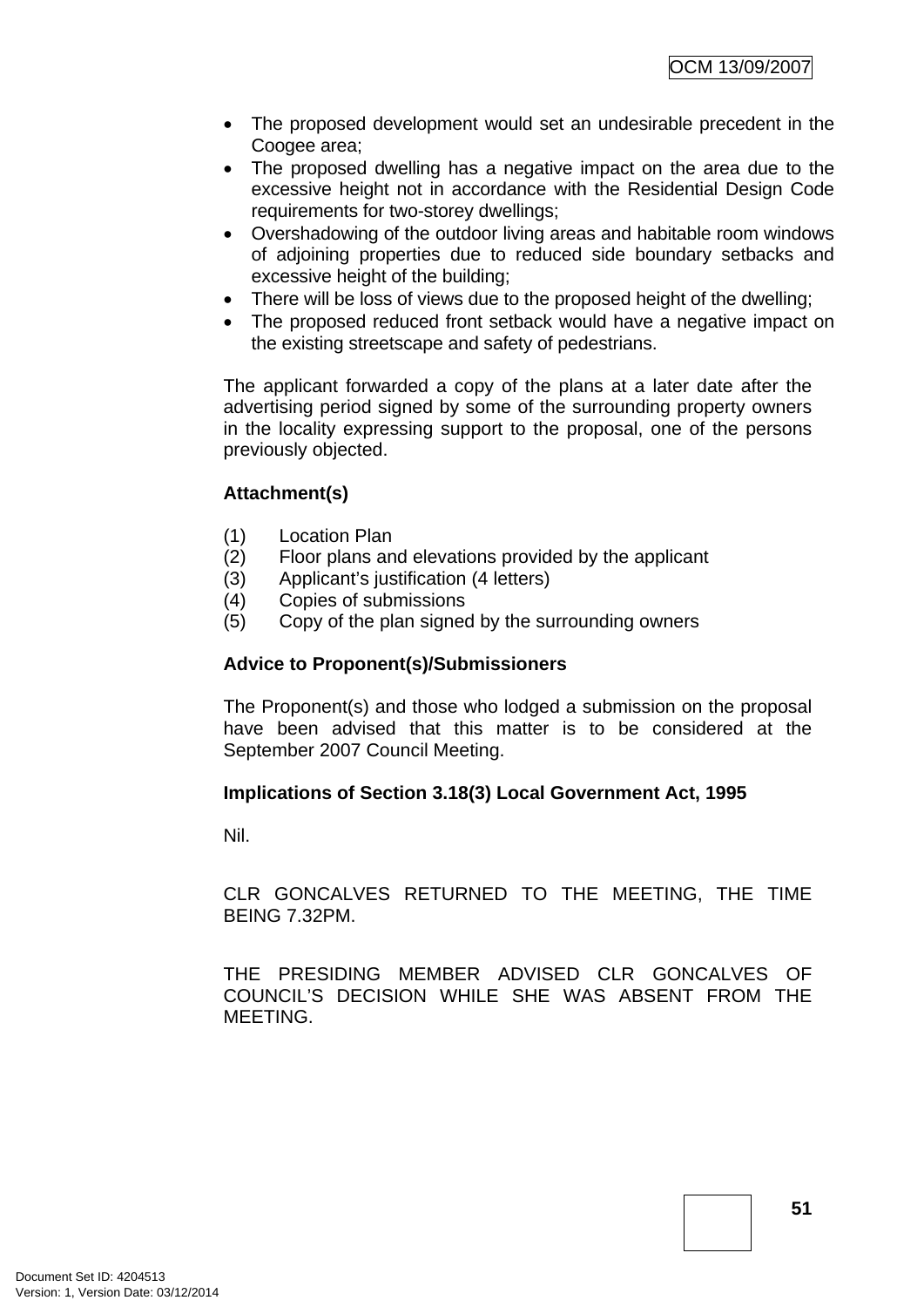**14.7 (MINUTE NO 3541) (OCM 13/09/2007) - PROPOSED TOWN PLANNING SCHEME AMENDMENT NO 62 - AMEND BOUNDARY OF DEVELOPMENT AREA 19 MURIEL COURT AND ADD PROVISIONS WITHIN SCHEDULE 11 DA 19 RELATING TO NORTH LAKE ROAD VEHICLE ACCESS POLICY PLAN (9666; 93062) (M CARBONE) (ATTACH)** 

**RECOMMENDATION** That Council:

(1) adopt the following amendment:

PLANNING AND DEVELOPMENT ACT 2005

RESOLUTION DECIDING TO AMEND CITY OF COCKBURN TOWN PLANNING SCHEME NO. 3

AMENDMENT NO. 62

Resolved that Council, in pursuance of Section 75 of the Planning and Development Act 2005, amend the above Town Planning Scheme by:

- 1. Amending the Scheme Map by extending Development Area 19 (Muriel Court) to include the Mixed Business zone fronting North Lake Road/Tea Tree Close between Semple and Kentucky Courts.
- 2. Amending Schedule 11 Development Area 19 to include provisions relating to the North Lake Road Vehicle Access Policy Plan and amend point 2 to include Mixed Business development, as follows:

Amend existing point 2.

*2. ."and mixed business development where appropriate*".

Add new points  $4 - 7$ .

4 Landowners within DA 19 who front North Lake Road/Tea Tree Close between Semple and Kentucky Courts shall comply with the access requirements set out in the North Lake Road Vehicle Access Policy Plan adopted by Council and the Western Australian Planning Commission.

5 The North Lake Road Vehicle Access Policy Plan sets out criteria relating to: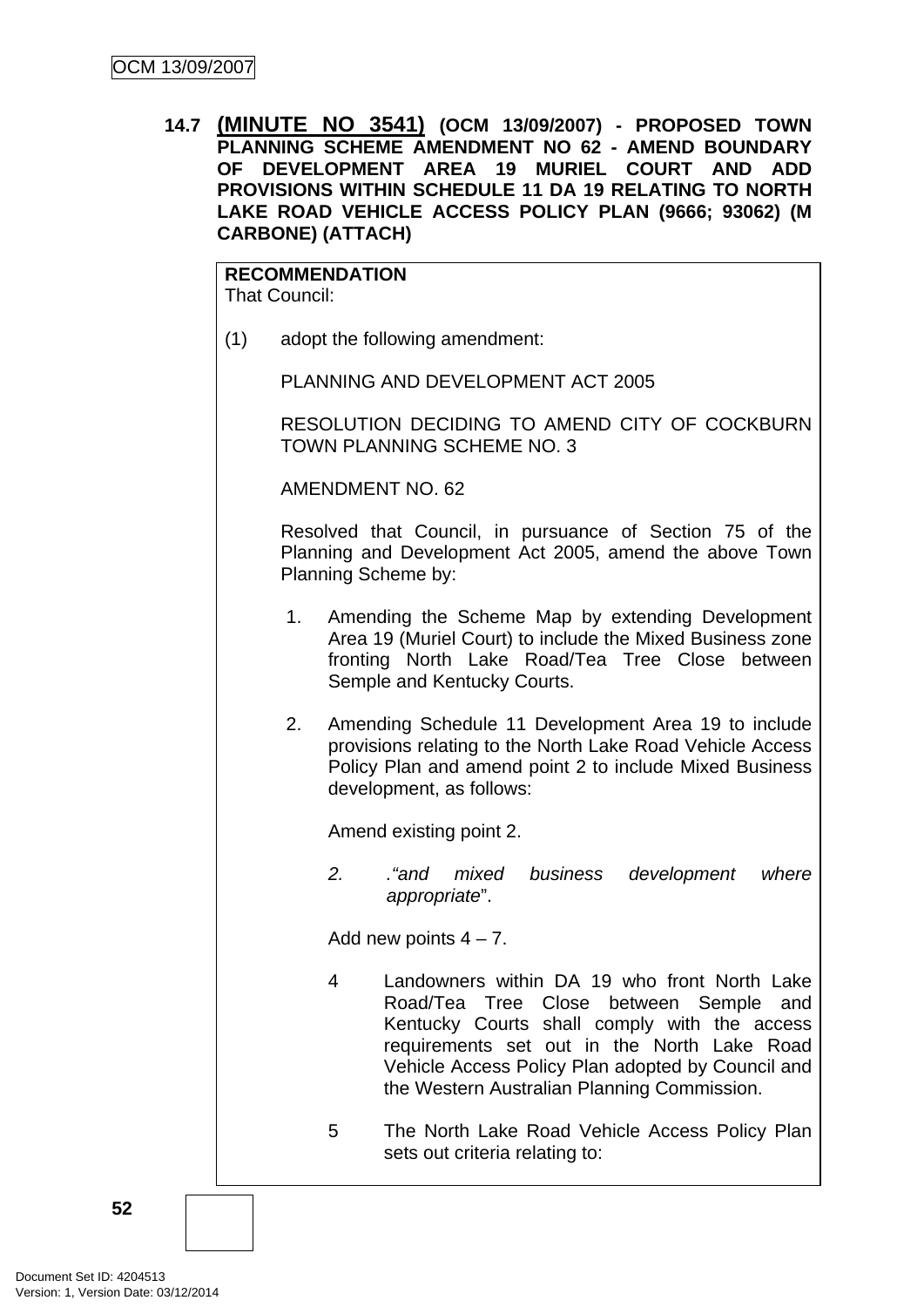- Control over the location, design and number of crossovers.
	- A requirement, as a condition of development approval or subdivision, for easements in gross in the form of a public access easement on land titles.
	- Ensuring that, on land adjacent to North Lake Road, all traffic enters and leaves in a forward direction and is suitable for heavy rigid vehicles.
- 6. Notwithstanding 5 above, Council may make satisfactory arrangements for temporary access to North Lake Road where designated crossover and linking right-of-carriageways have not been created.
- 7. Where temporary access to North Lake Road is agreed to the terms and conditions of such access are to be set out in a legal agreement prepared at the landowners cost.
- (2) sign the amending documents, and advise the WAPC of Council's decision;
- (3) forward a copy of the signed documents to the Environmental Protection Authority in accordance with Section 81 of the Planning and Development Act;
- (4) following the receipt of formal advice from the Environmental Protection Authority that the Scheme Amendment should not be assessed under Section 48A of the Environmental Protection Act, advertise the Amendment under Town Planning Regulation 25 without reference to the Western Australian Planning Commission;
- (5) notwithstanding (4) above, the Director of Planning and Development may refer a Scheme or Scheme Amendment to the Council for its consideration following formal advice from the Environmental Protection Authority that the Scheme Amendment should be assessed under Section 48A of the Environmental Protection Act, as to whether the Council should proceed or not proceed with the Amendment;
- (6) should formal advice be received from the Environmental Protection Authority that the Scheme Amendment should be assessed or is incapable of being environmentally acceptable under Section 48(A) of the Environmental Protection Act, the Amendment be referred to the Council for its determination as to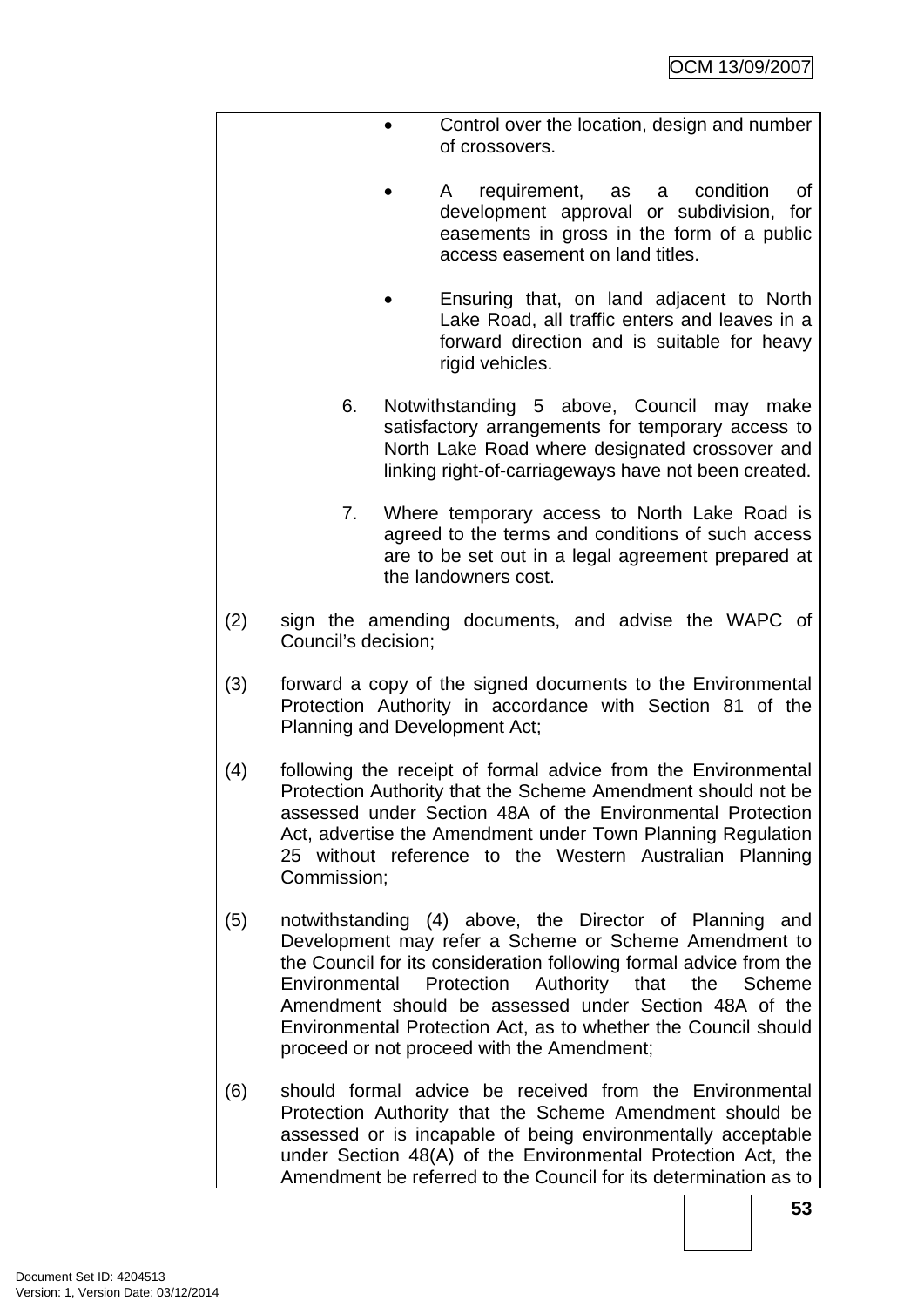whether to proceed or not proceed with the Amendment; and

(7) endorse the North Lake Road Vehicle Access Policy Plan for the purpose of public advertising.

#### **COUNCIL DECISION**

MOVED Clr I Whitfield SECONDED Clr V Oliver that the recommendation be adopted.

# **CARRIED 9/0**

#### **Background**

| ZONING:   | <b>MRS</b> | Urban Deferred         |                          |      |
|-----------|------------|------------------------|--------------------------|------|
|           | <b>TPS</b> |                        | Development (Development | Area |
|           |            | No.19), Mixed Business |                          |      |
| LAND USE: | Various    |                        |                          |      |

The City is in the process of preparing a district structure plan for the land within Development Area 19 (DA 19). The Mixed Business zone adjacent North Lake Road is not included within DA 19 however this land should be included to enable structure planning to incorporate the Mixed Business zone.

The City has prepared, with the assistance of Bruce Aulabaugh (ERM Traffic/Transport Sub-Consultant) a North Lake Road Vehicle Access Policy Plan for the Mixed Business area along North Lake Road. The draft plan was originally presented to landowners in 2005 to gain initial feedback. The plan attracted criticism from some landowners on the grounds that the proposed rear service road was onerous and premature as the structure planning for DA19 was not complete.

The Draft Structure Plan for DA 19 is expected to be completed later this year. In the mean time it is necessary to prepare a plan which deals with coordinating vehicle access arrangements along North Lake Road as the City is continually receiving development applications for the Mixed Business zone.

#### **Submission**

Not applicable

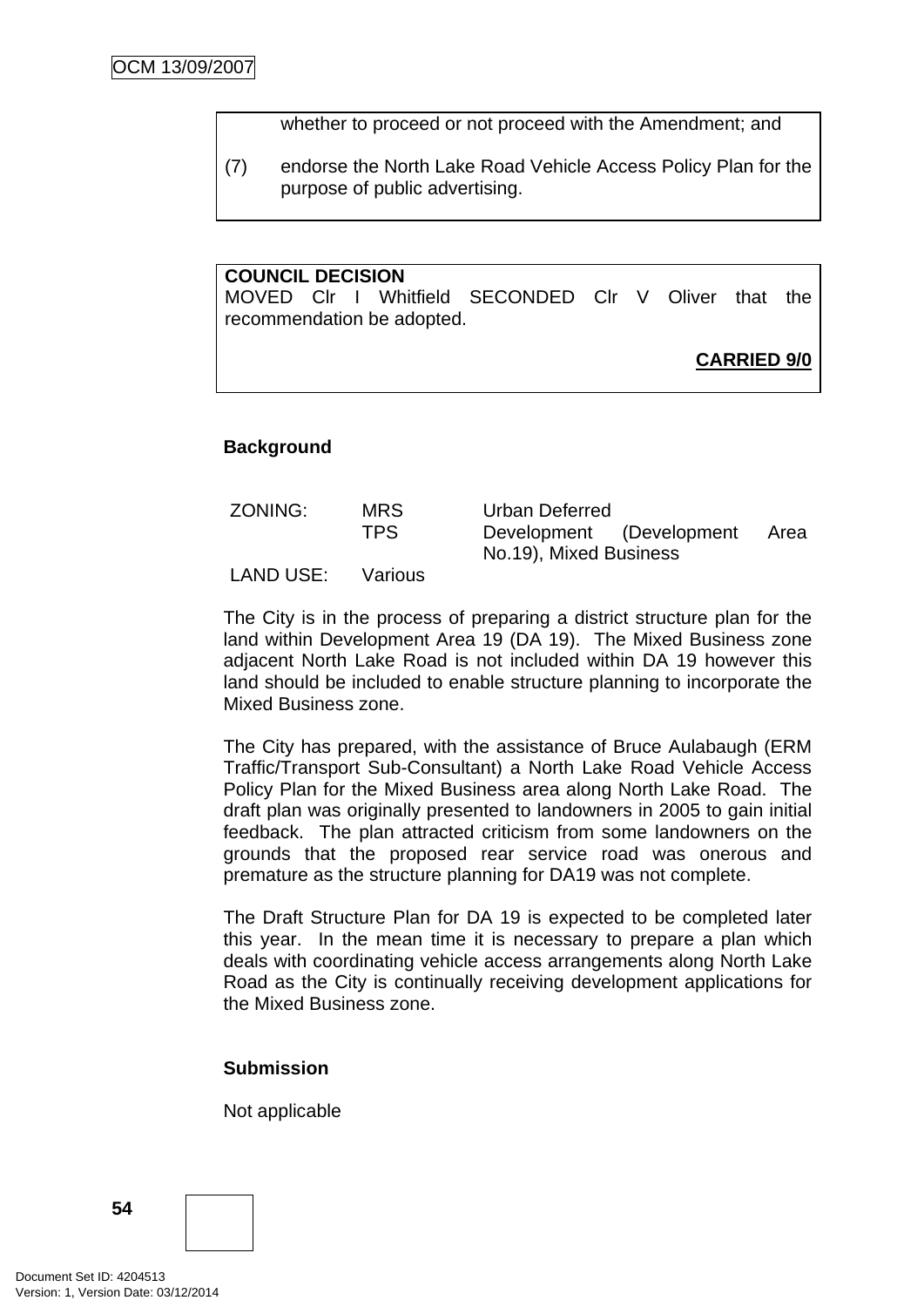### **Report**

Amendment No.62 to Town Planning Scheme No.3 proposes to extend DA 19 to include the Mixed Business zone fronting North Lake Road, between Semple and Kentucky Courts. The amendment will also add provisions into Schedule 11 (DA 19 – Muriel Court) which formalises vehicle access arrangements for North Lake Road. These provisions are similar to those within DA 20 – Solomon Road relating to the North Lake Road extension east of the Kwinana Freeway.

#### Extension of Development Area 19

The purpose of the Development Zone is to provide for future residential or commercial development in accordance with a comprehensive Structure Plan prepared under the Scheme. Development Area 19 occupies the land bounded by North Lake Road, Kentucky, Semple and Verna Courts and the Kwinana Freeway. However the Mixed Business zone fronting North Lake Road is excluded from DA 19. To provide for greater co-ordination between the two areas and improve linkages to North Lake Road it is important to include the Mixed Business zone into DA 19 to enable a structure plan to be prepared over the entire area. This will also allow the North Lake Road Vehicle Access Policy Plan to be incorporated into the Scheme under DA19.

The existing provisions relating to DA19 require the following:

- *1. Structure Plan adopted to guide subdivision, land use and development.*
- *2. To provide for residential development.*
- *3. Land Uses classified on the structure plan apply in accordance with Clause 6.2.6.3.*

Extending the boundary of DA19 to include the Mixed Business zone will require point 2 to be amended to read "*To provide for residential development and mixed business development where appropriate*".

Including the Mixed Business zone into DA 19 will not alter the requirement to provide public open space if residential development is proposed within the Mixed Business Zone.

Both DA 19 and the Mixed Business area are zoned Urban Deferred under the Metropolitan Region Scheme. Including the Mixed Business zone into DA19 will assist in lifting the urban deferred zoning over the Mixed Business zone.

#### North Lake Road Vehicle Access Policy Plan

The section of North Lake Road, between Semple and Kentucky Courts, currently carries approximately 11,000 vehicles per day (vpd)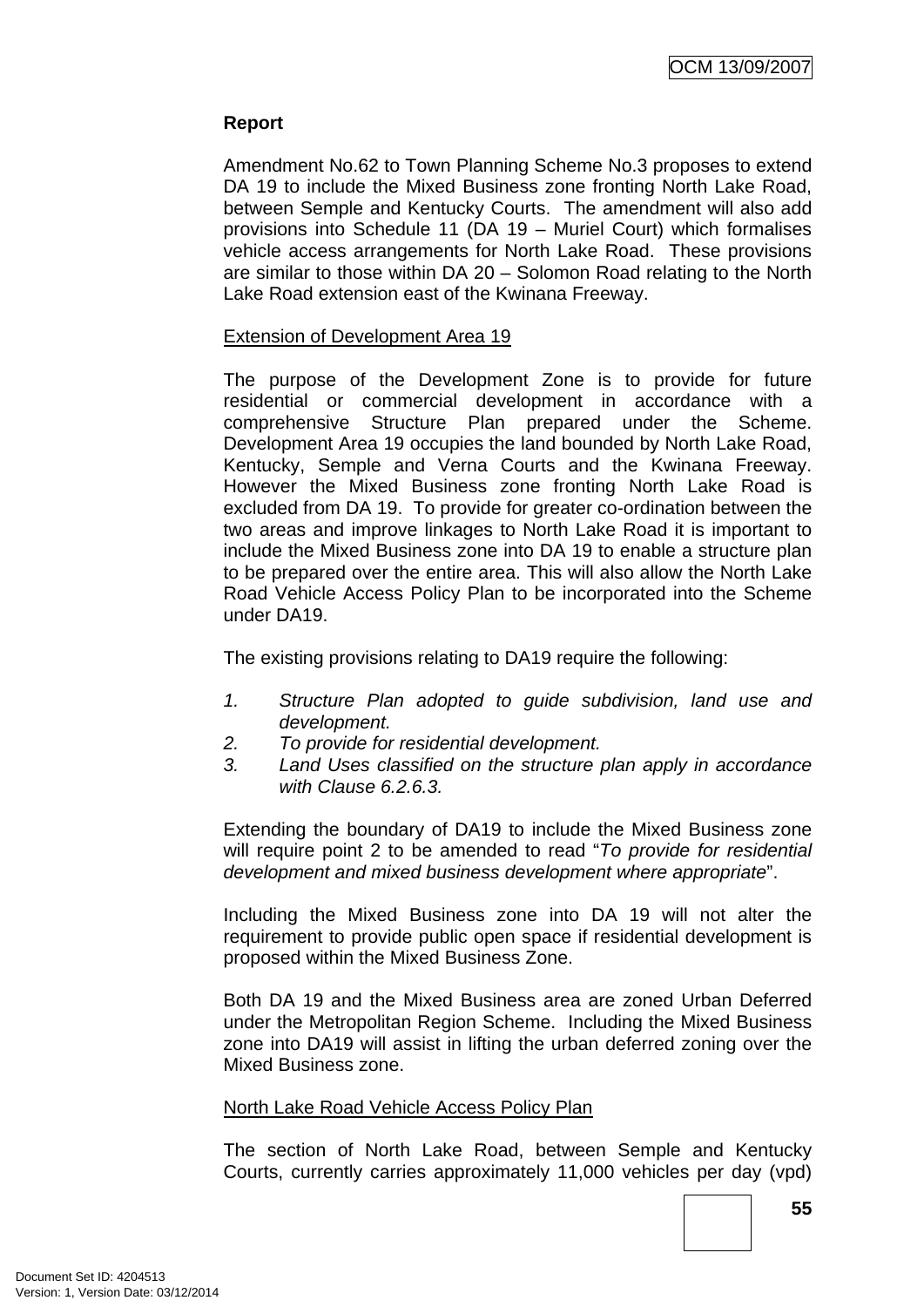and this is expected to increase to approximately 33,000 vpd by 2031 (Uloth and Associates 2006). Allowing all commercial properties to have individual crossovers to such a busy road will create an unsafe environment. Measures should be undertaken to minimise the conflict between through and local traffic along this busy regional road.

To improve traffic safety, the Vehicle Access Plan proposes to reduce and rationalise crossovers to strategic locations which coincide with planned median openings to the future North Lake Road duplication. The crossover locations allow for good sight lines and provide space for deceleration lanes. A right-of-carriageway system is also proposed linking properties to these strategic access points and secondary streets. The proposed Vehicle Access Plan is contained within Agenda attachment 3.

The proposed Vehicle Access Plan is similar to the access plan adopted under DA 20 (Solomon Road) regarding the future extension of North Lake Road east of the Kwinana Freeway. Other Councils have adopted similar vehicle access plans such as the City of Canning along Albany Highway. These plans are necessary to ensure efficient, safe and effective traffic moments where commercial uses abut regional roads.

An original version of the Vehicle Access Plan was presented to landowners in 2005 to gain initial feedback (refer Agenda attachment 4). This plan showed optional rear and north-south service vehicle roads. The main concerns that were raised from landowners related to these service vehicle roads as they were seen to be onerous and premature as the structure plan for DA19 was not complete.

Following a review of the initial proposal with Bruce Aulabaugh and the City's Engineering Department, the proposed Vehicle Access Plan has deleted the two optional roads. The proposed Vehicle Access Plan only deals with securing the right-of-carriageway system and reducing and rationalising crossover access. The Vehicle Access Plan should be implemented as soon as possible to co-ordinate access arrangements along North Lake Road as the City is continually receiving development applications within the Mixed Business zone.

The Vehicle Access Plan proposes a 6m wide right-of-carriageway along the North Lake Road frontage which is setback 8.5m to allow for landscaping and 1 row of car parking (refer attachment  $5 -$  plan showing the access easement corridor and typical car parking configuration). As illustrated in attachment 5, the right-of-carriageway is not considered onerous as it will be provided over the access aisle of the front car parking area. It should be noted that right-of-carriageways have already been required on recent development proposals and the Access Plan has been designed to link with other existing car park access aisles.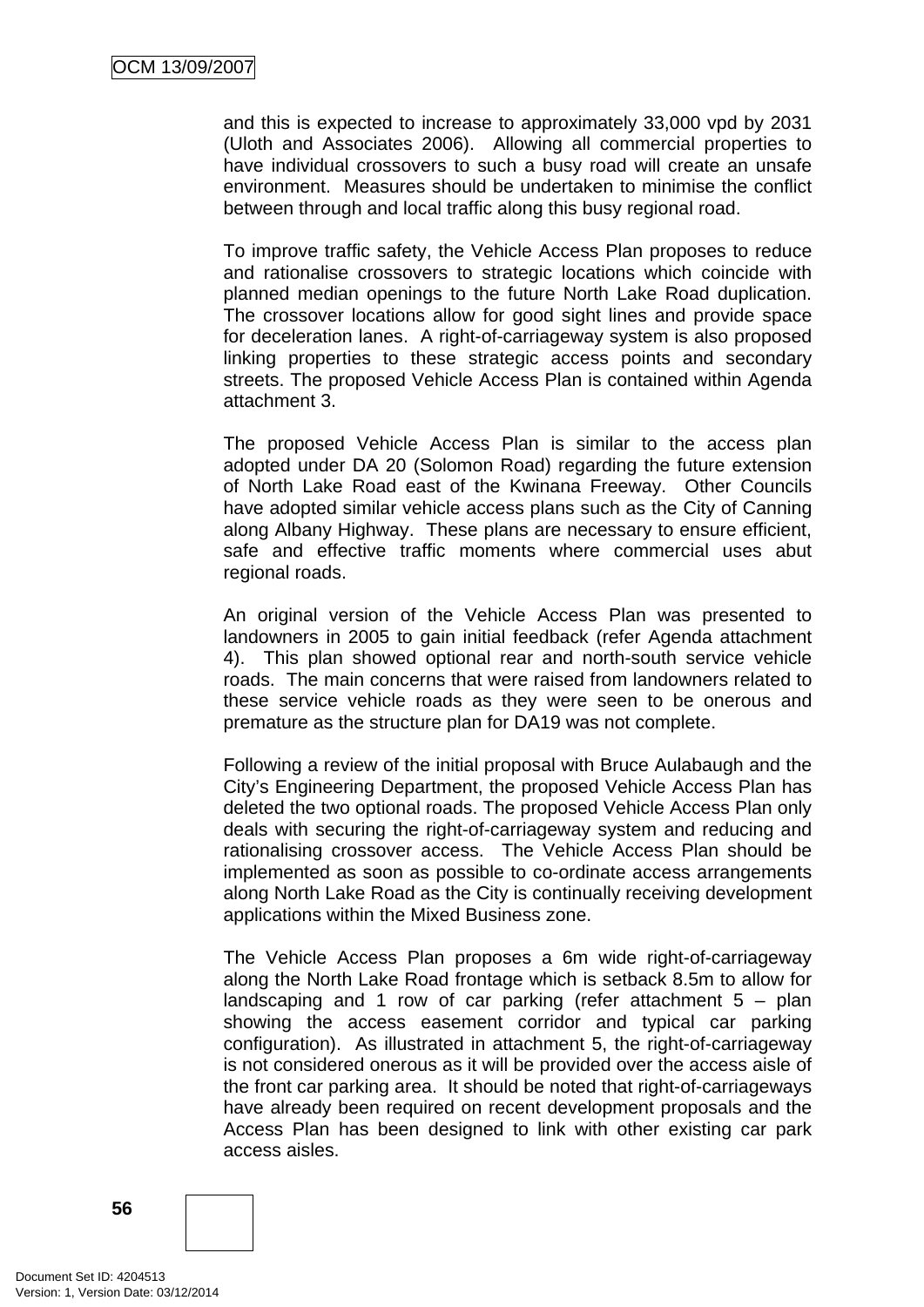The right-of-carriageway will be secured as easements in gross in favour of the City which enables public access. The precise location of the right-of-carriageway or crossover delineated on the Access Plan may be varied subject to the agreement of the City, providing the purpose and intent of the access plan is maintained.

Crossovers are strategically located to coincide with planned median openings and allow for the sharing of crossovers between properties. Where a right-of-carriageway link is not available through adjacent properties to a dedicated road, consideration may be given for retention of a temporary crossover to North Lake Road until such time as alternative access is available via the right-of-carriageway system. The rationalisation of crossovers will not only improve traffic flow and safety, but also increase the amount of land available for parking and landscaping.

To allow the North Lake Road Vehicle Access Policy Plan to be implemented, it is necessary to amend Schedule 11 Development Area 19 as follows:

- 1. Landowners within DA 19 who front North Lake Road/Tea Tree Close between Semple and Kentucky Courts shall comply with the access requirements set out in the North Lake Road Vehicle Access Policy Plan adopted by Council and the Western Australian Planning Commission.
- 2. The North Lake Road Vehicle Access Policy Plan sets out criteria relating to:
	- Control over the location, design and number of crossovers.
	- A requirement, as a condition of development approval or subdivision, for easements in gross in the form of a public access easement on land titles.
	- Ensuring that, on land adjacent to North Lake Road, all traffic enters and leaves in a forward direction and is suitable for heavy rigid vehicles.
- 3. Notwithstanding 5 above, Council may make satisfactory arrangements for temporary access to North Lake Road where designated crossover and linking right-of-carriageways have not been created.
- 4. Where temporary access to North Lake Road is agreed to the terms and conditions of such access are to be set out in a legal agreement prepared at the landowners cost.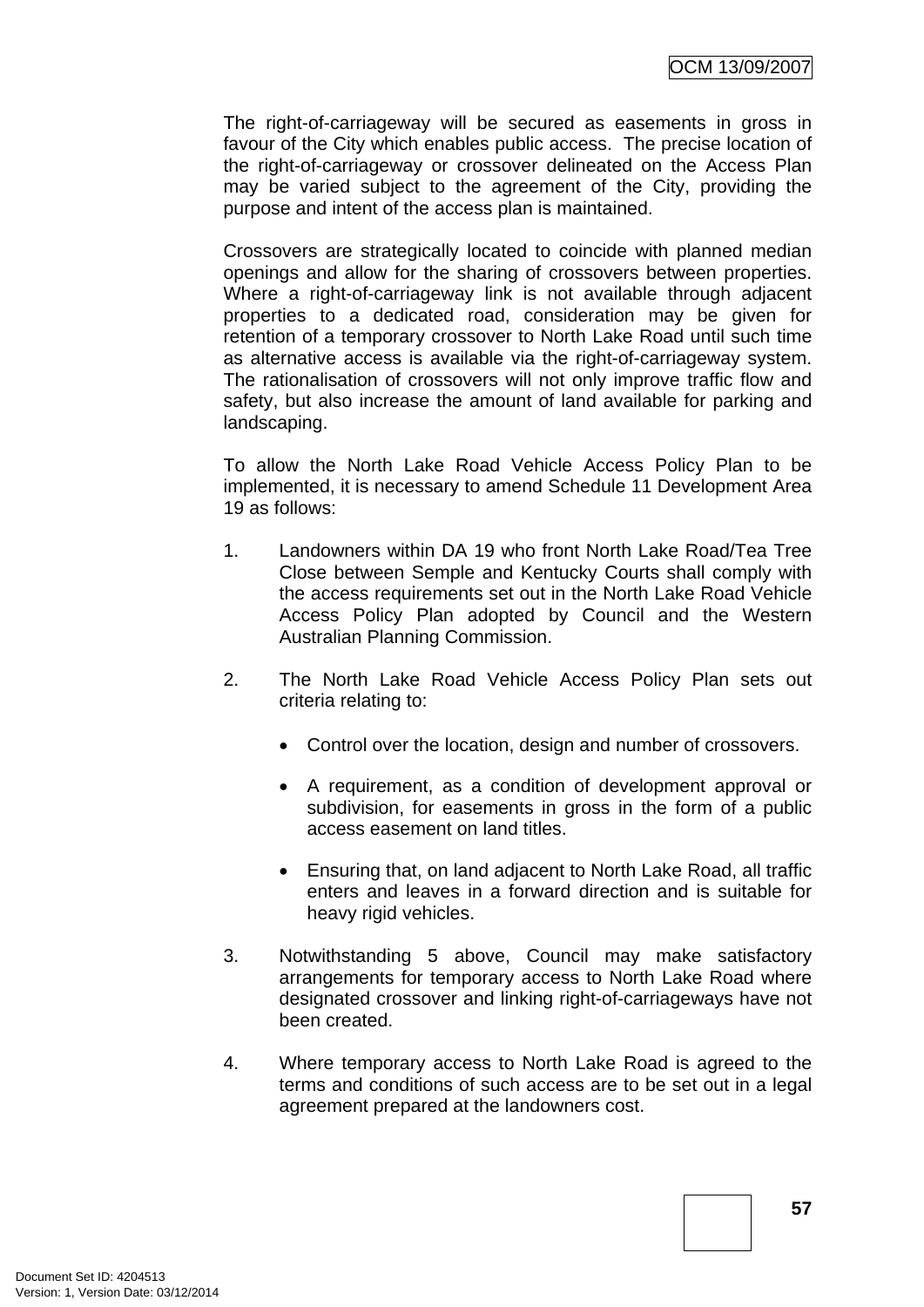### **Conclusion**

Extending the DA 19 boundary to include the Mixed Business zone will enable a structure plan to be prepared over the area, hence providing greater co-ordination to planning within DA 19. This extension will also provide a suitable mechanism for Council to incorporate the Vehicle Access Plan into the Scheme by utilising Schedule 11 DA19. The Vehicle Access Plan should be implemented as soon as possible as the City is continually receiving development application within the Mixed Business zone. The proposed plan will not affect structure planning for DA 19 as it only deals with crossover locations and rightof-carriageways along the North Lake Road frontage.

In addition to the proposed Scheme Amendment, it is also recommended that Council endorses the attached Vehicle Access Plan for the purpose of public consultation.

### **Strategic Plan/Policy Implications**

The Corporate Strategic Plan Key Result Areas which apply to this item are:-

### *Demographic Planning*

- *To ensure the planning of the City is based on an approach that has the potential to achieve high levels of convenience and prosperity for its citizens.*
- *To ensure development will enhance the levels of amenity currently enjoyed by the community.*

#### *Transport Optimisation*

*• To ensure the City develops a transport network that provides maximum utility for its users, while minimizing environmental and social impacts.* 

The Council Policies which apply to this item are:-

APD33 TOWN PLANNING SCHEME NO.3 PROVISIONS

#### **Budget/Financial Implications**

Costs associated with preparing the documents in-house are already catered for in the budget.

#### **Legal Implications**

Planning and Development Act 2005 Town Planning Scheme No 3 Town Planning Regulations 1967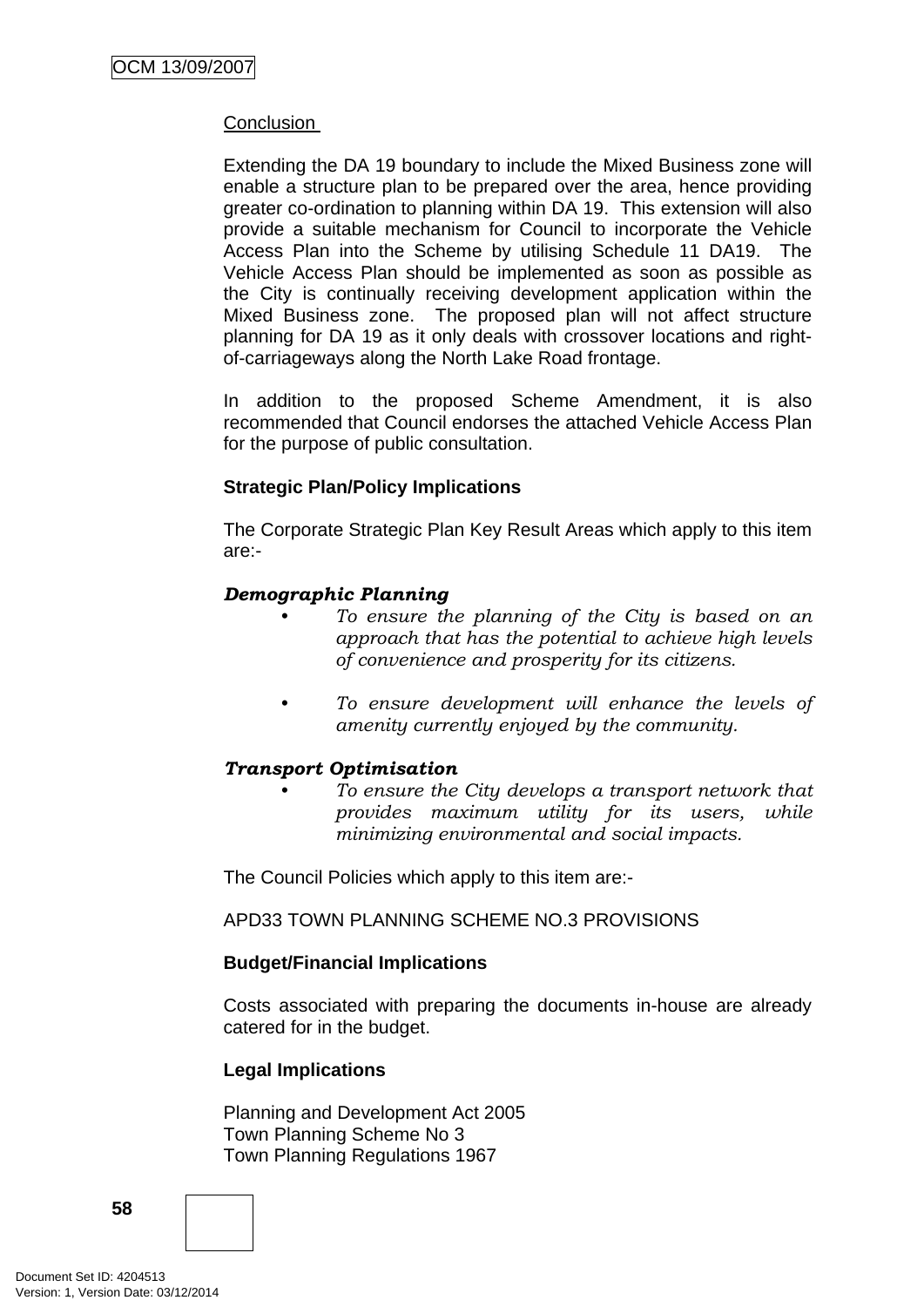# **Community Consultation**

The proposed Scheme Amendment will be advertised for a period of 42 days to relevant government agencies, affected landowners and surrounding community upon initiation of the amendment.

The North Lake Road Vehicle Access Policy Plan will be advertised for a period of 42 days.

# **Attachment(s)**

- (1) Existing zoning map
- (2) Proposed zoning map
- (3) Proposed North Lake Road Vehicle Access Policy Plan
- (4) Previous Draft North Lake Road Vehicle Access Policy Plan
- (5) Plan showing Access Easement Corridor

# **Advice to Proponent(s)/Submissioners**

N/A

# **Implications of Section 3.18(3) Local Government Act, 1995**

Nil.

**14.8 (MINUTE NO 3542) (OCM 13/09/2007) - PROPOSED TOWN PLANNING SCHEME AMENDMENT NO 56 - RECODING FROM RESIDENTIAL R20 TO R25 - LOT 1650 ARCHIDAMUS ROAD, COOLBELLUP - OWNER: DEPT OF HOUSING AND WORKS AND TIMOTHY ROADS (93056) (M CARBONE) (ATTACH)** 

# **RECOMMENDATION**

That Council:

- (1) adopt the amendment without modifications and in anticipation of the Hon. Minister's advice that final approval will be granted, the documents be signed, sealed and forwarded to the Western Australian Planning Commission; and
- (2) advise the proponent and submissioners of Council's decision accordingly.

# **COUNCIL DECISION**

MOVED Clr I Whitfield SECONDED Clr V Oliver that the recommendation be adopted.

# **CARRIED 9/0**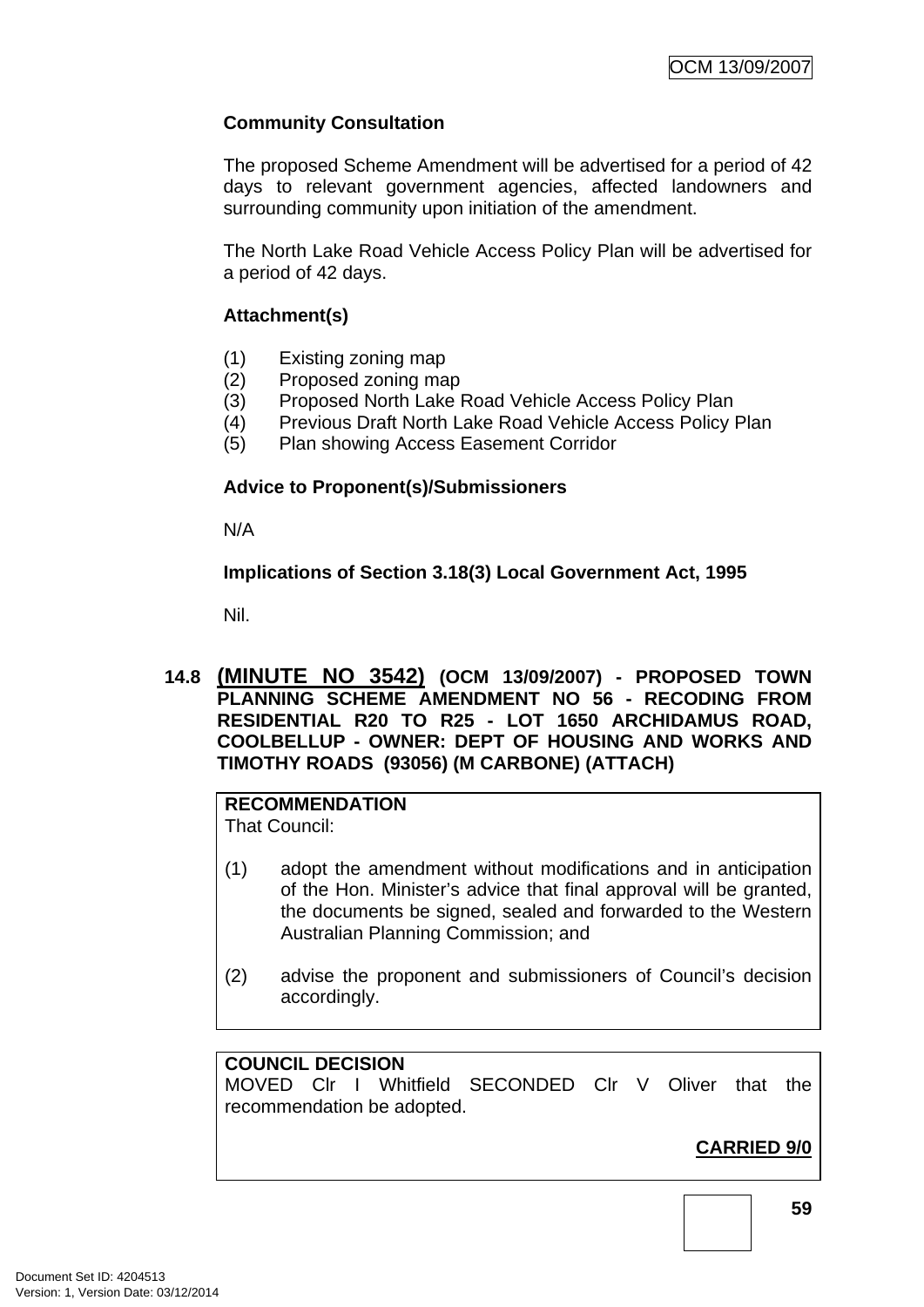### **Background**

| l ZONING: | MRS:                     | ⊟Urban.              |  |
|-----------|--------------------------|----------------------|--|
|           |                          | TPS: Residential R20 |  |
| LAND USE: | <b>Grouped Dwellings</b> |                      |  |
| LOT SIZE: | 3075m <sup>2</sup>       |                      |  |

Council at its meeting held on the  $12<sup>th</sup>$  April 2007 resolved to initiate Amendment 56 to Town Planning Scheme No.3 for the purpose of advertising.

The amendment was to rezone Lot 1650 Archidamus Road from Residential R20 to Residential R25. Council also required the adoption of a Detailed Area Plan (DAP) for Lot 1650 prior to Council finally approving Amendment No 56. The DAP was recently approved under delegated authority and a copy of the DAP is located within the Agenda attachments.

#### **Submission**

The amendment was initiated following a request from the owners to rezone Lot 1650 Archidamus Road from Residential R20 to Residential R25.

#### **Report**

The Scheme Amendment was referred to the Environmental Protection Authority ("EPA") in accordance with Section 7A(1) of the Act.

The EPA advised that the overall environmental impact of the amendment would not be severe enough to warrant formal assessment under the Environmental Protection Act.

The amendment was subsequently advertised seeking public comment in accordance with the Regulations for not less than 42 days. Four submissions were received during the advertising period, two supporting the proposed amendment, one supporting it subject to conditions and one raising questions to the amendment.

The subject site is considerably larger than most lots within the locality and has three street frontages. The proposal will allow the existing dwellings to be retained and allow the large areas of under-utilised land to be developed and put to optimum use. The proposed dwellings will provide the opportunity to present well to the street, improving the streetscape and provide greater surveillance of the street. A Detailed Area Plan (DAP) was recently approved on the site to ensure that future development presents well to the street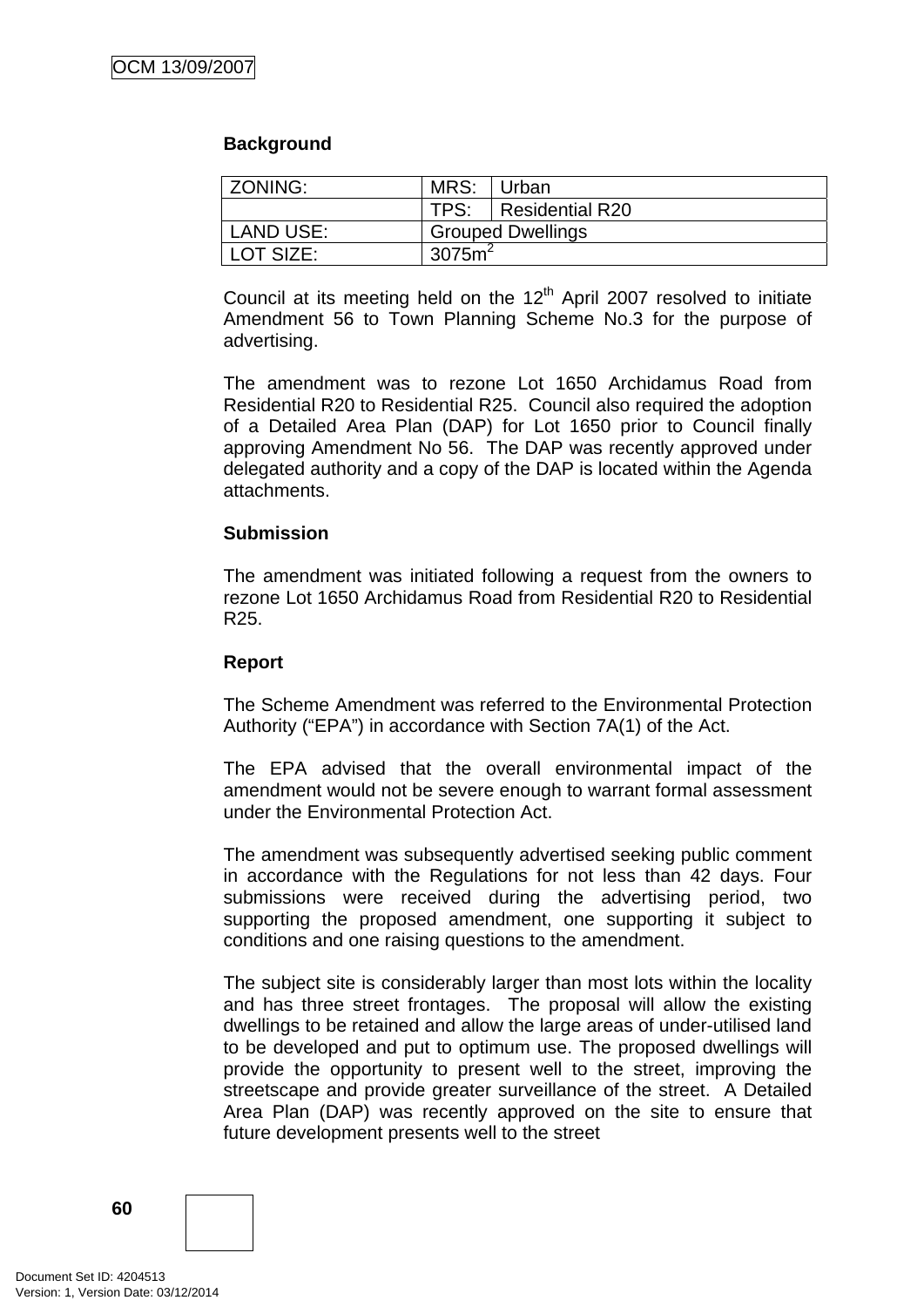The site is close to schools, a university, parks, shopping facilities, employment opportunities and public transport routes (such as along North Lake Road and Waverley Road). It is appropriate to promote greater residential densities in such circumstances.

Council supported a similar Scheme amendment within Coolbellup that increased the density coding of existing apartment complexes on three separate sites. This amendment allowed existing buildings to be retained whilst permitting under-utilised land to be rationalised and redeveloped. Scheme amendment No. 14 was approved in August 2004.

#### **Conclusion**

It is recommended that Amendment No.56 be adopted by the Council and forwarded to the WA Planning Commission for final approval.

#### **Strategic Plan/Policy Implications**

#### *Demographic Planning*

- *To ensure the planning of the City is based on an approach that has the potential to achieve high levels of convenience and prosperity for its citizens.*
- *To ensure development will enhance the levels of amenity currently enjoyed by the community.*

#### *Lifestyle and Aspiration Achievement*

*• To conserve the character and historic value of the human and built environment.* 

#### **Budget/Financial Implications**

N/A

#### **Legal Implications**

Planning and Development Act 2005 Town Planning Scheme No 3 Town Planning Regulations 1967

#### **Community Consultation**

Following receipt of advice from the EPA, the amendment was advertised for a 42 day period. The 42 day public consultation period for Amendment 56 concluded on 30 July 2007. At the close of the advertising period 4 submissions were received.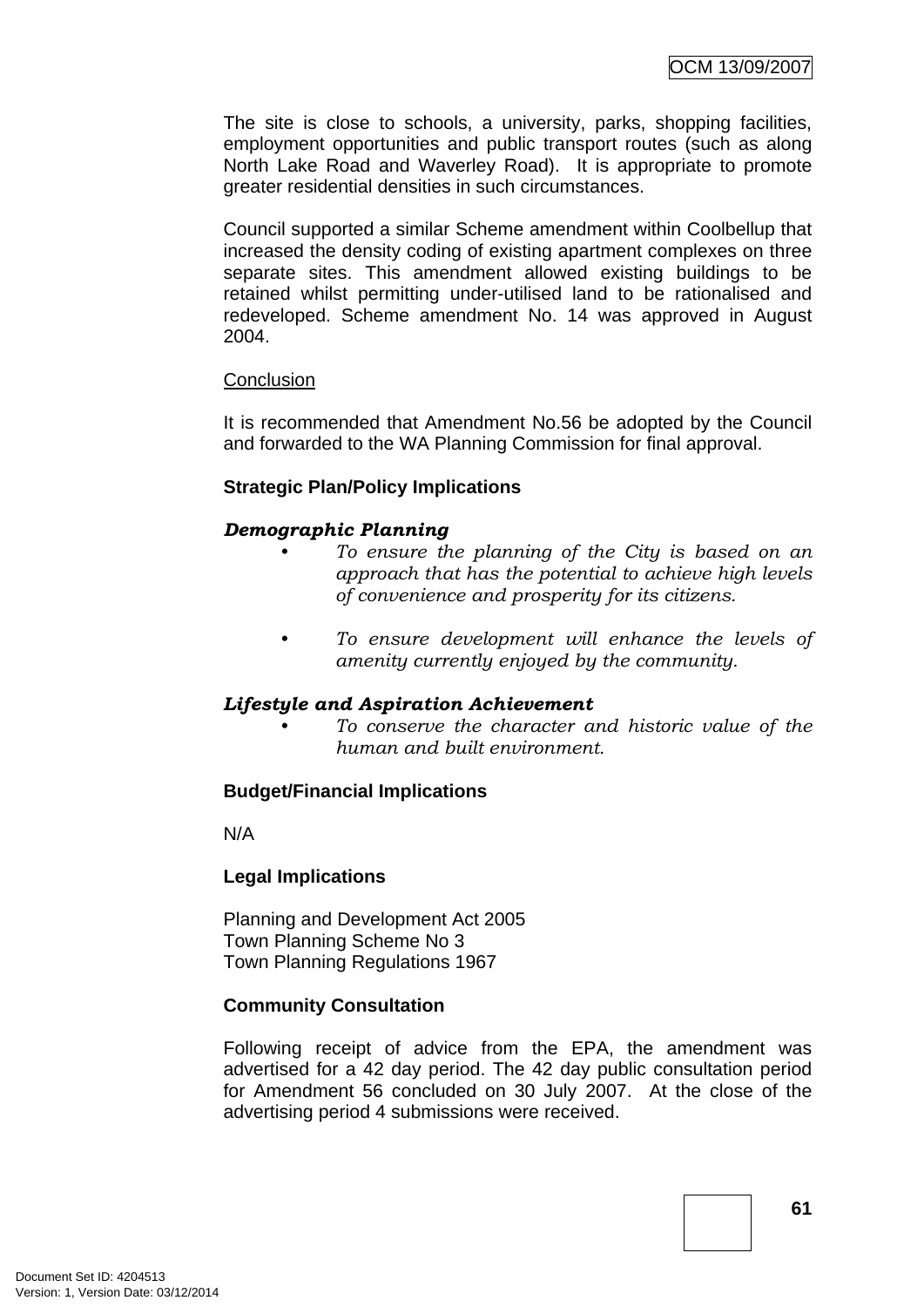### **Attachment(s)**

- (1) Location plan
- (2) Schedule of Submissions.
- (3) Approved Detailed Area Plan.

### **Advice to Proponent(s)/Submissioners**

The applicant and those who lodged a submission on the proposal have been advised that this matter is to be considered at the September 2007 Council meeting..

### **Implications of Section 3.18(3) Local Government Act, 1995**

Nil.

**14.9 (MINUTE NO 3543) (OCM 13/09/2007) - FINAL ADOPTION OF SCHEME AMENDMENT NO.52 - DELETION OF ADDITIONAL USE NO.18 - LOCKUP STORAGE - LOT 5 LYON ROAD, AUBIN GROVE - OWNER: CARMEL PTY LTD (93052) (M CARBONE) (ATTACH)** 

# **RECOMMENDATION**

That Council:

- (1) adopt the amendment without modifications and in anticipation of the Hon. Minister's advice that final approval will be granted, the documents be signed, sealed and forwarded to the Western Australian Planning Commission; and
- (2) advise the proponent of the Council's decision accordingly.

#### **COUNCIL DECISION**

MOVED Clr I Whitfield SECONDED Clr V Oliver that the recommendation be adopted.

# **CARRIED 9/0**

### **Background**

| ZONING:         | MRS: Urban               |                                                                                                                                    |  |
|-----------------|--------------------------|------------------------------------------------------------------------------------------------------------------------------------|--|
|                 |                          | TPS3: Development with Additional Use No 18<br>(allowing lockup storage)<br>Development Area 11<br>Development Contribution Area 7 |  |
| LAND USE:       | <b>Rural Residential</b> |                                                                                                                                    |  |
| <b>OT SIZE:</b> | 4.3706ha                 |                                                                                                                                    |  |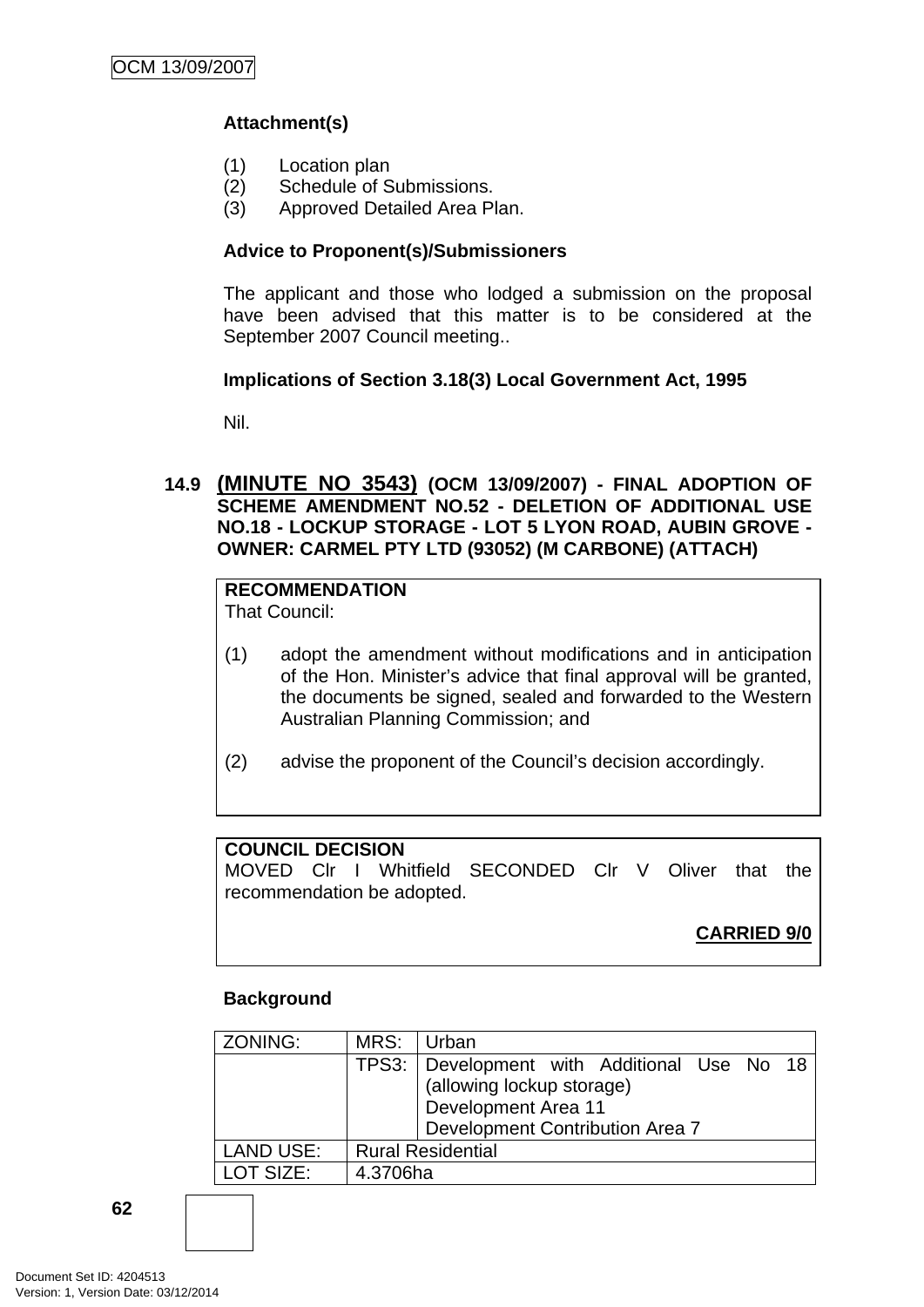Council at its meeting held on the  $12<sup>th</sup>$  April 2007 resolved to initiate Amendment 52 to Town Planning Scheme No.3 for the purpose of advertising. The amendment was to amend Schedule 2 to delete Additional Use No.18 which permitted the development of lockup storage on a portion of Lot 5 Lyon Road.

#### **Submission**

The amendment was initiated following a request from the owner to modify the structure plan and delete the proposed lockup storage development on Lot 5 Lyon Road.

#### **Report**

The Scheme Amendment was referred to the Environmental Protection Authority ("EPA") in accordance with Section 7A(1) of the Act.

The EPA advised that the overall environmental impact of the amendment would not be severe enough to warrant formal assessment under the Environmental Protection Act. The amendment was subsequently advertised seeking public comment in accordance with the Regulations for not less than 42 days.

No submissions were received during the advertising of the proposed scheme amendment.

The approved structure plan designates the subject land for residential purposes. Surrounding properties have also been designated for residential purposes under approved structure plans.

The proposed amendment is consistent with the approved structure plan for the site and will ensure that no future residential lots are used for lockup storage.

#### **Conclusion**

It is recommended that Amendment No.52 be adopted by the Council and forwarded to the WA Planning Commission for final approval.

#### **Strategic Plan/Policy Implications**

#### *Demographic Planning*

*• To ensure development will enhance the levels of amenity currently enjoyed by the community.*

#### **Budget/Financial Implications**

N/A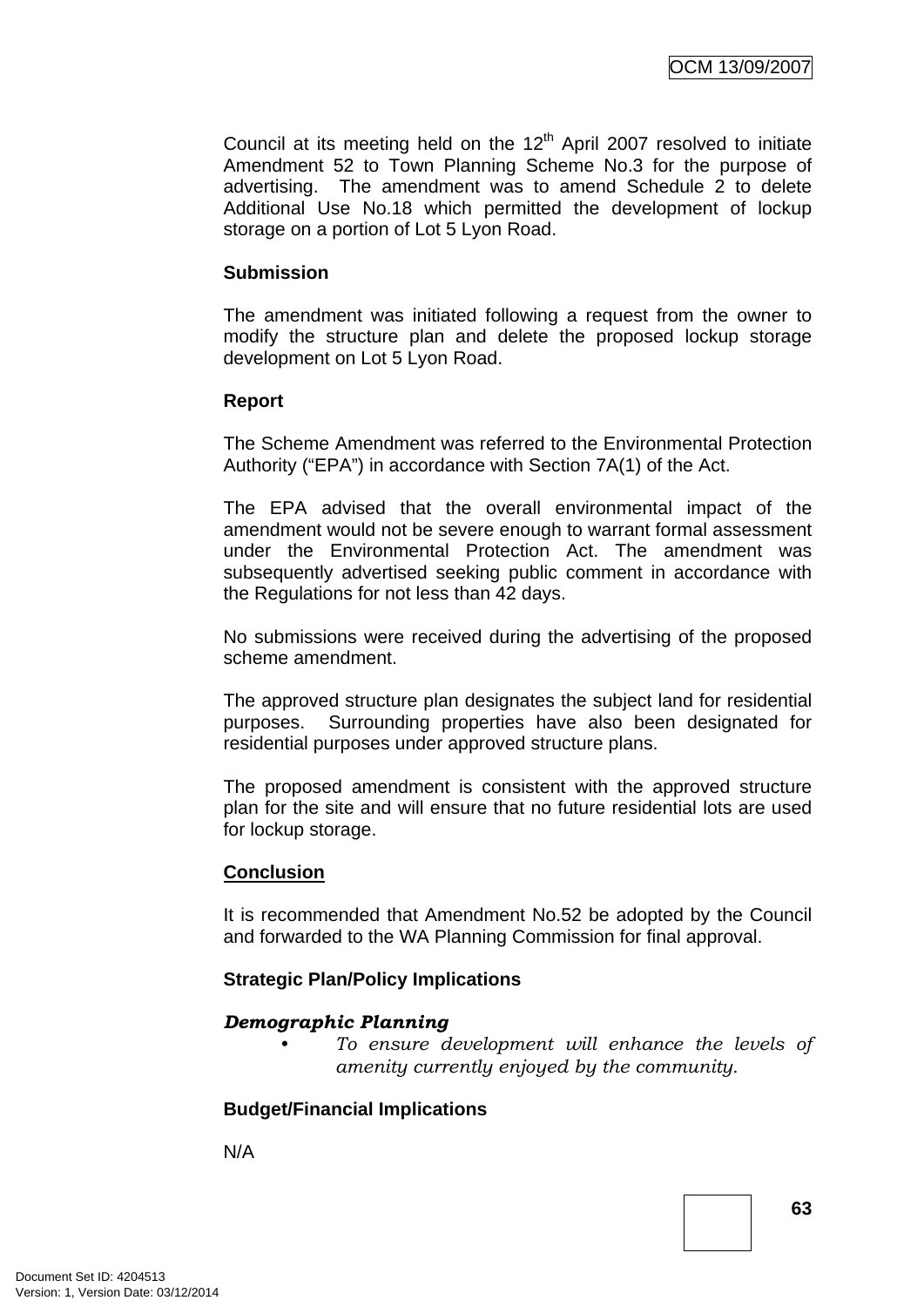### **Legal Implications**

Town Planning and Development Act 2005 Town Planning Scheme No.3 Town Planning Regulations

#### **Community Consultation**

Following receipt of advice from the EPA, the amendment was advertised for a 42 day period. The 42 day public consultation period for Amendment 52 concluded on 30 July 2007. At the close of the advertising period no submissions were received.

#### **Attachment(s)**

- (1) Site Plan
- (2) Proposed Scheme Amendment Map

#### **Advice to Proponent(s)/Submissioners**

The applicant has been advised that this matter will be considered at the September Council meeting.

#### **Implications of Section 3.18(3) Local Government Act, 1995**

Nil.

### **14.10 (MINUTE NO 3544) (OCM 13/09/2007) - GROUPED (R-CODE) DWELLING - 37B BEACH ROAD, COOGEE - APPLICANT: RICHARD SALVATORE SCIANO (3318319) (L PALERMO) (ATTACH)**

# **RECOMMENDATION**

That Council:

- (1) refuse to grant its approval for the proposed development on 37B Beach Road, Coogee for the following reasons:
	- 1. The wall height of the proposed dwelling considerably exceeds the Acceptable Development Standards of the RDC.
	- 2. It is considered that the proposal does not satisfy the Performance Criteria under the Clause 3.7.1 P1 – Building Height of the RDC, as the proposed building height and scale is not consistent with the desired height of buildings in the locality and the amenity of the adjoining properties would be affected.
	- 3. The applicant did not provide any justification for the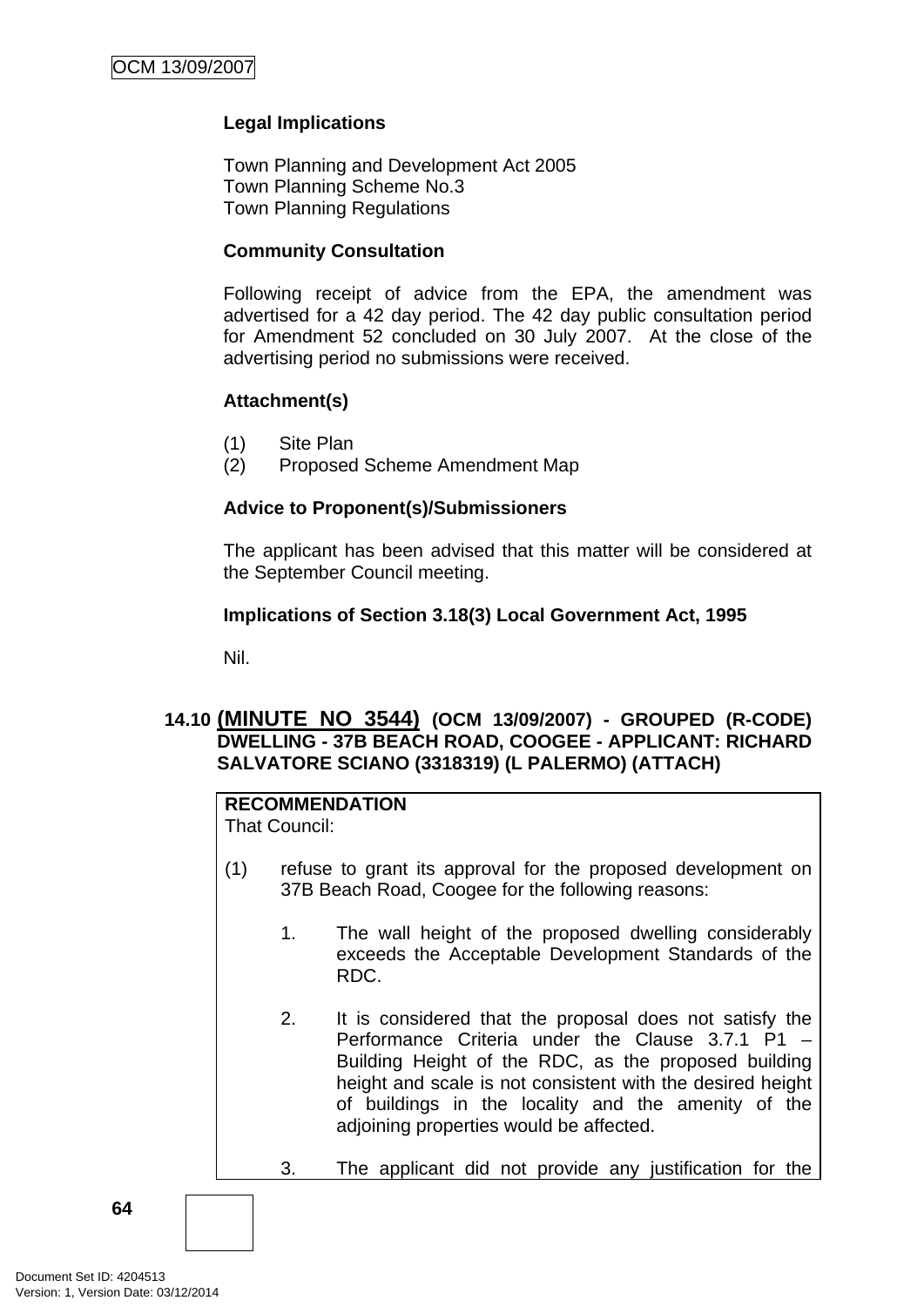#### proposed height variations;

(2) issue a Schedule 9 Notice of Determination on Application for Planning Approval – Refusal and an MRS Form 2 Notice of Refusal.

#### **COUNCIL DECISION**

MOVED Clr I Whitfield SECONDED Clr V Oliver that the recommendation be adopted.

**CARRIED 9/0**

#### **Background**

| l ZONING:   | MRS:                               | Urban                  |
|-------------|------------------------------------|------------------------|
|             |                                    | TPS3   Residential R20 |
| LAND USE:   | Proposed Grouped (R-Code) Dwelling |                        |
| l LOT SIZE: |                                    |                        |
| USE CLASS:  | D                                  |                        |

#### **Submission**

The applicant did not provide any justification under the performance criteria of the R-Codes for the proposed variations associated with the proposal.

#### **Report**

The subject land is zoned Residential under the City of Cockburn Town Planning Scheme No 3. Council has the discretion to either approve (with or without conditions) or to refuse the application.

The proposal is for a new two storey grouped dwelling with an undercroft at the rear of No 37 Beach Road. The proposed residence would have access to Beach Rd via a battleaxe access leg.

The following aspects of the proposal don't comply with the Acceptable Development Standards of the R-Codes (Residential Design Codes):

- Wall height;
- Privacy Setback Variations.

The above issues will be used as heads of consideration in the report.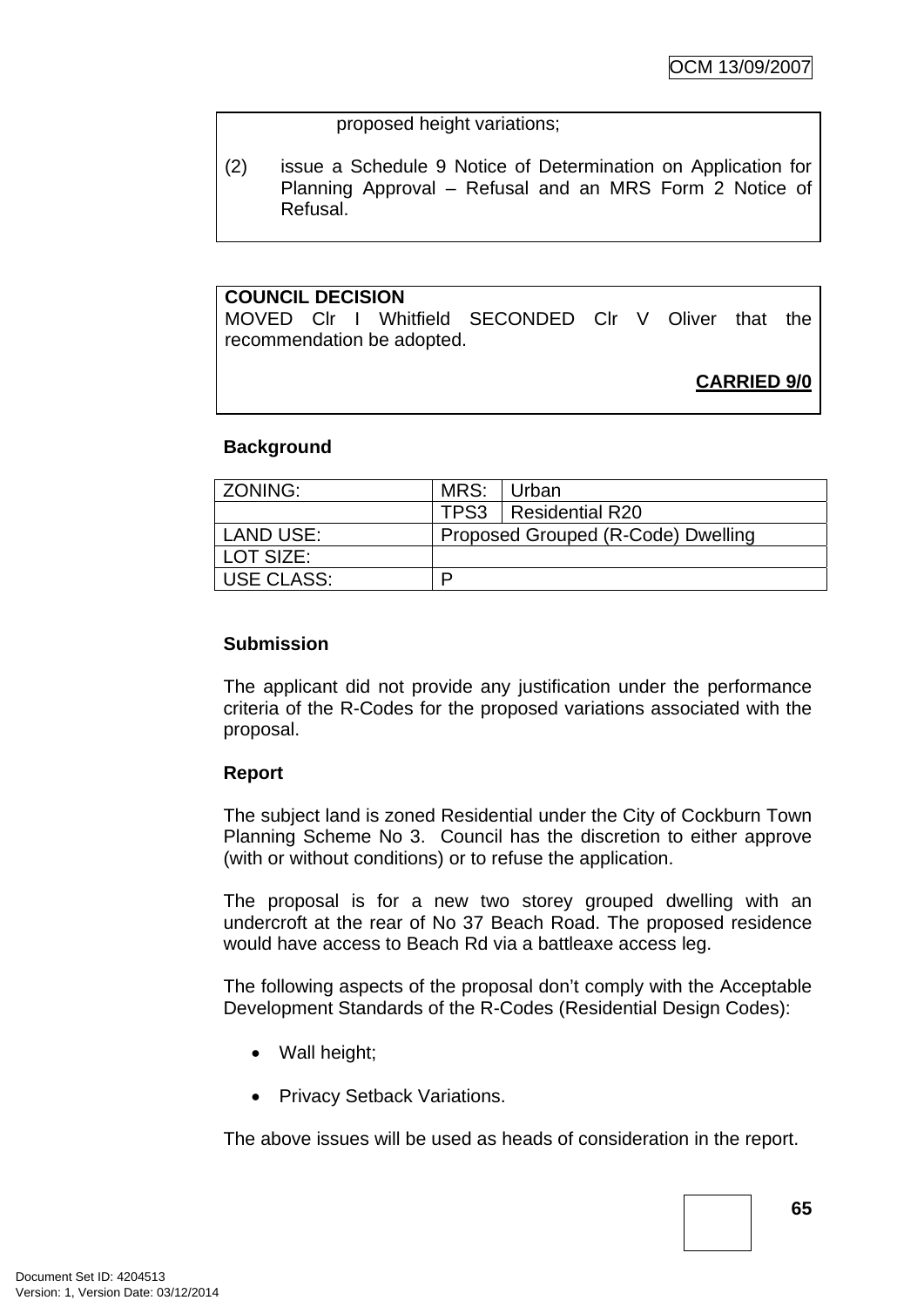### **Building Height**

The proposed residence has a flat/parapet roof design. Under the Clause 3.7.1 A1.1 of the RDC the required wall height for a concealed roof design is 7.0m to the top of the parapet wall measured from Natural Ground Level (NGL).

The proposed building height (top of the parapet height) is ranging between 8.0m and 9.0m due to the existing levels on the subject site and is as follows:

 8.0m – East boundary; 8.7m – West Boundary; 8.9m – North Boundary (front) 9.0m - West Boundary (rear).

Clause 3.7.1 P1 of the RDC contains the following Performance Criteria:

 *Building height consistent with the desired height of buildings in the locality, and to recognise the need to protect the amenities of adjoining properties, including, where appropriate:* 

- *Adequate direct sun to buildings and appurtenant open spaces;*
- *Adequate daylight to major openings to habitable rooms; and*
- *Access to views of significance.*

It is considered that the wall height of the proposed two-storey with undercroft residence is not consistent with the desired height of buildings in the locality. It is also considered that the amenity of the adjoining properties would be affected due to the increased wall height, bulk and scale of the proposed house. The adjoining property owners raised such issues as overshadowing, loss of views, loss of sunlight available to major openings, overlooking and precedent in the area as main points in their objections. (Please refer to Public Consultation section of the report).

Overshadowing of the property to the south does not exceed 25% (Clause 3.9.1 A1 of the RDC), however if the height of the building were in compliance with the height requirements the overshadowing would be reduced further. Lowering the height of the building would also reduce its bulk.

The applicant provided amended plans showing fixed louvred screening on all the balconies up to a level of 1.65m, which is sufficient to eliminate overlooking from the proposed balconies in accordance with the requirements of the RDC.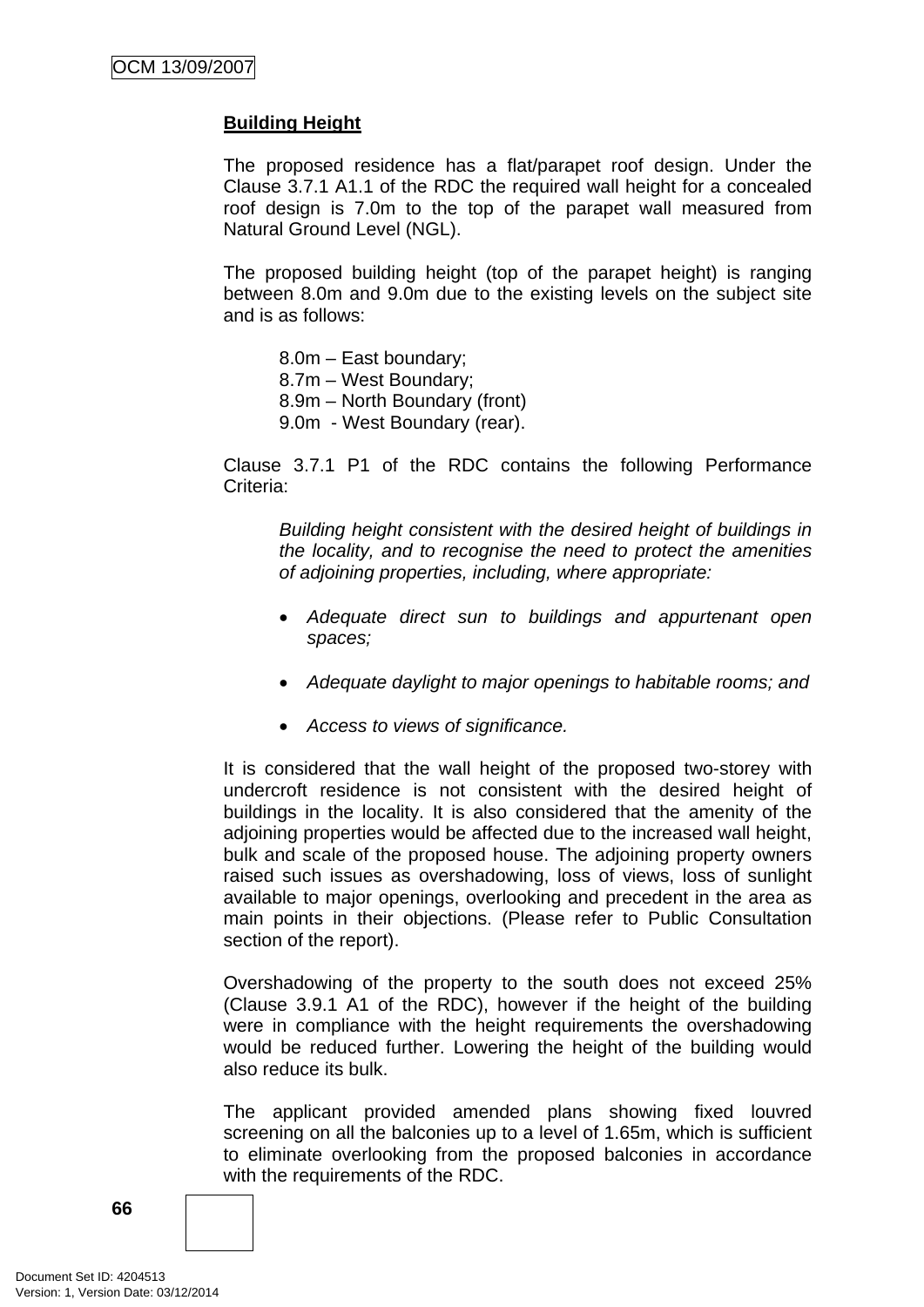The levels on the site vary from RL 10.8m in the Northwestern corner to around RL 11.7m along the Eastern Side boundary.

The levels shown on the site survey plan provided with the application show spot heights between RL 11.38 and 11.48m along the eastern edge of the proposed house. The site survey also shows a contour of RL 11.52m running close to the centre of the rear lot. An average of four corners of the rear site results in a level of RL 11.6m, which can be used as an indication of the average level of the property.

The levels on the eastern side boundary are slightly lower ranging between RL11.5m and RL10.9m and on the western side are from RL 11.6m and RL 12.7m.

As the majority of the site is has an approximate level of around RL 11.6m and In order to provide a clear direction for the applicant it is considered reasonable in this case to use a level of RL 11.6m as NGL for the purpose of measuring Building Height.

If an average level of RL 11.6m is used for Building Height calculation, the level of the top of the parapet would be required to be RL 18.6m, or if a pitched roof design was used RL17.6m for wall height and RL20.6m roof ridge height.

The proposed dwelling has a wall height (top of the parapet) of RL20.27m.

It is recommended that the applicant be requested to submit a redesigned proposal with the height being in compliance with the RDC requirements for category B buildings, as measured from the average level of the site RL 11.6m.

#### **Privacy Setbacks and Setbacks to Boundaries**

The original application contained large balconies on the Middle and Upper level wrapping around the building on the northern, western and southern sides of the proposed house. The proposed balconies posed an overlooking concern to the adjoining residences.

The applicant submitted amended plans showing all of the proposed balconies on the Middle and Upper Level being provided with louvred screening up to 1.65m, which would satisfy the requirements of the RDC under the Clause 3.8.1 A1 (ii).

The proposed louvres would be required to be fixed to ensure that privacy of the adjoining properties is protected.

The proposed side/rear boundary setbacks comply with the acceptable development standards of the RDC.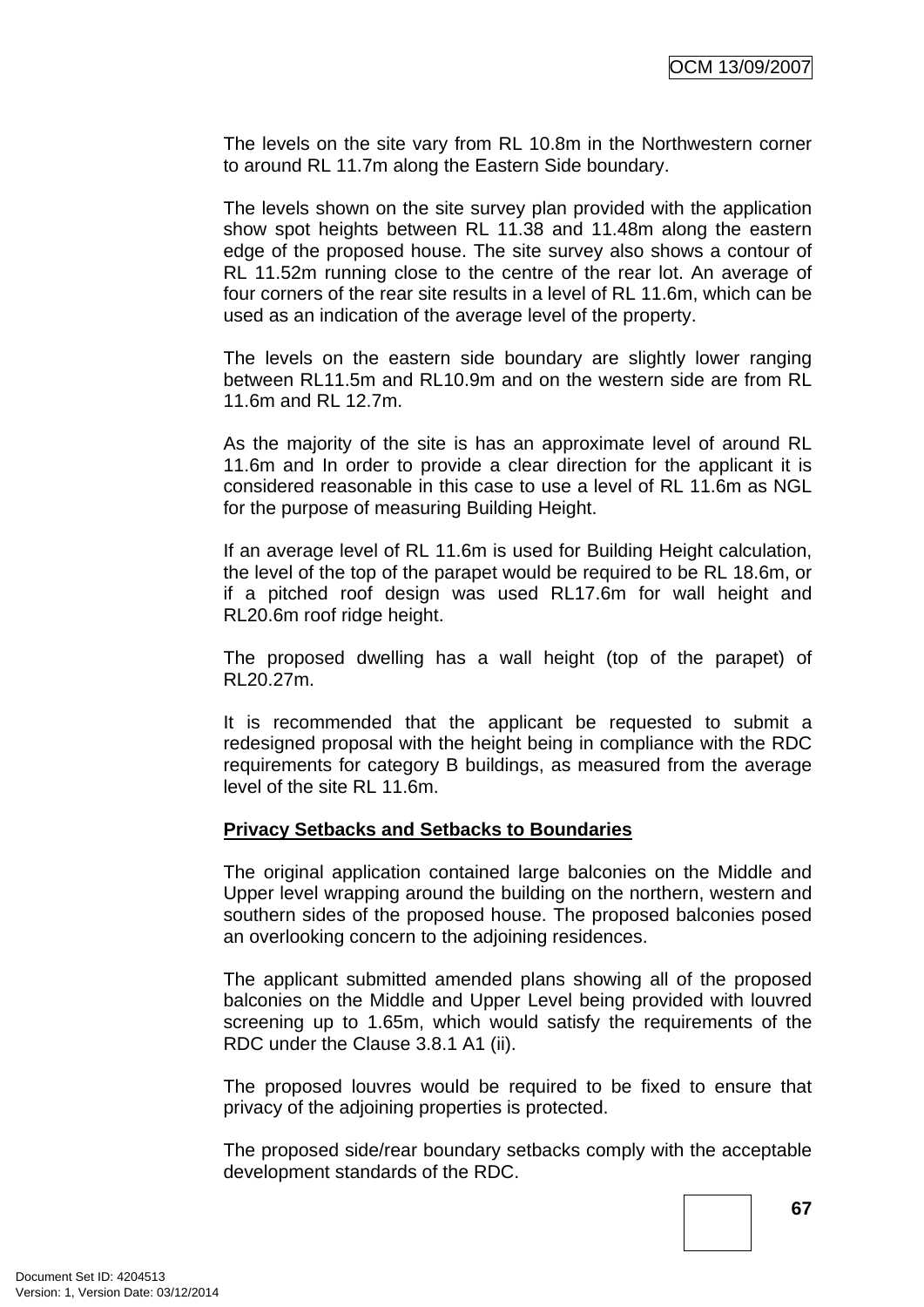### *Overshadowing*

Overshadowing was raised as an issue in the objections received during the advertising period. Under the Acceptable Development Standards of the Design Element 9 – Design for Climate (Clause 3.9.1 A1 of the RDC) it is stated that in the areas coded R25 and lower (subject site coded R20) overshadowing of the adjoining sites at midday on 21 June should be not more than 25% of the site area.

The subject site is North –South orientated, therefore overshadowing at winter solstice would fall onto the rear garden of the property at the rear. The amount of overshadowing associated with the proposed residence does not exceed 25% (proposed overshadowing is 11.8%), which is in accordance with the acceptable development requirements of the RDC. It is noted that the owner of the property subject to overshadowing stated in the objection that the increased height contributes to the overshadowing amount, however as the percentage of shadow cast on the adjoining property is less than 25% it is deemed to satisfy Performance Criteria of the RDC for this Design Element.

#### **Recommendation**

It is recommended that the application be refused for the reasons outlined in the report. It is also recommended that Council advise the applicant in case if a new application is submitted for the subject site to address the height issues associated with the proposal and that Council would agree to use an average level of RL 11.6m (which represents an average level on the subject site) for the purpose of measuring building height compliance under the RDC.

#### **Strategic Plan/Policy Implications**

#### *Demographic Planning*

*• To ensure development will enhance the levels of amenity currently enjoyed by the community.*

The Planning Policies which apply to this item are:-

- APD17 Standard Development Conditions and Footnotes
- APD32 Residential Design Codes
- APD33 Town Planning Scheme No. 3 Provisions

#### **Budget/Financial Implications**

There may be a cost to be born by Council in case if an application for review of Council's decision lodged with the State Administrative Tribunal.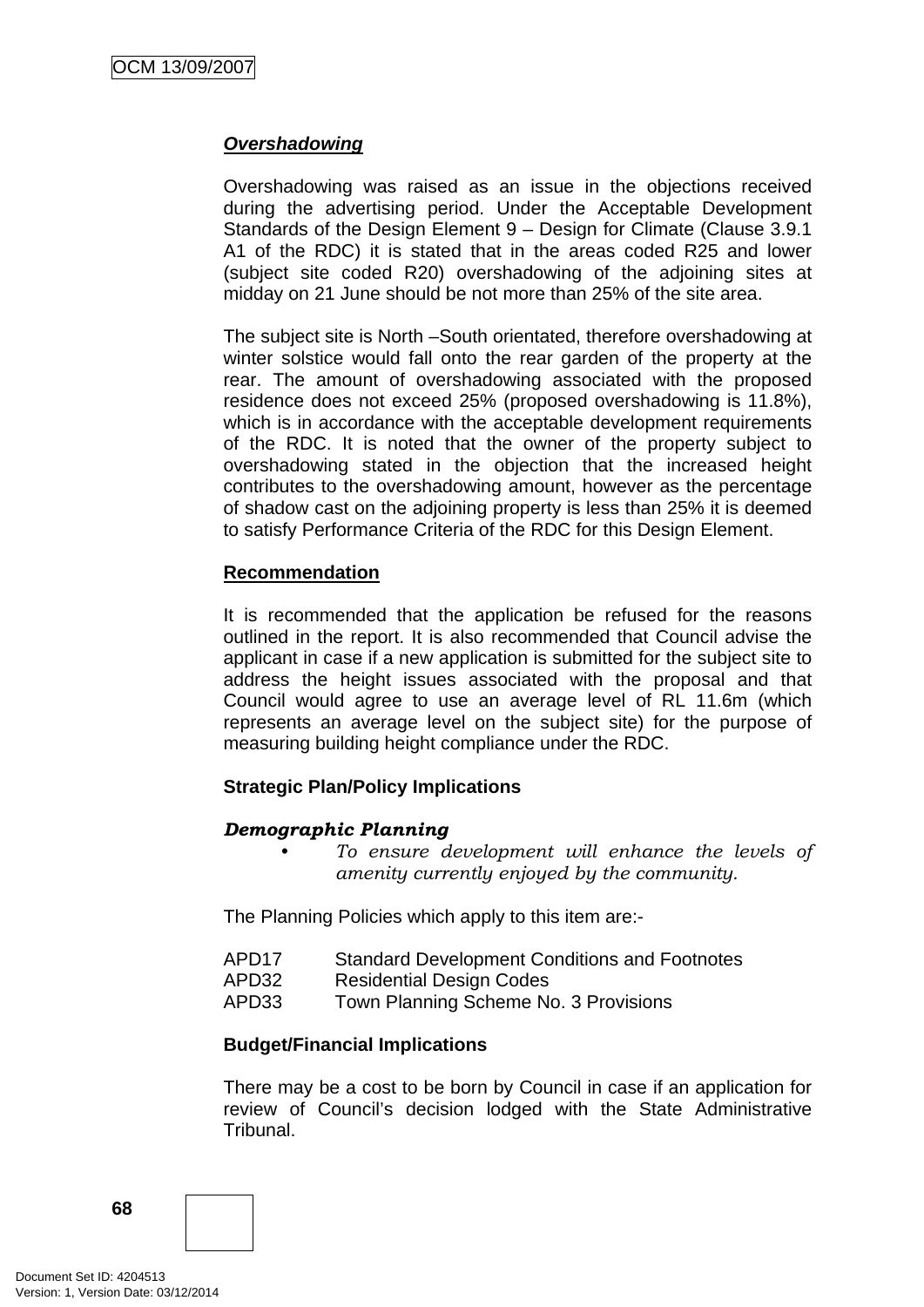## **Legal Implications**

Town Planning Scheme No 3 Residential Design Codes 2002 Planning and Development Act 2005 State Administrative Tribunal Regulations

#### **Community Consultation**

The proposal was advertised to the affected surrounding property owners in accordance with the requirements under the Clause 9.4 of the TPS 3. There were 16 submissions received during the advertising period, which were objections. The summary of the points raised in the objections are provided below:

- The proposed house exceeds height requirements under the R-Codes;
- If the proposal were approved by Council it would create a precedent for similar applications seeking height variations in the area;
- The proposal would have a detrimental impact on the privacy of adjoining properties;
- Council should not approve large rear lot proposals, as those would have negative impact on the existing surrounding properties;
- Council should require strict adherence to the requirements of the R-Codes especially in relation to height, setbacks and privacy;
- The proposed development is considerably overheight and is out of balance with the existing houses in the locality;
- The proposed large balconies around the house would destroy neighbour's privacy;
- The proposed increased height of the house would result in increased overshadowing of the property to the south;
- Adjoining property owners were not consulted by the Planning Department.

In regards to the last dot point above, the author of the report would like to advise Council that all of the affected property owners were consulted in accordance with the requirements under the Town Planning Scheme No 3. Not all of the adjoining property owners received the original advertising letter from the Planning Department due to a technical error, however the letter was re-sent with the correct addresses at a later date and the owners were given additional time to provide their responses to Council.

#### **Attachment(s)**

- (1) Location Plan Marked where Submissions of Objection and Support have been received.
- (2) Site Plan and Elevations, floor plans
- (3) Copies of objections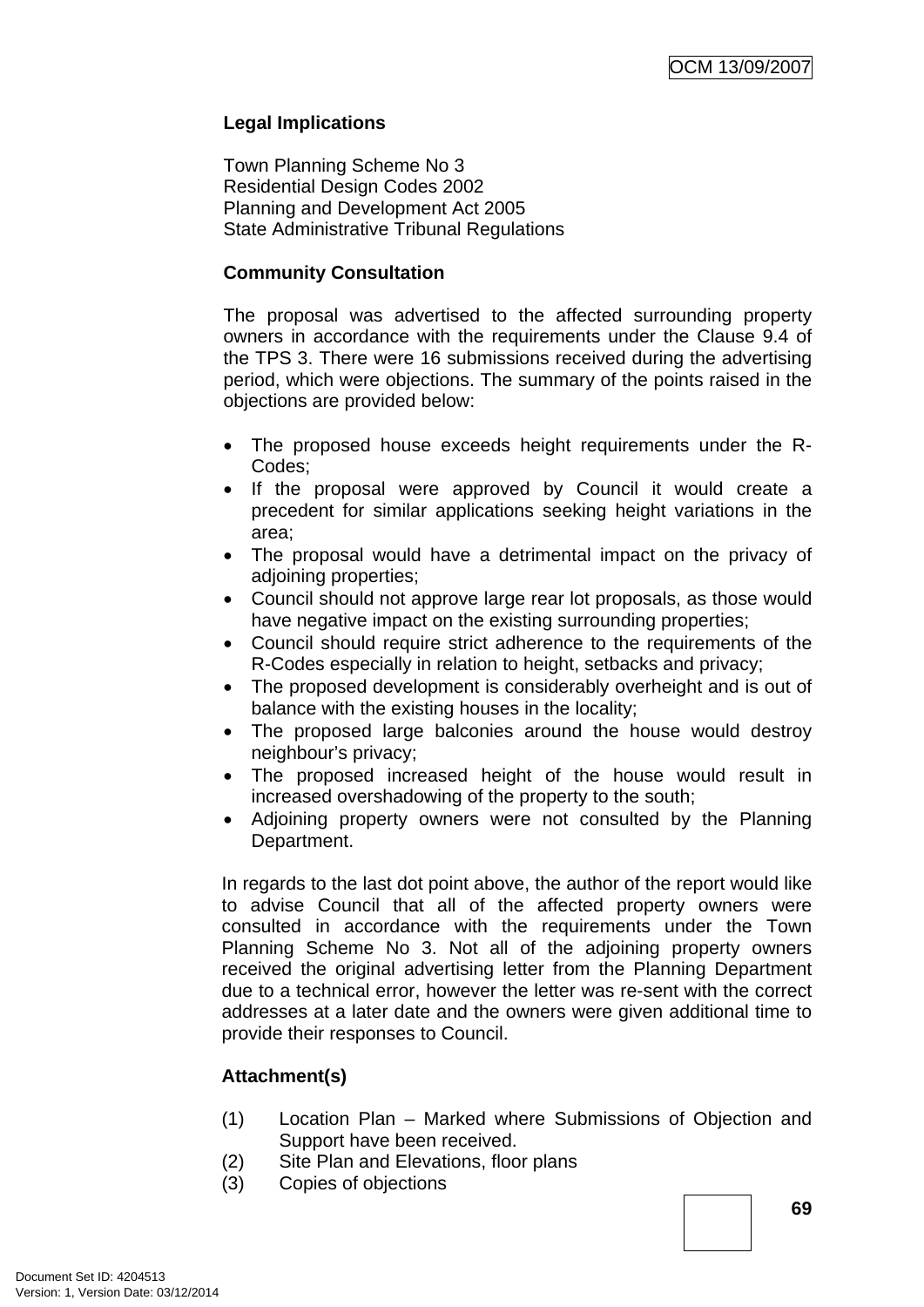### **Advice to Proponent(s)/Submissioners**

The proponent and submissioners(s) have been advised that this matter is to be considered at 13 September 2007 Council Meeting.

#### **Implications of Section 3.18(3) Local Government Act, 1995**

Nil.

#### **DECLARATION OF INTERESTS**

Clr Tilbury declared a Conflict of Interest pursuant to Part 21 of Council's Standing Orders Local Law, in Item 14.11 "Proposed Wattleup Local Structure Plan – Lots 121, 122 and 801 Wattleup Road, Wattleup". The nature of the interest is that she is employed by Alcoa, which has lodged a submission in relation to this item.

Clr Tilbury also declared a Conflict of Interest pursuant to Part 21 of Council's Standing Orders Local Law, in Item 14.12 "Proposed Local Structure Plan – Lots 117 and 805 Wattleup Road". The nature of the interest is that she is employed by Alcoa, which has lodged a submission in relation to this item.

CLR TILBURY LEFT THE MEETING AT THIS STAGE, THE TIME BEING 7.33PM.

#### **14.11 (MINUTE NO 3545) (OCM 13/09/2007) - PROPOSED WATTLEUP LOCAL STRUCTURE PLAN - LOTS 121, 122 AND 801 WATTLEUP ROAD, WATTLEUP - OWNER: WATTLEUP LAND DEVELOPMENT COMPANY PTY LTD (9645K) (R DONG) (ATTACH)**

# **RECOMMENDATION**

That Council:

- (1) adopt the Wattleup Local Structure Plan for Lots 121, 122 & 801 Wattleup Road, Wattleup subject to following modifications:
	- 1. Subdivisional road reserves being changed to 15 metres with texts "15m" marked within the roads on the structure plan; road reserves abutting POS being changed to 13.5 metres with texts "13.5m" marked within the roads on the structure plan.
	- 2. On-Street car parking bays being provided for the laneway lots at a ratio of 1 for every 2 lots. These bays shall be located on the POS sides.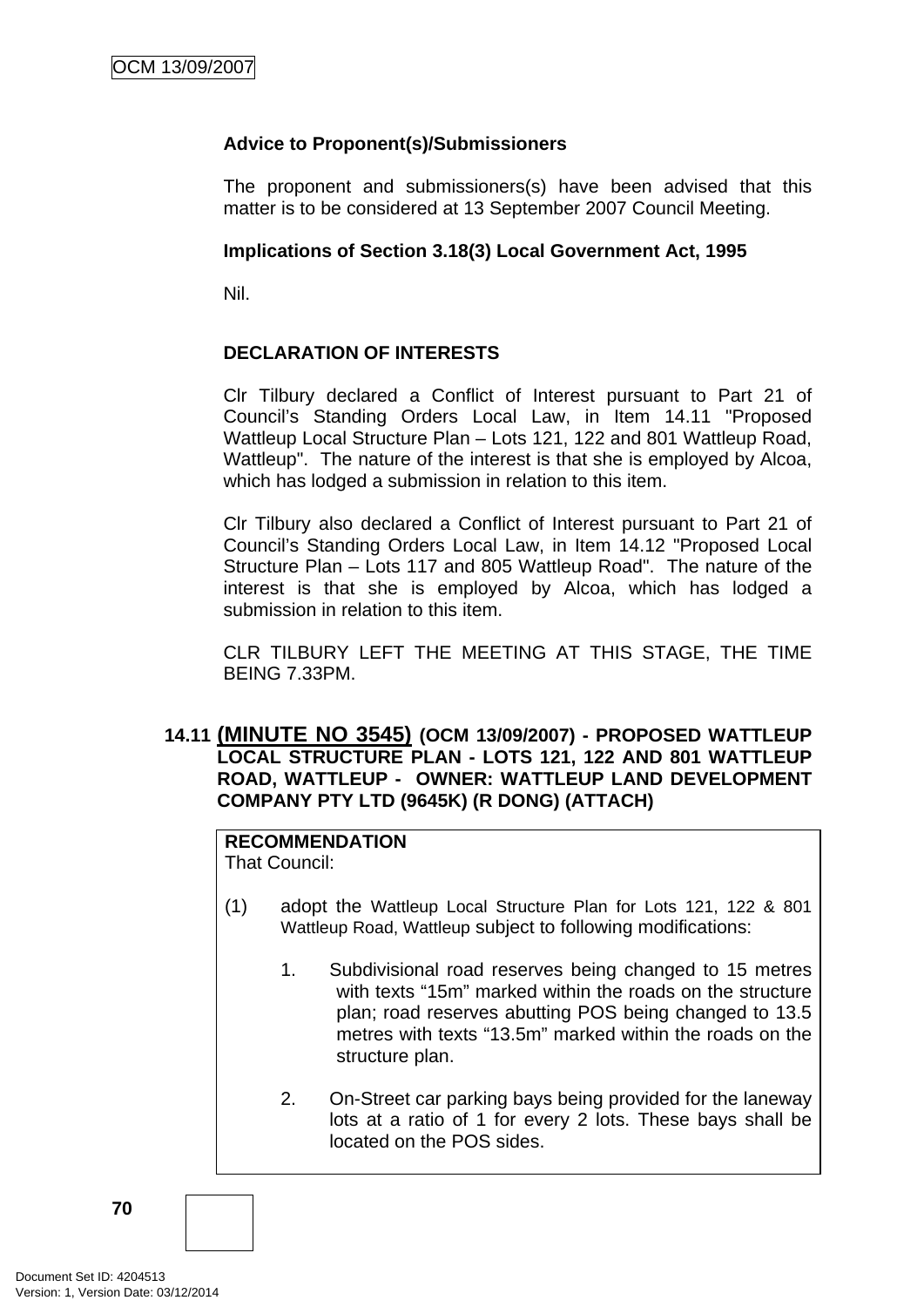- 3. A roundabout being provided for the 4-way intersection near Lot 801.
- (2) adopt the Schedule of Submissions contained in the Agenda attachment;
- (3) upon receiving the modified structure plan, forward the structure plan documents and Schedule of Submissions to the Western Australian Planning Commission for its endorsement pursuant to Clause 6.2.10 of Town Planning Scheme No. 3; and
- (4) advise the applicant and those persons who made a submission of Council's decision accordingly.

# **COUNCIL DECISION**

MOVED Clr V Oliver SECONDED Clr J Baker that Council:

- (1) defer consideration of Item 14.11 until such time as the Western Australian Planning Commission has formally determined whether to lift the Urban Deferment over the subject properties; and
- (2) The Town of Kwinana, Department of Water, Department of Environment and Conservation be invited to provide additional information to support their claim(s), in light of the South West District Planning Committee's recommendations.

# **AMENDMENT**

MOVED Clr K Allen SECONDED Clr L Goncalves that Council defer consideration of Item 14.11 until such time as the Western Australian Planning Commission has formally determined whether to lift the Urban Deferment over the subject properties.

# **AMENDMENT CARRIED 8/0**

# **AMENDED MOTION PUT AND CARRIED 8/0**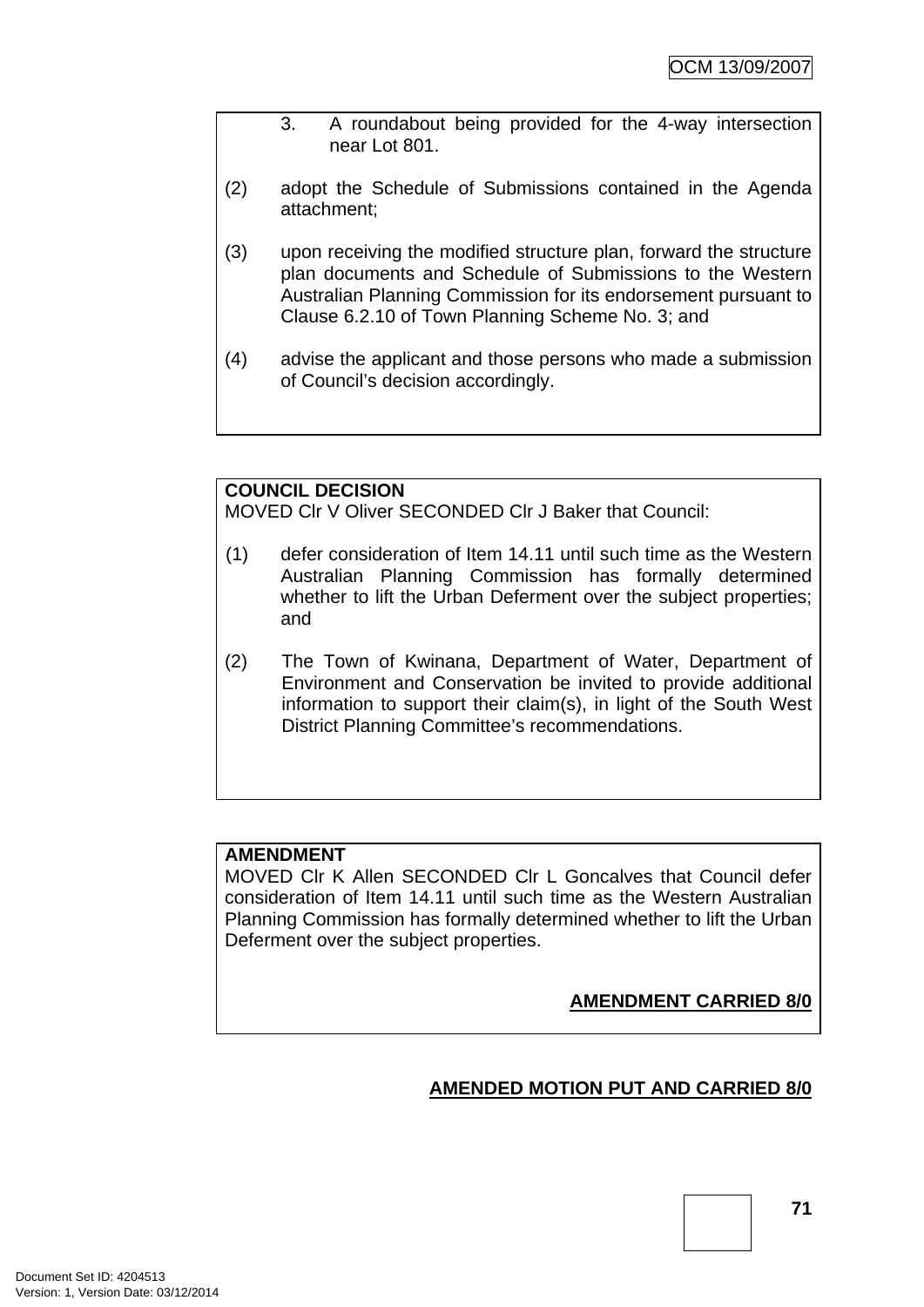# **Reason for Decision**

Council considers there is nothing to be gained in Council proceeding with Item (2) of the proposed alternative motion.

### **Background**

| ZONING:   | MRS:                                             | <b>Urban Deferred</b>                          |  |  |  |
|-----------|--------------------------------------------------|------------------------------------------------|--|--|--|
|           | TPS:                                             | Development                                    |  |  |  |
| LAND USE: | Lot 121 – Vacant; Lots 122 & 801 – Rural General |                                                |  |  |  |
| LOT SIZE: |                                                  | Lot 121- 4.0949ha; Lot 122- 4.1025ha; Lot 801- |  |  |  |
|           | 3.4636ha                                         |                                                |  |  |  |

The proposed Wattleup Local Structure Plan site comprises three lots with a total combined area of approximately 11.66 hectares and is located near the southwestern corner of Wattleup Road and Frankland Avenue (see Location Plan, Attachment 1).

The subject lots fall within the area of the Southern Suburbs District Structure Plan (SSDSP) Stage 3 which was adopted by the Council on 11 August 2005, only for "the purpose of an advisory document, to guide and coordinate the preparation of Local Structure Plans…" (Council Minute No 2924 refers). It was not formally adopted by Council under clause 6.2 of Town Planning Scheme No 3, and therefore has not been referred to the Western Australian Planning Commission (WAPC) for endorsement. One of the main reasons for this was that the proposed structure plan area was still zoned Urban Deferred under the Metropolitan Region Scheme (MRS) due to the issue of a dust buffer relating to the nearby Alcoa Residue Drying Area.

#### **Submission**

Cardno BSD (applicant) at request of the landowner (Wattleup Land Development Company Pty Ltd) has submitted a local structure plan (LSP) for the subject land.

#### **Report**

#### **Urban Deferment**

SSDSP Stage 3 comprises two portions:

- 1. Hammond Park portion, on the eastern side of Hammond Road; and
- 2. Wattleup portion, on the western side of Hammond Road.

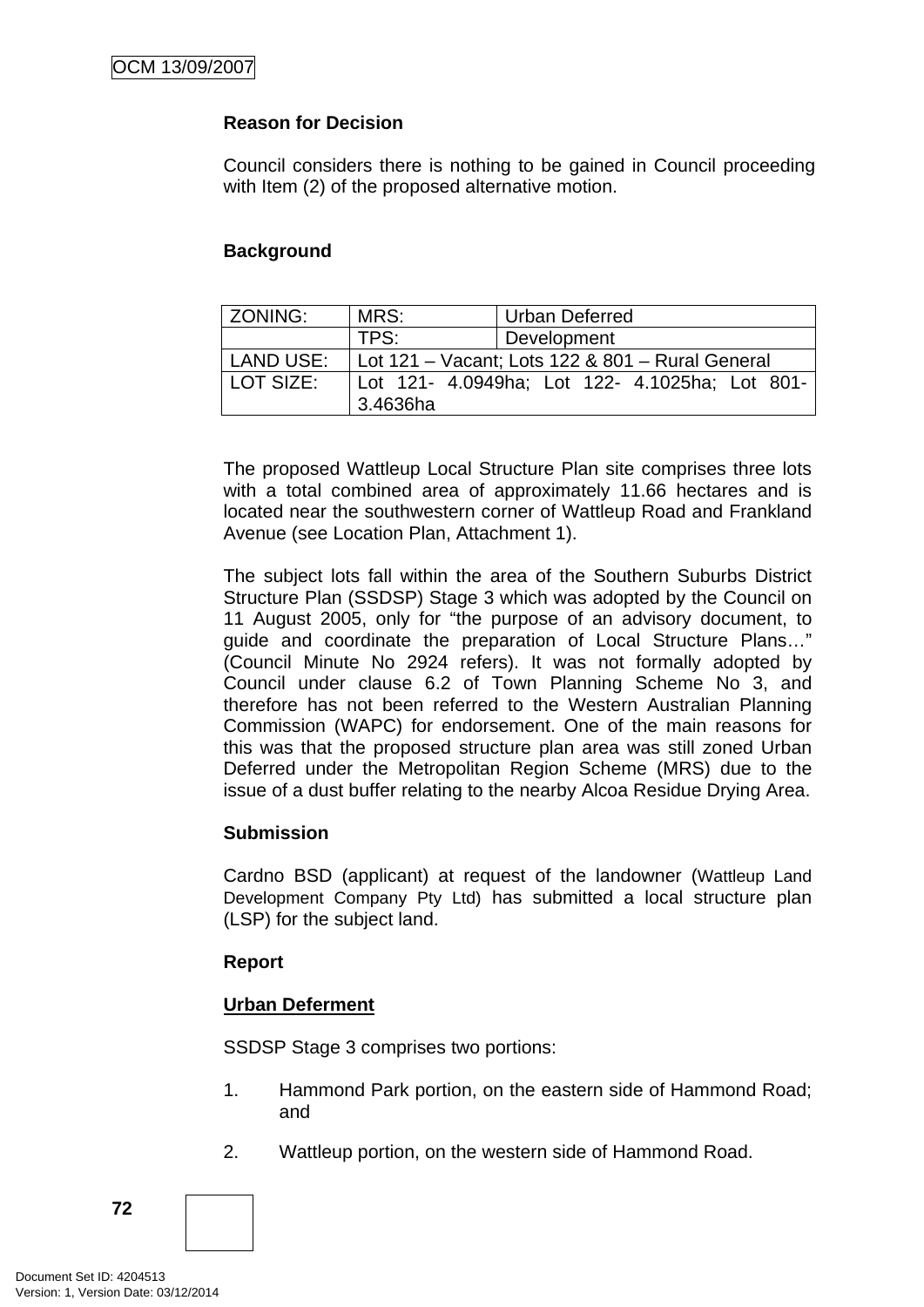While the Hammond Park portion has had the Urban Deferment lifted, the lifting of the Urban Deferment for the Wattleup portion is currently pending resolution of the dust buffer issue, whereby the Town of Kwinana claims that Alcoa modelled dust contour encroaches over part of the subject LSP area (Attachment 4 refers). As a result, the subject LSP area is still zoned "Urban Deferred" under the MRS, with a current proposal before the WAPC to lift the deferment status.

Alcoa made a submission to the WAPC "Review of Kwinana air-quality buffer" in 2002 requesting that the air quality buffer extended from Anketell Road in the south to Rowley Road in the north and east to the Kwinana Freeway. This request was based on dust monitoring results and complaint levels from nearby neighbours. The WAPC replied "… that further detailed investigations are undertaken to better define the extent of impacts from the operation of the facility."

Accordingly, in 2004 Alcoa responded by engaging Sinclair Knight Mertz (SKM) to conduct further studies and modelling to better characterise the impact from the residue disposal facility. The result of these studies and modelling formed the basis of the Long Term Residue Management Strategy Kwinana 2005 prepared by SKM. Ironically, the modelling shows that the Wattleup portion of SSDSP Stage  $3$  is outside of the  $90$ ug/m<sup>3</sup> contour (Attachment 5 refers), which contradicts to the Town of Kwinana's claim.

The issue of the dust contour remained unsolved until the South West District Planning Committee meeting being held on 26 July 2007. The City's delegates provided background to the Item "Lifting of Urban Deferment", noting that the subject area had not been included in the previous resolution given concerns regarding dust from the ALCOA residue drying area. The Committee were requested to reconsider the resolution with rationale including the points below:

- The land is not located within the Kwinana air quality buffer specified in the Kwinana Environmental Protection Policy (EPP).
- In the EPP the area referred to as Area C. Schedule 2 of the EPP provides that the ambient air quality standards for this area is less than  $90$ ug/m<sup>3</sup> Total suspended Particulates (TSP). Modelling undertaken by Alcoa contained in the Long Term Strategy Kwinana 2005 prepared by Sinclair Knight Mertz for Alcoa shows that the subject land is outside the  $90uq/m<sup>3</sup>$ contour.
- The limit of  $90u$ g/m<sup>3</sup> TSP (including background dust) has also been adopted as the applicable standard by the Town of Kwinana at its meeting held on March 2005.
- Alcoa has not provided details of any dust complaints.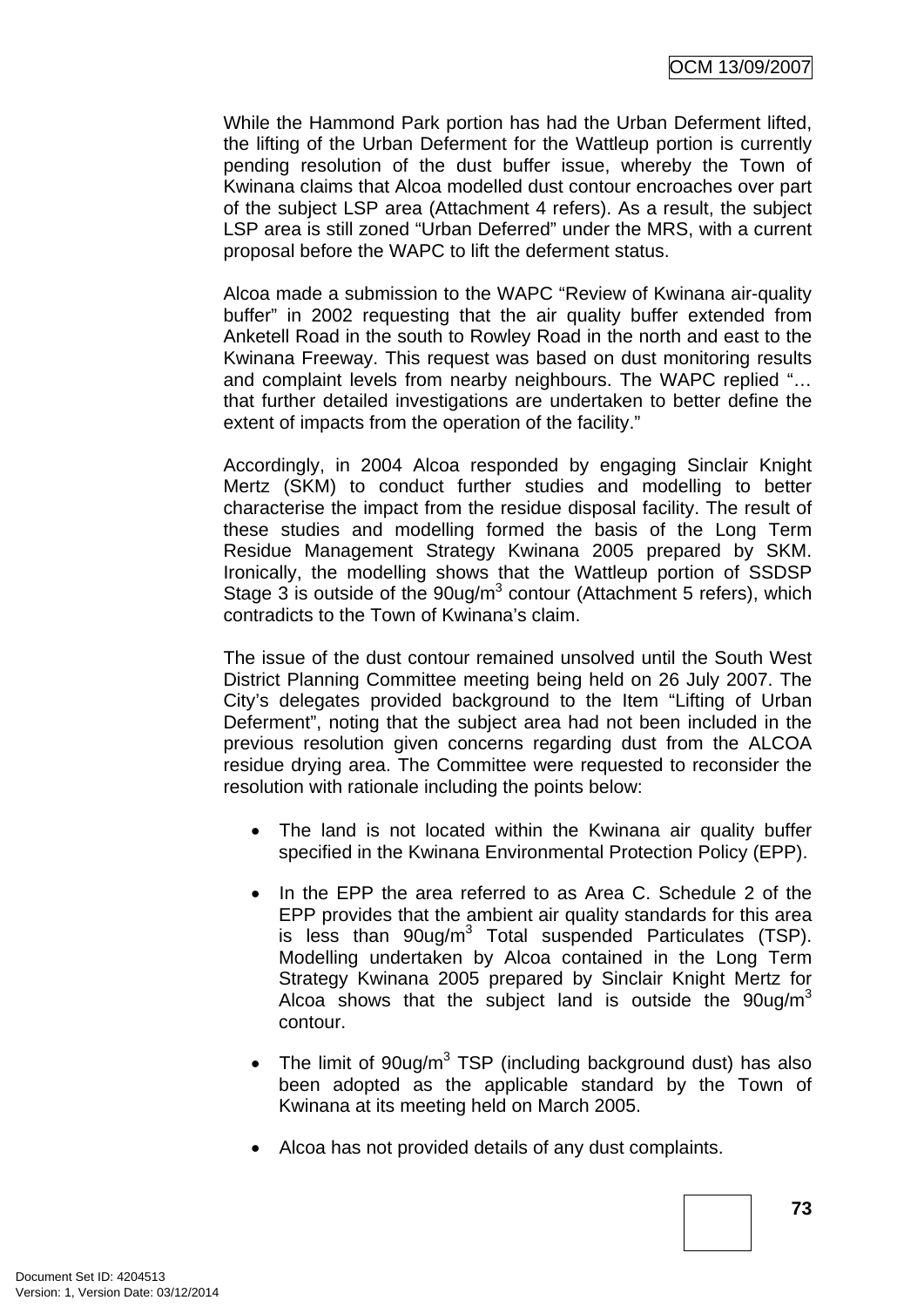• Planning of the area is well advanced and development can occur in the short term.

The meeting resolved:

That the South West District Planning Committee supports the proposal for lifting of urban deferment on subject Wattleup area conditional upon an undertaking that at the subdivision stage prospective landowners be made aware of the likelihood that the land will be subject to dust from Alcoa residue drying area on lots 115, 117, 120, 801 and 805.

The above recommendation will be referred to the WAPC for consideration.

### **Proposed Wattleup Local Structure Plan**

The final version of the Wattleup LSP was prepared by Cardno BSD on behalf of the landowner in October 2006 (Attachment 2 refers). The purpose of the LSP is to provide a framework for the future development of the land in the LSP area and establish a context for its eventual subdivision.

The LSP document comprehensively addresses all the issues relating to a local structure plan (Attachment 2 refers).

Basically, the LSP stipulates three R Codings: R20, R25 and R30 with a total 158 lots being proposed for the subject three parent lots (Lots 121, 122 and 801). R20 and R25 represent low densities residential whereas R30 represents medium density residential. These densities are appropriate for this locality and provide a suitable mixture for housing choices.

The R30 lots generally front Public Open Space (POS), which is consistent with the *Liveable Neighbourhoods* principles. The R30 lots have a narrower frontage and as such, laneways have been proposed for these lots for locating garages at rear of these lots in order to avoid garages being the dominant element for future front facades. Detailed Area Plans will be required for these R30 lots at subdivision stage as a part the City's normal planning practice.

Other design rationales including POS schedule are articulated in the LSP document (Attachment 2 refers).

# **Consultation and Formal Advertising**

The proposed LSP has been referred to the City's internal technical departments for comment. No fundamental issues have been raised from the technical departments except for some minor changes required from the Engineering department. These changes are relating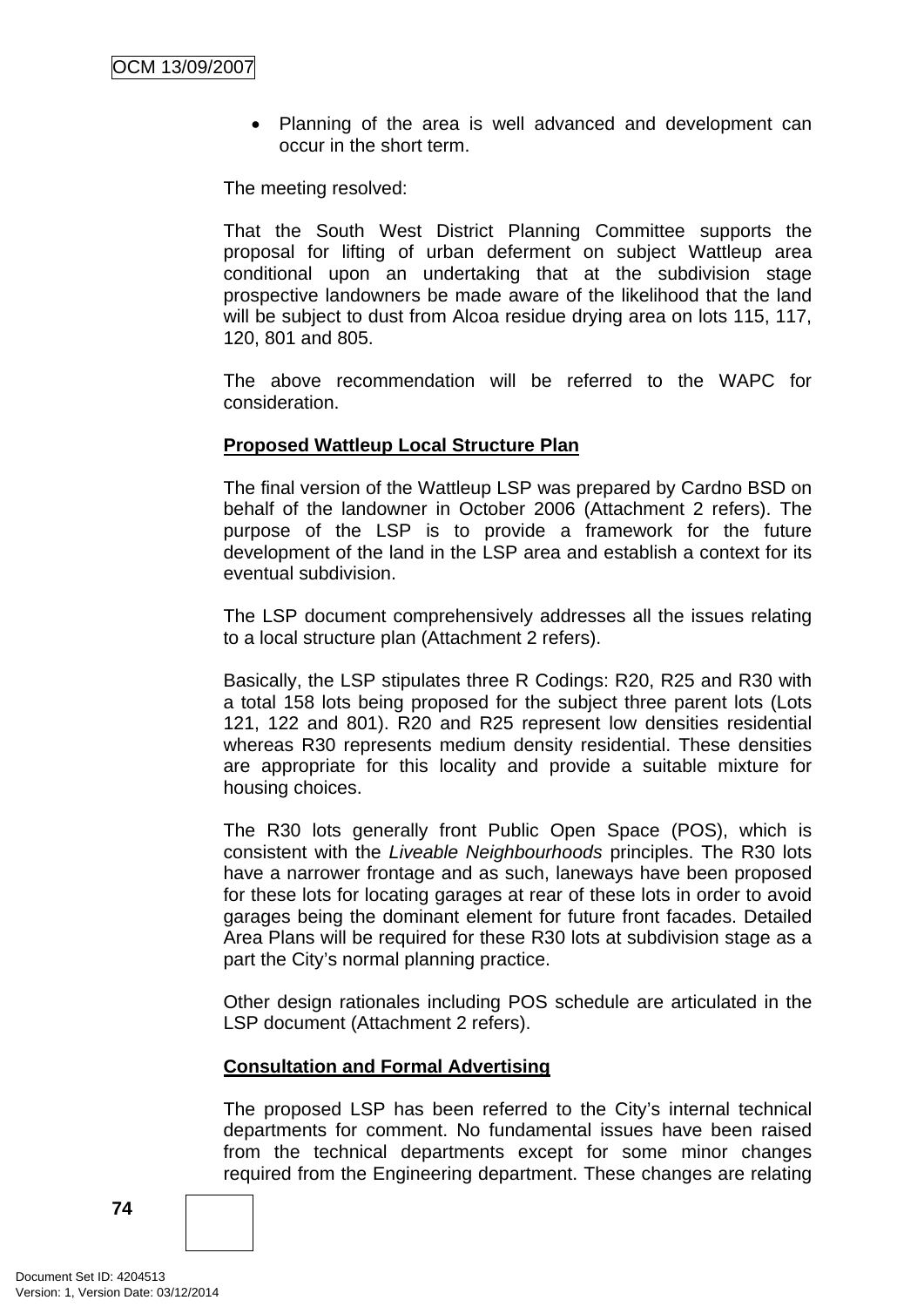to road design and on-street car parking and are included in the Recommendation section of this report.

The City commenced the formal structure plan advertising process soon after receiving the final version LSP document from 2 December 2006 to 29 December 2006, including advertisements in Cockburn Gazette for public comments, letters to adjacent landowners for comment, and letters to the government agencies for comment.

At the close of the advertising, 10 submissions were received including three objections and seven no objections. All the submission comments and officer's recommendations are included in the Schedule of Submission (Attachment 3 refers).

#### **Scheme Amendment No. 28**

The purpose of the proposed Scheme Amendment No. 28 is to:

- 1. Introduce two new Development Contribution Areas the SSDSP Stage 3 area (DCA9 for the Hammond Park portion and DCA10 for the Wattleup portion) to establish a statutory planning mechanism for cost sharing between landowners on infrastructure such as road and regional drainage.
- 2. Introduce two new Development Areas to the SSDSP Stage 3 area (DA26 for the Hammond Park portion and DA27 for the Wattleup portion) to include statutory planning provisions for local structure plans to be adopted to guide subdivision, land use, as well as development control.

Proposed Scheme Amendment No. 28 is yet to be finalised.

#### **Future Rowley Road**

Future Rowley Road is likely to be classified as Primary Regional Road (Red Road) – a major freight road linking the Kwinana Freeway and the proposed Outer Harbour Port in Henderson. This has been confirmed in the submission prepared by the Fremantle Ports (Attachment 3 refers). However, final approval for Rowley Road to be Primary Regional Road has not been granted yet by the State Government.

The status of future Rowley Road was considered as Other Regional Road (Blue Road) at the time of preparing the SSDSP Stage 3, and as such, the cost construction of a Blue Road was included in the development contribution plan. The classification of future Rowley Road as a Red Road will affect the for the SSDSP Stage 3 area in two aspects:

Firstly, the development contribution for the SSDSP Stage 3 area will be reduced as Main Roads will construct Rowley Road, it being a Red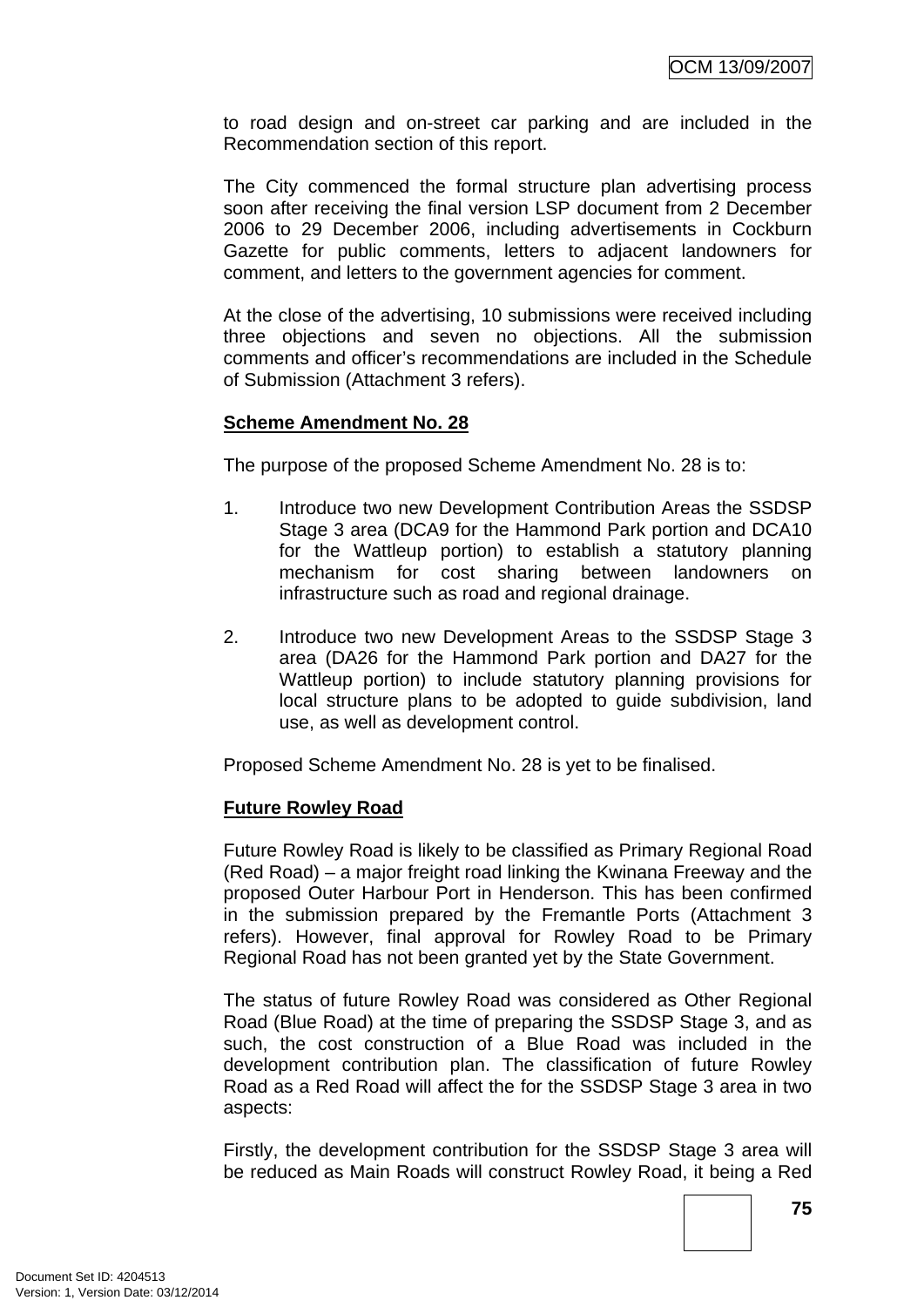Road. This means that proposed Scheme Amendment No. 28 will need to be modified to adjust the development contribution requirements. Secondly, the status of future Rowley road as a freight road will mean that land adjacent to Rowley Road will be more likely affected by traffic noise. This may require some potential changes to the SSDSP Stage 3 to address the increased noise level. Notwithstanding the above, conditions such as noise walls, quiet house design and notifications on titles will be imposed at subdivision and development approval stages.

### **Conclusion**

The proposed Wattleup LSP generally reflects the local community interests given that the submissions received from the surrounding landowners are supportive to the LSP. The design of the LSP is generally in line with the *Liveable Neighbourhoods* principles. Furthermore, It is now right timing for the WAPC to consider the LSP in the area given that the Alcoa dust buffer issue and hence the lifting of Urban Deferment is likely to be resolved in the near future as recommended by the South West District Planning Committee. It is therefore recommended that the Council adopt the Wattleup Local Structure Plan subject to modifications as recommended.

### **Strategic Plan/Policy Implications**

# *Infrastructure Development*

*• To construct and maintain parks and bushland reserves that are convenient and safe for public use, and do not compromise environmental management.* 

#### *Natural Environmental Management*

*• To ensure development of the district is undertaken in such a way that the balance between the natural and human environment is maintained.* 

# *Transport Optimisation*

*• To construct and maintain roads which are convenient and safe for vehicles, cyclists and pedestrians.* 

| SPD4 | Liveable Neighbourhoods' |
|------|--------------------------|
|------|--------------------------|

- SPD5 Wetland Conservation Policy
- APD4 Public Open Space
- APD16A Standard Subdivision Conditions and Reasons for Refusal
- APD28 Public Open Space Credit Calculations
- APD30 Road Reserve and Pavement Standards
- APD31 Detailed Area Plans
- APD33 Town Planning Scheme No. 3 Provisions
- APD34 Uniform Fencing Subdivision and Development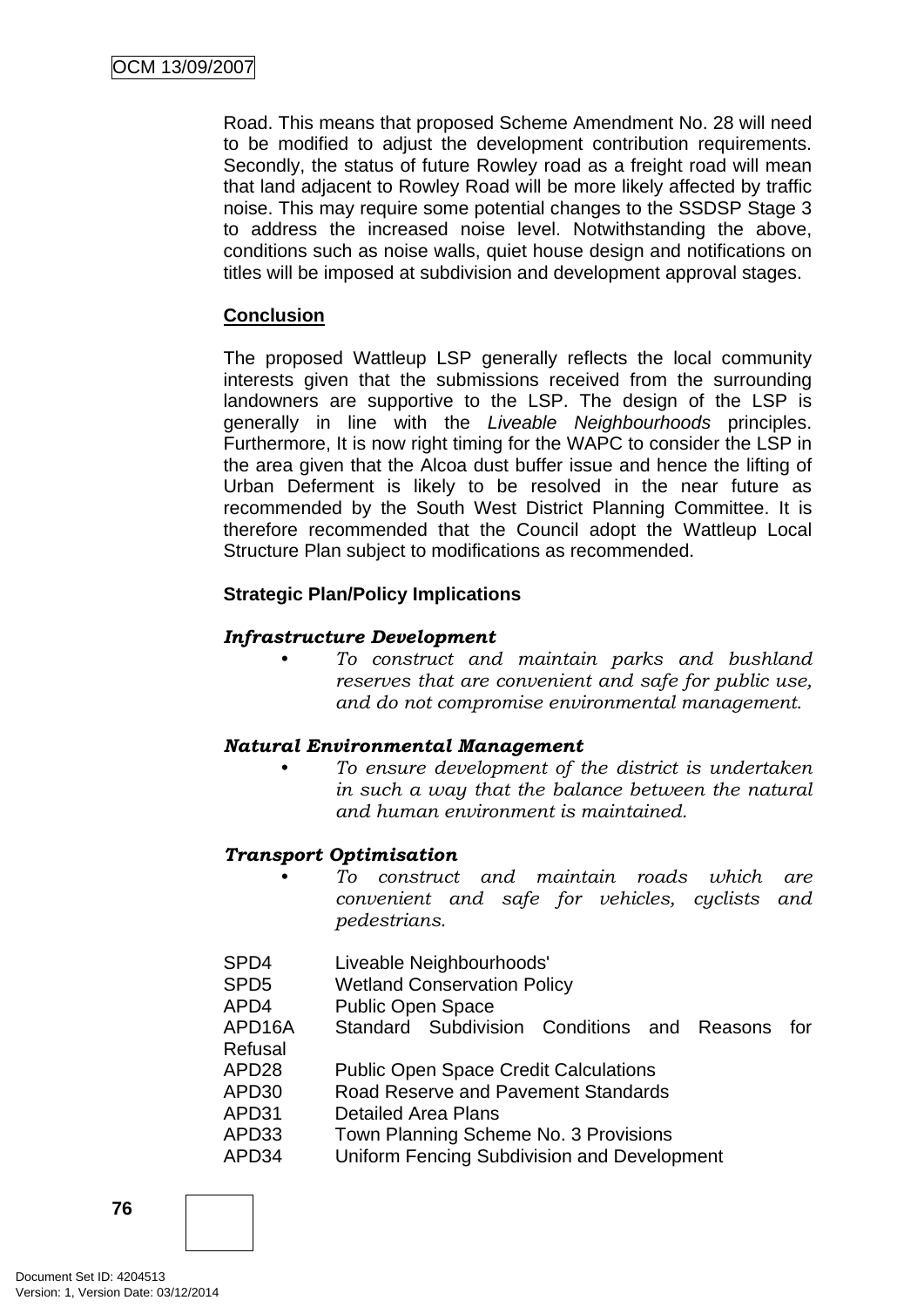### **Budget/Financial Implications**

N/A

# **Legal Implications**

N/A

# **Community Consultation**

The City commenced the formal structure plan advertising process soon after receiving the final version LSP document from 2 December 2006 to 29 December 2006, including advertisements in Cockburn Gazette for public comments, letters to adjacent landowners for comment, and letters to the government agencies for comment. 10 submissions were received during the advertising period as mentioned previously.

# **Attachment(s)**

- (1) Location Plan
- (2) Structure Plan Document
- (3) Schedule of Submissions
- (4) Town of Kwinana Dust Contour Map
- (5) SKM Dust Contour Map

# **Advice to Proponent(s)/Submissioners**

The Proponent and those who lodged a submission on the proposal have been advised that this matter is to be considered at the 13 September 2007 Council Meeting.

# **Implications of Section 3.18(3) Local Government Act, 1995**

Nil.

### **14.12 (MINUTE NO 3546) (OCM 13/09/2007) - PROPOSED LOCAL**  STRUCTURE PLAN - LOTS 117 & 805 WATTLEUP ROAD **OWNER: PRIMEWEST MANAGEMENT (9645J) (R DONG) (ATTACH)**

# **RECOMMENDATION**

That Council:

- (1) adopt the Local Structure Plan for Lot 117 & 805 Wattleup Road, Wattleup subject to following modifications:
	- 1. Subdivisional road reserves being changed to 15 metres with texts "15m" marked within the roads on the structure plan; road reserves abutting POS being changed to 13.5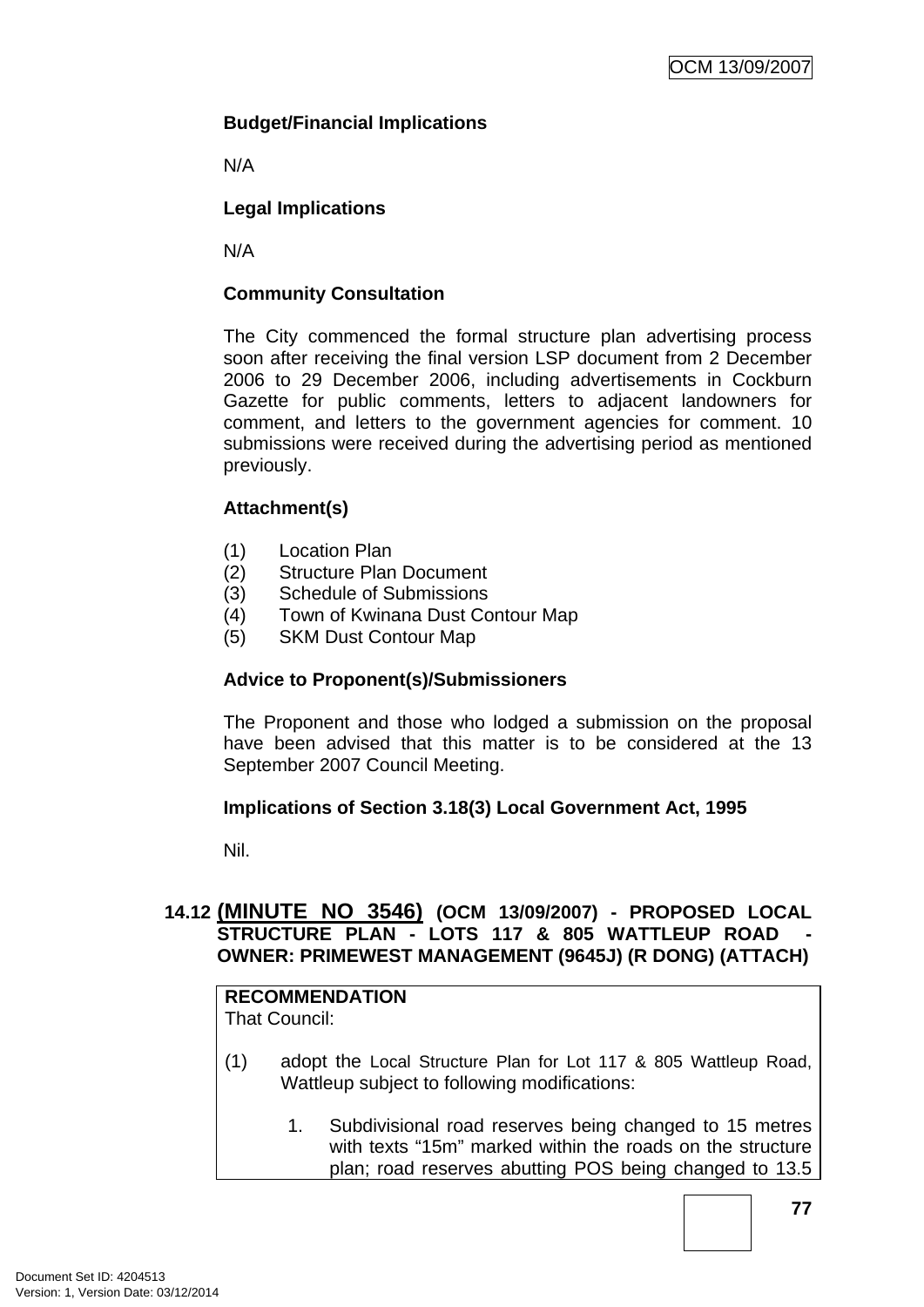metres with texts "13.5m" marked within the roads on the structure plan.

- 2. On-Street car parking bays being provided for the laneway lots at a ratio of 1 for every 2 lots. These bays shall be located on the POS sides.
- 3. A roundabout being provided for the 4-way intersection within Lot 117.
- (2) adopt the Schedule of Submissions contained in the Agenda attachment;
- (3) upon receiving the modified structure plan, forward the structure plan documents and Schedule of Submissions to the Western Australian Planning Commission for its endorsement pursuant to Clause 6.2.10 of Town Planning Scheme No. 3; and
- (4) advise the applicant and those persons who made a submission of Council's decision.

# **COUNCIL DECISION**

MOVED Clr V Oliver SECONDED Clr J Baker that Council:

- (1) defer consideration of Item 14.12 until such time as the Western Australian Planning Commission has formally determined whether to lift the Urban Deferment over the subject properties; and
- (2) The Town of Kwinana, Department of Water, Department of Environment and Conservation be invited to provide additional information to support their claim(s), in light of the South West District Planning Committee's recommendations.

# **AMENDMENT**

MOVED Clr K Allen SECONDED Clr L Goncalves that Council defer consideration of Item 14.12 until such time as the Western Australian Planning Commission has formally determined whether to lift the Urban Deferment over the subject properties.

# **AMENDMENT CARRIED 8/0**

# **AMENDED MOTION PUT AND CARRIED 8.0**

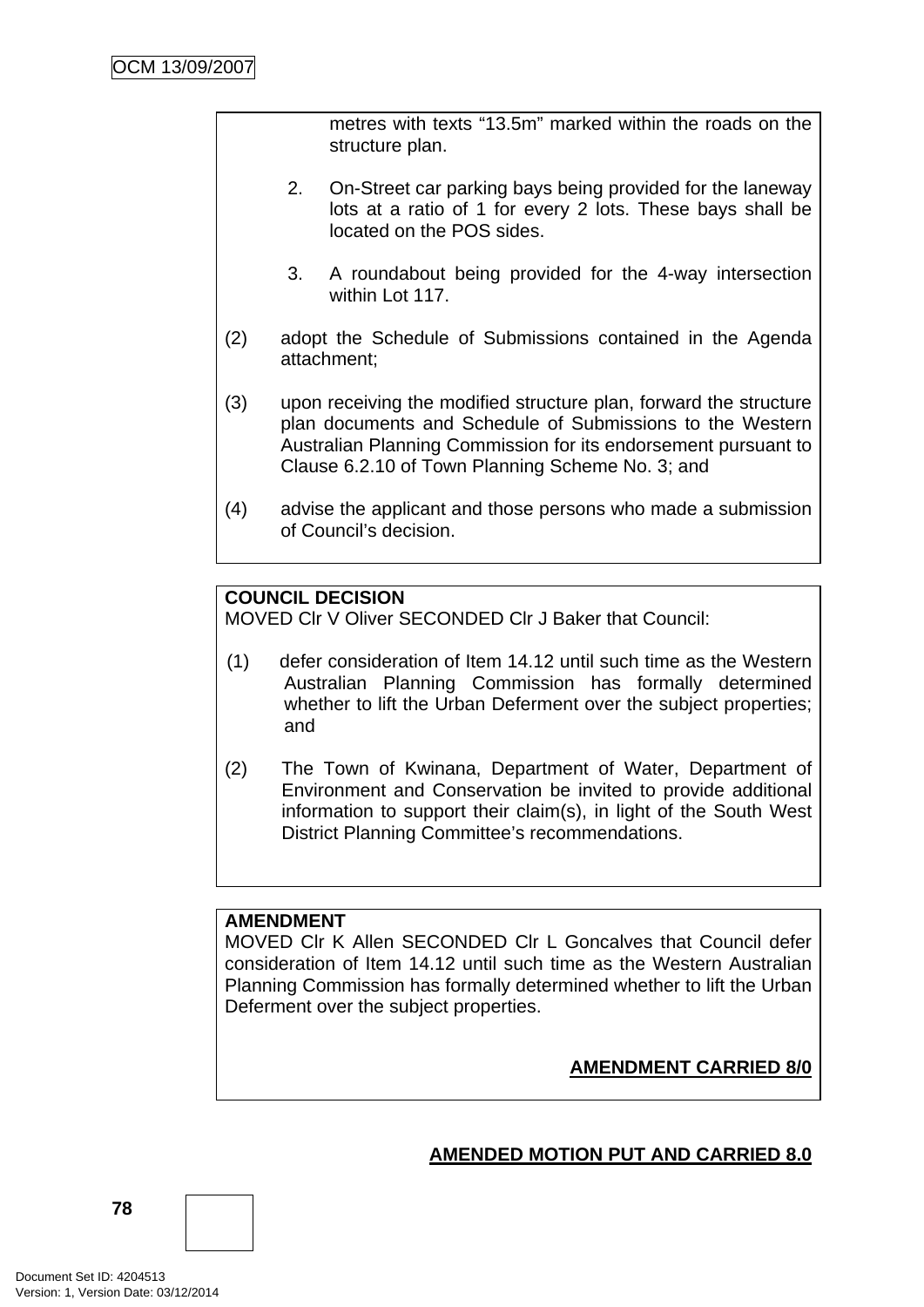#### **Reason for Decision**

Council considers there is nothing to be gained in Council proceeding with Item (2) of the proposed alternative motion.

#### **Background**

| ZONING:   | MRS:                                       | Urban Deferred |  |
|-----------|--------------------------------------------|----------------|--|
|           | TPS:                                       | Development    |  |
| LAND USE: | Lot 117 - Market Garden; Lot 805 - Orchard |                |  |
| LOT SIZE: | Lot 117- 4.0494ha; Lot 805- 3.248ha        |                |  |

The proposed Local Structure Plan site comprises two lots with a total combined area of approximately 7.2974 hectares and is located near the southwestern corner of Wattleup Road and Frankland Avenue (see Location Plan, Attachment 1).

The subject lots fall within the area of the Southern Suburbs District Structure Plan (SSDSP) Stage 3 which was adopted by the Council on 11 August 2005, only for "the purpose of an advisory document, to guide and coordinate the preparation of Local Structure Plans…" (Council Minute No 2924 refers). It was not formally adopted by Council under clause 6.2 of Town Planning Scheme No 3, and therefore has not been referred to the Western Australian Planning Commission (WAPC) for endorsement. One of the main reasons for this was that the proposed structure plan area was still zoned Urban Deferred under the Metropolitan Region Scheme (MRS) due to the issue of a dust buffer relating to the nearby Alcoa Residue Drying Area.

#### **Submission**

Burgess Design Group (applicant) at request of the landowner (Primewest Management) has submitted a local structure plan (LSP) for the subject land.

#### **Report**

#### **Urban Deferment**

SSDSP Stage 3 comprises two portions:

- 1. Hammond Park portion, on the eastern side of Hammond Road; and
- 2. Wattleup portion, on the western side of Hammond Road.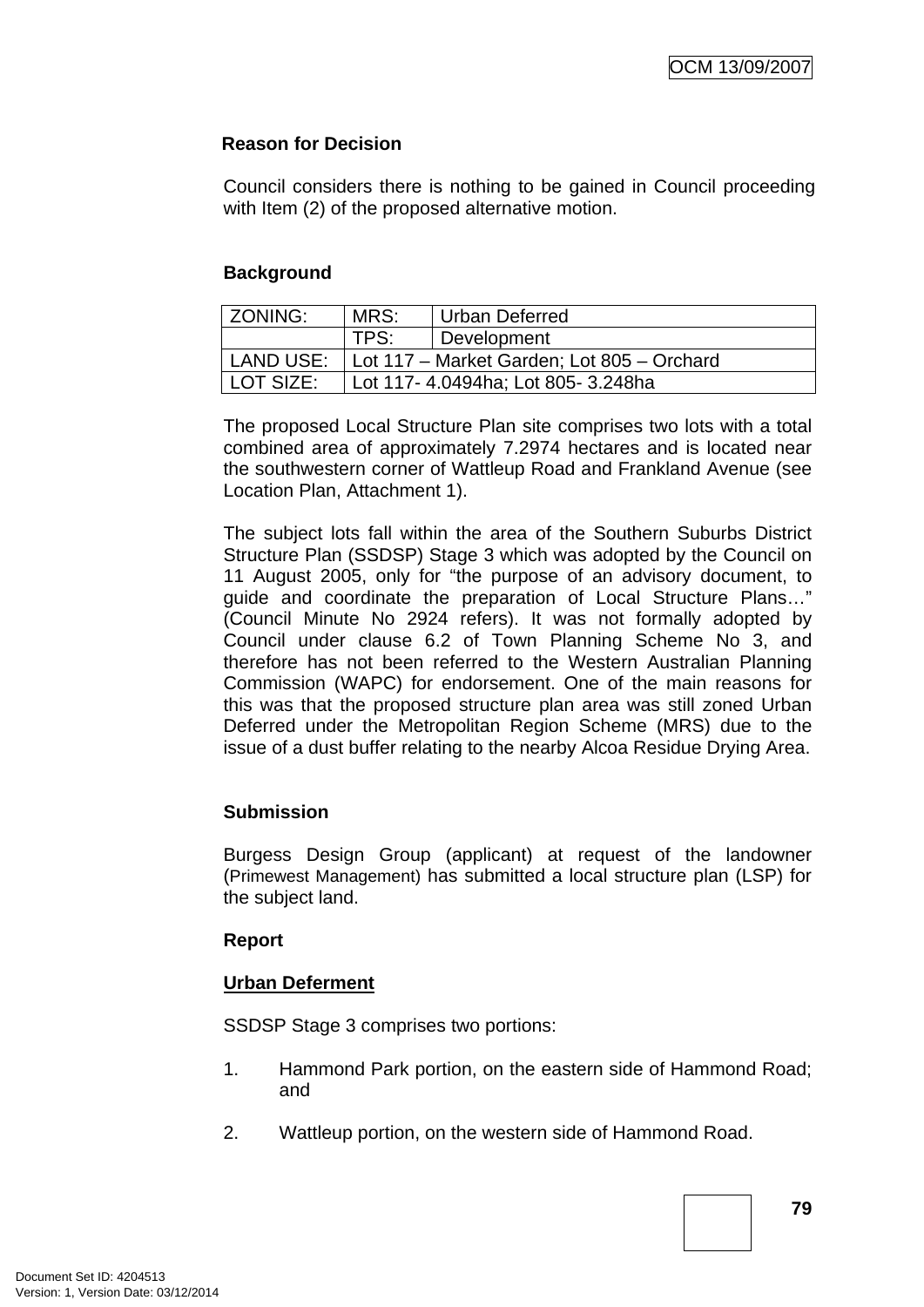While the Hammond Park portion has had the Urban Deferment lifted, the lifting of the Urban Deferment for the Wattleup portion is currently pending resolution of the dust buffer issue, whereby the Town of Kwinana claims that Alcoa modelled dust contour encroaches over part of the subject LSP area (Attachment 4 refers). As a result, the subject LSP area is still zoned "Urban Deferred" under the MRS, with a current proposal before the WAPC to lift the deferment status.

Alcoa made a submission to the WAPC "*Review of Kwinana air-quality buffer*" in 2002 requesting that the air quality buffer extended from Anketell Road in the south to Rowley Road in the north and east to the Kwinana Freeway. This request was based on dust monitoring results and complaint levels from nearby neighbours. The WAPC replied "*… that further detailed investigations are undertaken to better define the extent of impacts from the operation of the facility*."

Accordingly, in 2004 Alcoa responded by engaging Sinclair Knight Mertz (SKM) to conduct further studies and modelling to better characterise the impact from the residue disposal facility. The result of these studies and modelling formed the basis of the Long Term Residue Management Strategy Kwinana 2005 prepared by SKM. Ironically, the modelling shows that the Wattleup portion of SSDSP Stage  $3$  is outside of the  $90$ ug/m<sup>3</sup> contour (Attachment 5 refers), which contradicts to the Town of Kwinana's claim.

The issue of the dust contour remained unsolved until the South West District Planning Committee meeting being held on 26 July 2007. The City's delegates provided background to the Item "Lifting of Urban Deferment", noting that the subject area had not been included in the previous resolution given concerns regarding dust from the ALCOA residue drying area. The Committee were requested to reconsider the resolution with rationale including the points below:

- The land is not located within the Kwinana air quality buffer specified in the Kwinana Environmental Protection Policy (EPP).
- In the EPP the area referred to as Area C. Schedule 2 of the EPP provides that the ambient air quality standards for this area is less than  $90$ ug/m<sup>3</sup> Total suspended Particulates (TSP). Modelling undertaken by Alcoa contained in the Long Term Strategy Kwinana 2005 prepared by Sinclair Knight Mertz for Alcoa shows that the subject land is outside the  $90uq/m<sup>3</sup>$ contour.
- The limit of  $90u$ g/m<sup>3</sup> TSP (including background dust) has also been adopted as the applicable standard by the Town of Kwinana at its meeting held on March 2005.
- Alcoa has not provided details of any dust complaints.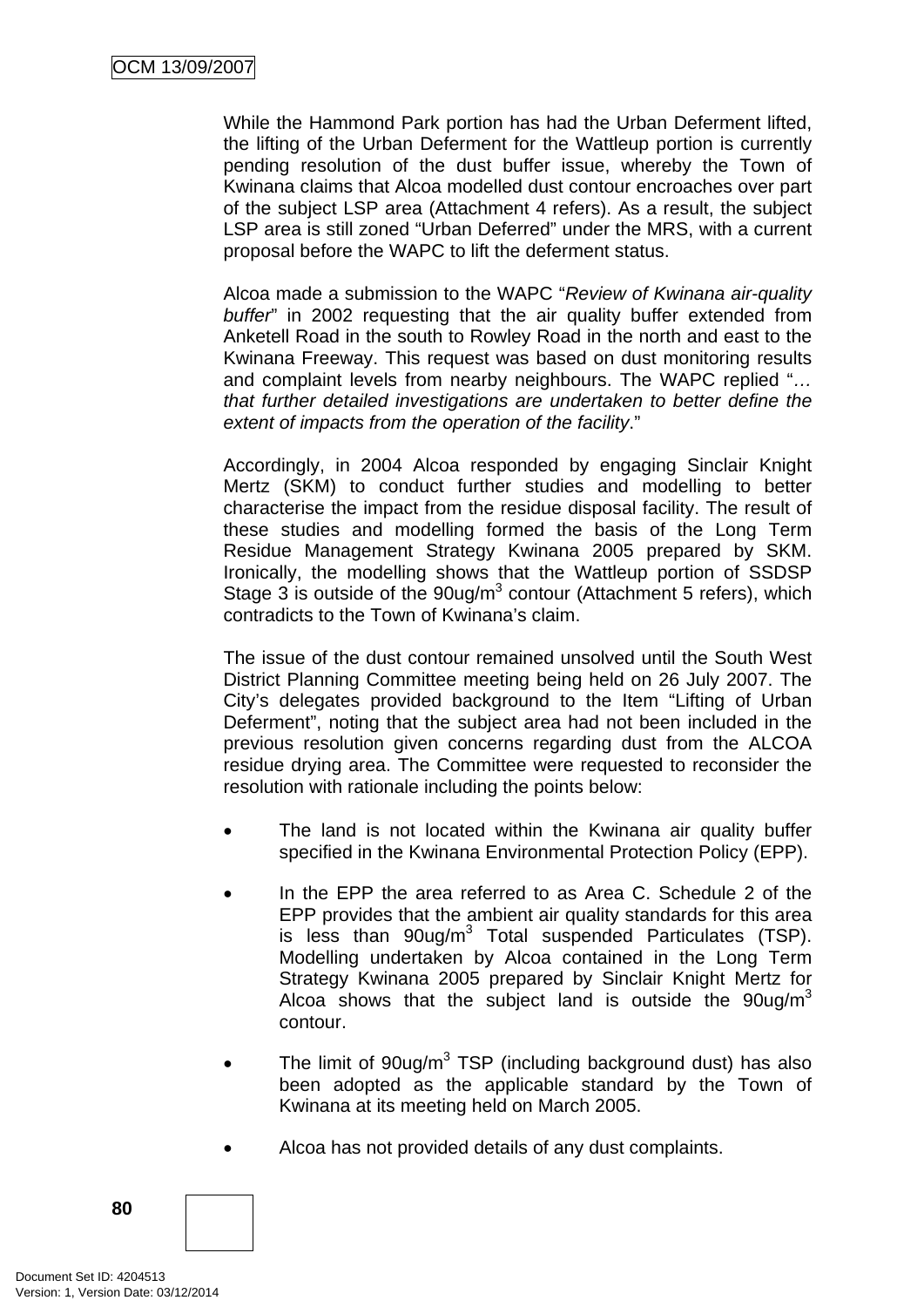• Planning of the area is well advanced and development can occur in the short term.

The meeting resolved:

That the South West District Planning Committee supports the proposal for lifting of urban deferment on subject Wattleup area conditional upon an undertaking that at the subdivision stage prospective landowners be made aware of the likelihood that the land will be subject to dust from Alcoa residue drying area on lots 115, 117, 120, 801 and 805.

The above recommendation will be referred to the WAPC for consideration.

# **Proposed Local Structure Plan (LSP)**

The final version of the proposed LSP was prepared by Burgess Design Group on behalf of the landowner in October 2006 (Attachment 2 refers). The purpose of the LSP is to provide a framework for the future development of the land in the LSP area and establish a context for its eventual subdivision.

The LSP document comprehensively addresses all the issues relating to a local structure plan (Attachment 2 refers).

Basically, the LSP stipulates two R Codings: R20 and R25 with a total 94 lots being proposed for the subject two parent lots (Lots 117 & 805). R20 and R25 represent low density residential, which is appropriate for this locality and provides a suitable land supply for this area.

The laneway lots have a narrower frontage and as such, laneways have been proposed for these lots for locating garages at rear of these lots in order to avoid garages being the dominant element for future front facades. Detailed Area Plans will be required for these laneway lots at subdivision stage in accordance with the City's Town Planning Scheme provisions.

Other design rationales including POS schedule are articulated in the LSP document (Attachment 2 refers).

#### **Consultation and formal Advertising**

The proposed LSP has been referred to the City's internal technical departments for comment. No fundamental issues have been raised from the technical departments except for some minor changes required from the Engineering department. These changes are relating to road design and on-street car parking and are included in the Recommendation section of this report.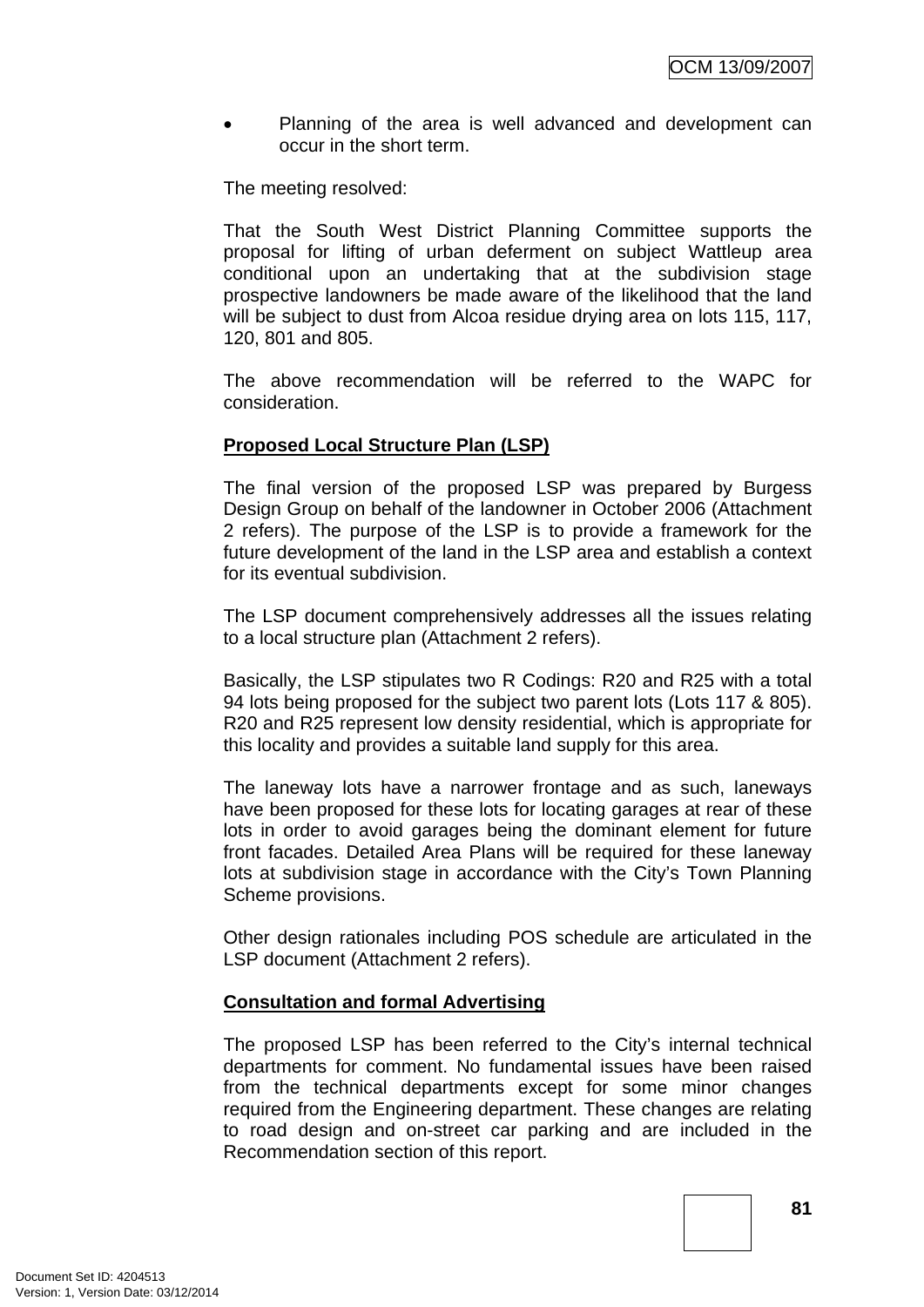The City commenced the formal structure plan advertising process soon after receiving the final version LSP document from 4 November 2006 to 1 December 2006, including advertisements in Cockburn Gazette for public comments, letters to adjacent landowners for comment, and letters to the government agencies for comment.

At the close of the advertising, 10 submissions were received including three objections and seven no objections. All the submission comments and officer's recommendations are included in the Schedule of Submission (Attachment 3 refers).

#### **Scheme Amendment No. 28**

The purpose of the proposed Scheme Amendment No. 28 is to:

- (1) Introduce two new Development Contribution Areas the SSDSP Stage 3 area (DCA9 for the Hammond Park portion and DCA10 for the Wattleup portion) to establish a statutory planning mechanism for cost sharing between landowners on infrastructure such as road and regional drainage.
- (2) Introduce two new Development Areas to the SSDSP Stage 3 area (DA26 for the Hammond Park portion and DA27 for the Wattleup portion) to include statutory planning provisions for local structure plans to be adopted to guide subdivision, land use, as well as development control.

Proposed Scheme Amendment No. 28 is yet to be finalised.

#### **Future Rowley Road**

Future Rowley Road is likely to be classified as Primary Regional Road (Red Road) – a major freight road linking the Kwinana Freeway and the proposed Outer Harbour Port in Henderson. This has been confirmed in the submission prepared by the Fremantle Ports (Attachment 3 refers). However, final approval for Rowley Road to be Primary Regional Road has not been granted yet by the State Government.

The status of future Rowley Road was considered as Other Regional Road (Blue Road) at the time of preparing the SSDSP Stage 3, and as such, the cost construction of a Blue Road was included in the development contribution plan. The classification of future Rowley Road as a Red Road will affect the for the SSDSP Stage 3 area in two aspects:

Firstly, the development contribution for the SSDSP Stage 3 area will be reduced as Main Roads will construct Rowley Road, it being a Red Road. This means that proposed Scheme Amendment No. 28 will need to be modified to adjust the development contribution requirements. Secondly, the status of future Rowley Road as a freight road will mean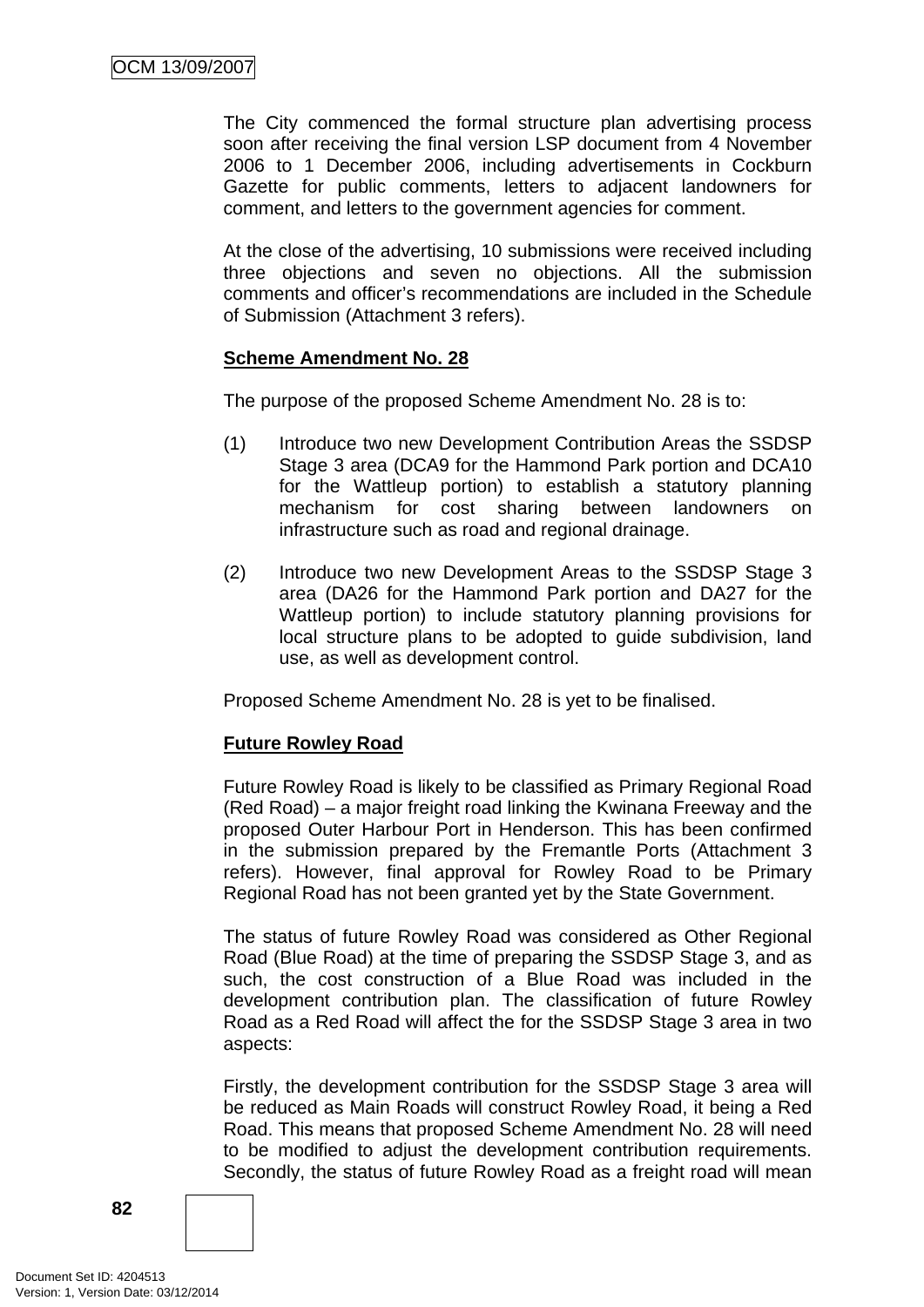that land adjacent to Rowley Road will be more likely affected by traffic noise. This may require some potential changes to the SSDSP Stage 3 to address the increased noise level. Notwithstanding the above, conditions such as noise walls, quiet house design and notifications on titles will be imposed at subdivision and development approval stages.

### **Conclusion**

The proposed LSP is generally in accordance with the SSDSP Stage 3. The design of the LSP is generally in line with the *Liveable Neighbourhoods* principles. Furthermore, It is now right timing for the WAPC to consider the LSP in the area given that the Alcoa dust buffer issue and hence the lifting of Urban Deferment is likely to be resolved in the near future as recommended by the South West District Planning Committee. It is therefore recommended that the Council adopt the Local Structure Plan for Lots 117 & 805 Wattleup Road, Wattle up subject to modifications as recommended.

### **Strategic Plan/Policy Implications**

### *Infrastructure Development*

*• To construct and maintain parks and bushland reserves that are convenient and safe for public use, and do not compromise environmental management.* 

#### *Natural Environmental Management*

*• To ensure development of the district is undertaken in such a way that the balance between the natural and human environment is maintained.* 

#### *Transport Optimisation*

*• To construct and maintain roads which are convenient and safe for vehicles, cyclists and pedestrians.* 

The Planning Policies which apply to this item are:

| SPD4             | Liveable Neighbourhoods'                             |  |  |  |  |
|------------------|------------------------------------------------------|--|--|--|--|
| SPD <sub>5</sub> | <b>Wetland Conservation Policy</b>                   |  |  |  |  |
| APD4             | <b>Public Open Space</b>                             |  |  |  |  |
| APD16A           | Standard Subdivision Conditions and Reasons<br>tor – |  |  |  |  |
| Refusal          |                                                      |  |  |  |  |
| APD28            | <b>Public Open Space Credit Calculations</b>         |  |  |  |  |
| APD30            | <b>Road Reserve and Pavement Standards</b>           |  |  |  |  |
| APD31            | <b>Detailed Area Plans</b>                           |  |  |  |  |
| APD33            | Town Planning Scheme No. 3 Provisions                |  |  |  |  |
| APD34            | Uniform Fencing Subdivision and Development          |  |  |  |  |
|                  |                                                      |  |  |  |  |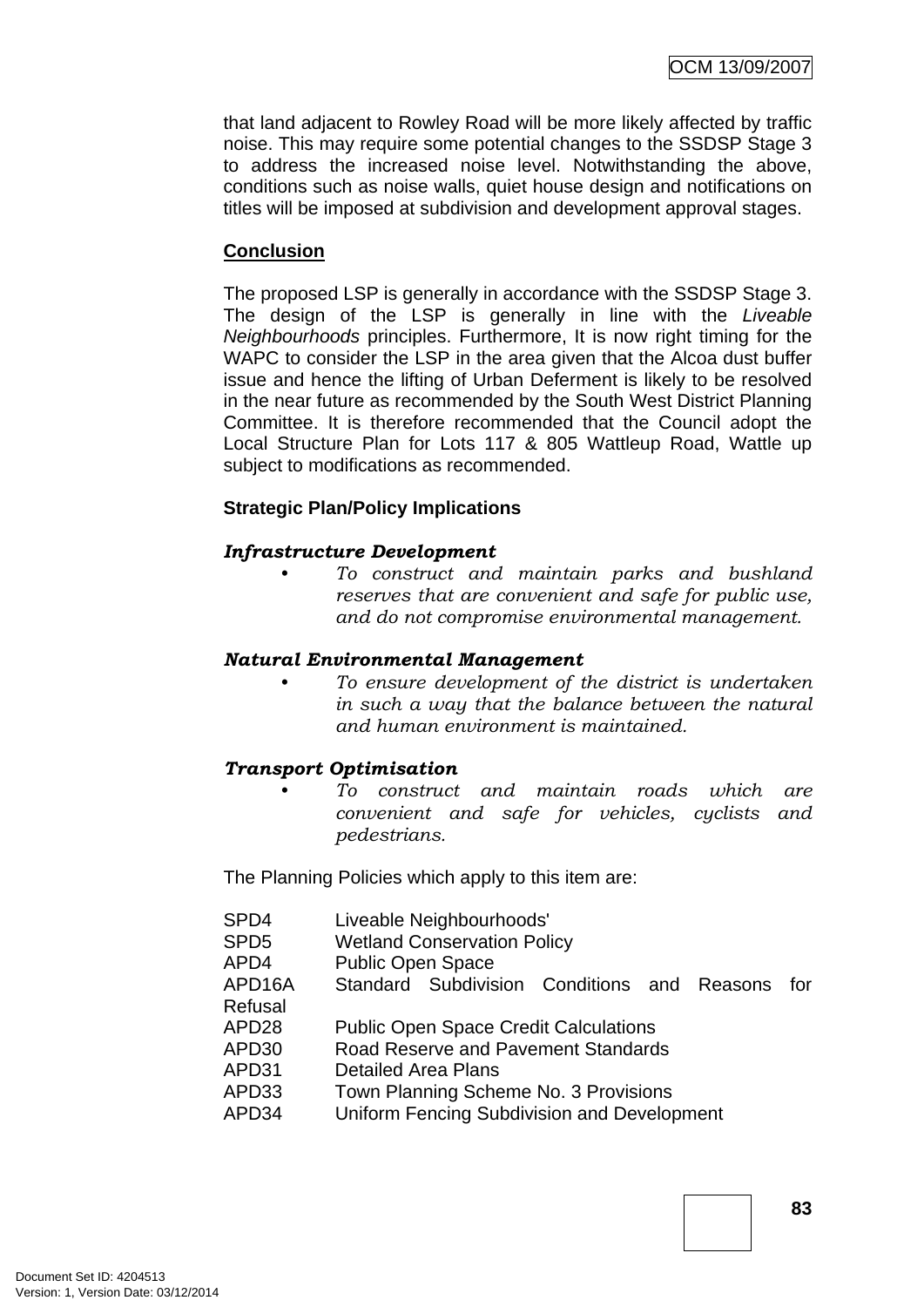# **Budget/Financial Implications**

N/A

## **Legal Implications**

N/A

### **Community Consultation**

The City commenced the formal structure plan advertising process soon after receiving the final version LSP document from 4 November 2006 to 1 December 2006, including advertisements in Cockburn Gazette for public comments, letters to adjacent landowners for comment, and letters to the government agencies for comment. 10 submissions were received during the advertising period as mentioned previously.

### **Attachment(s)**

- (1) Location Plan
- (2) Structure Plan Document
- (3) Schedule of Submissions
- (4) Town of Kwinana Dust Contour Map
- (5) SKM Dust Contour Map

#### **Advice to Proponent(s)/Submissioners**

The Proponent and those who lodged a submission on the proposal have been advised that this matter is to be considered at the 13 September 2007 Council Meeting.

#### **Implications of Section 3.18(3) Local Government Act, 1995**

Nil.

CLR TILBURY RETURNED TO THE MEETING, THE TIME BEING 7.55PM.

THE PRESIDING MEMBER ADVISED CLR TILBURY OF COUNCIL'S DECISIONS FOR ITEM 14.11 AND ITEM 14.12 WHILST SHE WAS ABSENT FROM THE MEETING.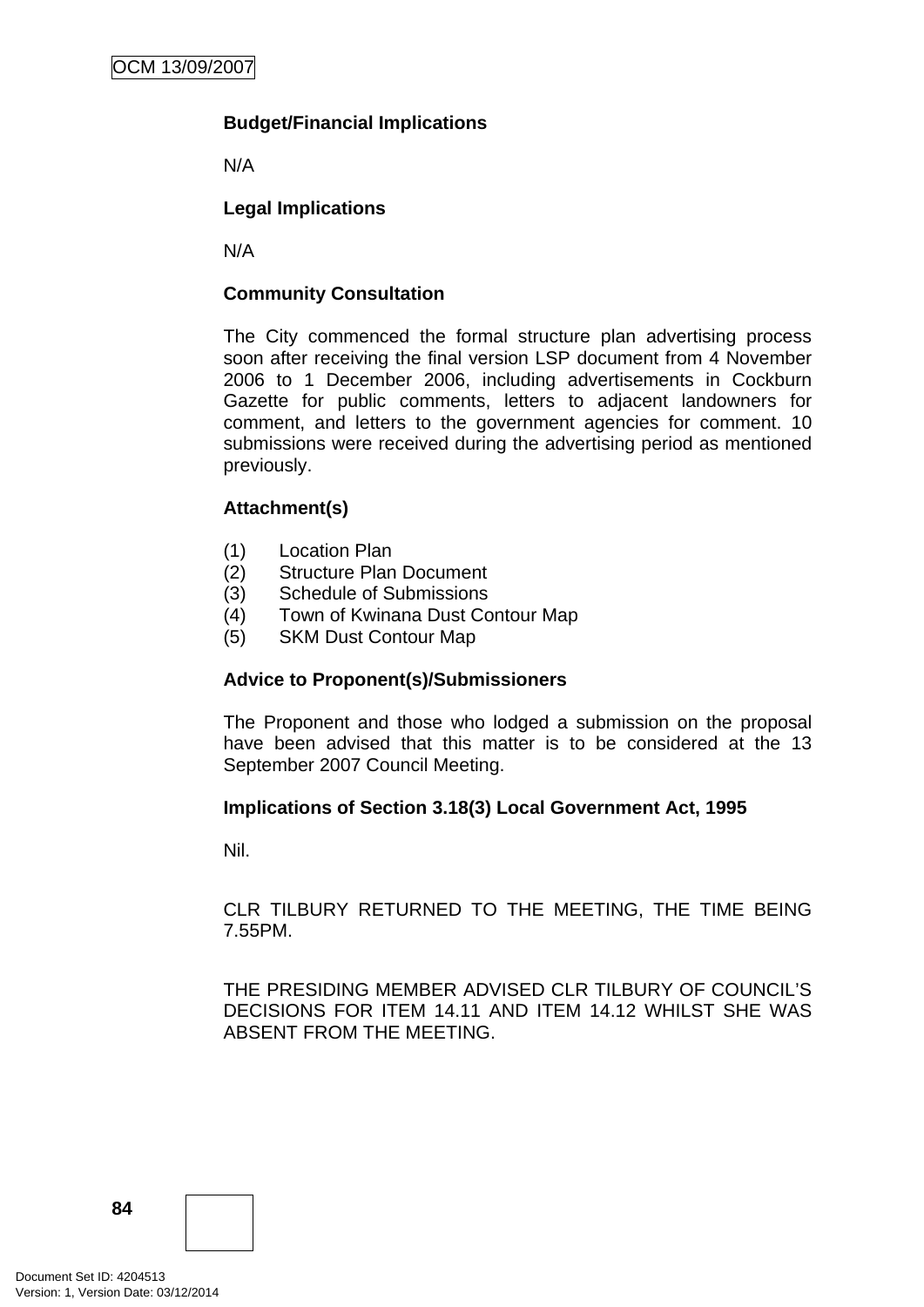### **14.13 (MINUTE NO 3547) (OCM 13/09/2007) - PROPOSED AMENDMENT NO. 51 TO TOWN PLANNING SCHEME NO. 3 - LOT 5 BARTRAM ROAD (CNR TAPPER ROAD), ATWELL - OWNER: CITY OF COCKBURN (93051) (R DONG) (ATTACH)**

#### **RECOMMENDATION**

That Council:

- (1) adopt the Schedule of Submissions;
- (2) adopt the amendment for final approval without modification:
- (3) in anticipation of the Hon. Minister's advice that final approval will be granted, the documents be signed, sealed and forwarded to the Western Australian Planning Commission; and
- (4) advise persons lodging submissions of Council's decision accordingly.

### **COUNCIL DECISION**

MOVED Clr I Whitfield SECONDED Clr V Oliver that the recommendation be adopted.

**CARRIED 9/0**

#### **Background**

| ZONING:          | MRS:    | Urban                  |
|------------------|---------|------------------------|
|                  | TPS3:   | Residential R20 and R5 |
| <b>LAND USE:</b> | Vacant  |                        |
| LOT SIZE:        | 2.73 ha |                        |

Council at its meeting held on 12 July 2007 resolved to adopt Scheme Amendment No. 51 for final approval without modification. However, the amendment had been advertised for 28 days instead of 42 days required (by the Town Planning Regulations) due to an administrative error. Subsequently, after seeking advice from the Western Australian Planning Commission (WAPC), an additional 14 days advertising was carried out by the City and concluded on 20 August 2007. The additional advertising resulted in one additional submission of no objection from Western Power.

#### **Submission**

N/A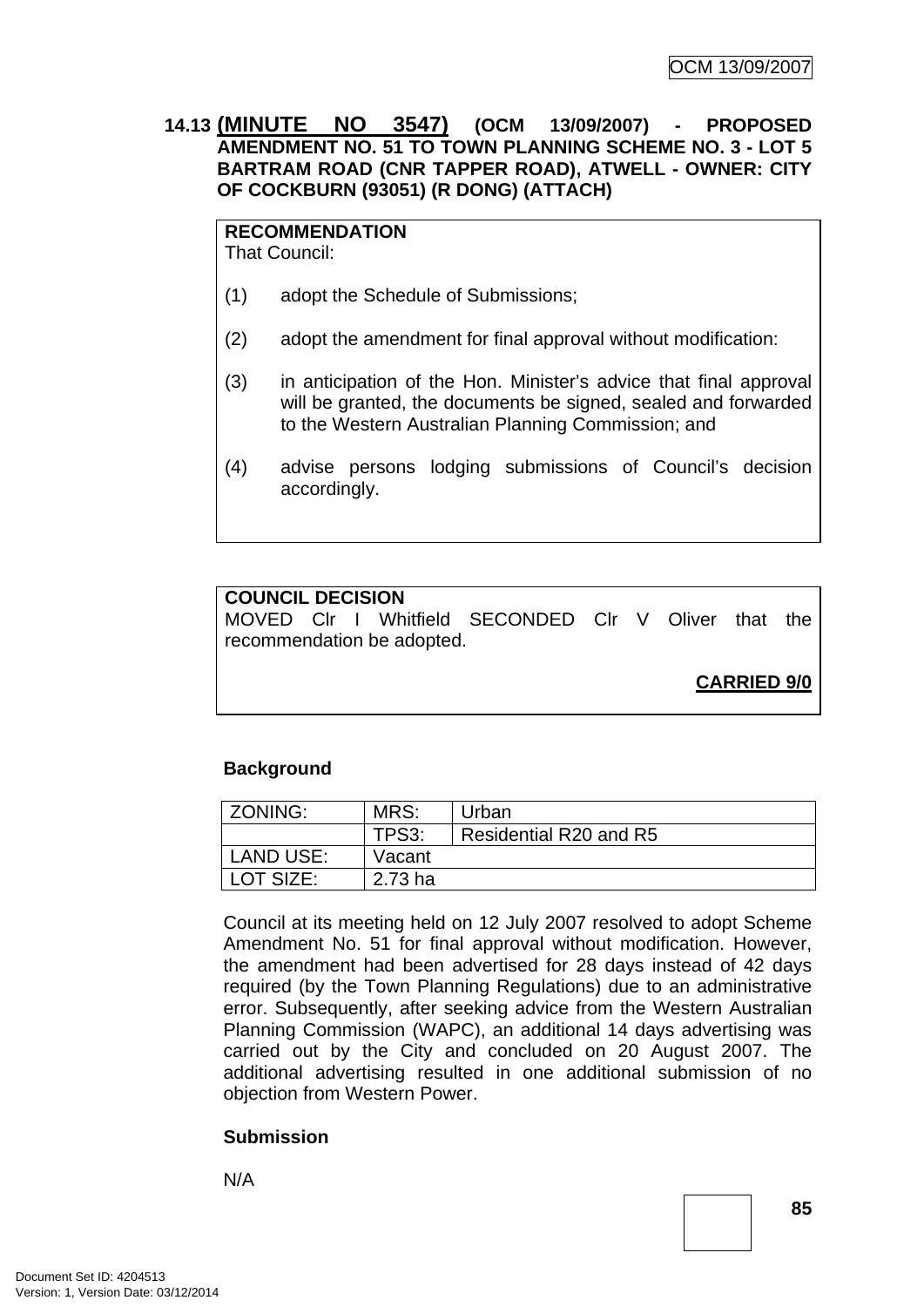#### **Report**

All the issues have been addressed in the last Council agenda (OCM 12/07/2007).

The additional submission received from Western Power raises no objection to the proposed amendment. The comments made by Western Power are addressed in the Schedule of Submissions (Attachment 3 refers).

It is recommended that Council adopt Amendment No. 51 for final approval as resolved at its meeting held on 12 July 2007.

#### **Strategic Plan/Policy Implications**

#### *Demographic Planning*

*• To ensure the planning of the City is based on an approach that has the potential to achieve high levels of convenience and prosperity for its citizens.* 

#### *Lifestyle and Aspiration Achievement*

*• To identify community needs, aspirations, expectations and priorities for services that are required to meet the changing demographics of the district.* 

#### **Budget/Financial Implications**

Funds for the development of Stage one Lot 5 Tapper Road, will come from the Land Development Reserve fund.

Net proceeds from the sale of the lots will be transferred to the Land Development Reserve Funds.

#### **Legal Implications**

Town Planning Scheme No. 3 Metropolitan Region Scheme Planning and Development Act 2005 Town Planning Regulations 1967 (as amended)

#### **Community Consultation**

Following receipt of advice from the EPA, the amendment was advertised for a 28 day period. The 28 day public consultation period for Scheme Amendment No. 51 concluded on 26 March 2007. At the close of advertising, 2 submissions were received. Further, an additional 14 day public consultation was carried out to make up the 42 day public consultation require under Town Planning Regulations 1967.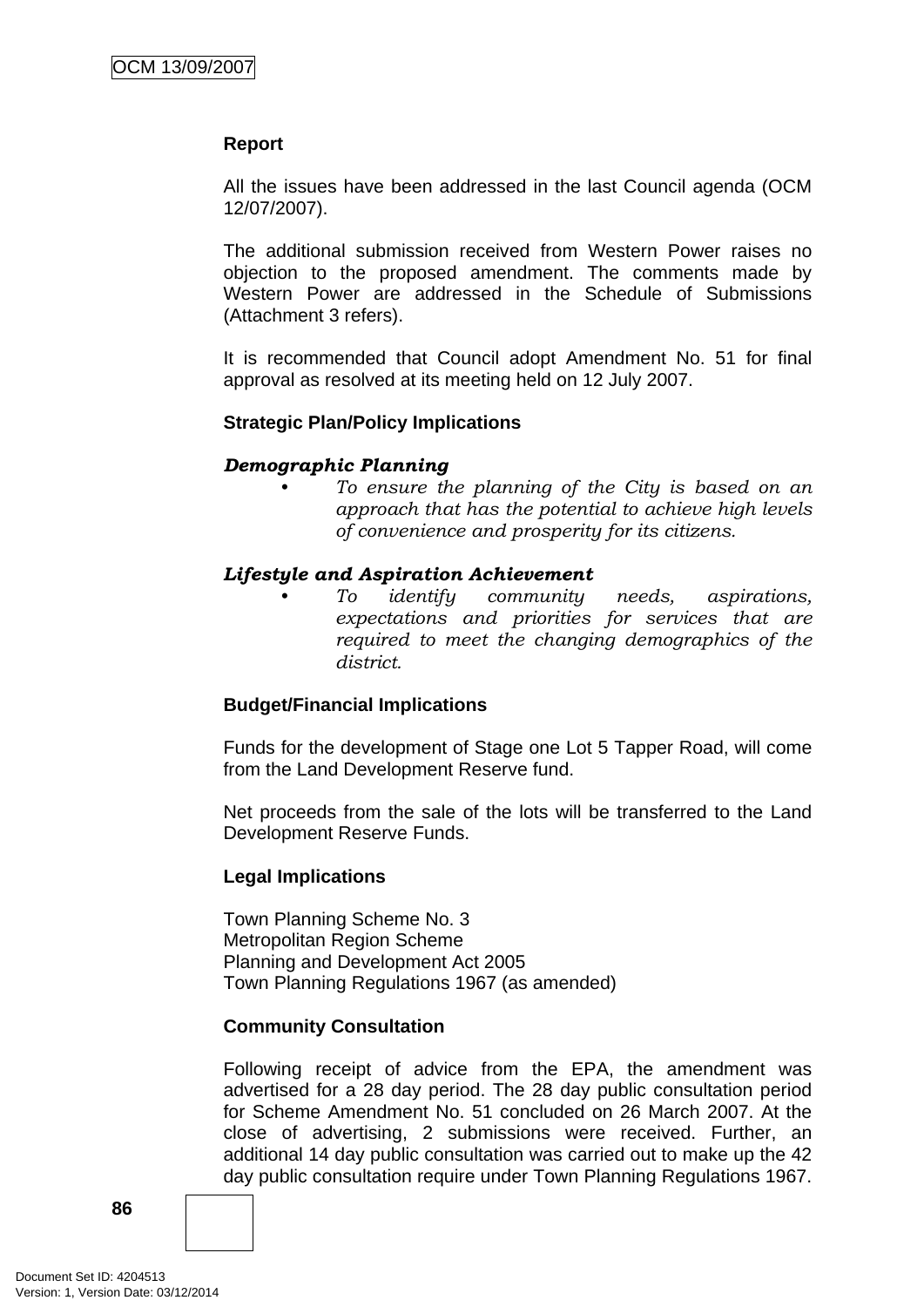The 14 day consultation concluded on 20 August 2007 with one submission received.

## **Attachment(s)**

- (1) Locality Map
- (2) Scheme Amendment Document
- (3) Schedule of Submissions

#### **Advice to Proponent(s)/Submissioners**

N/A

**Implications of Section 3.18(3) Local Government Act, 1995**

Nil.

#### **15. FINANCE AND CORPORATE SERVICES DIVISION ISSUES**

### **15.1 (MINUTE NO 3548) (OCM 13/09/2007) - LIST OF CREDITORS PAID - JULY 2007 (5605) (K. LAPHAM) (ATTACH)**

# **RECOMMENDATION**

That Council receive the List of Creditors Paid for July 2007, as attached to the Agenda.

### **COUNCIL DECISION** MOVED Clr I Whitfield SECONDED Clr V Oliver that the recommendation be adopted.

# **CARRIED 9/0**

#### **Background**

It is a requirement of the Local Government (Financial Management) Regulations 1996, that a List of Creditors be compiled each month and provided to Council.

#### **Submission**

N/A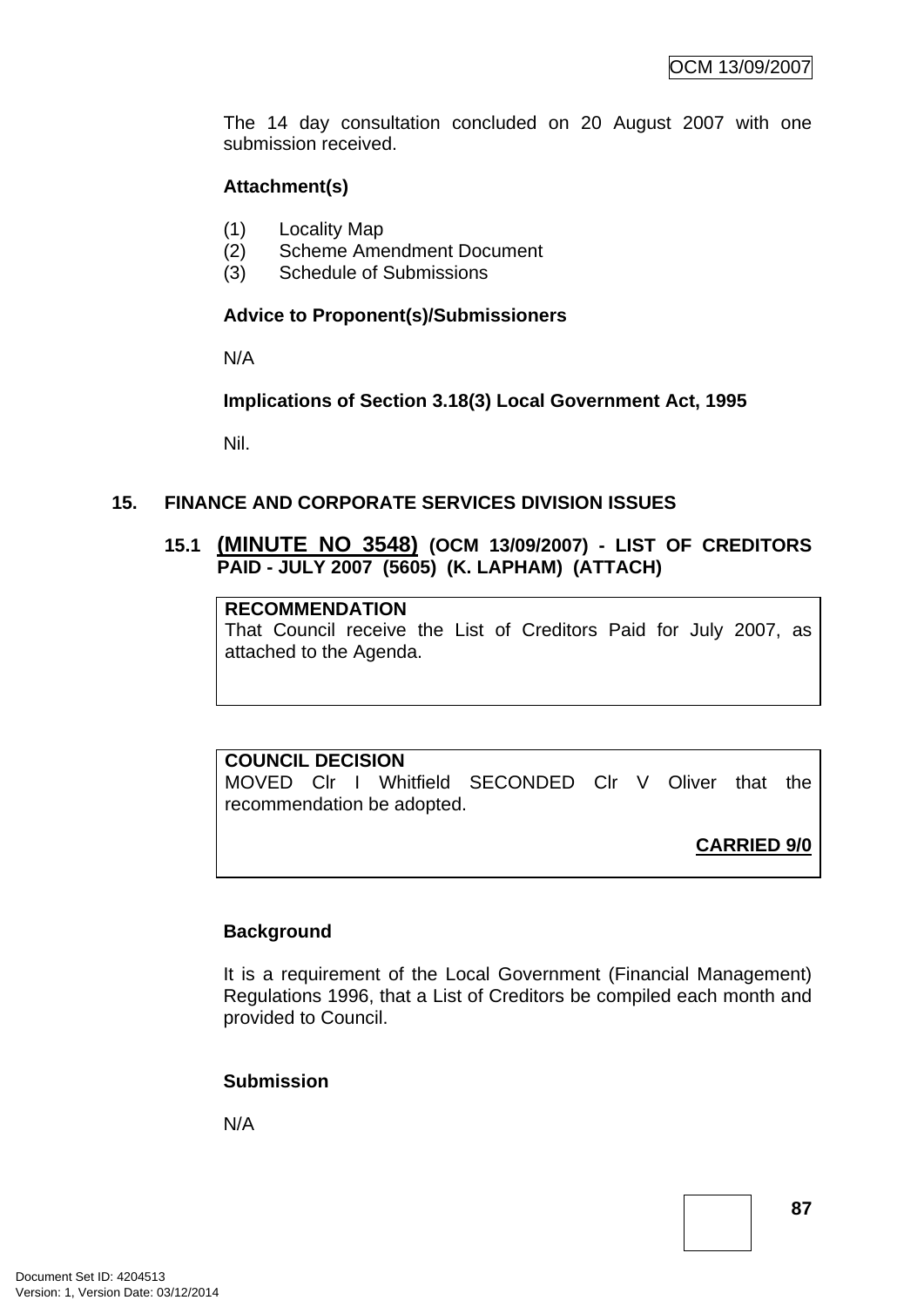## **Report**

The list of Accounts for July 2007 is attached to the Agenda for consideration. The list contains details of payments made by the City in relation to good and services received by the City.

### **Strategic Plan/Policy Implications**

#### *Governance Excellence*

*• To conduct Council business in open public forums and to manage Council affairs by employing publicly accountable practices.* 

#### **Budget/Financial Implications**

N/A

#### **Legal Implications**

Local Government (Financial Management) Regulations 1996, Section 13.

#### **Community Consultation**

N/A

#### **Attachment(s)**

List of Creditors Paid - July 2007.

#### **Advice to Proponent(s)/Submissioners**

N/A

#### **Implications of Section 3.18(3) Local Government Act, 1995**

Nil.

### **15.2 (MINUTE NO 3549) (OCM 13/09/2007) - STATEMENT OF FINANCIAL ACTIVITY - JULY 2007 (5505) (N. MAURICIO) (ATTACH)**

#### **RECOMMENDATION**

That Council receive the Statement of Financial Activity and associated reports for the period ended 31 July 2007, as attached to the Agenda.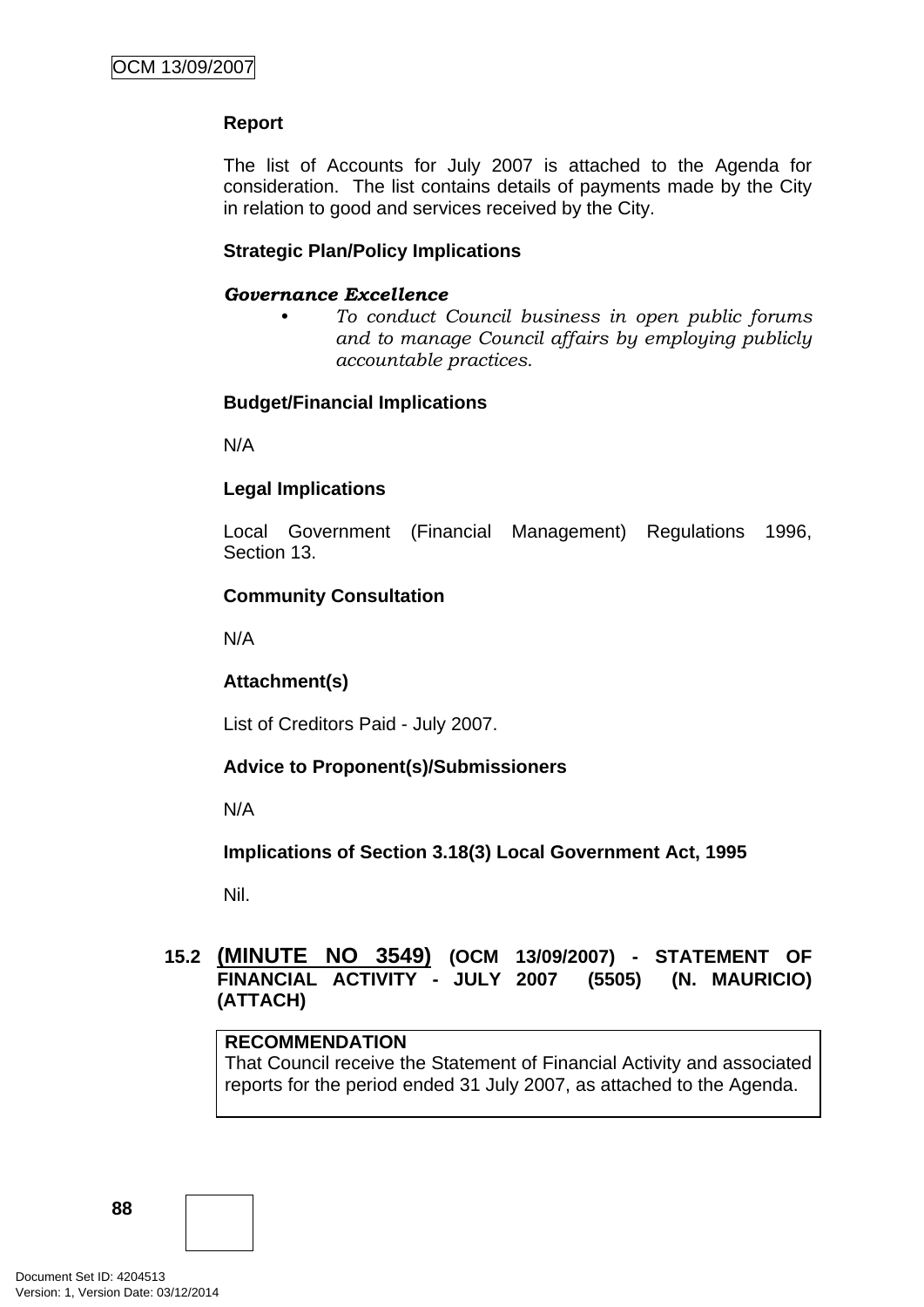#### **COUNCIL DECISION**

MOVED Clr I Whitfield SECONDED Clr V Oliver that the recommendation be adopted.

**CARRIED 9/0**

### **Background**

Regulation 34(1) of the Local Government (Financial Management) Regulations 1996 prescribes that a local government is to prepare each month a Statement of Financial Activity.

Regulation 34(2) requires the Statement of Financial Activity to be accompanied by documents containing:–

- (a) details of the composition of the closing net current assets (less restricted and committed assets),
- (b) explanations for each material variance identified between YTD budgets and actuals; and
- (c) any other supporting information considered relevant by the local government.

Regulation 34(4)(a) prescribes that the Statement of Financial Activity and accompanying documents are to be presented to the Council.

#### **Submission**

N/A

#### **Report**

Attached to the Agenda is the Statement of Financial Activity for July 2007.

Note 1 shows how much capital grants and contributions are contained within the reported operating revenue.

Note 2 provides a reconciliation of Council's net current assets (adjusted for restricted assets and cash backed leave provisions). This provides a financial measure of Council's working capital and an indication of its liquid financial health.

Also provided are Reserve Fund and Restricted Funds Analysis Statements. These assist to substantiate the calculation of Council's net current assets position.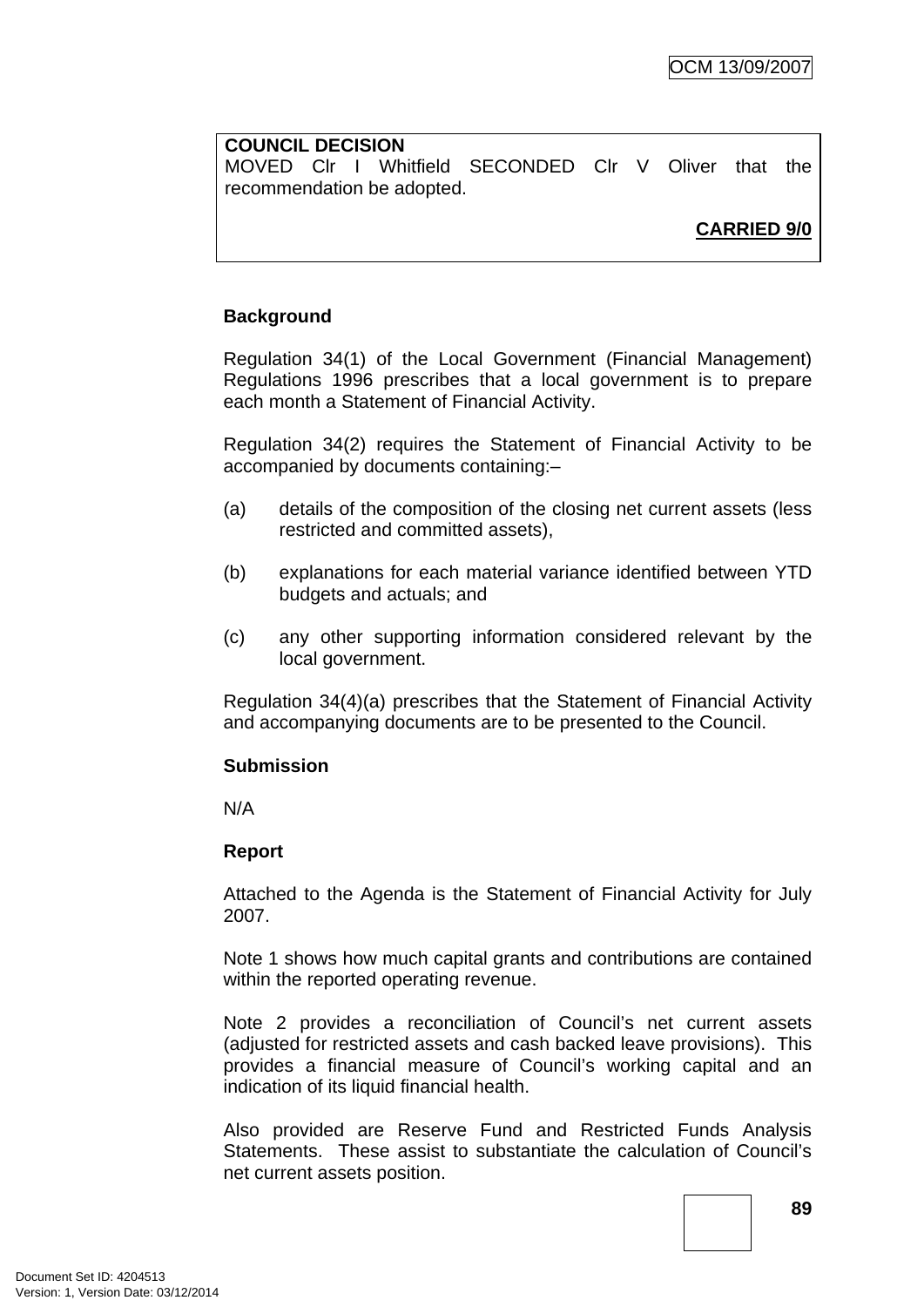The Reserve Fund Statement reports the budget and actual balances for Council's cash backed reserves, whilst the Restricted Funds Analysis summarises bonds, deposits and infrastructure contributions held by Council. The funds reported in these statements are deemed restricted in accordance with Australian Accounting Standard AAS27.

#### Material Variance Threshold

For the purpose of identifying material variances in Statements of Financial Activity, Financial Management Regulation 34(5) requires Council to adopt each financial year, a percentage or value calculated in accordance with Australian Accounting Standard AAS5 - Materiality. This standard defines materiality in financial reporting and states that materiality is a matter for professional judgement. Information is material where its exclusion may impair the usefulness of the information provided. AAS5 does offer some guidance in this regard by stating that an amount that is equal to or greater than 10% of the appropriate base amount may be presumed to be material.

The materiality threshold set by Council for the 2007/08 financial year \$50,000 or 10% (whichever is the greater). This was increased from \$10,000 from previous years to better focus reporting and management's attention to variances considered more material in view of Council's budget size.

#### Quarterly Performance Review of Investments

As required under Council Policy SFCS1, the City reports on a quarterly basis the performance of its monetary investments against a benchmark agreed by Council. The table below highlights the performance for the 2006/07 financial year as well as the performance for the last quarter.

| <b>Portfolio Performance</b><br><b>Period</b> | <b>Benchmark</b> | <b>Portfolio</b> | Variance   |
|-----------------------------------------------|------------------|------------------|------------|
|                                               |                  |                  |            |
| Last Month (June 2007)                        | 0.005%           | $0.001\%$        | $-0.004\%$ |
| Last three months                             | 1.61%            | 1.80%            | 0.190%     |
| Last six months                               | 3.21%            | 3.66%            | 0.450%     |
| Last twelve months                            | 6.42%            | 7.53%            | 1.110%     |
| <b>Weighted Average Funds</b>                 | \$54,150,000     |                  |            |
| <b>Additional Annual Income</b>               | \$601,065        |                  |            |

The performance for the financial year ending 30 June 2007 was 7.53% against the benchmark 90 day BBSW published by UBS of 6.42%. This additional 1.11% for the twelve months allowed the City to earn approximately \$601,000 in interest which is equivalent to a 2.25% rate increase the City did not have to impose on ratepayers.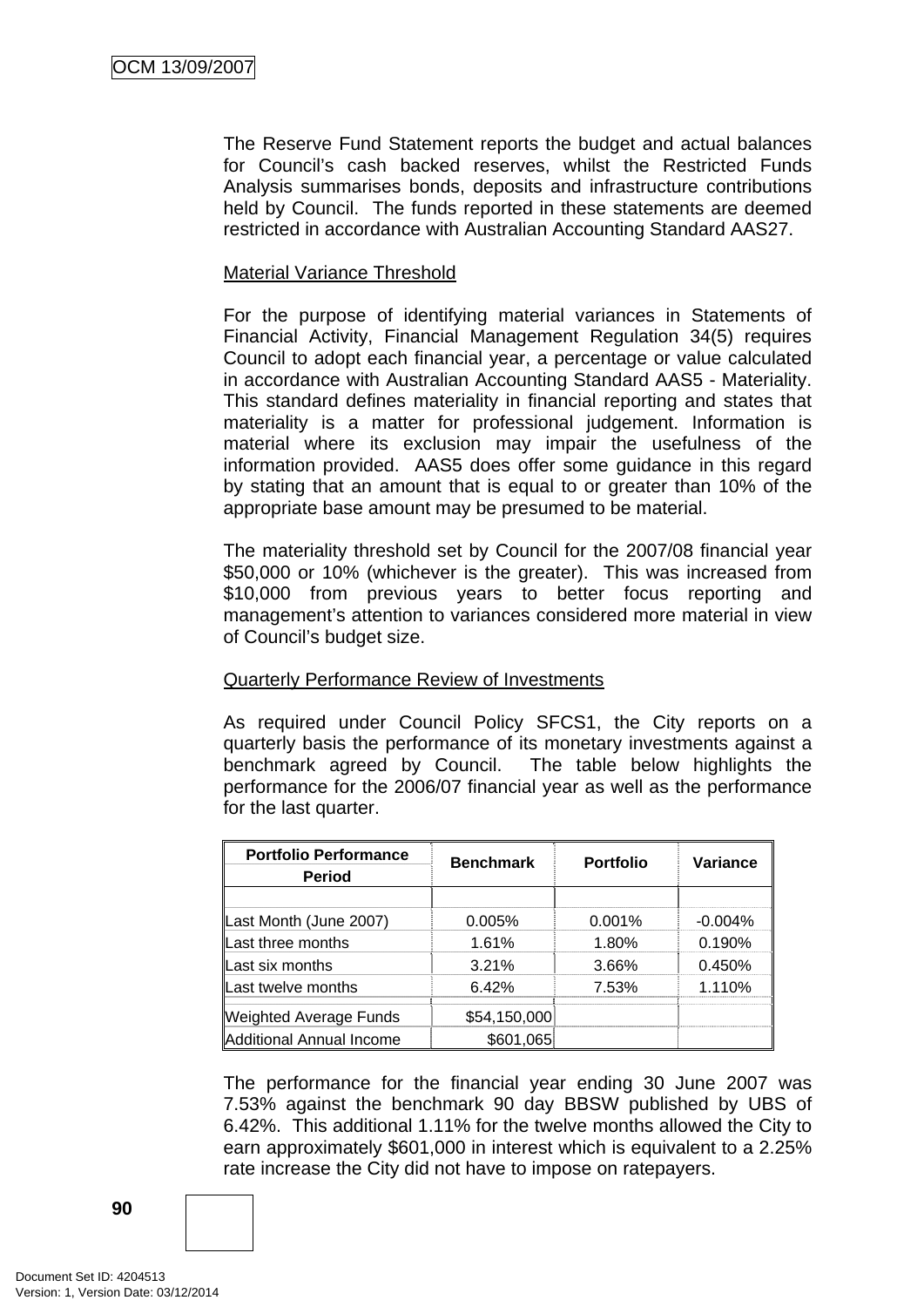The higher result has been achieved using an independent financial adviser, Oakvale Capital Ltd, who assesses all investment products offered to the City and does not promote products prepared by itself. Oakvale does not take fees or trailing commissions from financial promoters/banks. Oakvale also advise the City of Perth, City of Gosnells, Town of Cambridge amongst others.

### **Strategic Plan/Policy Implications**

#### *Governance Excellence*

*• To conduct Council business in open public forums and to manage Council affairs by employing publicly accountable practices.* 

### **Budget/Financial Implications**

Where variances reported are of a permanent nature, they will impact upon Council's end of year surplus/deficit position.

### **Legal Implications**

Section 6.4 of the Local Government Act, 1995 and Regulation 34 of the Local Government (Financial Management) Regulations 1996, refer.

#### **Community Consultation**

N/A

#### **Attachment(s)**

Statement of Financial Activity and associated reports – July 2007.

#### **Advice to Proponent(s)/Submissioners**

N/A

# **Implications of Section 3.18(3) Local Government Act, 1995**

Nil.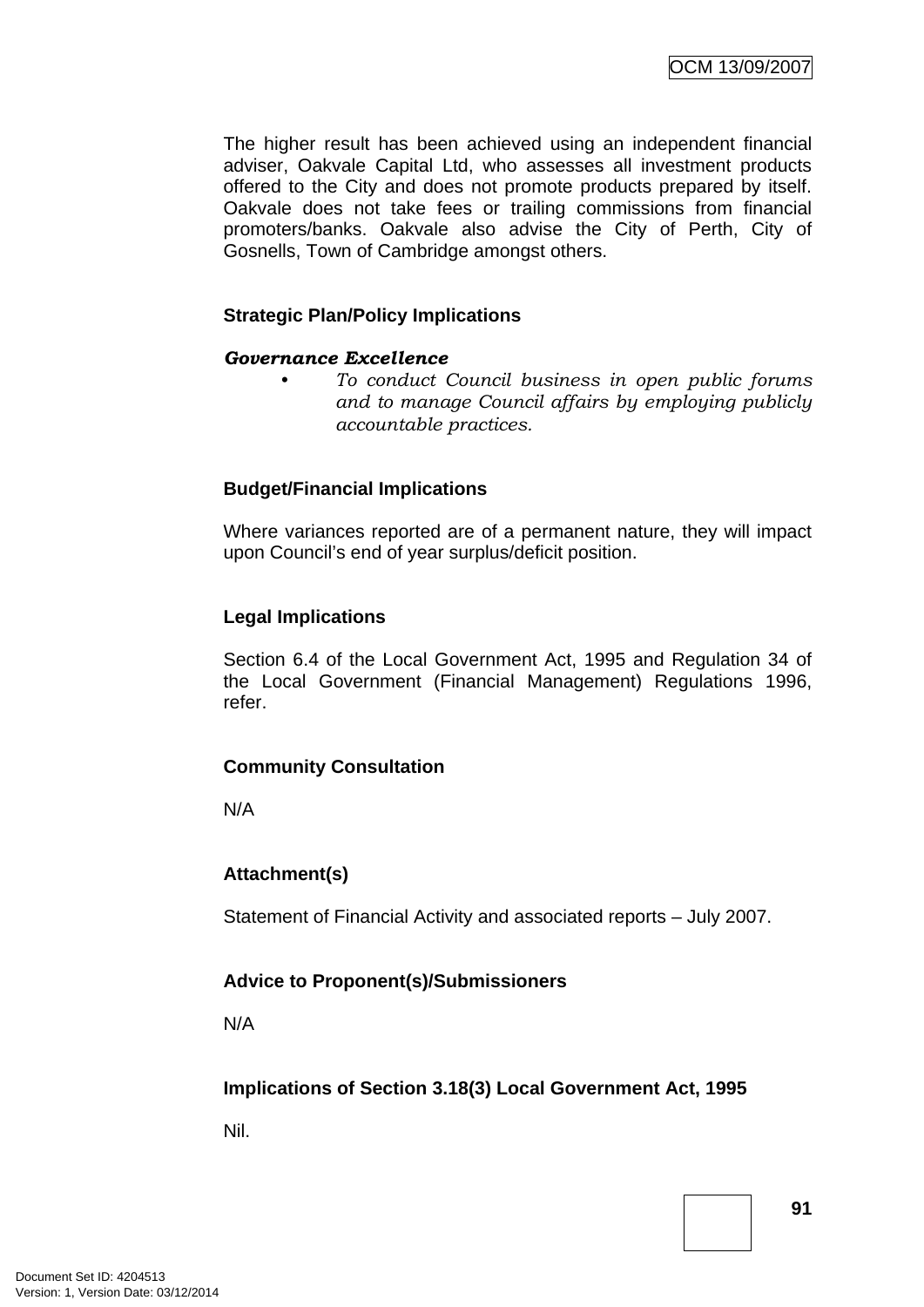#### **16. ENGINEERING AND WORKS DIVISION ISSUES**

### **16.1 (MINUTE NO 3550) (OCM 13/09/2007) - BEELIAR PRIMARY SCHOOL CAR PARKS (4413906) (S LEE) (ATTACH)**

#### **RECOMMENDATION**

That Council:

- (1) subject to agreement by the Department of Education and Training to item (3) below, provide funding assistance on a dollar-to-dollar basis with the Department of Education and Training, to construct 6 parking bays for set-down and pickup of students, on the street verge of Kowara Dale;
- (2) install parking restriction signs on street verges along The Grange, between Possum Glade and Birkett Avenue. The inscription on the signs shall be "*No Parking on Road and Verge, Monday to Friday*"; and
- (3) advise the Department of Education and Training that funding assistance cannot be considered for the additional parking facilities on the school ground of Beeliar Primary School; however, Council is prepared to construct the facilities at cost for the Department.

#### **COUNCIL DECISION**

MOVED Clr I Whitfield SECONDED Clr V Oliver that the recommendation be adopted.

**CARRIED 9/0**

#### **Background**

The Department of Education and Training requested possible funding assistance from Council to help rectify some parking problems at Beeliar Primary School.

#### **Submission**

- (1) Provide funding assistance to construct 6 parking bays on Kowara Dale, on the north side of the School;
- (2) Impose parking restriction zones on The Grange, between Possum Glade and Birkett Avenue, to stop vehicles parking on road and on verges; and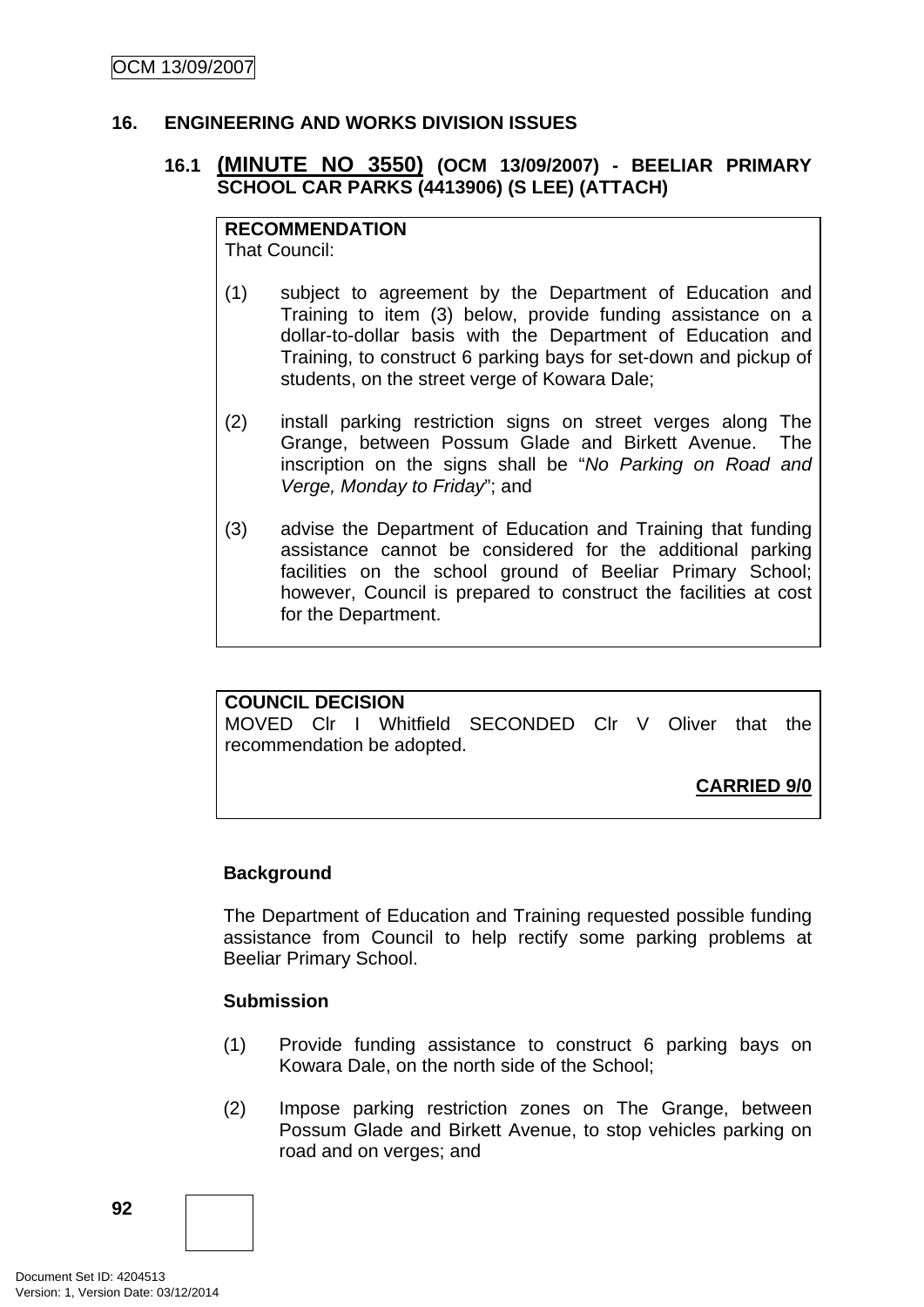- (3) Decline funding assistance but offer an at cost construction service to the Education Department to:
	- convert an existing garden bed on school ground into 6 additional car parking bays; and
	- widen the existing roundabout on school ground to provide for safe bus parking for pickup and set-down of students.

### **Report**

The Principal of the Beeliar Primary School invited Council's Design Manager and the Senior Project Officer of the Education Department to view and to discuss the parking issues the School has, possible solutions and funding prospects. A meeting was held on Tuesday 12<sup>th</sup> June 2007 at the School.

The Education Department wrote to Council on  $26<sup>th</sup>$  July and  $15<sup>th</sup>$ August respectively and requested possible funding assistance form Council either in the 2007/08 or 2008/09 financial year for the following;

- Provision of parking embayments along Kowara Dale;
- Conversion of an existing on-site garden bed into 8 additional car parking bays; and
- Widening of the existing on-site roundabout to provide for safe bus parking for pick-up and set-down of students.

In addition, the Education Department requested Council to provide "No Stopping" signage on street verges to prevent unauthorised parking.

# **Proposed Car Parks**

Preliminary design reveals that it is possible to:

- (1) Provide 6 parking embayments along Kowara Dale as a Kiss and Drop zone for the School;
- (2) To convert the garden bed on school ground to 6 addition parking bays; and
- (3) To modify the aforementioned roundabout to provide for safe bus parking for pick-up and set-down of students.

 The concept plans were emailed to the School Principal and the Senior Project Officer of the Education Department on 10<sup>th</sup> August, 2007. Both of them are happy with the concept plans. The School Principal, however, asked if more parking embayments can be provided along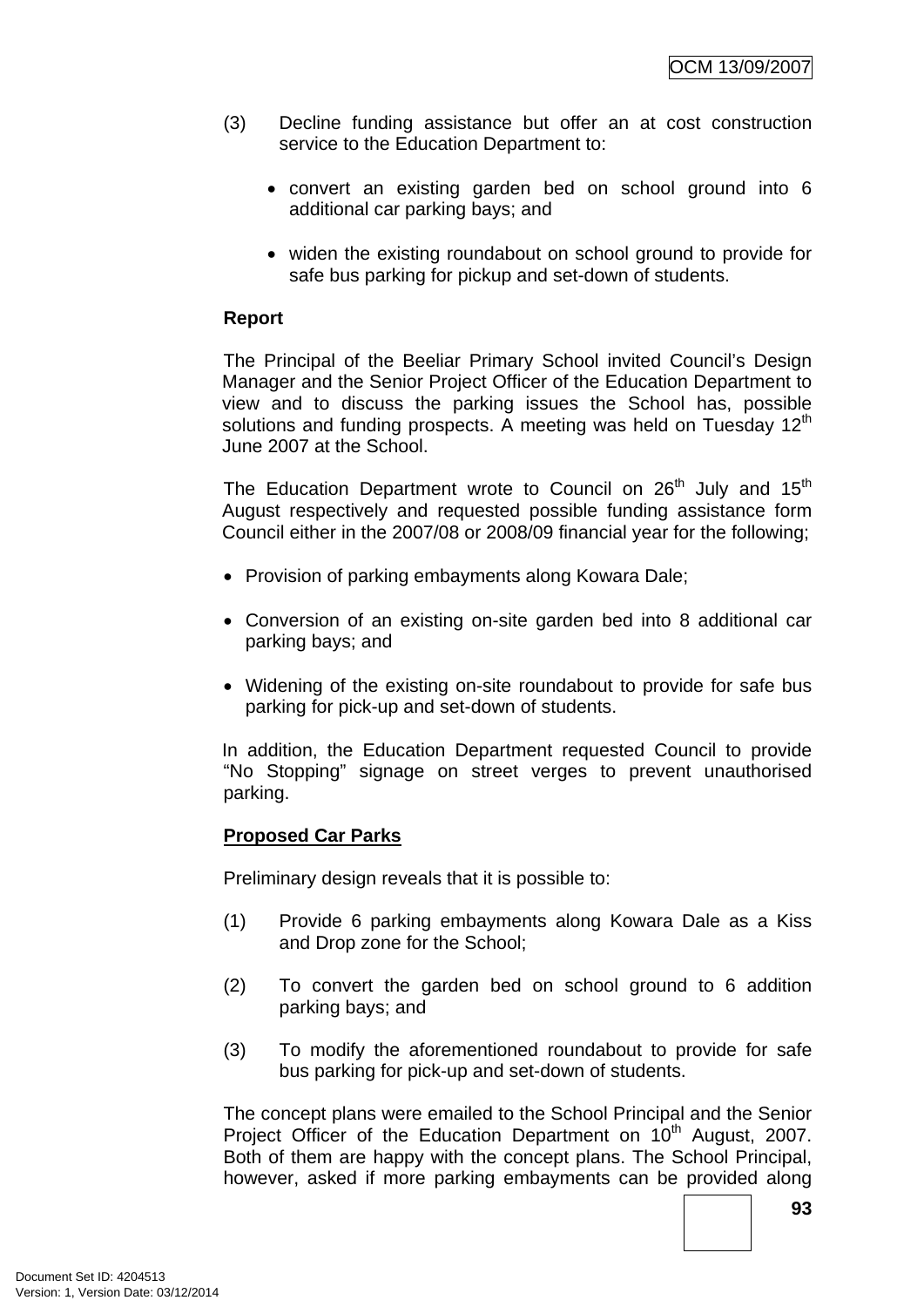Kowara Dale, while acknowledging that it will require the relocation of existing drainage pit. As this is additional to what was agreed on during the on-site meeting on 12/6/2007, further discussions on this suggestion will be made with the Principal and the Education Department to ascertain if additional parking bays are warranted and if the Education Department is willing to put in the additional contribution towards the capital work.

 The estimated costs for the above works as shown on the attached concept plans are as follows:

- $\bullet$  \$18,500 for item (1);
- **510,000 for item (2); and**
- $\bullet$  \$3,000 for item (3).
- Total cost to the City of Cockburn \$ 9,250
- Total cost to the Dept of Education and Training \$22,250

 As the proposed parking bays on Kowara Dale will become an asset of the City, it is recommended that Council provides funding assistance on a-dollar-to-dollar basis with the Education Department for the construction of this facility.

 As the additional parking facilities on School ground will be the assets of the Education Department; it is therefore not recommended to spend ratepayers' funds to improve or create State Government's asset. It is however recommended Council offers the Education Department an at cost service opportunity for constructing the facilities.

#### **Proposed Parking Restriction**

 The School Principal expressed concerns that illegal verge parking that regularly occurs causes safety issues for children.

 Site observations confirm that verge parking along The Grange occurs regularly during school finishing time; and there are parking restriction signs on Possum Glade but not on The Grange. For safety of school children, the Education Department's request is supported.

#### **Strategic Plan/Policy Implications**

#### *Infrastructure Development*

*• To construct and maintain community facilities that meet community needs.* 

#### *Lifestyle and Aspiration Achievement*

*• To deliver our services and to manage resources in a way that is cost effective without compromising quality.* 

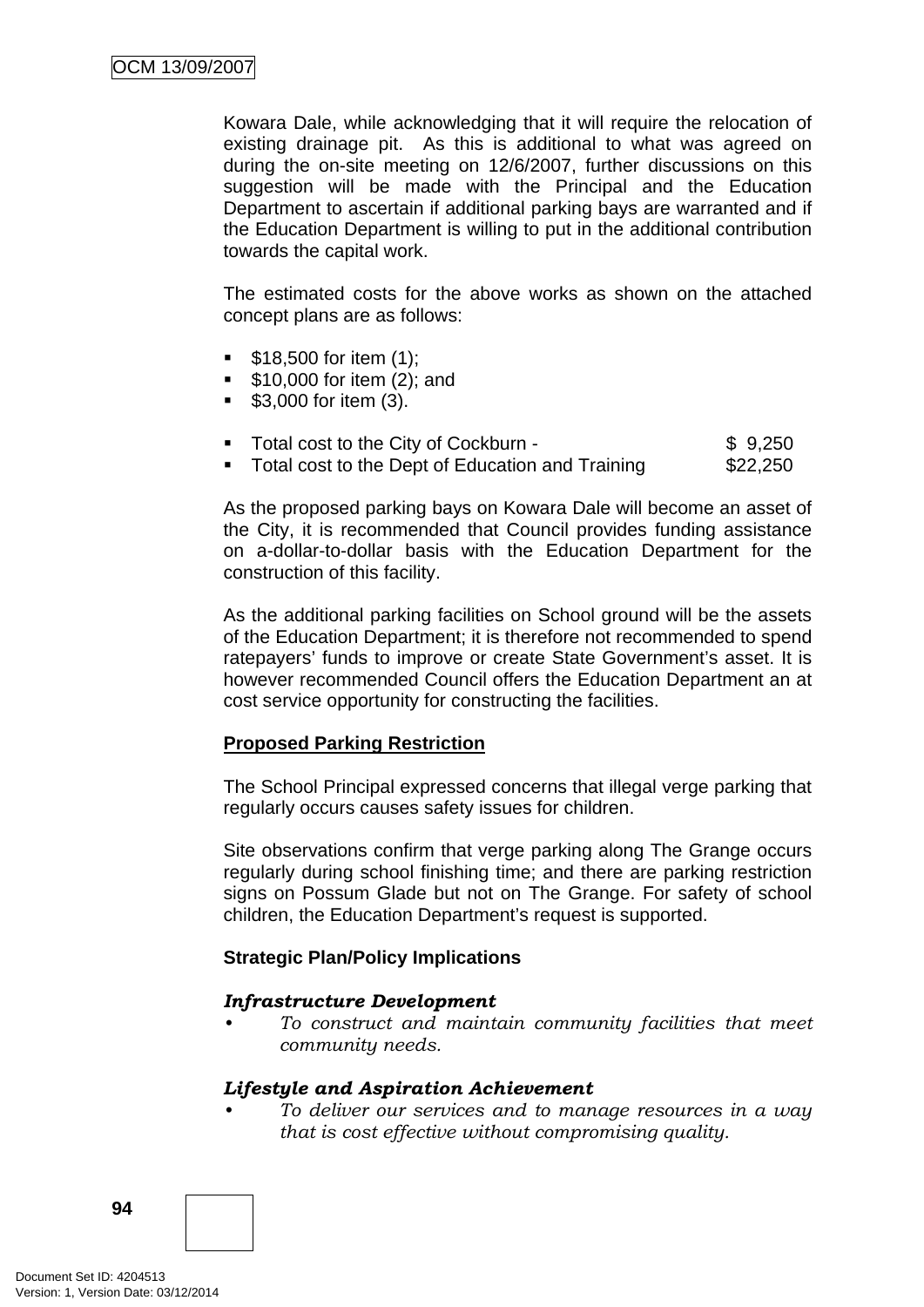# *Transport Optimisation*

- *To construct and maintain roads which are convenient and safe for vehicles, cyclists and pedestrians.*
- *To achieve provision of an effective public transport system that provides maximum amenity, connectivity and integration for the community.*

## **Budget/Financial Implications**

Funds are available in account CW2215 (\$90,753) Traffic Safety Management – Traffic Calming and Minor Works. It is suggested that up-to a maximum of \$12,000 of these funds can be used for the construction of 6 parking bays in Kowara Dale without affecting other priorities for traffic calming and minor works.

Should additional costs be required, it is suggested that the proposed capital works be submitted to Council for consideration for inclusion in the financial year of 2008/09

### **Legal Implications**

N/A

### **Community Consultation**

Council's Design Manager met with Cliff Carr, Senior Project Officer, Capital Programs Branch, the Department of Education and Ms Kristy Mularczyk, Principal of Beeliar Primary School at Beeliar Primary School on Tuesday, 12<sup>th</sup> June 2007 to discuss the parking issues; and provided concept plans on Friday 10<sup>th</sup> August 2007 for information and comment.

The Roadwise Committee of the Beeliar Primary School identified at its meeting held on 19<sup>th</sup> June 2007 that the provision of Kiss and Drop zone on Kowara Dale is the best option.

# **Attachment(s)**

- (1) Letter from the Department of Education, dated  $15<sup>th</sup>$  August 2007, CTR07/22312.
- (2) Concept Plan 1 Street Parking, Kowara Dale.
- (3) Concept Plan 2 School Site Additional Parking.
- (4) Concept Plan 3 Parking Restriction Plan.

#### **Advice to Proponent(s)/Submissioners**

The Proponents and those who lodged a submission on the proposal have been advised that this matter is to be considered at the 13 September 2007 Council Meeting.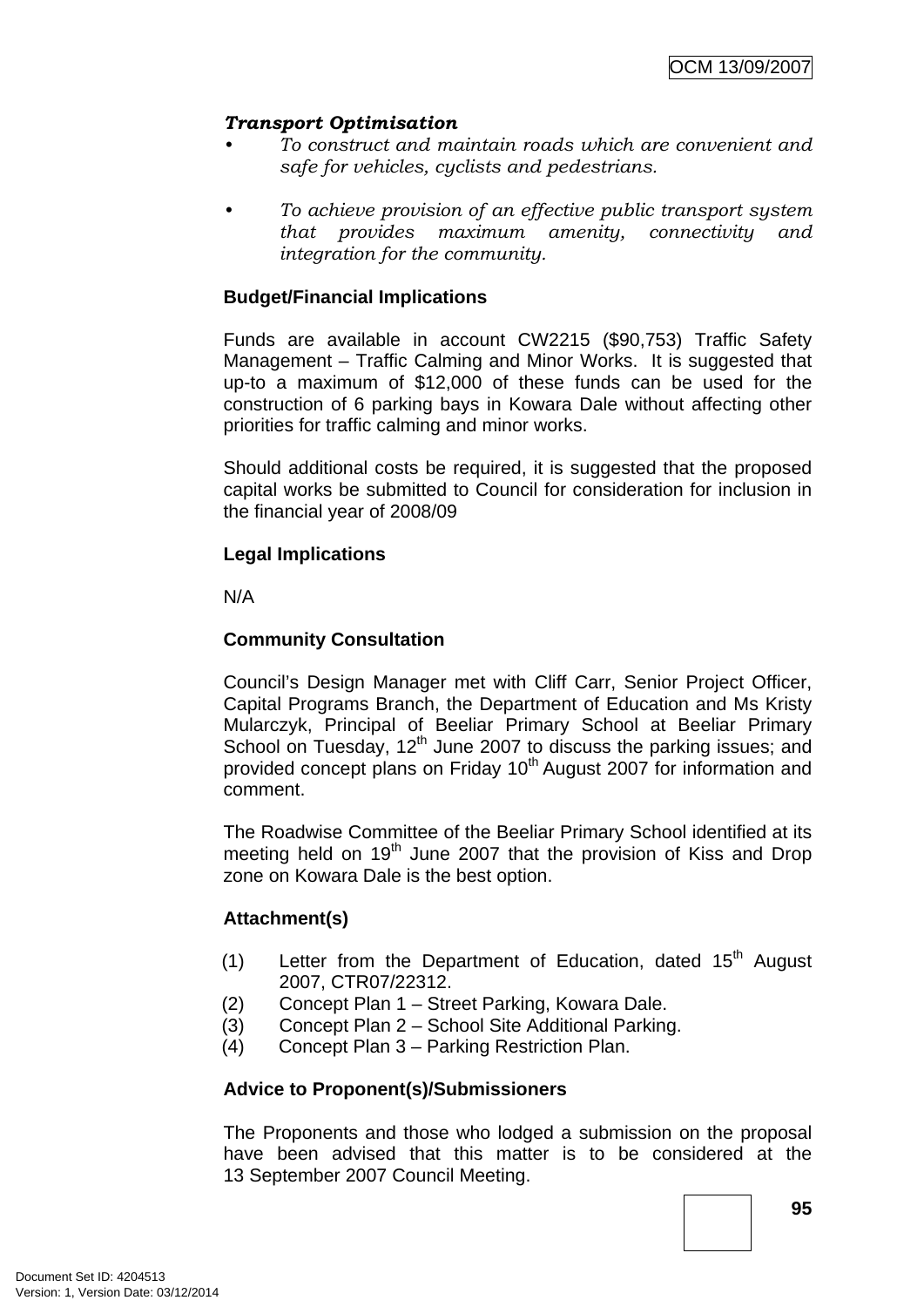### **Implications of Section 3.18(3) Local Government Act, 1995**

Nil.

#### **17. COMMUNITY SERVICES DIVISION ISSUES**

#### **17.1 (MINUTE NO 3551) (OCM 13/09/2007) - MINUTES OF THE BUSH FIRE ADVISORY COMMITTEE MEETING HELD ON 16 AUGUST 2007 (1550) (R. AVARD) (ATTACH)**

# **RECOMMENDATION**

That Council:

- (1) receive the Minutes of the Bush Fire Advisory Committee Meeting held on 16 August 2007 and the recommendations contained therein be adopted; and
- (2) approve the location of the Department of Conservation's (DEC) fire truck in the Jandakot Volunteer Bush Fire Brigade's shed on the understanding that the vehicle be shared and all insurance aspects are met by the Department of Conservation and the City's Volunteer Insurance Policy.

### **COUNCIL DECISION**

MOVED Clr I Whitfield SECONDED Clr V Oliver that the recommendation be adopted.

**CARRIED 8/0**

#### **Background**

The Bush Fire Advisory Committee conducted a meeting on 16 August 2007. The Minutes of the Meeting are required to be presented to Council and its recommendations considered by Council.

#### **Submission**

The Minutes of the Bush Fire Advisory Committee Meeting is attached to the Agenda. Items dealt with at the Committee Meeting form the Minutes of that meeting.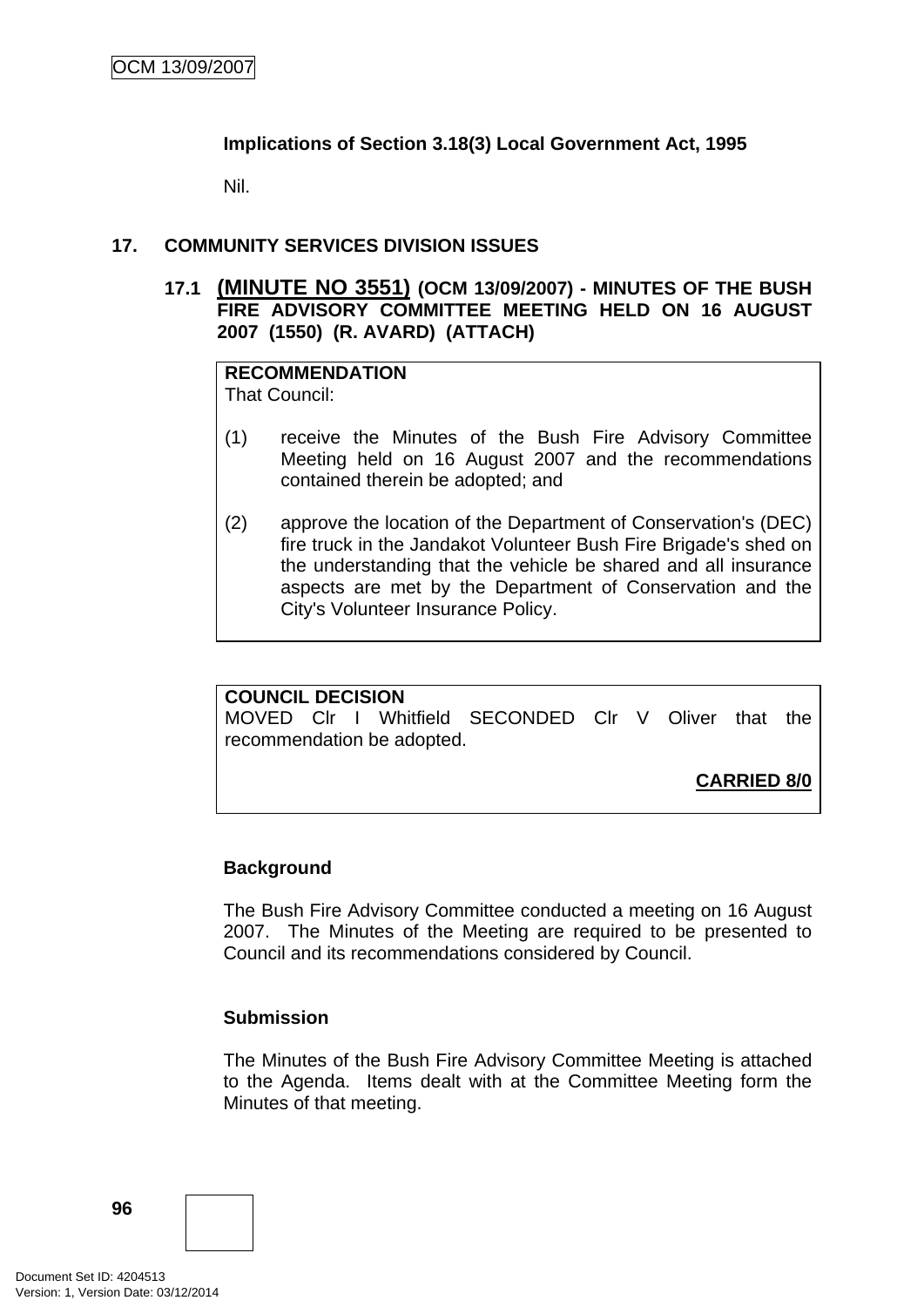### **Report**

Minutes of the Meeting of the Bush Fire Advisory Committee held on 16 August 2007 are attached for consideration by Council.

A request has been made by the Department of Conservation (DEC) to locate a fire truck in the Jandakot Volunteer Bush Fire Brigade shed. This proposal has been supported by the Jandakot Volunteer Bush Fire Brigade as it provides an additional resource that can be shared between the Jandakot Brigade and DEC. As this matter was not included in the Agenda of the Bush Fire Advisory Committee Meeting due to it not being received in time for inclusion Council agreement to the proposal is sought. All insurance aspects for the use of the vehicle are covered by the City's Volunteer Insurance Policy and by DEC as a State Government Authority.

An Elected Member may withdraw any item from the Committee Meeting for discussion and propose an alternative recommendation for Council's consideration.

### **Strategic Plan/Policy Implications**

#### *Governance Excellence*

*• To conduct Council business in open public forums and to manage Council affairs by employing publicly accountable practices.* 

#### **Budget/Financial Implications**

Should the lease arrangements proceed all fees and charges will be met by FESA.

#### **Legal Implications**

N/A

#### **Community Consultation**

N/A

# **Attachment(s)**

Minutes of the Bush Fire Advisory Committee Meeting - 16 August 2007.

# **Advice to Proponent(s)/Submissioners**

N/A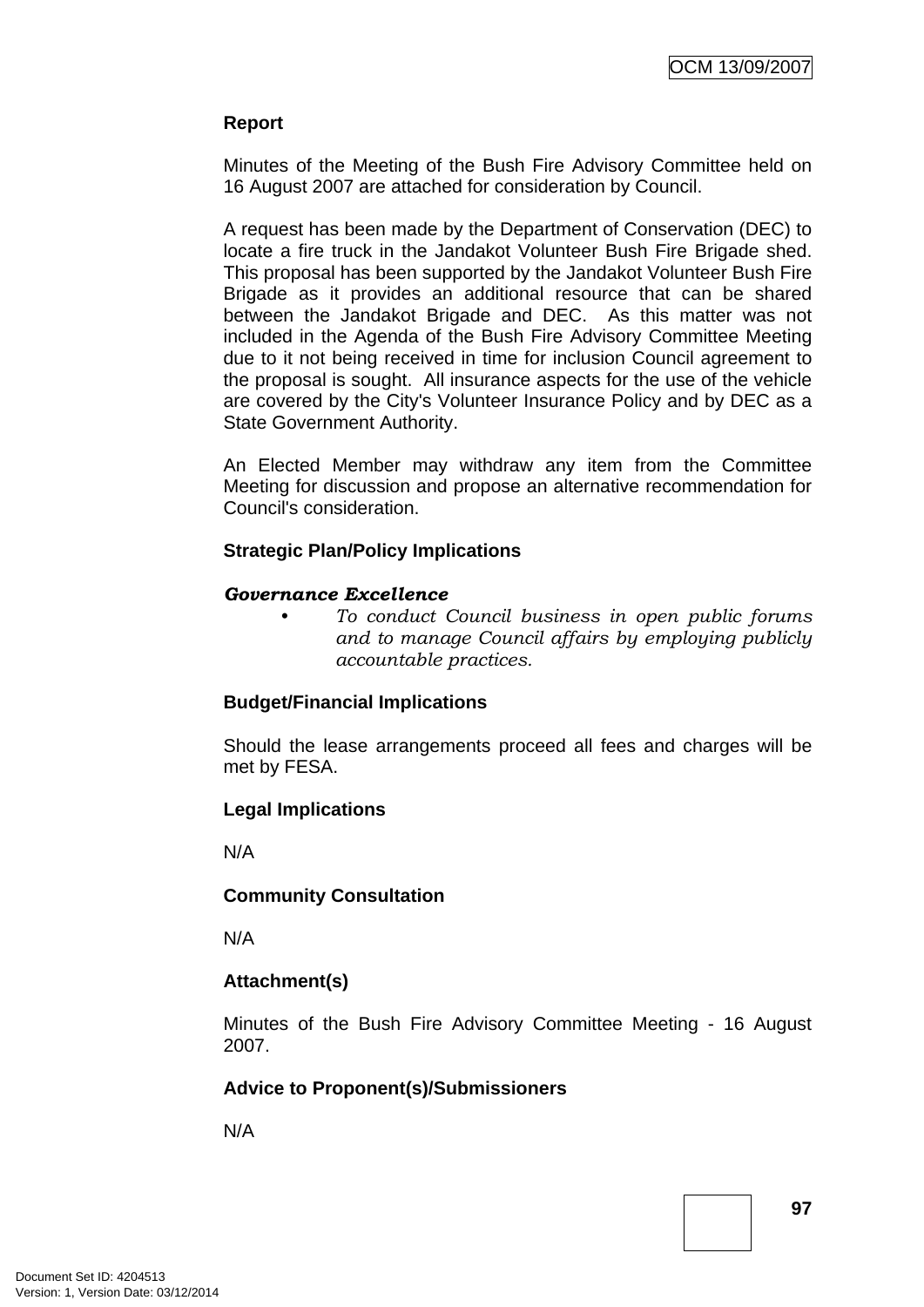### **Implications of Section 3.18(3) Local Government Act, 1995**

Nil.

### **17.2 (MINUTE NO 3552) (OCM 13/09/2007) - CIVIC CENTRE INTERIM USAGE (8188) (D. GREEN)**

#### **RECOMMENDATION**

That Council not return the Civic Centre Main Hall to its original condition to allow for it to be available for hire, pending a Council decision on the future use of the Hall, as part of the preparation of the Phoenix Central Revitalisation Plan.

#### **COUNCIL DECISION**

MOVED Clr I Whitfield SECONDED Clr V Oliver that the recommendation be adopted.

**CARRIED 9/0**

### **Background**

Since late 2005 the Civic Centre Hall has been utilised by the City of Cockburn primarily as office space, during the period of refurbishing the Administration Building. With the impending relocation of the majority of administrative functions back to the main Council offices due by the end of September 2007, the issue of the short term use of the Hall needs to be resolved.

As a result, an item was presented to the August 2007, Council meeting, seeking approval to revert the Main Hall as a community facility for public hire.

This recommendation was premised on the basis that Council had provided funds in its 2007/08 Budget of \$200,000 for design and documentation for the Civic Centre Redevelopment, including the future Seniors Centre, which was anticipated to take at least 2 years to undertake.

Subsequently, at its Ordinary meeting held on 9 August 2007, Council resolved:

*to defer consideration of interim usage of the Cockburn Civic Centre until the September 2007 Ordinary Council Meeting to allow the Regional Seniors Group to be consulted by Council prior to the September meeting regarding the proposed changes of plan*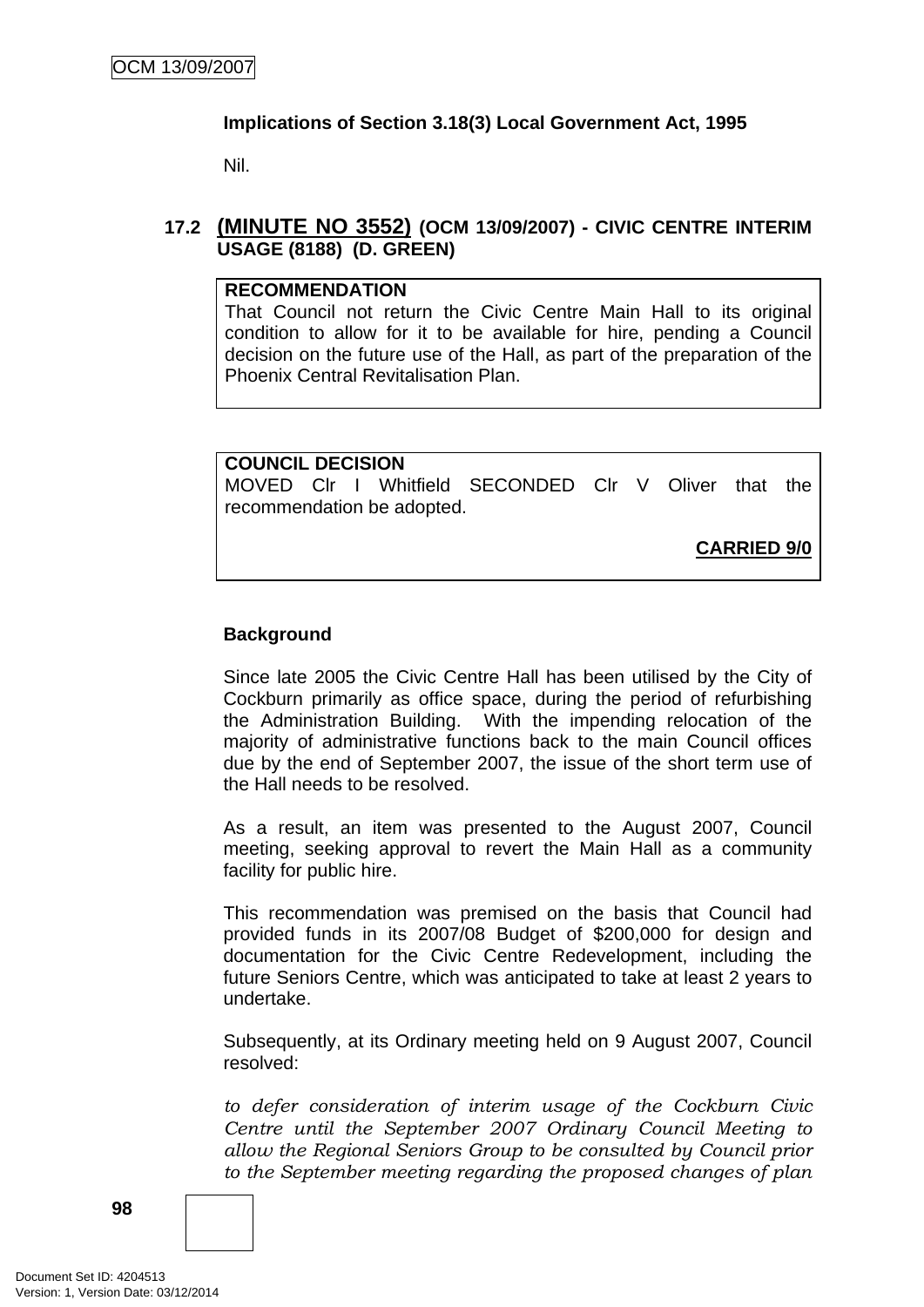*for temporary usage and the future development of the Civic Centre Precinct.*

The deferral was because of an expectation by the Regional Seniors Group that the Civic Centre was to be refurbished as a Seniors Centre, upon it being vacated by the City's Administration.

#### **Submission**

N/A

#### **Report**

In accordance with the Council decision of 9 August 2007 a consultative meeting was held with the Regional Seniors Group on 22 August 2007. The general view of the Regional Seniors Group was the strong desire for a Seniors Centre to be constructed on the Civic Centre Precinct site as a priority.

With this in mind, Council may wish to reassess any proposal to revert the Civic Centre for public hire purposes, given that funding required to restore the Hall to a condition suitable for public hire, will not be recouped, if Council wishes to expedite the conversion of some, or all, of the Civic Centre for the purposes of a Seniors Centre.

Such a decision could be made as early as May 2008, should Council adopt a recommendation to prepare a Revitalisation Plan for the Phoenix Park Precinct, which includes the land upon which the Civic Centre Hall is located. One of the facilities recommended for inclusion in the Plan is a Seniors Centre, which could potentially be included in a staged development programme to commence as early as late 2008. Should Council resolve to proceed that way, it could be reasonably expected that the Civic Centre Hall will be vacant for a period of 12-18 months minimum.

Some of the space which will be made available as a result of the relocation of Staff to the main Administration Building will be required for Council's ongoing use for a short term.

This includes an area which was originally used as a store room for the Main Hall area and which has been converted as a space to house some of Council's official Records. This space is 41 sq.m. and will be required for its present purpose while the documents contained there are assessed for currency and either scanned in digital form or archived and stored off site.

In addition, there is currently an array of Council furniture and equipment stored off site in sea containers, which are recommended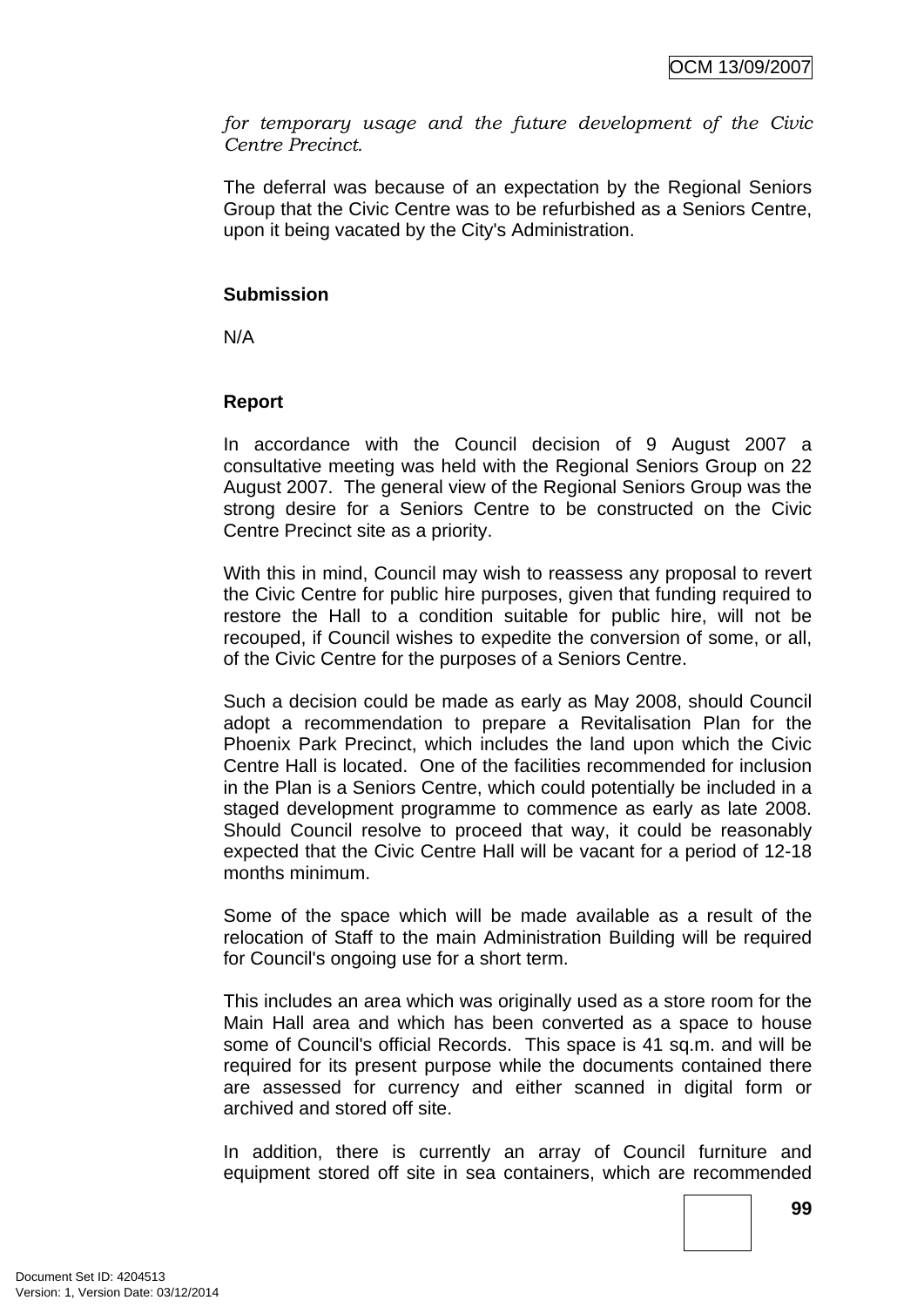for relocation to a more suitable area. Much of this is furniture associated with Council arranged functions (chairs, trestles, staging, etc.), as well as valuable historical artefacts such as Honour Boards, which would more suitably be located in a more protected environment. It is envisaged that approximately 100 sq.m. will be required for all these items combined. Also, much of the office furniture and equipment currently in use by Staff in the Civic Centre will become surplus to requirements following the relocation of those Staff back to the main Administration Building by the end of September. It is likely that some time will be required to assess what furniture is able to be used by other Staff, external Council services or community organisations, prior to disposing of any left over surplus.

Another area within the current Hall which receives extensive use as a Staff resource is the Staff Training Room, which currently takes up around 35 sq.m. and is equipped with a number of computers. This area has been used extensively for Staff training purposes and, although it is proposed that portable laptop computers will fulfil this need in future, such an area will provide an invaluable ongoing resource in the short term while the alternative arrangements are made.

Finally, there are the two transportable buildings immediately adjacent to the Civic Hall which currently house the Human Resources (HR) Unit of Council and the Volunteer Resource Centre (VRC).

Accommodation is available within the new building for the HR Staff, however, no allowance has been made for the two VRC Staff in the long term. On the basis that the transportable units would be an unsightly feature within the Civic grounds, arrangements have been made to have both these buildings taken off site following the Staff relocation process.

As it is preferable for the VRC to be located in a high traffic area, it is proposed that a place for the service be provided within the same area for the time being. An area within the Civic Centre Hall utilising current staff space located close to an external door on the eastern side, could be comfortably accommodated and would considerably improve the working conditions endured by staff in their current, or similar location.

In summary, it is proposed that Council not resolve at this time to return the Hall for public hire purposes, given that a decision to do so would require significant expenditure which would not be recouped in the short term, if a decision is made to convert the premises to a Seniors Centre and because of the requirement and capacity for the facility to be utilised for Council related services and purposes in the interim.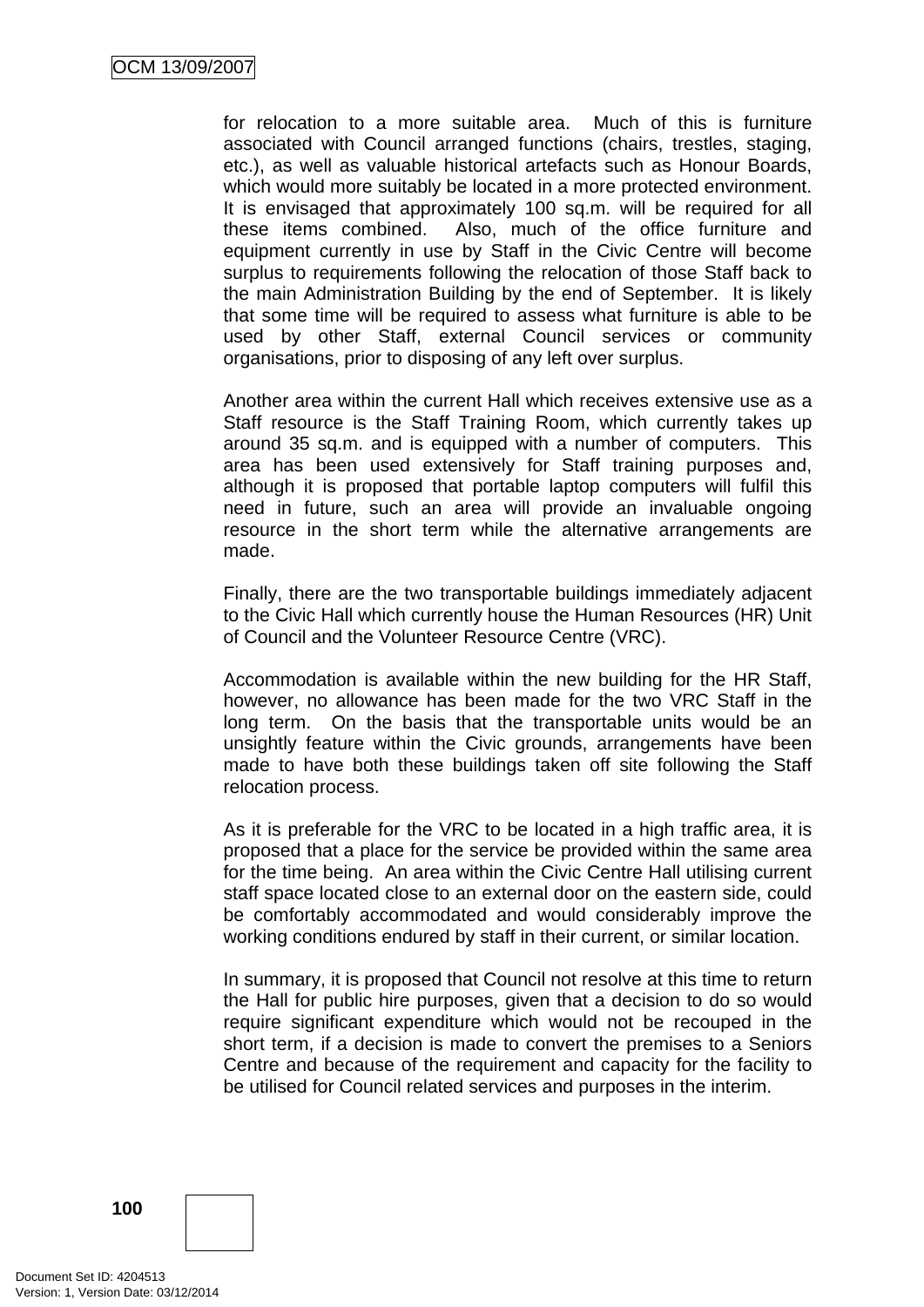# **Strategic Plan/Policy Implications**

# *Demographic Planning*

- *To ensure the planning of the City is based on an approach that has the potential to achieve high levels of convenience and prosperity for its citizens.*
- *To ensure development will enhance the levels of amenity currently enjoyed by the community.*

# *Infrastructure Development*

- *To construct and maintain community facilities that meet community needs.*
- *To provide an appropriate range of recreation areas that meets the needs of all age groups within the community.*

# **Budget/Financial Implications**

Council has carried forward \$82, 656 towards the cost of redesigning the Civic Centre to convert to a Seniors Centre. There is a further \$200,000 for design and documentation for the Civic Centre Redevelopment, inclusive of design for a future Seniors Centre.

# **Legal Implications**

N/A

# **Community Consultation**

N/A

# **Attachment(s)**

N/A

# **Advice to Proponent(s)/Submissioners**

The Regional Seniors Group has been advised that this matter is to be considered at the 13 September 2007 Council Meeting.

# **Implications of Section 3.18(3) Local Government Act, 1995**

Nil.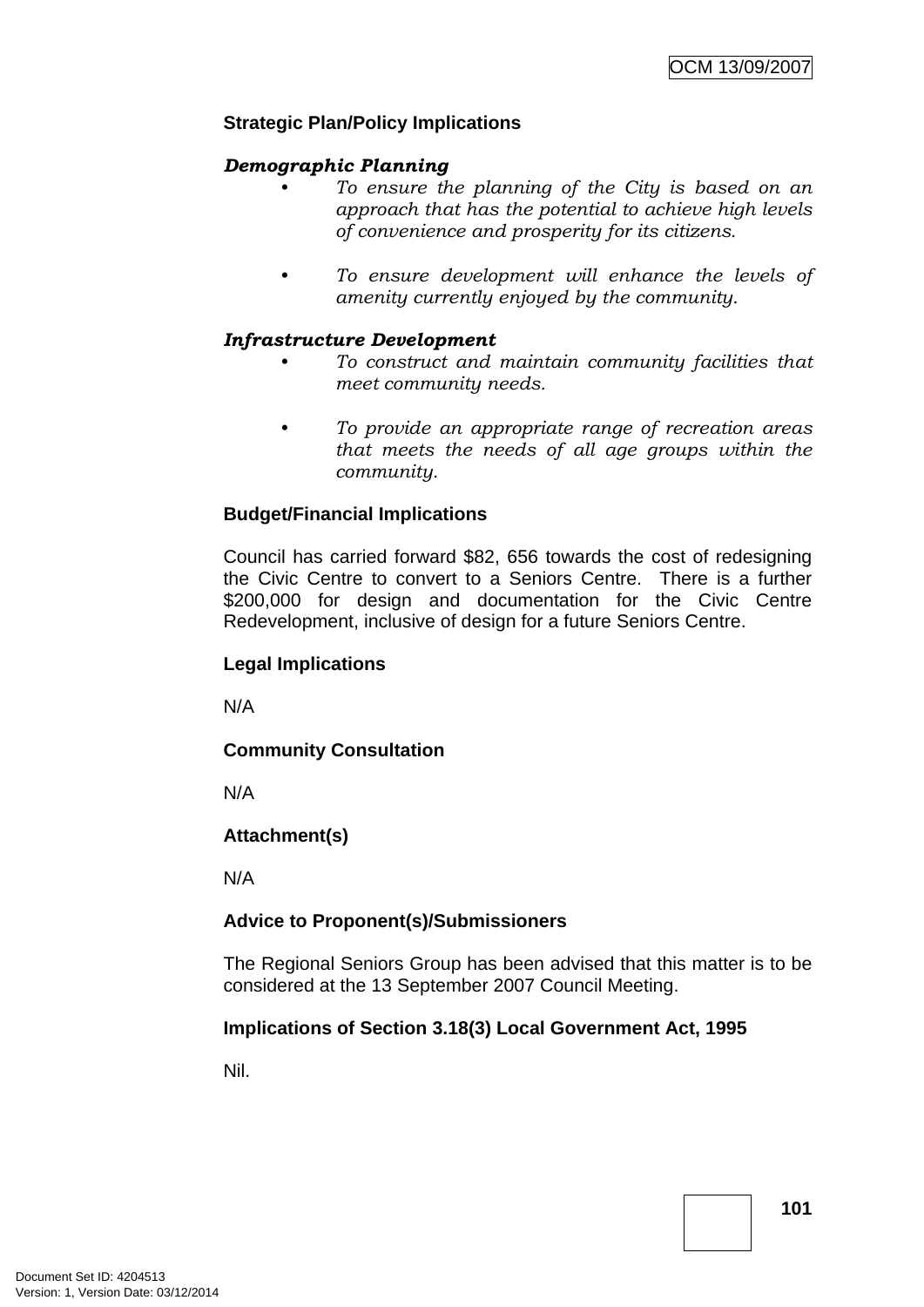## **17.3 (MINUTE NO 3553) (OCM 13/09/2007) - OLD SCOUT HALL - FREDERICK ROAD, HAMILTON HILL (2201149) (R. AVARD) (ATTACH)**

# **RECOMMENDATION**

That Council:

- (1) advise the Cockburn Sub-Branch of the RSL that it is prepared to terminate the current lease the Branch has over the Old Scout Hall in Frederick Road, Hamilton Hill and that it intends to demolish the building; and
- (2) reallocate the \$21,000 set aside in account CW 4264 Re-roofing Scout Hall, Frederick Road for the demolition of the building, together with an additional sum of \$9,000 to undertake the required works, with funds being transferred from the Major Building Refurbishment Reserve Fund.

**TO BE CARRIED BY AN ABSOLUTE MAJORITY OF COUNCIL**

# **COUNCIL DECISION**

MOVED Clr I Whitfield SECONDED Clr A Tilbury that the recommendation be adopted.

# **CARRIED BY ABSOLUTE MAJORITY OF COUNCIL 9/0**

# **Background**

Council at its meeting of 21 August 2004 resolved as follows:

- *(1) enter into a lease agreement with the City of Cockburn RSL for the use of lot 14 Frederick Road Hamilton Hill for a period of 5 years with an option for a further 5 years, with the following terms and conditions:-* 
	- *1. for peppercorn rental:-* 
		- *(a) Lessee is responsible for all upgrading, maintenance and outgoings associated with the property;*
		- *(b) All other terms and conditions agreed to the satisfaction of the Chief Executive Officer;*
- *(2) grant approval for the construction of a fence on the rear boundary of the property.*

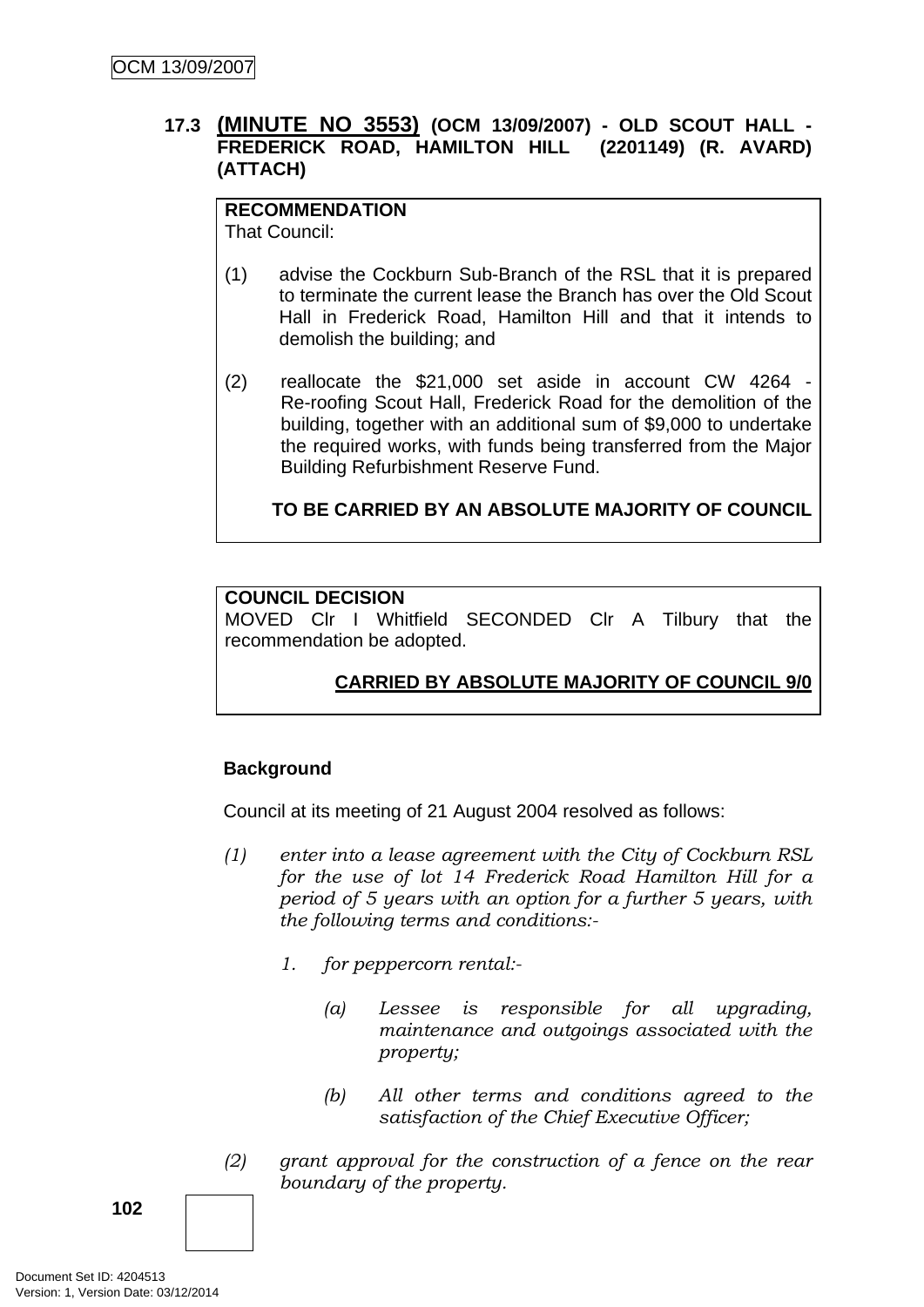The hall located on the reserve a portion of which is used a for drainage.

#### **Submission**

The Cockburn RSL has written to the City seeking to withdraw from the lease arrangement for the use of the old Scout Hall in Frederick Road in Hamilton Hill and proposing that the building be demolished.

#### **Report**

The old Scout hall located near the corner of Frederick Road and Forrest Road in Hamilton Hill is in very poor condition and substantially clad with asbestos sheeting. The kitchen and toilet facilities are similarly in poor condition and not compliant with current Health Department requirements. The Scout Hall has little use, which is anticipated to remain the case due to the poor condition of the building.

Furthermore the external appearance of the building is poor and distracts from the general appearance of the area. The removal of the old Scout Hall will provide the opportunity to create a pleasant grassed area between the RSL building and the newly fenced drainage basin.

The Cockburn RSL has made substantial improvements to its adjoining premises that now meet the requirements of the Club and is available for hire by other groups. The soon to be completed Memorial Hall will provide a quality venue for hire to local community members.

It is proposed that Council demolish the old Frederick Road Scout Hall and offer the area to the Cockburn RSL at a peppercorn rental. Should the RSL not take up the offer the City will retain the land as undeveloped.

#### **Strategic Plan/Policy Implications**

#### *Infrastructure Development*

*• To construct and maintain community facilities that meet community needs.* 

#### **Budget/Financial Implications**

Council has placed \$21,000 (CW-4264) on its Municipal Budget to replace the asbestos roof on the building. There is no allocation made to upgrade other facilities in the building such as the toilets and kitchen.

Quotations to demolish the building are in the vicinity of \$30,000. Should Council resolve to demolish the building there will be an additional \$9,000 required for the work to proceed, with funds being transferred from the Major Building Refurbishment Reserve Fund.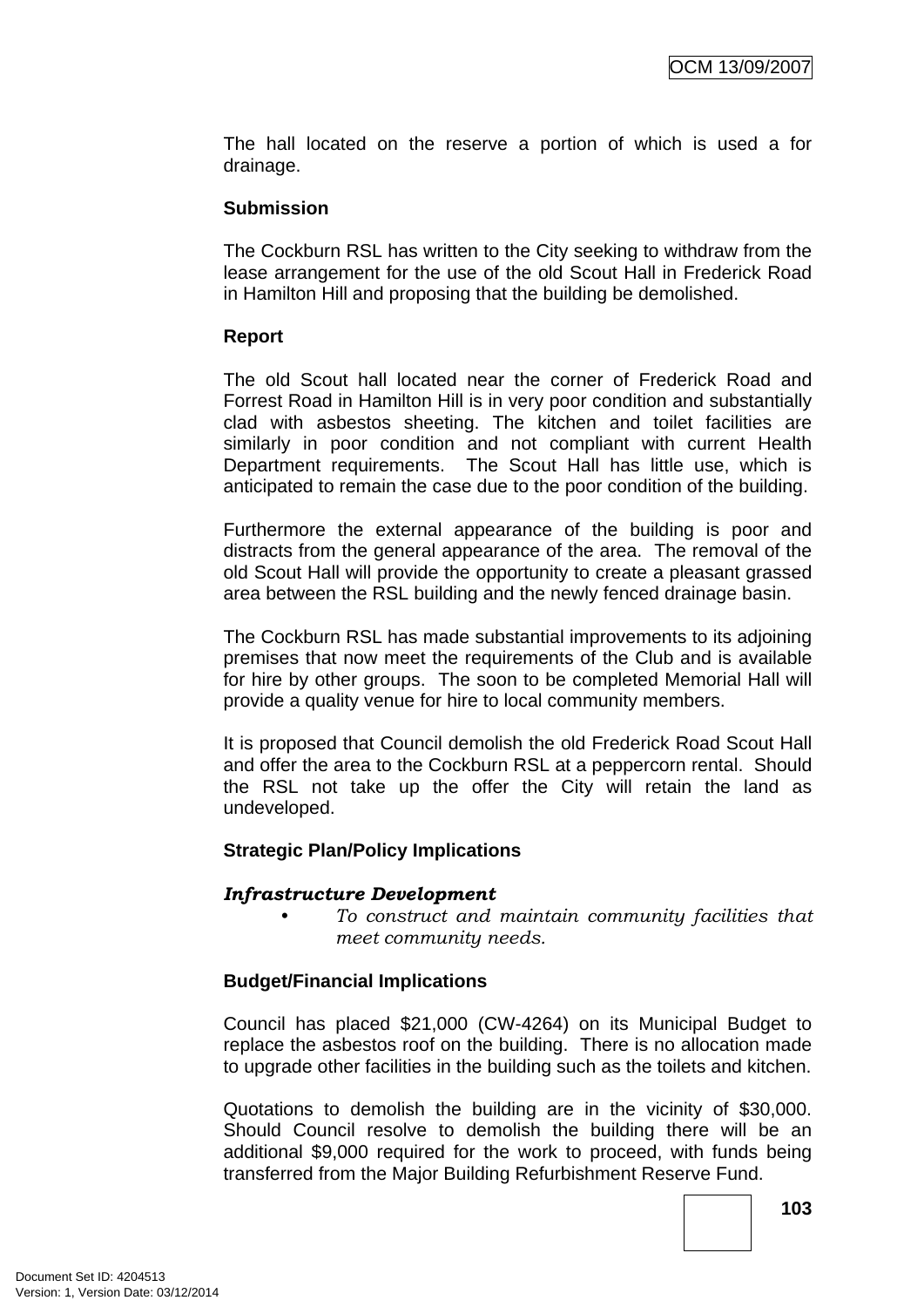## **Legal Implications**

N/A

### **Community Consultation**

The Cockburn RSL is the immediate neighbour to the facility and have had a long term interest in the building. The RSL is supportive of its demolition.

### **Attachment(s)**

Site Plan.

#### **Advice to Proponent(s)/Submissioners**

The Proponent has been advised that this matter is to be considered at the 13 September 2007 Council Meeting.

### **Implications of Section 3.18(3) Local Government Act, 1995**

Nil.

### **17.4 (MINUTE NO 3554) (OCM 13/09/2007) - MEMORIAL HALL COMMUNITY CULTURAL AND ARTS FACILITIES FUNDING (4623) (C COOPER)**

# **RECOMMENDATION**

That Council approve an application for funding from the Department of Culture and the Arts Community Cultural Facilities Fund for retractable seating, fixed gallery hanging system and fixed sound system for the refurbished Memorial Hall.

### **COUNCIL DECISION**

MOVED Clr I Whitfield SECONDED Clr V Oliver that the recommendation be adopted.

**CARRIED 9/0**

# **Background**

Council at its meeting of 22 December 2006 resolved accept a tender for the refurbishment and additions to the Memorial Hall and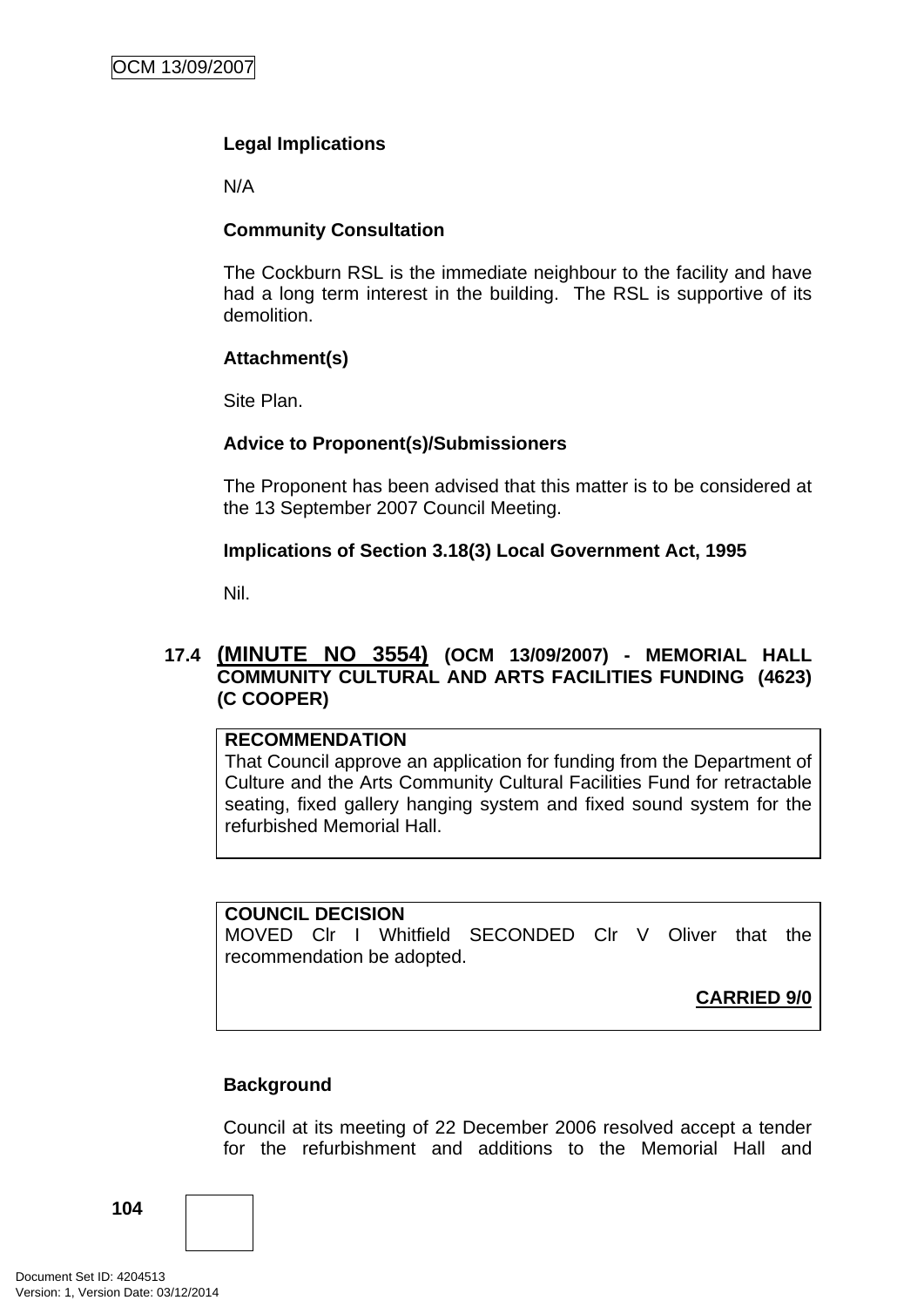landscaping of the building in accordance with the plans and specifications for the project.

#### **Submission**

An application for a grant from the Department of Culture and the Arts requires a resolution of Council in support of an application from The Community Cultural and Arts Facilities Fund.

### **Report**

The opportunity has arisen through the Department of Culture and the Arts to seek a grant for the provision of specific items for the Memorial Hall redevelopment.

The Memorial Hall is due to be re-opened in early 2008 and as part of the internal fit-out it is desirous to have some fixed retractable seating mixed with loose seating options for the main hall, a fixed hanging system in the smaller drum hall area and a quality sound system fitted to compliment the lighting and theatre aspects of the refurbishment. These items were all identified in the original quantative survey reports as provisional items and a cost estimate supplied.

| Retractable seating         | (fixed) | \$55 000 |
|-----------------------------|---------|----------|
| <b>Sound System</b>         |         | \$30 000 |
| <b>Fixed Hanging System</b> |         | \$12 000 |

It is proposed that Council seek funds to source additional assistance to purchase these items.

- 1. Gallery Hanging System as used at Salamanca Gallery in Hobart. Based on standard ceiling fixing systems, the white panels are hollow core doors in suspended metal frames, economic, flexible and effective.
- 2. Retractable Seating Option would sit under the stage control mezzanine at South West end of hall. Range of finishes and styles. A combination of retractable seating with loose seating would provide flexibility for different arrangements of seating in the hall and for different events.
- 3. Sound System to incorporate a sound system that will allow for the production of quality events and productions and be able to be used for many different applications. This system would be a permanent fixture to the centre.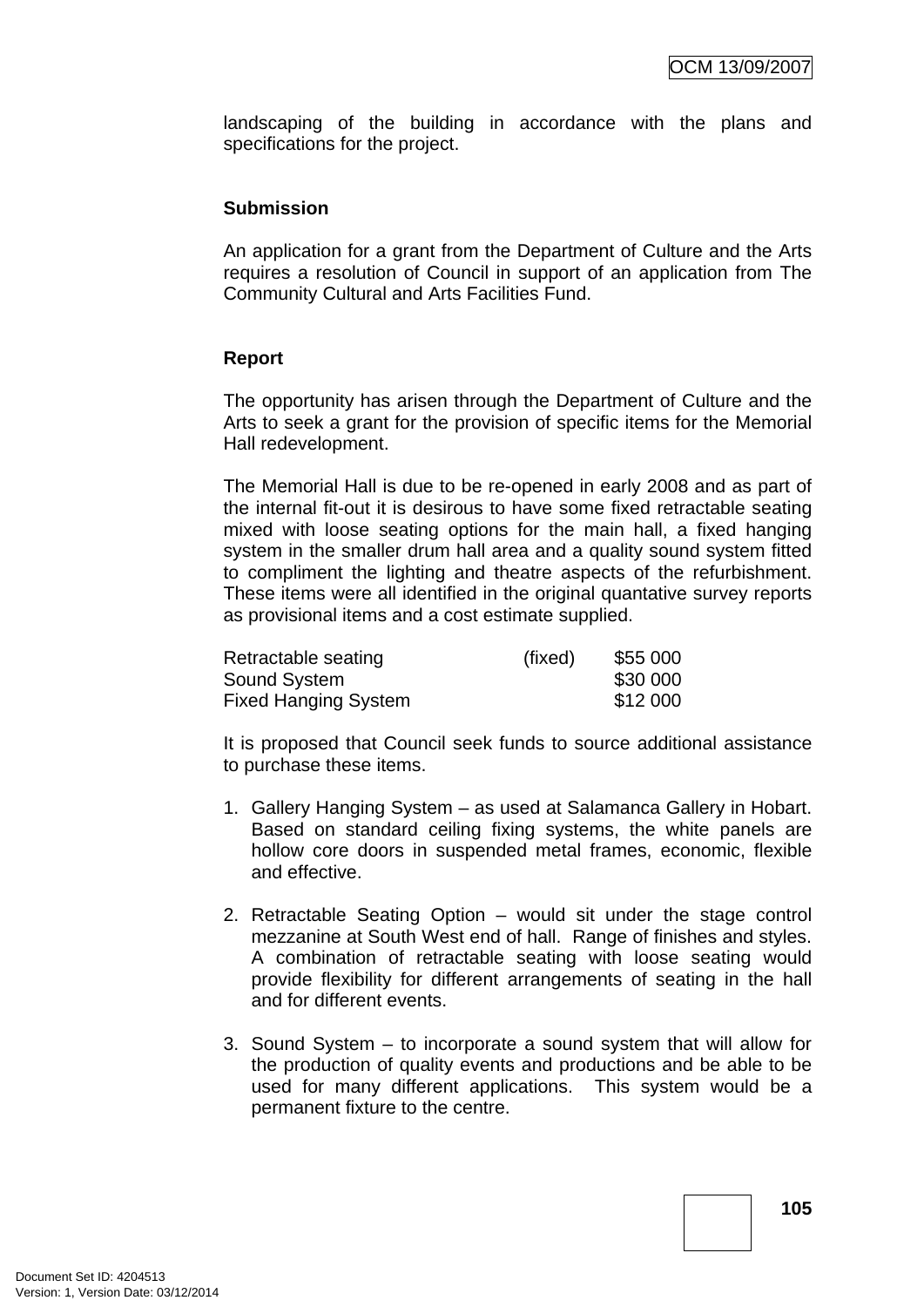## **Strategic Plan/Policy Implications**

### *Infrastructure Development*

*• To construct and maintain community facilities that meet community needs.* 

#### *Lifestyle and Aspiration Achievement*

*• To foster a sense of community spirit within the district generally and neighbourhoods in particular.* 

#### **Budget/Financial Implications**

The City has allocated \$2.56 million dollars to the upgrade and refurbishment of Memorial Hall in its 2006/07 and 2007/08 budgets.

#### **Legal Implications**

N/A

### **Community Consultation**

The City and Palassis Architects held two community meetings on 25 August 2004 and 23 February 2005 to discuss the proposal with community members, user groups, theatre groups, artists, art/theatre industry representatives to gather information required to develop the initial plans more fully to make it a workable space and to assist with the costing of the project.

A meeting with representatives from the Phoenix Theatre Group to discuss the requirements for making the main hall a functional theatre space was also held and these considerations have been implemented into the current plans.

### **Attachment(s)**

N/A

### **Advice to Proponent(s)/Submissioners**

N/A

**Implications of Section 3.18(3) Local Government Act, 1995**

Nil.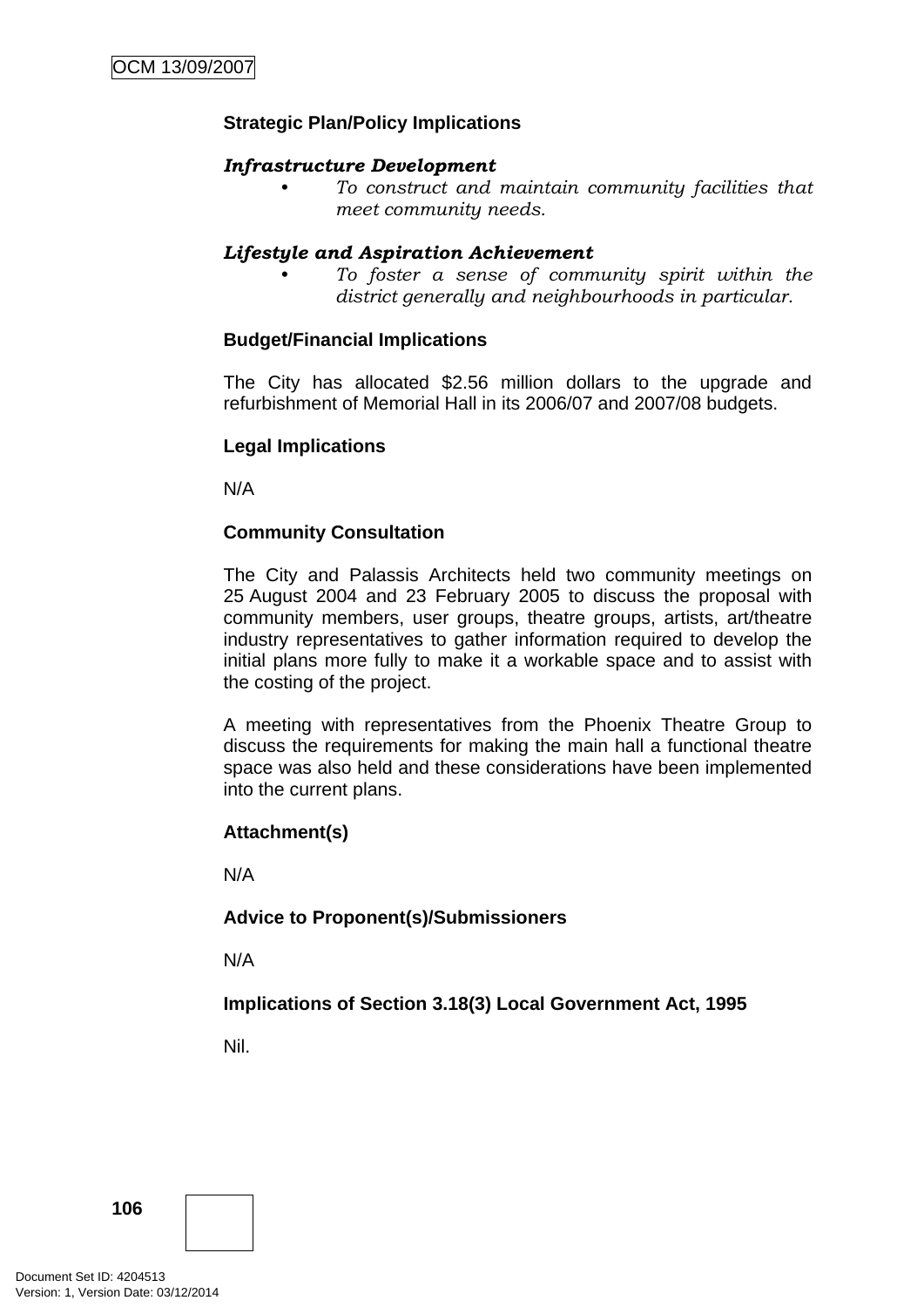### **18. EXECUTIVE DIVISION ISSUES**

### **18.1 (MINUTE NO 3555) (OCM 13/09/2007) - CHIEF EXECUTIVE OFFICER PERFORMANCE AND SENIOR STAFF KEY PROJECTS APPRAISAL COMMITTEE - 20 AUGUST 2007 (1192) (S CAIN) (ATTACH)**

## **RECOMMENDATION**

That Council receive the Minutes of the Chief Executive Officer Performance and Senior Staff Key Projects Appraisal Committee dated 20 August 2007, as attached to the Agenda, and adopts the recommendations contained therein.

# **TO BE CARRIED BY AN ABSOLUTE MAJORITY OF COUNCIL**

## **COUNCIL DECISION**

MOVED Clr I Whitfield SECONDED Clr V Oliver that the recommendation be adopted.

**CARRIED 9/0**

# **Background**

The Chief Executive Officer Performance and Senior Staff Key Projects Appraisal Committee met on 20 August 2007. The Minutes of that meeting are required to be presented to Council and its recommendations considered by Council.

### **Submission**

The Minutes of the Committee meeting are attached to the Agenda. Items dealt with at the Committee meeting form the basis of the **Minutes** 

### **Report**

The Committee recommendations are now presented for consideration by Council and if accepted, are endorsed as the decisions of Council. Any Elected Member may withdraw any item from the Committee meeting for discussion and propose an alternative recommendation for Council's consideration. Any such items will be dealt with separately, as provided for in Council's Standing Orders.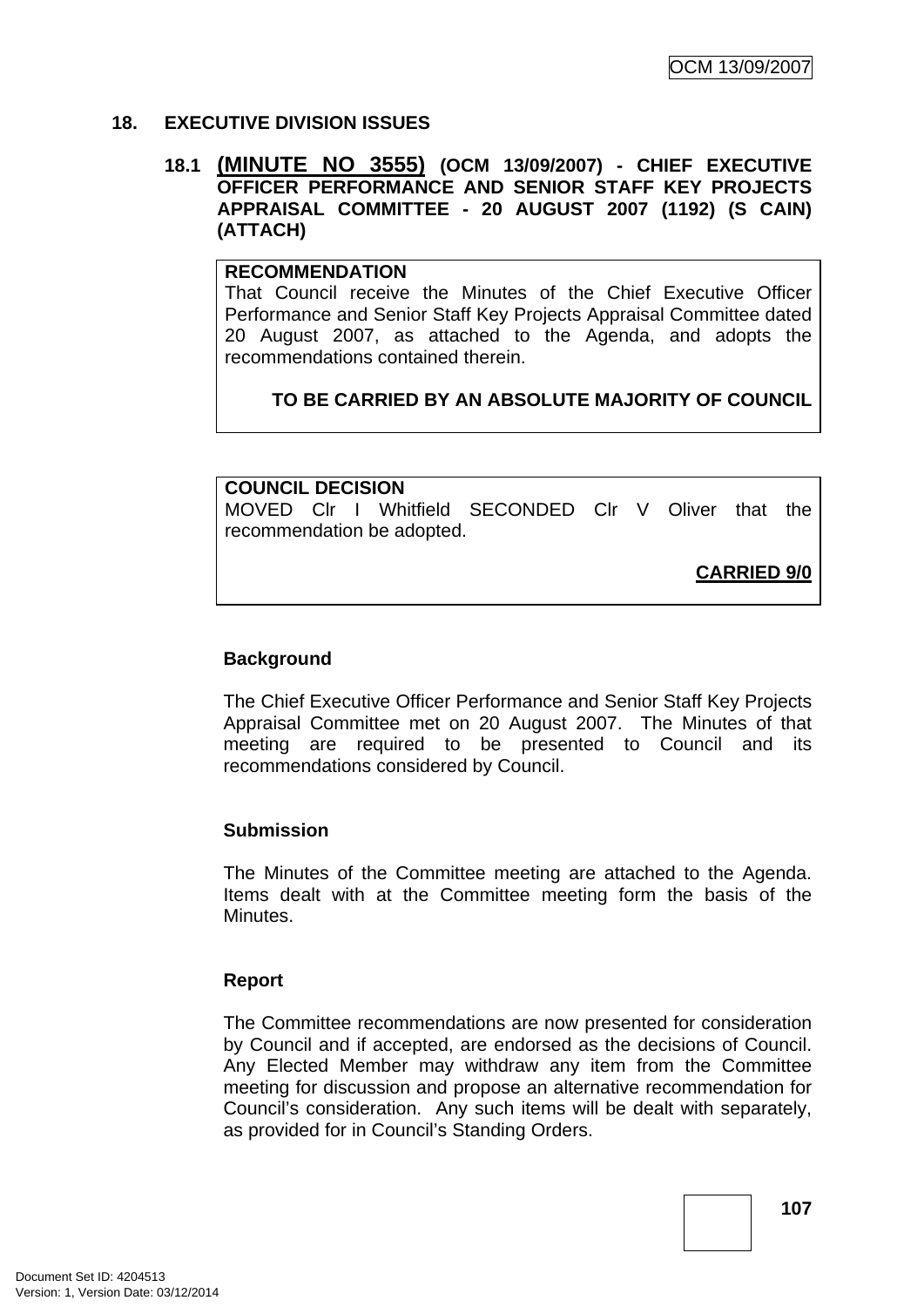# **Strategic Plan/Policy Implications**

#### *Governance Excellence*

*• To maintain a professional, well-trained and healthy workforce that is responsive to the community's needs.* 

#### **Budget/Financial Implications**

Committee Minutes refer.

#### **Legal Implications**

Committee Minutes refer.

### **Community Consultation**

N/A

### **Attachment(s)**

Minutes of the Chief Executive Officer Performance and Senior Staff Key Projects Appraisal Committee dated 20 August 2007 are provided to the Elected Members as a confidential attachment.

#### **Advice to Proponent(s)/Submissioners**

The CEO and Senior Staff have been advised that this item will be considered at the September 2007 Ordinary Council Meeting.

### **Implications of Section 3.18(3) Local Government Act, 1995**

Committee Minutes refer.

### **19. MOTIONS OF WHICH PREVIOUS NOTICE HAS BEEN GIVEN**

Nil

#### **20 (OCM 13/09/2007) - NOTICES OF MOTION GIVEN AT THE MEETING FOR CONSIDERATION AT NEXT MEETING**

20.1 **Clr Whitfield -** That Council staff prepare a report for a future Council meeting detailing the current zoning of Twin Bartram Swamp, the size of the wetland, the owners of the land, the current mechanisms in place to protect the wetland and what the most appropriate zoning would be for this wetland to protect its conservation values from development, including buffers and adjacent land zonings. The report is also to include the history of previous studies of this wetland and any conditions or

**108**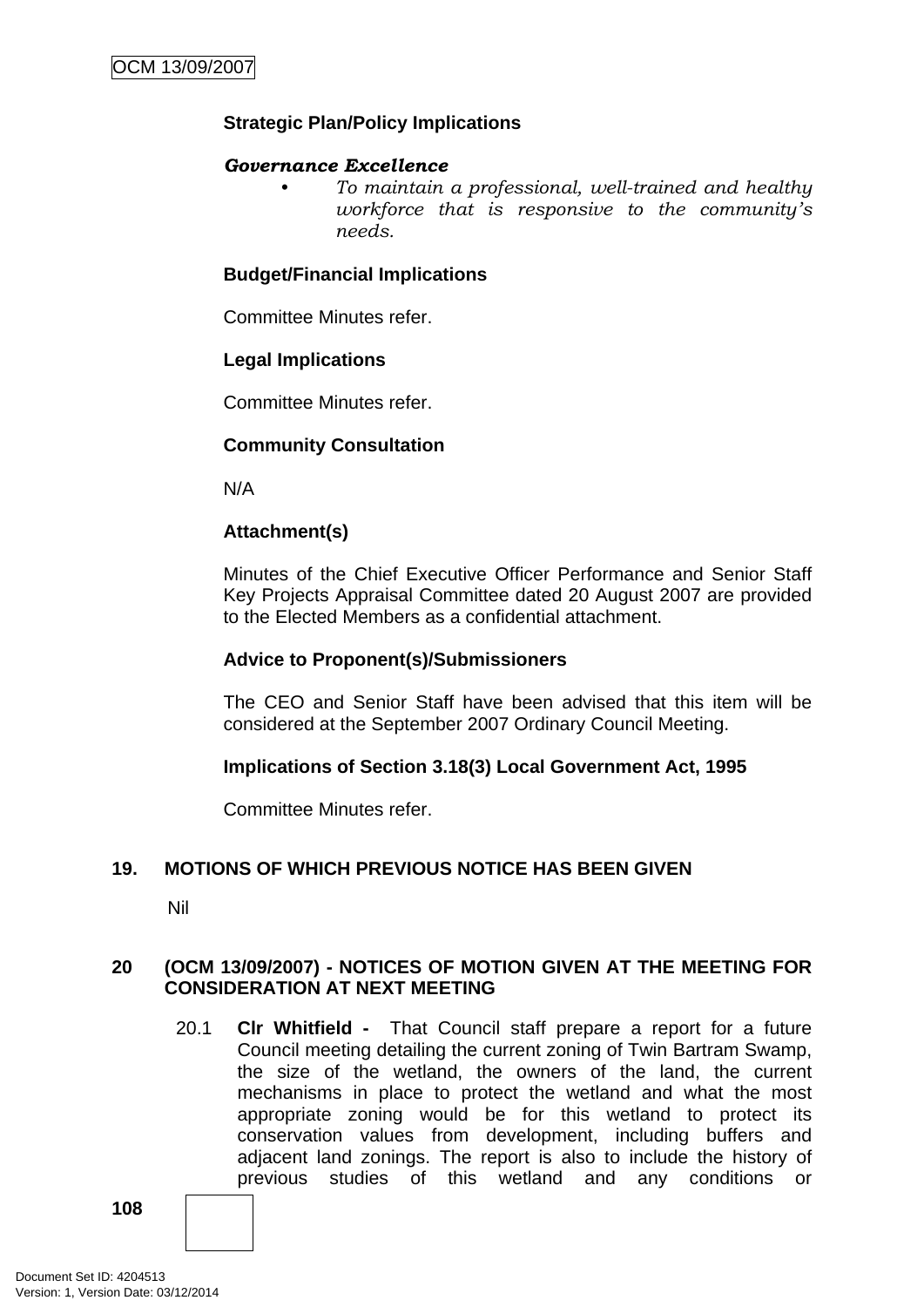recommendations relating to its conservation arising from these previous studies or rezonings (for example the Semeniuk study of 1989).

### **21. NEW BUSINESS OF AN URGENT NATURE INTRODUCED BY COUNCILLORS OR OFFICERS**

**21.1 (MINUTE NO 3556) (OCM 13/09/2007) - BUDGET AMENDMENT - BEELIAR DRIVE LANDSCAPING (SISTER CITY) PROJECT (450953; 1021)** 

#### **RECOMMENDATION**

That Council amend the Municipal Budget for 2007/08 as set out in the report by transferring \$110,000 from the operating budget to the capital budget for the completion of the Beeliar Drive Landscaping (Sister City) Project.

### **TO BE CARRIED BY AN ABSOLUTE MAJORITY OF COUNCIL**

### **COUNCIL DECISION**

MOVED Clr I Whitfield SECONDED Clr A Tilbury that the recommendation be adopted.

# **CARRIED BY ABSOLUTE MAJORITY OF COUNCIL 9/0**

### **Background**

To amend the 2007/08 Municipal Budget to allow for the inclusion of the Beeliar Drive Landscaping (Sister City) Project to be completed in the 2007/08 financial year.

#### **Submission**

N/A

### **Report**

As part of the 2007/08 Budget planning process, discussion was held for inclusion of the Beeliar Drive Landscaping (Sister City) Project. Initial planning and costing was not complete prior to the adoption of the 2007/08 Budget in July 2007. Planning, design and costing have now been completed.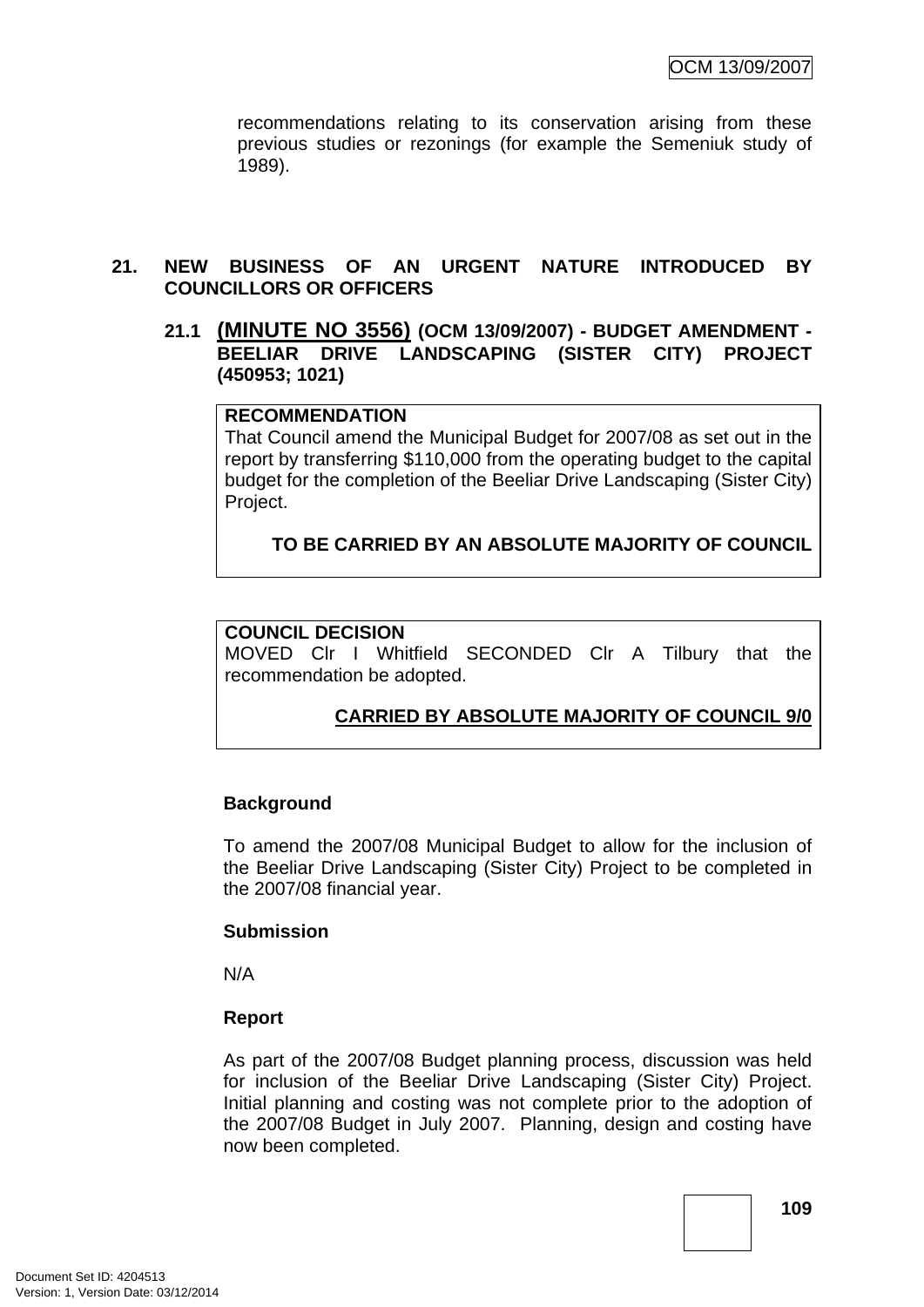To effect the completion of the project a budget amendment to the adopted 2007/08 Budget has to be undertaken. The funds for the project will come from the Special Projects Funds, an amount of money set aside in the budget planning process for such contingencies and projects.

The Beeliar Drive Landscaping (Sister City) Project is landscaping in Spearwood Avenue, between Beeliar Drive and Mainsail Terrace, to compliment the Sister City artwork to be installed in recognition of the Croatian City of Split.

The landscaping project is costed at \$110,000. The budget amendment has no effect on the budget surplus of the City.

The Budget amendment would be:

| <b>Account</b> | Title                      | Amount    | <b>Before T/fer</b> | <b>After T/fer</b> |
|----------------|----------------------------|-----------|---------------------|--------------------|
|                |                            |           |                     |                    |
| LOP 9750       | <b>Project Contingency</b> | \$110,000 | \$150,000           | \$40,000           |
| CW 5169        | <b>Beeliar Drive</b>       | \$110,000 | Nil                 | \$110,000          |
|                | <b>Landscaping Project</b> |           |                     |                    |

### **Strategic Plan/Policy Implications**

### *Infrastructure Development*

*• To construct and maintain community facilities that meet community needs.* 

### *Lifestyle and Aspiration Achievement*

- *To foster a sense of community spirit within the district generally and neighbourhoods in particular.*
- *To identify community needs, aspirations, expectations and priorities for services that are required to meet the changing demographics of the district.*

### *Governance Excellence*

*• To conduct Council business in open public forums and to manage Council affairs by employing publicly accountable practices.* 

### **Budget/Financial Implications**

As noted in the report above.

### **Legal Implications**

N/A

**110**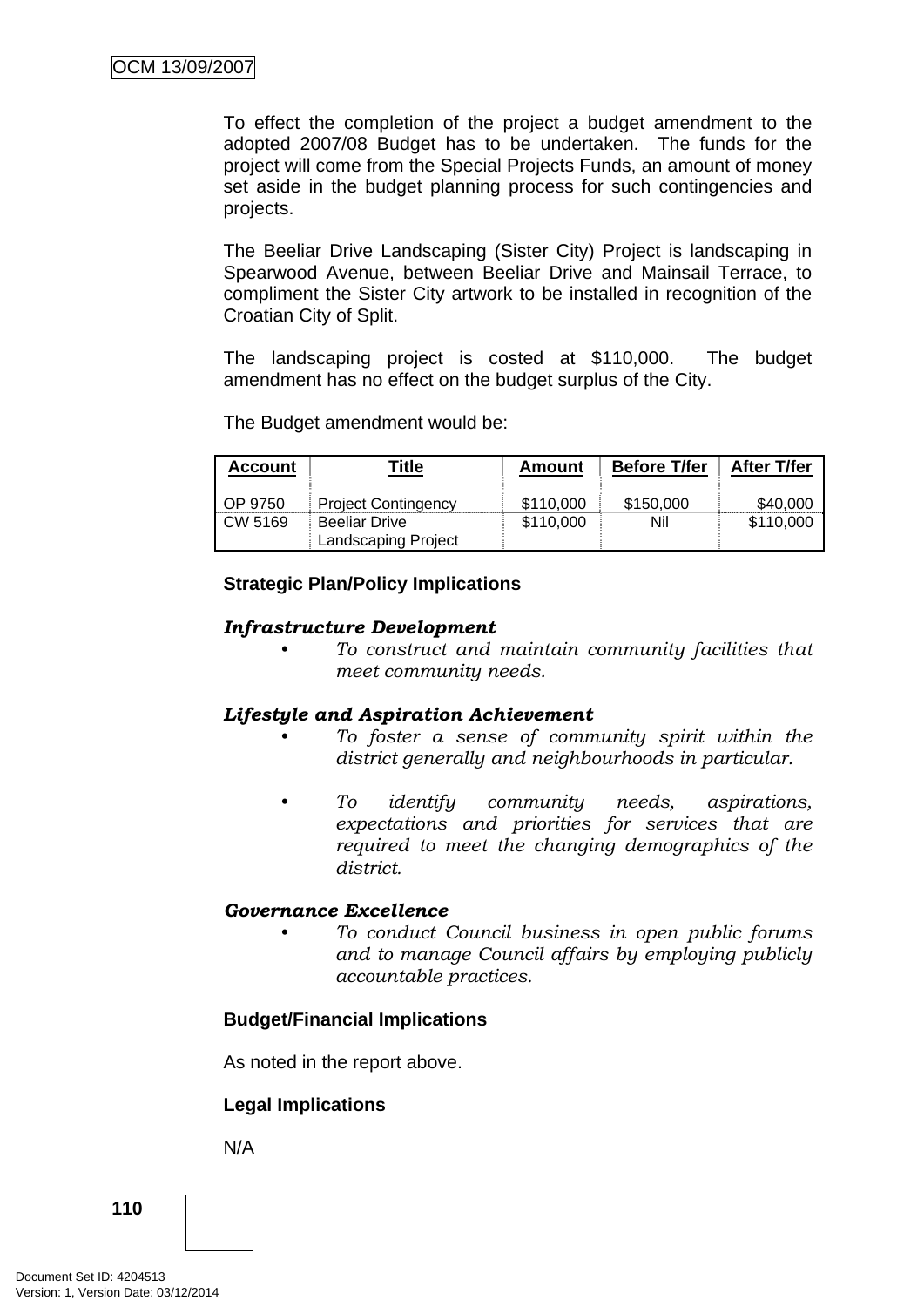## **Community Consultation**

N/A

**Attachment(s)**

N/A

# **Advice to Proponent(s)/Submissioners**

N/A

**Implications of Section 3.18(3) Local Government Act, 1995**

Nil.

## **21.2 (MINUTE NO 3557) (OCM 13/09/2007) - APPROVAL TO ATTEND OCTOBER 2007 COUNCIL MEETING BY INSTANTANEOUS COMMUNICATION (1070) (DMG)**

# **RECOMMENDATION**

That Council approves of the arrangement for Clr Allen to participate in the Council Meeting of 11 October 2007, via telephone link from the Gold Coast International Hotel in Surfers Paradise, Queensland between the hours of 7.00 pm (Western Australian Standard Time) until the completion of the meeting.

# **TO BE CARRIED BY AN ABSOLUTE MAJORITY OF COUNCIL**

# **COUNCIL DECISION**

MOVED Clr L Goncalves SECONDED Clr I Whitfield that the recommendation be adopted.

# **CARRIED BY ABSOLUTE MAJORITY OF COUNCIL 9/0**

# **Background**

Regulation 14A of the Local Government (Administration) Regulations now enables Elected Members to participate in Council meetings under certain conditions via "instantaneous communication" channels, if they are unable to attend the meeting in person. Clr Allen has advised that he will be attending a conference in Surfers Paradise on the date of the October 2007 Council Meeting and would like to participate in the Council Meeting via telephone link.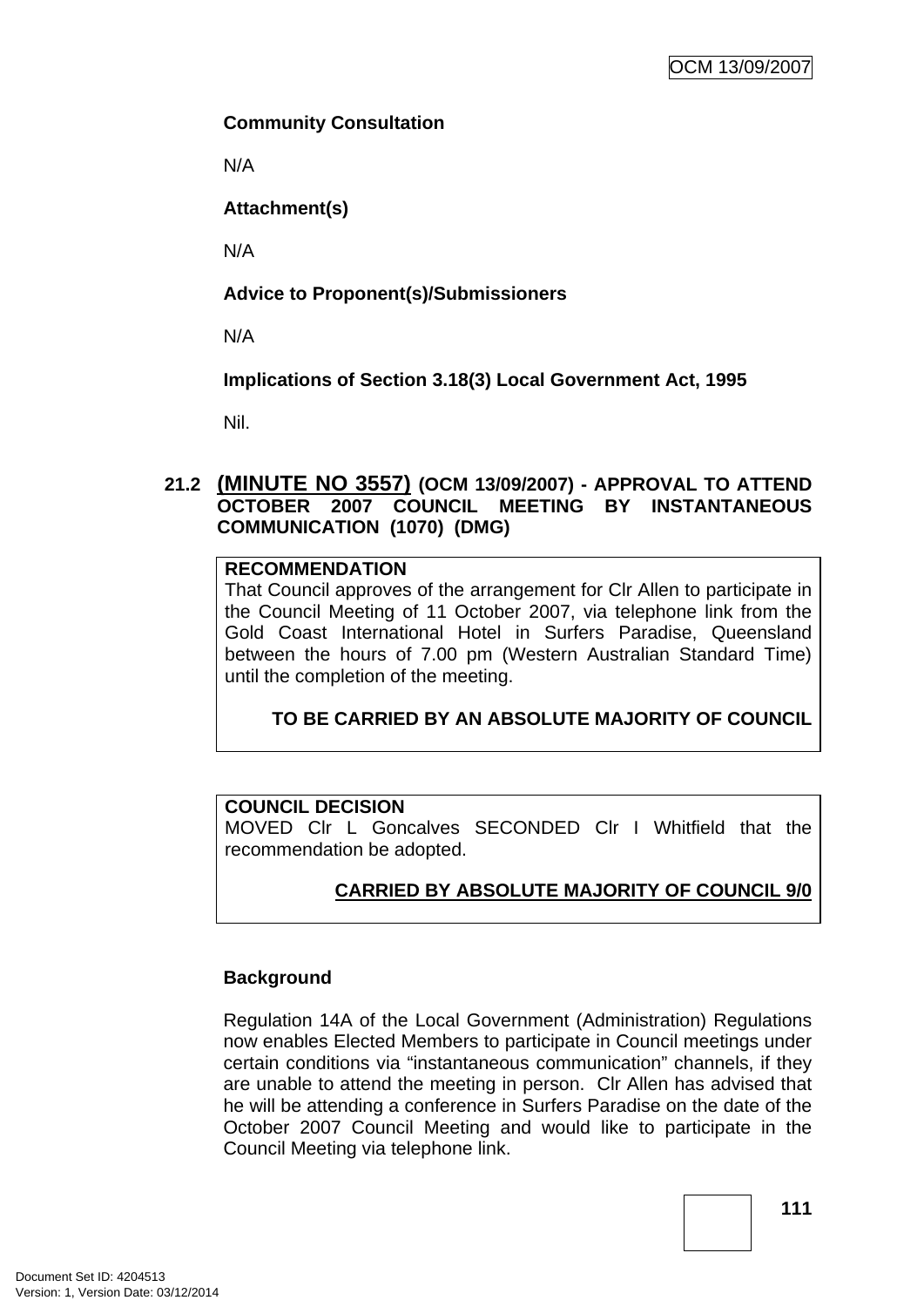## **Submission**

For Council to approve of the arrangements for Clr Allen to participate in the Council Meeting to be held on 11 October 2007 by telephone link-up from Surfers Paradise.

### **Report**

Clr Allen has advised that he will be staying in a private room at the Gold Coast International Hotel in Surfers Paradise on the evening of 11 October 2007 Council Meeting and will be unaccompanied. It is intended to use the room as the place from which to participate in the meeting proceedings, either by way of a hotel provided telephone or personal mobile telephone, should the room telephone not have a hands free and speaker function.

As there will be no other persons present for the duration of the connecting call and all related meeting information will be provided to Clr Allen in advance, it is considered the hotel room is a suitable place for the purposes of the legislation. An appropriate telephone communication system is available within the Council Chamber to accommodate Council's requirements.

In all other respects, the meeting processes are expected to comply with legislative requirements and it is therefore recommended that Council approves of the arrangements and place proposed to conduct the meeting.

### **Strategic Plan/Policy Implications**

### *Governance Excellence*

- *To conduct Council business in open public forums and to manage Council affairs by employing publicly accountable practices.*
- *To maximise use of technology that contributes to the efficient delivery of Council's services.*

### **Budget/Financial Implications**

Funds are available in the Governance – Elected Members Expenditure Account 110-6246 – Councillor Communication Expenses for the cost of the telephone call.

# **Legal Implications**

Regulation 14A of the Local Government (Administration) Amendment Regulations 2005 refers.

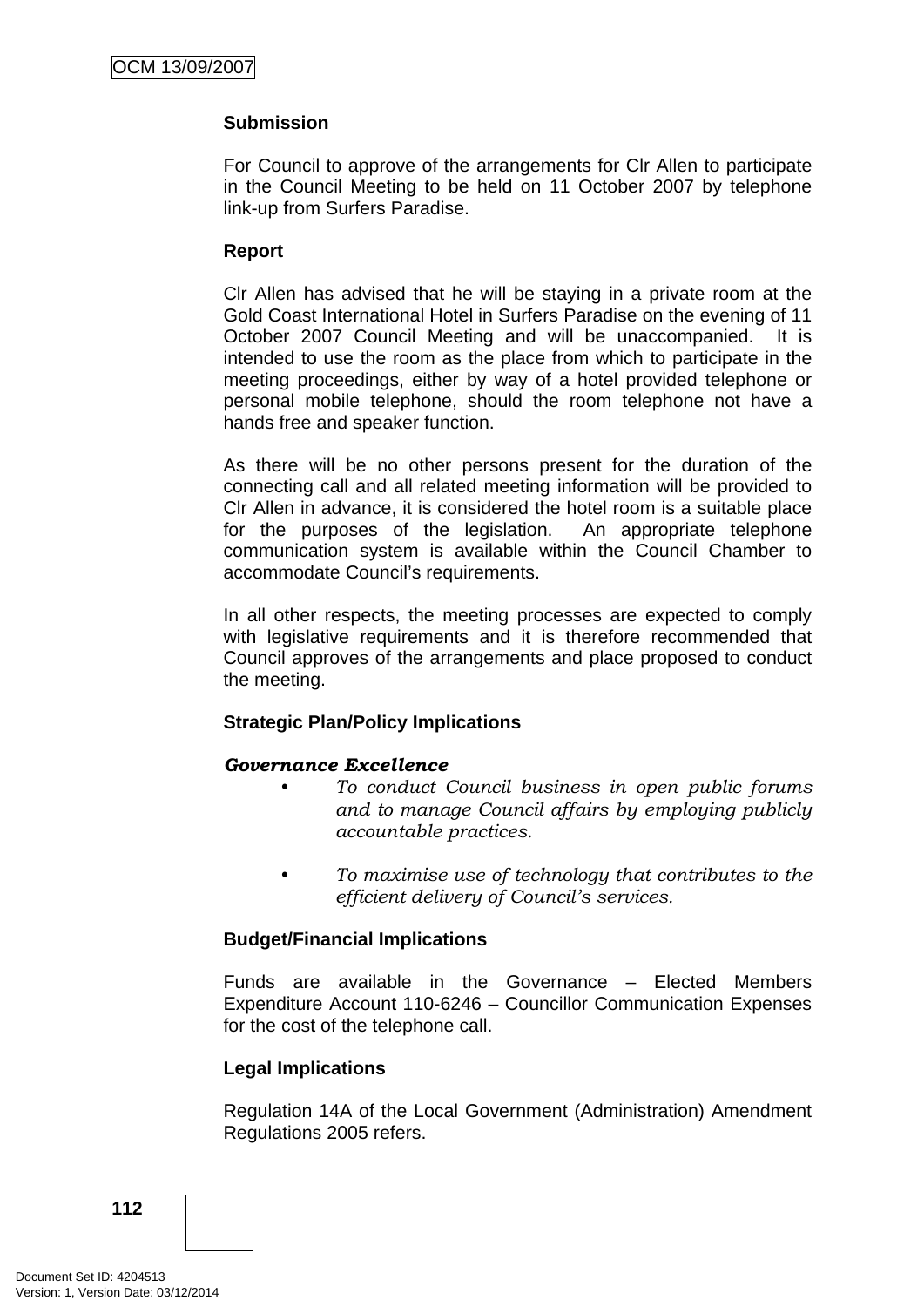## **Community Consultation**

N/A

**Attachment(s)**

N/A

# **Advice to Proponent(s)/Submissioners**

N/A

**Implications of Section 3.18(3) Local Government Act, 1995**

Nil.

## **21.3 (MINUTE NO 3558) (OCM 13/09/2007) - DELEGATION FROM CITY OF COCKBURN TO MEETING WITH MINISTER FOR PLANNING & INFRASTRUCTURE (FILE NUMBER) (CLR TILBURY)**

## **RECOMMENDATION**

That council send a delegation of the City of Cockburn, comprising the Director for Planning & Development, Mr Daniel Arndt, the Senior Strategic Planning Officer, Mr Raymond Dong, Clr Amanda Tilbury and Clr Julie Baker to meet with the Principal Policy Officer for the Minister for Planning and Infrastructure, Mr Michael Kane, as soon as possible to discuss the City of Cockburn's position on the conservation of Lot 204 Lyon Rd, Aubin Grove, at which the City will present all information regarding the regional significance of the Banksia woodlands and wetlands on Lot 204, including up-to-date figures on the actual percentage of Bassendean Central and South complexes remaining in the conservation estate.

# **COUNCIL DECISION**

MOVED Clr A Tilbury SECONDED Clr V Oliver that the recommendation be adopted.

**CARRIED 9/0**

# **Reason for Decision**

Clr Tilbury has only two months remaining on Council and in order for her to be involved in this delegation, it needs to occur before 22 October 2007.